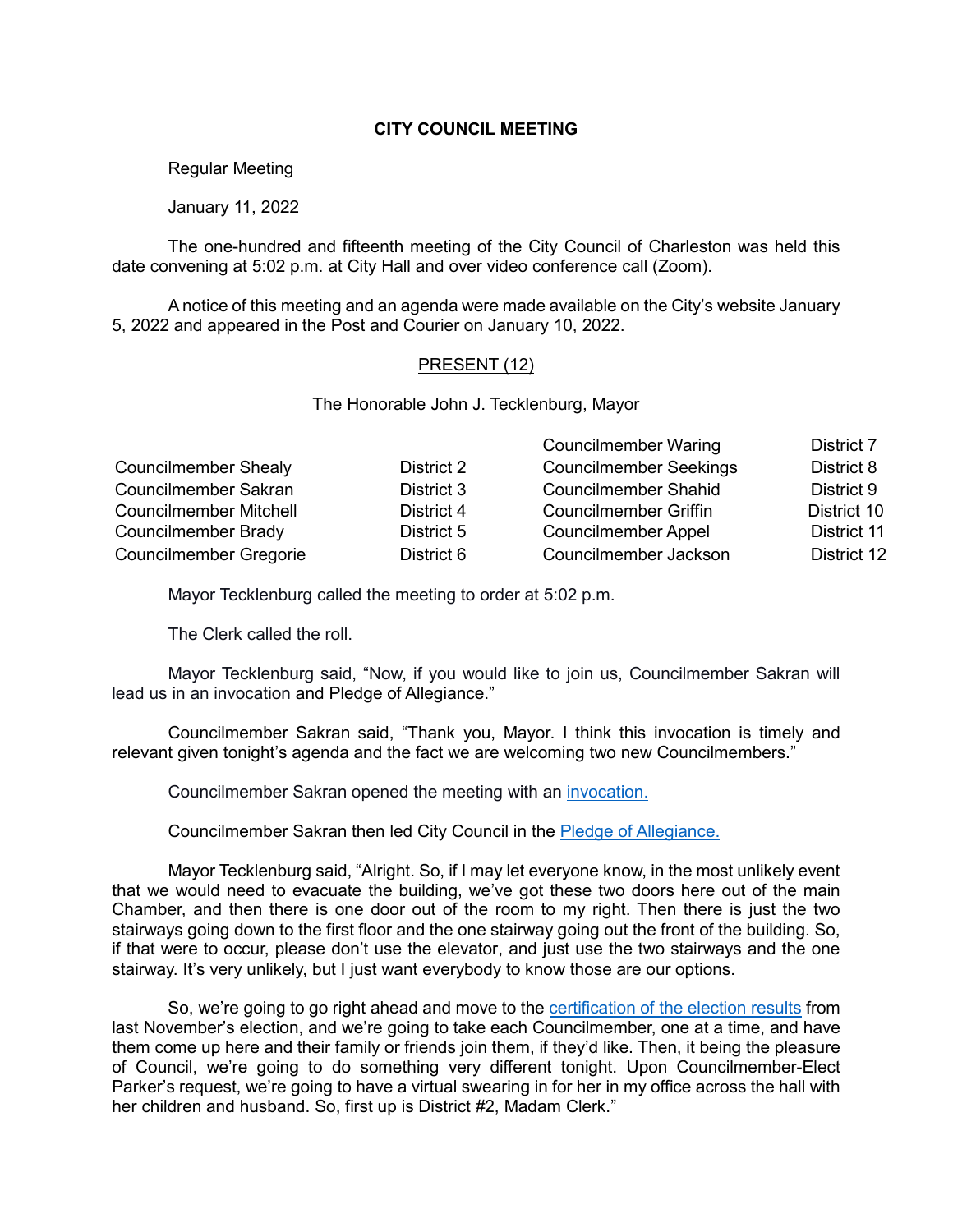The Clerk said, "State of South Carolina, City of Charleston, City of Charleston Election Commission's Certificate as to the result of the Municipal General Election held November 2, 2021. We, the undersigned Commissioners of the City of Charleston Municipal Election Commission, being duly appointed, hereby certify the following as the results of the November 2, 2021 Municipal General Election to elect the offices of City Council Districts #2, #4, #6, #8, #10, #12, and Commissioner of Public Works. City Council District #2, Kevin Shealy - 248 and was elected, Write-in - 9; City Council District #4, Robert M. Mitchell - 533 and was elected, Tim Weber - 164, Write-in - 2; City Council District #6, William Dudley Gregorie - 273 and was elected, Writein - 19; City Council District #8, Mike Seekings - 301 and was elected, Write-in - 7; City Council District #10, Stephen Bowden - 935 and was elected, Harry Joseph Griffin - 577, Write-in - 3; City Council District #12, Carol A. Jackson - 811, Caroline Parker - 933 and was elected, Write-in - 1; Commissioner of Public Works - David E. Rivers - 4,807 and was elected, Write-in - 184. These are the results signed by the Municipal Election Commission, Eli A. Poliakoff, Chairman; Vertelle Kenion, Commissioner; and F. Truett Nettles, II, Commissioner."

Mayor Tecklenburg said, ["Councilmember Shealy,](https://youtu.be/1OKJt5vHvHk?t=355) if you would join me."

Councilmember Shealy joined Mayor Tecklenburg on the dais.

Mayor Tecklenburg said, "Repeat after me."

Councilmember Shealy said, "I do solemnly swear that I am duly qualified, according to the Constitution of this State, to exercise the duties of the office to which I have been appointed, and that I will, to the best of my ability, discharge the duties thereof, and preserve, protect and defend the Constitution of this State and of the United States. As Councilmember of the municipality of Charleston, I will equally, fairly and impartially, to the best of my ability and skill, exercise the trust reposed in me, and I will use my best endeavors to preserve the peace and carry into effect according to law, the purposes for which I have been elected. So help me God."

There was applause in the Chamber.

Councilmember Shealy said, "Thank you, Mr. Mayor. I appreciate it. First of all, I want to thank my Lord and Savior, Jesus Christ. I want to thank my family for their support. I want to thank the people of West Ashley for allowing me to represent District #2 for a second time. I'm honored and humbled for this opportunity. You know, five years ago, I had no idea that I would be running for City Council. Some people in my neighborhood and around West Ashley talked to me about running, and to be honest with you, I kind of laughed it off at first. I hadn't ever been involved in politics. I hadn't planned on being involved in politics, to be honest with you, but a couple of things were going on at the time.

I was taking a men's Bible study class at the time, and it was talking about getting out of your comfort zone and taking a leap of faith, I guess, is kind of what the Bible study was about. So, it kind of got me thinking a little bit, and then my old Middleton High School buddy and guy that grew up on the St. Andrews Playground was leading that Bible study, and I hear his voice on the radio, and it went something like, 'When was the last time you did something for the first time?' so it got me thinking, and so I did. I did run, and then I was very blessed to earn this position. Fast forward four years, and I'm riding in my truck again kind of thinking, 'Okay, am I going to run for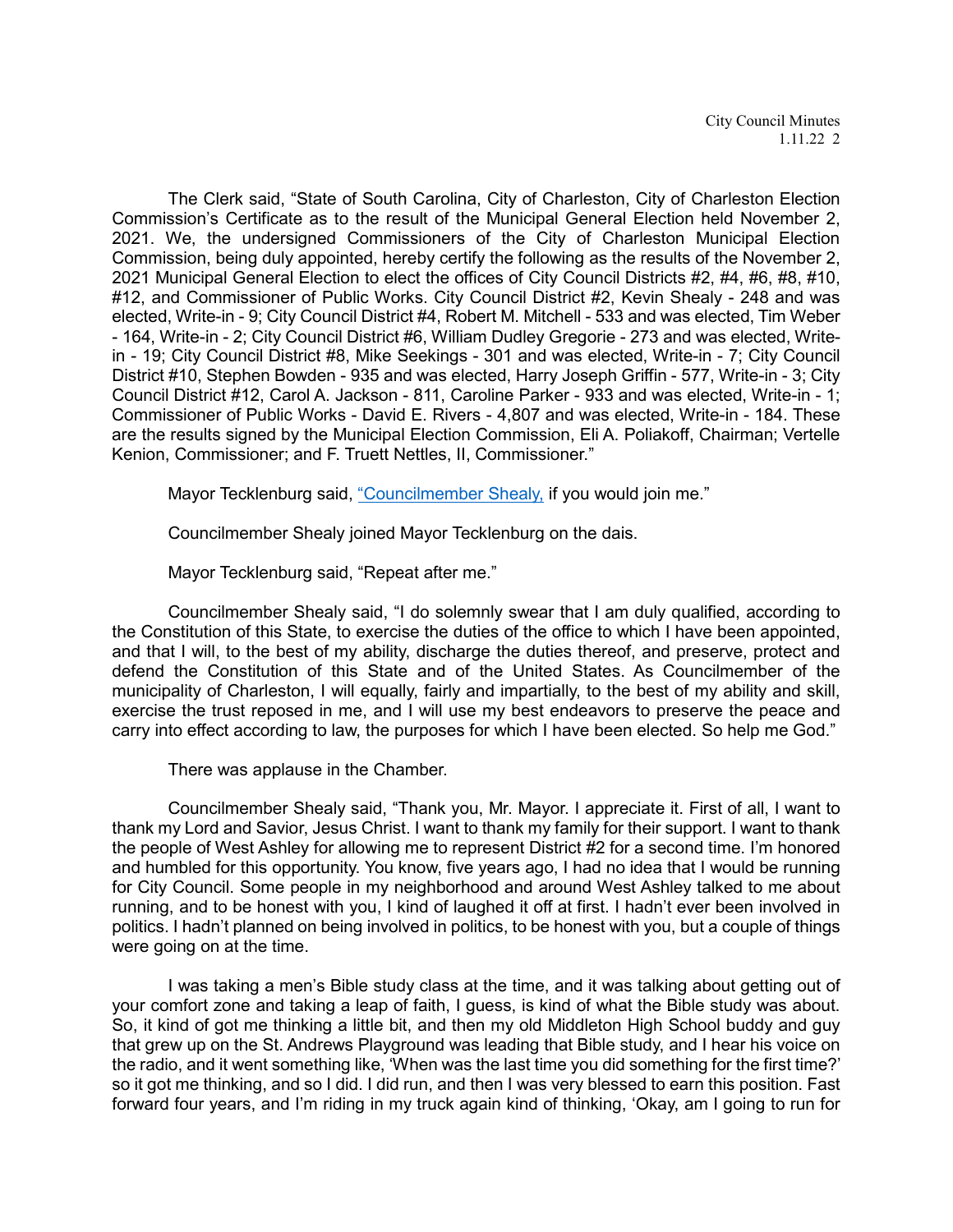re-election now,' and then I hear that same voice on the radio going, 'The only BS I need is beers and sunshine.' So, I'm thinking, 'Oh, boy, does that mean I'm not supposed to do this?' Of course, I did, and I do appreciate the opportunity.

A lot of things have happened over those last four years. This is important business that we're doing, and a lot of good things have happened in District #2 for us. When I came on board, we had a development that was getting ready to go up close to Bees Ferry and Glenn McConnell that would have flooded out most of western West Ashley had those development plans gone through, and so far those development plans haven't gone through. So, I thank my colleagues on Council, and I thank our City staff for the work they've done to keep further flooding from happening. Also when I came on Council a lot of people were asking me, 'What is this Lake Dotterer you keep talking about?' Well, Lake Dotterer is a lake that the City owns. It's part of our parks, and people that live along Lake Dotterer had been flooded out three times. Thanks to our Parks Department, Jason Kronsberg, George Bell, and some other people, they've been able to get in there, and we were able to lower that. Thank you, Mayor, for announcing that and letting people know that we're going to lower Lake Doterrer so that these people don't flood again, so it's been a big deal. We have done some further studies on Lake Doterrer, and we know what the issues are, we know how to fix them, and we're putting together plans, closely working with the County to hopefully eliminate that flooding problem in the future. So, I appreciate what you guys have done to help support that, those of you, especially that work with our Stormwater Department and those committees, for making that happen.

Our Team #4 Headquarters that takes care of West Ashley, they moved from the edge of District #2 to the heart of District #2, and because of that, we're much safer in West Ashley than we were before, and I thank Lieutenant King, Captain Cretella now, I thank them for their work and all of the people that have worked out there. We're a much safer area now than I think we were four years ago before Team #4 moved, so I thank you for everything that you guys have done. Where Team #4 used to be, we've got a brand new forensics building in District #2, and it's going to make us all much safer, the whole City of Charleston. It's also because of the location where we decided to put that. It's also going to maybe lessen a little bit of traffic. People that were heading downtown or a little closer to downtown now are not adding to that traffic because we decided to put offices down in that area of West Ashley. So, I thank you for those decisions that we've made.

Speaking of traffic, you know I've worked very closely with Charleston County on the widening of Glenn McConnell Parkway, the Mayor has worked very carefully with the County, and we've got a good plan for widening Glenn McConnell and helping traffic flow. Everybody in West Ashley benefits from that because we've got our parks down there, we've got West Ashley High School and the middle schools. It's a very important area that we're able to move back and forth, but the intersections of Glenn McConnell, Mary Ader, Wildcat Boulevard are all going to be improved. Rutherford Way, there will be an improvement to that intersection where it comes out on Glenn McConnell. So, we've got some good things happening, but we've also worked with the South Carolina Highway Department also a little bit further up where the intersection of I-526 comes into Paul Cantrell and Glenn McConnell Parkway, there at Magwood, Henry Tecklenburg Boulevard, all of that is going to be re-designed, and we're going to be able to move traffic much easier on and off of I-526, and it's going to improve things for everybody that lives in West Ashley and travels in and out of North Charleston and all of those areas that use that intersection. I-526 is also, I worked very closely with the Highway Department on that, I-526 is going to be widened.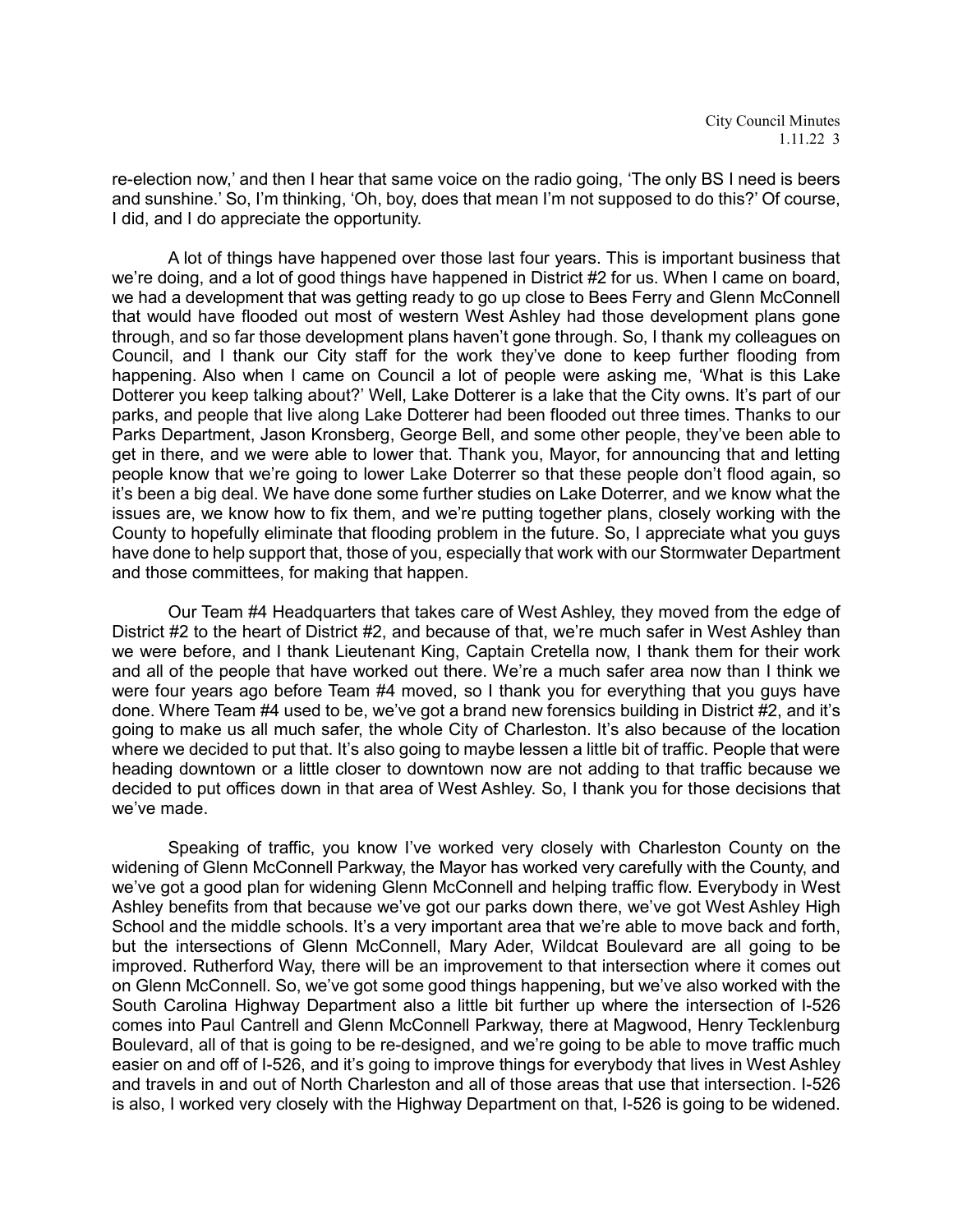Some people along Ashley Hall Plantation Road will have a sound barrier now that they used to not have, so a lot of improvements have happened, a lot of great work.

Councilmember Waring worked very hard to help us get a bridge on Ashley Hall Plantation Road that was deteriorating. It was a dangerous road for people walking across that bridge with traffic flying up and down Ashley Hall Plantation Road. Now, we've got good walkways, bikeways, and so we've done some good things. I thank Councilmember Waring, but I thank all of you for supporting that and allowing that to go through. I thank Dan Riccio and his staff because they've kept that bridge clean. Unfortunately, there were some people that thought it would look good with some graffiti on it, and Dan Riccio and his team have done an outstanding job of keeping that place looking nice.

I had the opportunity to serve on the Public Safety Committee, and I also chair the Health and Wellness Committee. There has probably never been a more important time for public safety and health and wellness right now with all of the stuff that's going on with the pandemic, and I thank all of our people that are in public safety. I thank all of our police officers, all of our firefighters. You're the very best, and I know because I've been through the Fire Operations Training. There are a couple of other Councilmembers that went through that with me, and I also was able to take the eight-week class for the Police Department at the Citizens Police Academy, as well, so I can tell you that our training is solid, and we've got the very best. But, I appreciate the opportunity to serve on both of those committees. Paul Wieters does an outstanding job with the Health and Wellness Committee. We are so fortunate in Charleston to have some of the best health professionals anywhere in the Country probably, but maybe in the world. All of them show up and give their time to the City and have advised us, and like I said, it's probably never been a more critical time to have their expertise.

Also with the Parks and Recreation Department, there's never been a more important time for our Parks and Recreation. People have flocked out there during this pandemic, and our Parks and Recreation people have done an outstanding job. We've put together a Master Plan now that I look forward to working on and see it put in place. We're going to have an enterprise manager person that's going to come in and is going to do great things and is going to be able to bring us some money and move us forward. We're going to break things out into five regions with the Parks and Recreation Department, which is going to help every area be stronger.

And gosh, Carol Jackson did a great job as our Human Resources Committee Chairman, and I had the opportunity to be the Vice-Chairman there. I want to thank our Human Resources Department, Kay Cross and, obviously, Heather Pope, too, did a lot of work. What a tough, tough time they've had and, again, Paul Wieters had the task of making sure that we tracked who had COVID, what was going on, everything that goes on with that, and what a tough, tough job he had. So Paul, Heather, and Kay did a fantastic job with that, but I want to thank all of our City employees for your hard work. We've got the very best here in Charleston, and I just want to thank you for the opportunity to serve, and thank you for all of my colleagues who work with me. It's an honor, and I appreciate everything. Thank you."

There was applause in the Chamber.

Mayor Tecklenburg said, "Kevin, thanks for that summary. By the way, you did win the election."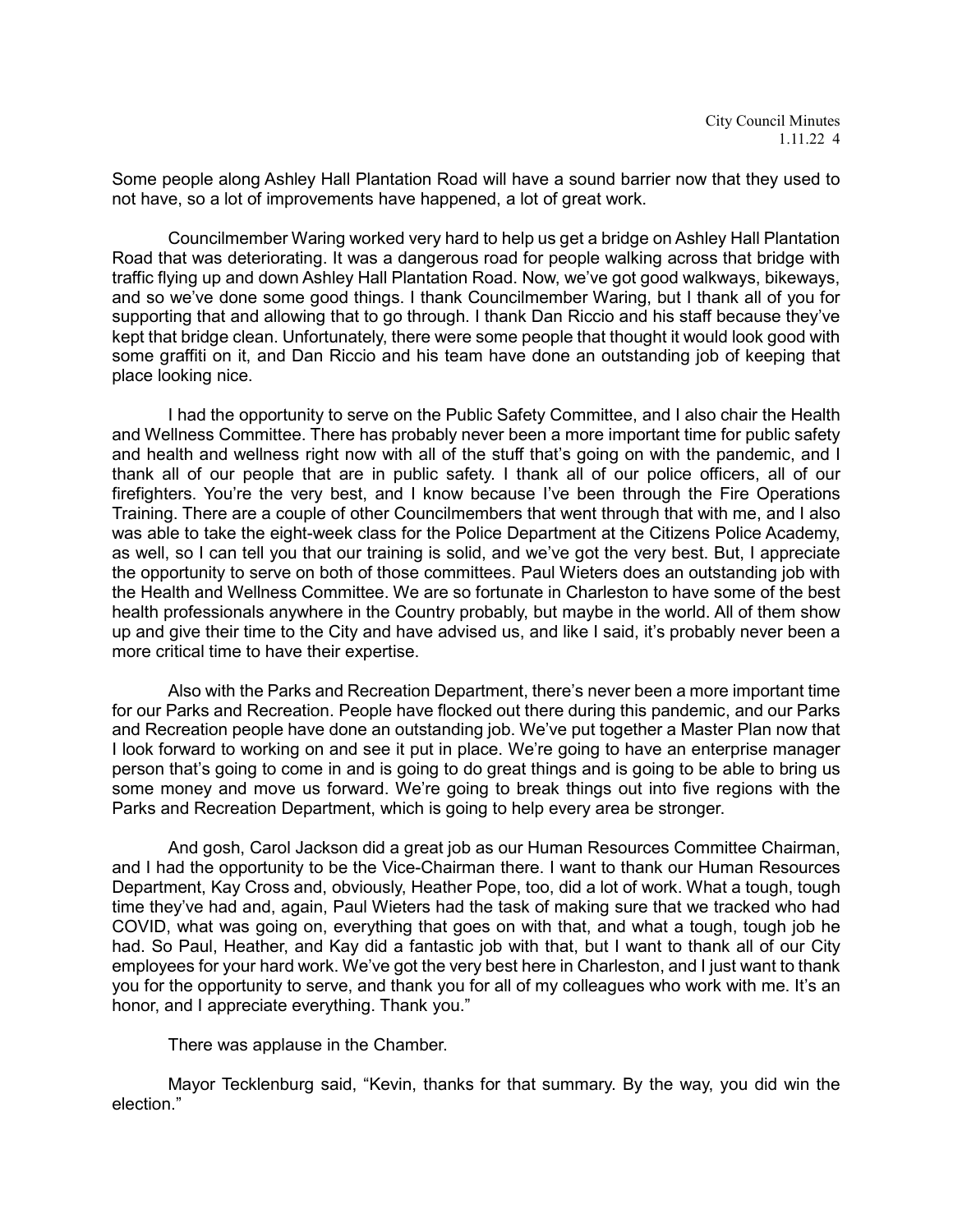There was laughter in the Chamber.

Mayor Tecklenburg said, "If you hadn't, we would vote for you now. Just kidding. So, next, if I may call up [Councilmember Robert Mitchell,](https://youtu.be/1OKJt5vHvHk?t=1045) our senior member on City Council."

Councilmember Mitchell joined Mayor Tecklenburg on the dais.

Mayor Tecklenburg said, "Repeat after me."

Councilmember Mitchell said, "I do solemnly swear that I am duly qualified, according to the Constitution of this State, to exercise the duties of the office to which I have been appointed, and that I will, to the best of my ability, discharge the duties thereof, and preserve, protect and defend the Constitution of this State and of the United States. As Councilmember of the municipality of Charleston, I will equally, fairly and impartially, to the best of my ability and skill, exercise the trust reposed in me, and I will use my best endeavors to preserve the peace and carry into effect according to law, the purposes for which I have been elected. So help me God."

There was applause in the Chamber.

Councilmember Mitchell said, "I'm going to ask Mr. Jones to come up with me. I'm not going to be as long as you, Kevin, because I'm very short. You know I'm short. But, I got on Council in 1998, and I stayed on one term and got off of Council, and then I came back. People called me to come back on Council, and I came back on Council in 2006 to the present, today. First, if you know me, if anybody knows me, my trust is in the most high, God, and that's the way I live. I live that way and if anyone comes to me differently, they'll see something else about me because that's the way I live. I'm not into foolishness. I never have been into foolishness. I try to work with everyone. I have a very, very diverse district. If you know, I have the Eastside, which I have a lot of elements I'm dealing with. I have Elliotborough-Cannonborough, Mazyck-Wraggborough, which is the Garden District, and then I go all of the way to Rosemont. So, if you look at the district that I have, I'm out here in my district 1:00 or 2:00 in the morning. That's every night you will find me in the streets. I'm on the corner with the fellas, with the young people in the streets trying to get them to change their ways. I learned this on the streets of New York, living in New York all of those years, so I could be out there, and I know how to deal with it.

But, the thing is, we, as a people need to work together. That's the only way we're going to accomplish and get things done, by working together. You might have different aspects, and you might not agree on everything. It's not about agreeing on everything, but working together and coming to common ground. That's what I try to put out in the community all the time with all of the district I represent, the different communities I represent, if you may. I don't have a problem with it, and they'll tell you I'm always at all of the neighborhood meetings they have. I'm there at all of the meetings. I don't miss any at all. It takes a lot of time, but if you want to really do it right, and you want to be a good elected official, then you have to do those things. I consider myself as a servant, that's all. There's nothing big about me, I'm just only a servant. God placed me here to serve my brothers and sisters, and that's what I'm about. If anyone says anything differently, then they've got a problem, and that's their problem. The thing is, I want to thank the people of District #4, the residents of District #4, for supporting me again. They came out, and the young man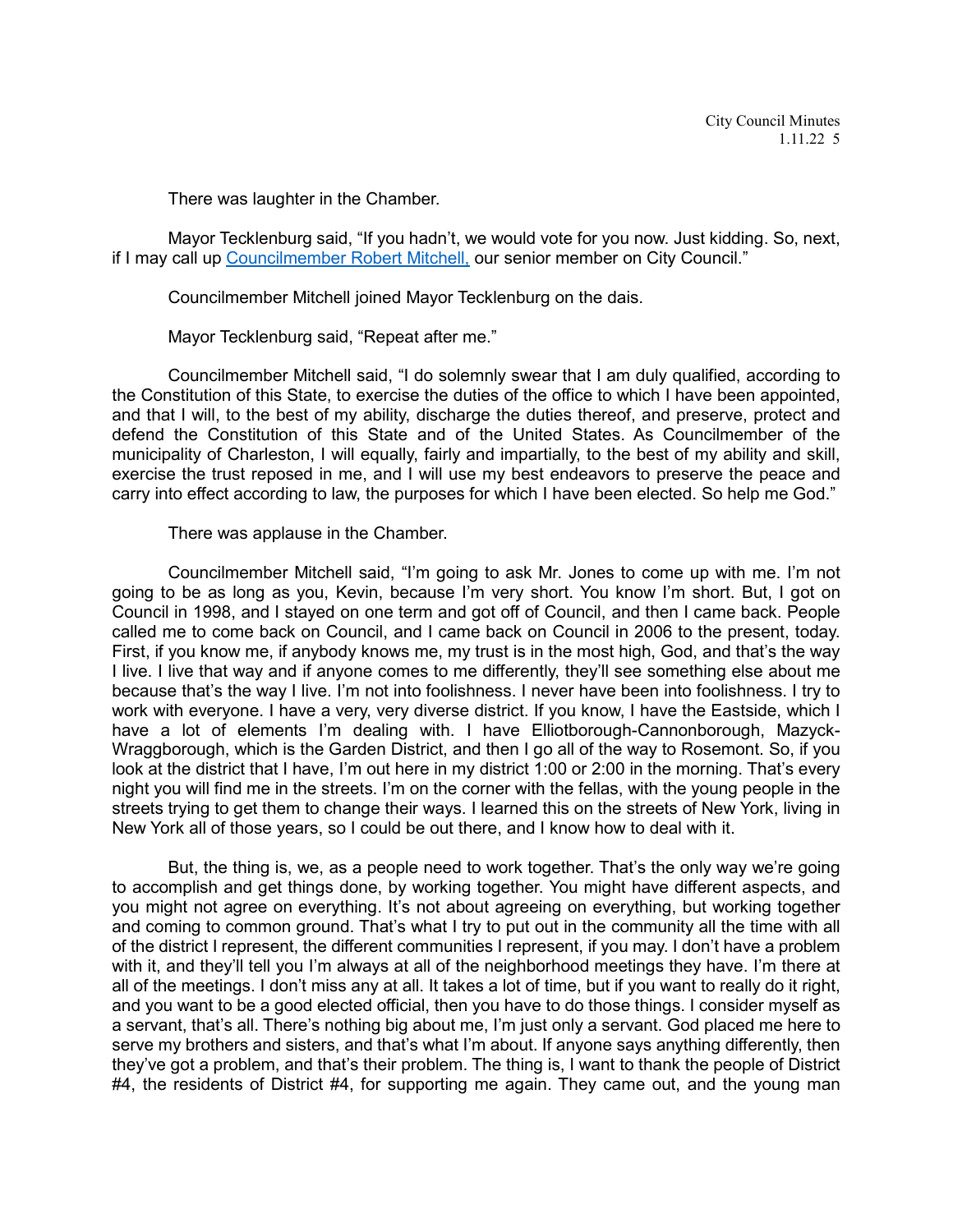behind me, Mr. Jones, was one of the persons that was working with me. I had some people working behind the scenes. I had a lot of people giving me donations. I want to thank them also.

I grew up in the City of Charleston. This is my home. I left and went to New York. I went to NYU. I graduated from NYU and came back, but this is my home. I started out when I was 14 years old. The only person that was out there that I know of during that time was Councilmember Waring. Councilmember Waring's father and I go back. They call me 'Bobby.' You don't ever hear them call me 'Robert' or anything like that. They call me 'Bobby.' I was always in the Civil Rights Movement coming up. I got locked up over 25 times when I was 14 and 15 years old, making a difference in the community, bringing people together, that's always me, bringing people together and working in harmony and peace. I think if we do that, we could have the best City in the world. We're not going to agree on everything. That's not what it's about, but if we can always come to some agreement that we can work together, that's what we have to do here in the City of Charleston.

I hate to see that my City, where I grew up, and I know what happened in the City that I grew up in, go to waste like it's doing now with the shootings, the killing, and the things we are having. We are losing so many young people. We don't know if they could be lawyers, doctors, or whatever the case may be, but the thing hurts me a lot. I have kids, I have grands, I have greatgrands growing up, so I want to have a place with them to be able to live, too, although my kids cannot live in the City of Charleston because it's too expensive now, but we have to do a little better job on that, too, and we are working on that. I'm the Chairman of Community Development, which is one of the most powerful committees in the City, the Community Development Committee, and we are working hard trying to create affordable housing here in the City of Charleston, which is very difficult. The dirt is expensive, not the house itself, the dirt, so it's hard to do it. So, we are asking some people to work with us, private partnership, that's the only way we can get it done. That's the way we have to work it. So, I'm going to do my best, and I'm asking you all to work with me, my colleagues, which have always worked with me. I don't have a problem with my colleagues here. They might say something I don't agree with, I might say something they don't agree with, but we can still work together, and that's what it's all about. So, I want to thank you all and hope we can move forward this year, even with our new elected Councilmembers that are coming forth, that we can all work together in harmony and peace to make this City the best it can and move it forward. Thank you."

There was applause in the Chamber.

Mayor Tecklenburg said, "Next is District #6, [Councilmember William Dudley Gregorie,](https://youtu.be/1OKJt5vHvHk?t=1460) if you will join me."

Councilmember Gregorie Joined Mayor Tecklenburg on the dais.

Mayor Tecklenburg said, "Repeat after me."

Councilmember Gregorie said, "I do solemnly swear that I am duly qualified, according to the Constitution of this State, to exercise the duties of the office to which I have been appointed, and that I will, to the best of my ability, discharge the duties thereof, and preserve, protect and defend the Constitution of this State and of the United States. As Councilmember of the municipality of Charleston, I will equally, fairly and impartially, to the best of my ability and skill,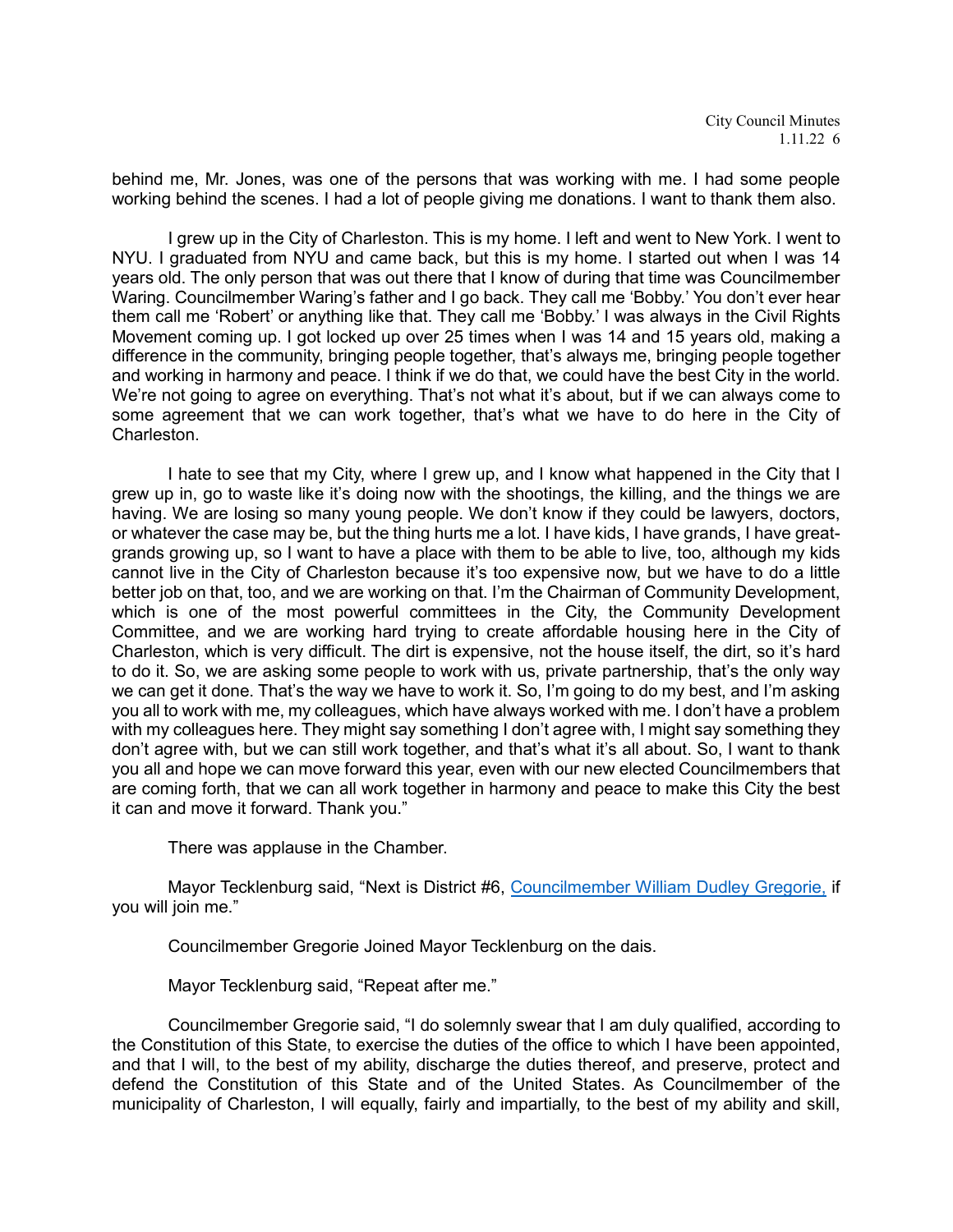exercise the trust reposed in me, and I will use my best endeavors to preserve the peace and carry into effect according to law, the purposes for which I have been elected. So help me God."

There was applause in the Chamber.

Councilmember Gregorie said, "I stand here in the joy of Jesus, and I feel privileged to continue to represent the residents of District #6. February  $9<sup>th</sup>$  will be my 13<sup>th</sup> year as a City Councilmember. If anyone would have told me that after retiring from a job for 32 years that I would do anything else for another 13, but we've got four more to go. District #6 is vast, it's mammoth, it encompasses the entire west end of the Ashley River from Sans Souci to Calhoun, the entire Medical University Complex, The Citadel, Wagener Terrace, Burke High School, and I can go on. It also includes a large swath of James Island from Maybank Highway to what's that store called up there, Walmart, that's vast.

When we did our first re-districting, District #6 was a minority district, but as we negotiated, my district changed from a minority district to 80% majority district. I think that in itself let's folks know what can be done in this City, to have an African American leading a majority district. I feel honored today to be here, and if I start, like Councilman Shealy did, to talk about 13 years of accomplishments, we'll be here all night because it's been 13 years of accomplishments for the people of this City.

Oh, what a tangled web we weave when first we start to deceive. I say that because I think, as a City and as a Country, this is a defining moment in our history. Truth is often quieted but, ultimately, truth prevails. I pray that all of my Councilmembers be on the right side of truth. For if you're not, redemption, oh, redemption. We must be careful in all of the decisions that we make. We should be factual, honest, and always, always be for the greater good, not political gain, not what's popular today, not because you need a vote today, but because it's the right thing to do for the people of this City. This is a defining moment for our City as we tackle, and I'm going to say it, racism. We've got to tackle it, and we have an opportunity to do so.

I would be remiss if I didn't thank Councilman Sakran. I would be remiss if I did not thank our Director, and she knows who I'm talking about, Amber Johnson. We have spent literally hundreds of hours, hundreds of hours, contemplating this defining moment in the history of our City and, hopefully, tonight we will be on the right side of history because it is for the greater good. Remember, silence is consent, and the rising tide lifts all boats. So, folks, especially, and I call them the newbies, be thick-skinned, be honest, be truthful, and don't sleep because I call sleep the same lies ever, ever present. Let's not be a sleep culture as Councilmembers. Let's be forthright, let's be honest, and let's do the best for the citizens of this City because we owe them that.

So, in closing, I want to thank District #6. We have done a lot together over the last 13 years, and I'm looking forward that we the Council will put truth to power. Now, there are two seats over there, one has coats on it, and the other doesn't. The Mayor asked who was with you, Kevin. He didn't ask me, but, Mayor, I purposely left those seats vacant because tonight is the culmination of all of this, it's the culmination. Those seats are vacant for past Councilmembers who sat here and got us to this point. That seat is vacant for Brenda, that seat is vacant for Councilman (Louis) Waring who I sat next to for many, many years who taught me early, don't tell them how you're going to vote. Never tell them how you're going to vote."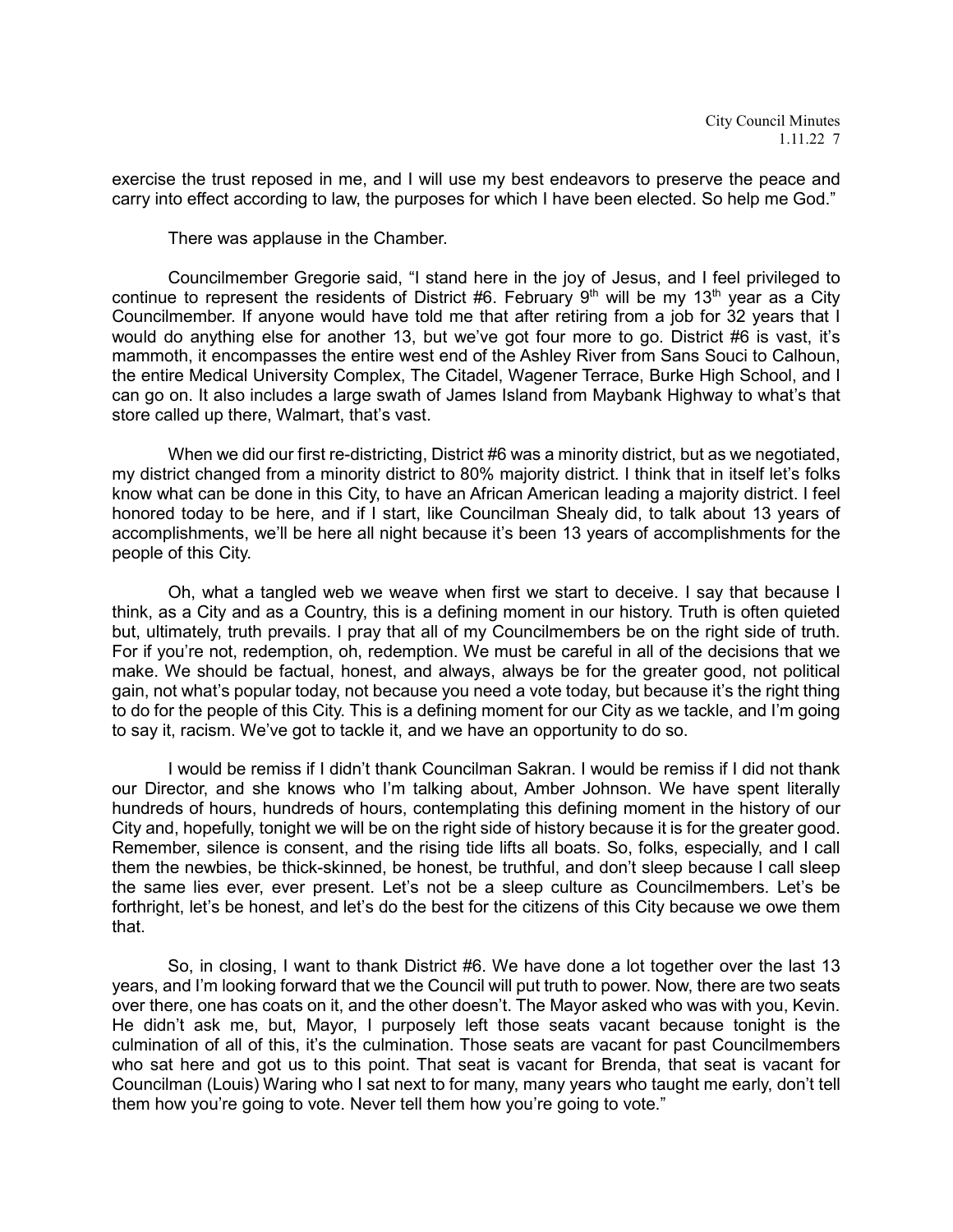Councilmember Seekings said, "Well, you learned that lesson then."

Councilmember Gregorie said, "Yes, I did."

There was laughter in the Chamber.

Councilmember Gregorie said, "So, again, in closing, oh, what a tangled web we weave when first we start to deceive, and, remember, truth may be quiet for a while, but when it peeks it's head, we all must be on the right side because redemption, redemption is unbelievable. Thank you, Mayor."

There was applause in the Chamber.

Mayor Tecklenburg said, ["Councilmember Mike Seekings,](https://youtu.be/1OKJt5vHvHk?t=2091) and would you like to invite anybody up here?"

Councilmember Seekings joined Mayor Tecklenburg on the dais.

Mayor Tecklenburg said, "Repeat after me."

Councilmember Seekings said, "I do solemnly swear that I am duly qualified, according to the Constitution of this State, to exercise the duties of the office to which I have been appointed, and that I will, to the best of my ability, discharge the duties thereof, and preserve, protect and defend the Constitution of this State and of the United States. As Councilmember of the municipality of Charleston, I will equally, fairly and impartially, to the best of my ability and skill, exercise the trust reposed in me, and I will use my best endeavors to preserve the peace and carry into effect according to law, the purposes for which I have been elected. So help me God."

There was applause in the Chamber.

Councilmember Seekings said, "So, thank you all very much, and I am not going to take a whole lot of time at this. It's kind of amazing, those who have been on this Council a long time have remarked on it, this will be the first of my 13<sup>th</sup> year on Council as what started out as a, I'm a runner, and what started out as a short 5K has turned into a marathon, and you see it all along the way. When you put your name out on a ballot, it is a unique and humbling experience. For anyone who has ever done it, win, lose, or draw, it is really the one sacrifice that we, as Americans, can make for those around us to serve for the greater good. I remember the first time I walked into the ballot box and saw my name I about passed out, and I think everyone understands that. It's a humbling experience, and for those who have done this for the first time, to Councilmembers-Elect Parker and Bowden, congratulations for getting out there and being part of the process. There are going to be days that you're going to have a great time at it, there are going to be days that probably won't be quite as much fun as you thought, but it is always, if you keep it in mind, for the greater good.

And if I were to give you any advice, and you haven't asked for it, so I'll give it very shortly, and I'm not getting paid for it, I would just tell you two things. One, show up, and, two, keep up, meaning, be prepared. Know what you're doing, and when you tell someone what you're going to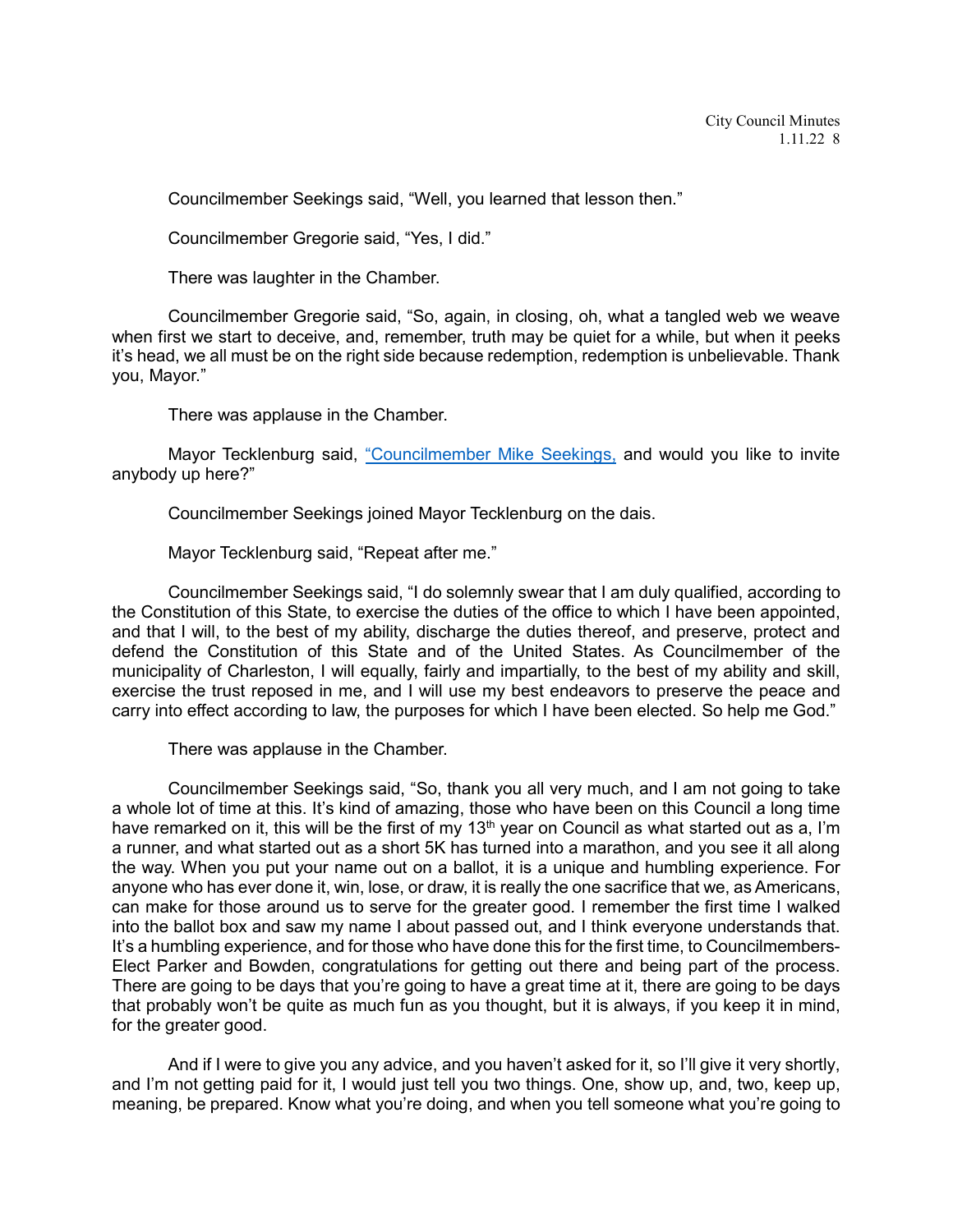do, do it, right? It's amazing. To Councilmember Mitchell, who had to go out there and fight the good fight against opposition, good for you. It takes a lot of time and energy, and it really is also an amazing experience to know that you have been here for such a long time, and you've got to go back and earn your job every single four years. When you're an incumbent, and someone files to run against you, you're like, 'why do they want to fire me? Why do they want to do that?' So, to Councilmember Mitchell, obviously, that didn't happen, and it couldn't be a greater honor to have served with you now for 12 years. We'll definitely go back and audit those years and see who's been here the longest, but you have been here the longest in gross years.

Then, for three of us here today who ran unopposed, let me tell you that's the most daunting competitor ever, unopposed, and if you may, if you listened to the Clerk, you heard the numbers out there. In Council District #2, there were 9 votes for unopposed, in Council District #6, there were 19, and in Council District #8, my district, there were 7. So, along with Councilmember Shealy and Councilman Gregorie, we're going to go launch an investigation and find out who those 35 people are and what they had to say, and pay them and heed them some attention."

There was laughter in the Chamber.

Councilmember Seekings continued, "Councilmember Shealy mentioned all of the things that we get to do on this Council and representing the City of Charleston, which is an incredible honor every day we get up, and it's amazing the stuff we get to do as a City Councilmember. He brought up one that I had forgotten about, one of the things that we did together, and that was attend Fire Ops 1. There was no Fire Ops 2. It was a one and done deal. They put us all through the rigors of being a firefighter in the City of Charleston, from being fully geared up, to toting hose, to opening cars with jaws of life. When it was over, we looked so bad and were in such bad shape, they said this process is canceled forever.

Thank you to my neighbors. We are all at the local level, elected by our neighbors. When I first decided to do this, the person I asked and knew, the answer would be immediate, was my next door neighbor. I knocked on their door and said, 'Should I run for City Council? Will you vote for me?,' and they said, 'Yep and yep.' From that day forward, I remembered we're all neighbors, all of us are neighbors. You might not agree with everything we do, and as evidenced by my email today, you don't, but that's okay. Demand of us to look you in your eye and tell you what we're going to do and have a darn good reason for it, and if we do that, and this Council does it, you will have had good representation. So, Mr. Mayor, fellow Councilmembers, and those two of you who are Councilmembers-Elect, I look forward to the next four years. It's amazing it's another four, Councilmember Gregorie and Councilmember Mitchell. When we're done, between us we'll have over 40 years of experience in these Chambers. Mayor, you're a little bit of a junior member here. So, we'll learn you a few things along the way, too, Mayor, but it's an honor. I look forward to working with every single one of you to make Charleston better tomorrow than it was today and continuing that along. For those of you who are here tonight, thank you for being part of the process. Sometimes we maybe act a little grumpy, but we're better because of you, and we're listening, and we do. So, with that, let's go to work. Thank you."

There was applause in the Chamber.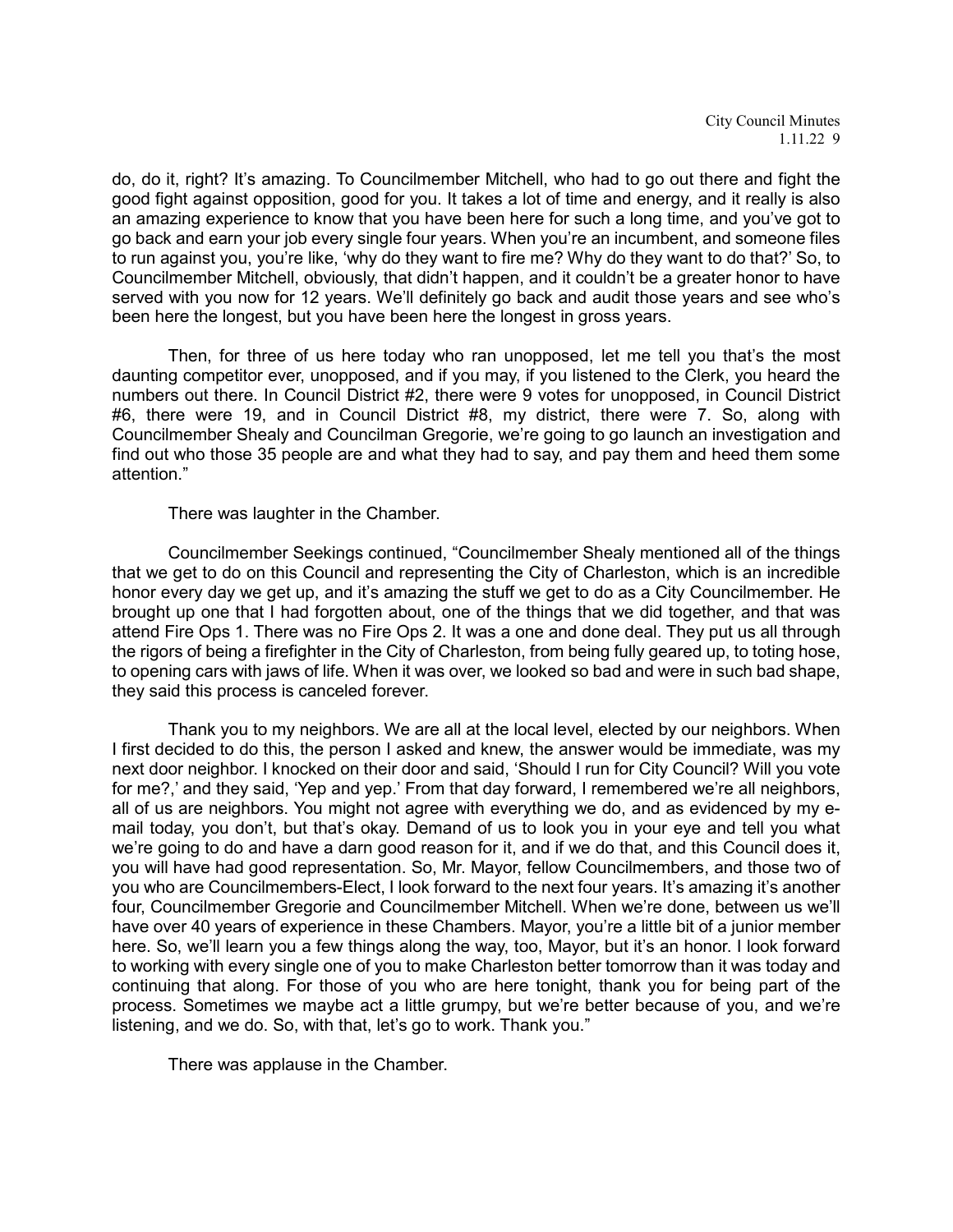Mayor Tecklenburg said, "And, now, our first [newly elected Councilmember,](https://youtu.be/1OKJt5vHvHk?t=2510) Stephen [Bowden,](https://youtu.be/1OKJt5vHvHk?t=2510) representing District #10. If you would like to have any family or friends join you, please do so and ask them up at this time."

Councilmember-Elect Bowden and his wife joined Mayor Tecklenburg on the dais.

Mayor Tecklenburg said, "Repeat after me."

Councilmember Bowden said, "I do solemnly swear that I am duly qualified, according to the Constitution of this State, to exercise the duties of the office to which I have been appointed, and that I will, to the best of my ability, discharge the duties thereof, and preserve, protect and defend the Constitution of this State and of the United States. As Councilmember of the municipality of Charleston, I will equally, fairly and impartially, to the best of my ability and skill, exercise the trust reposed in me, and I will use my best endeavors to preserve the peace and carry into effect according to law, the purposes for which I have been elected. So help me God."

There was applause in the Chamber.

Councilmember Bowden said, "Thank you all so much. I am truly humbled and honored to be standing here this evening. Councilman Gregorie, I do not expect that I will have a problem not being awake. As you saw, my wife is pregnant, and the baby will be here shortly, so I will be spending plenty of time awake. This is something that when I set out to run, I almost never got to the point that I would be standing here in front of you, so I honestly didn't prepare any remarks tonight. So, I will be quick. We have tremendous challenges in this City, we know all of them. The great challenge of our generation will be learning how to adapt to a changing time. Every day when I drive downtown to work, I look out into the harbor, and I'm reminded why I love this place. When I stand in rooms like this and feel the weight of history, I'm reminded why I love this place, and I do love this place. I look at the folks that I will have the pleasure of serving with for these next four years, and I see a tremendous group of public servants. And though we know what those challenges are, and they are daunting, I know that we'll meet this moment. I am so humbled to join you in meeting this moment. So, thank you all so much. I look forward to serving each and every one of you."

There was applause in the Chamber.

Mayor Tecklenburg said, "And so now if I may ask your indulgence for just a minute, [Councilmember-Elect Caroline Parker](https://youtu.be/1OKJt5vHvHk?t=2742) and I are going to go across the hall, and we will be Zooming back in along with her family for her induction. You all, this is our first ever City of Charleston swearing-in virtually."

Councilmember-Elect Parker joined Mayor Tecklenburg with her family in the Mayor's office.

Mayor Tecklenburg said, "Repeat after me."

Councilmember Parker said, "I do solemnly swear that I am duly qualified, according to the Constitution of this State, to exercise the duties of the office to which I have been appointed, and that I will, to the best of my ability, discharge the duties thereof, and preserve, protect and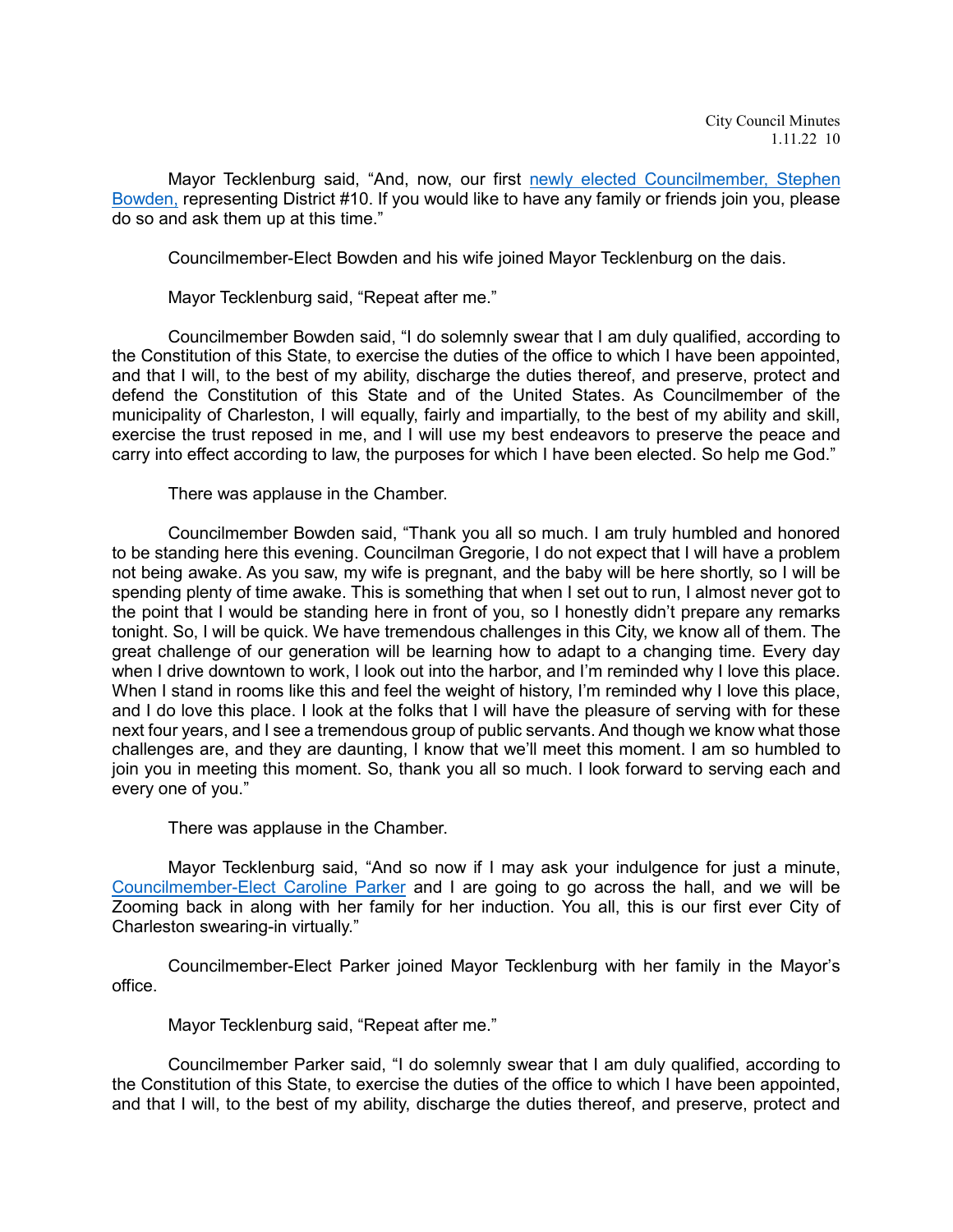defend the Constitution of this State and of the United States. As Councilmember of the municipality of Charleston, I will equally, fairly and impartially, to the best of my ability and skill, exercise the trust reposed in me, and I will use my best endeavors to preserve the peace and carry into effect according to law, the purposes for which I have been elected. So help me God."

There was applause in the Chamber.

Councilmember Parker said, "Thank you, again, Mr. Mayor, for allowing my family to be a part of that. I know it was important to them, so thank you all for having me here. I, too, I did not prepare any remarks, so I truly, I thank God that I'm here. It was a calling. I felt my voice was needed here on Council. I know my district wanted me, needed me, and I'm really grateful to be here. I'm grateful for all of my constituents, all of my supporters, friends, family, contributors, just everyone that helped me get here. It's really important that our democracy is built this way. It's what we're built on. I just took an oath to fight for the Constitution of not only this Country, but our State, and that's why I'm here and what I hope to do. I do truly feel called to public service, and I'm proud to be here tonight, and I look forward to working with you all. So, thanks."

There was applause in the Chamber.

Mayor Tecklenburg said, "Thanks and congratulations to you all."

Councilmember Seekings said, "Mayor, you'll be happy to know that when you were back in your office, we formed a Blue Ribbon Commission to shorten the oath of office, and we will be presenting it at the next meeting of City Council."

There was laughter in the Chamber.

Mayor Tecklenburg said, "We'll use that, actually, in about a month when we have a new representative from District #1. So, next I would like to give a short recognition to our two retiring Councilmembers and to the service that they have given. Councilmember Griffin could not be with us today, but I wanted to share with everyone very briefly an e-mail that Councilmember Griffin sent out last night to his fellow colleagues here on Council and to, importantly, the employees of the City of Charleston. This is from Councilmember Griffin: 'To all of our amazing City of Charleston employees, from the bottom of my heart, I want to thank you for the opportunity to work with you and to serve you. A very important role in being a City Councilmember is making your quality of life in the workplace better. I can only hope that I accomplished that goal over these last four years. I will cherish all of the relationships and memories that I have made with our staff while serving as a Councilmember for District #10 in the City of Charleston. I've said this many times at our City Council meetings, and I will continue to say this. The City of Charleston has the BEST employees of any municipality in the Country, and as I leave my role as a City Councilmember, please know that I will always be an advocate for you. I will always be just a phone call away. Thank you for all of your hard work, determination, and resilience while facing unprecedented challenges. Your friend, Councilmember Harry Griffin.' And I just thought that his e-mail to our employees spoke very highly of Councilmember Griffin and his service to our City and to our organization over the last four years. He could not be with us tonight, but I wanted to share that with you all and thank him personally. I know that my colleagues on Council share that sentiment and thank our employees, as well.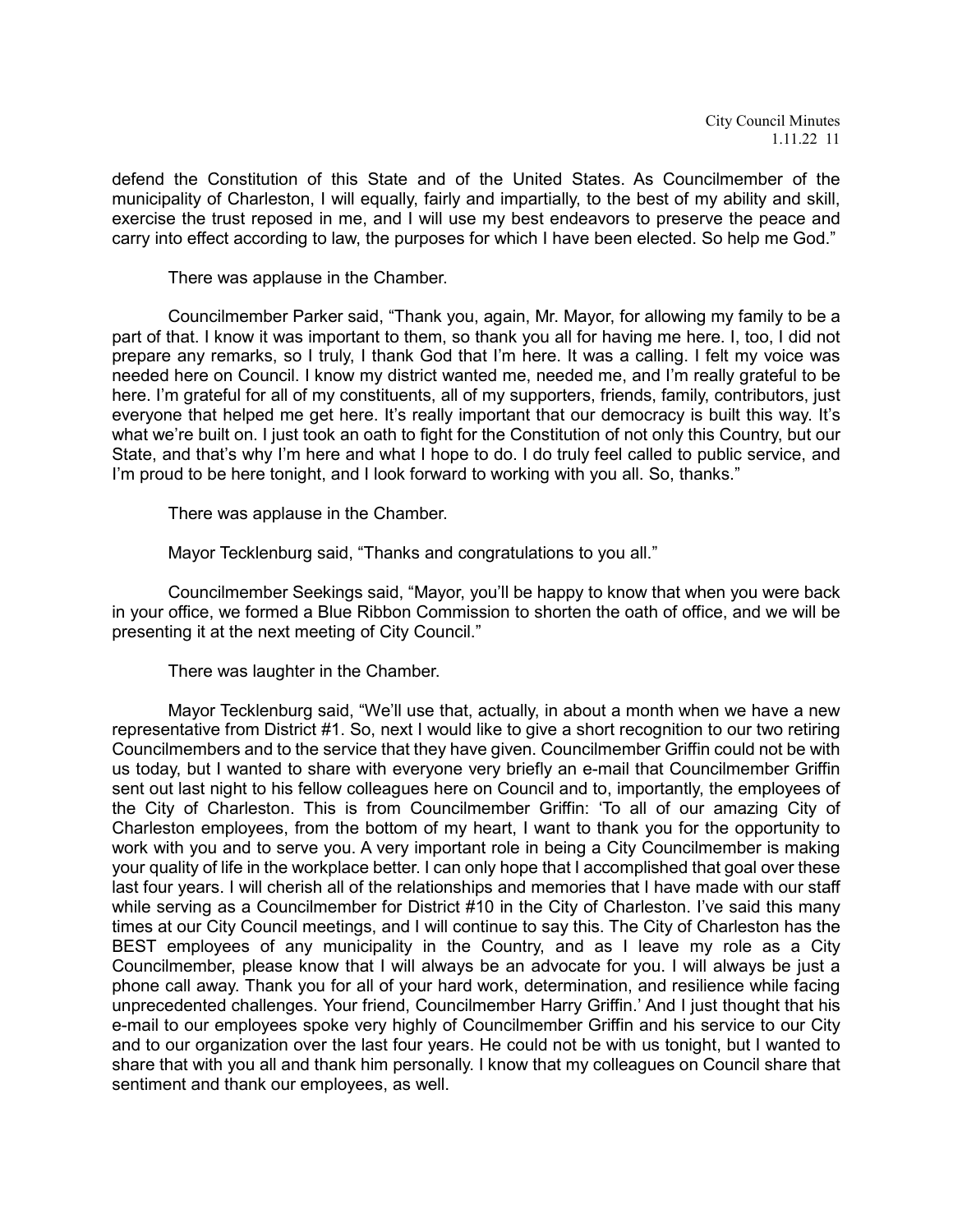Next I'd like to call up former [Councilmember Carol Jackson](https://youtu.be/1OKJt5vHvHk?t=3238) and invite her to the stage to receive a plaque, two plaques. One is in recognition of Carol Jackson's District #12 distinguished service rendered to the City of Charleston from 2018 to 2022. Hold this one, and don't stop yet. We also have an additional plaque for Councilmember Jackson because in the last year she also served as Mayor Pro Tem of the City of Charleston, and this is in appreciation for your service as Mayor Pro Tem."

Councilwoman Jackson said, "Thank you, Mayor."

There was applause in the Chamber.

Mayor Tecklenburg said, "Please recognize Councilmember Jackson. There's a bio here that I'm not going to read, but Charleston became Carol's new hometown some years ago, and she decided to run, got elected, and served these past four years. I've got to tell you, and I don't mean any offense to any of my colleagues here on City Council, but Carol has been the hardest working Councilmember on this Council. She has attended more meetings and more meetings that she didn't have to attend. She would come to committee meetings that she had not been a member of just to learn about what was going on in the City. She studied all matters, she did her homework, she was always prepared. I think she's become an expert in zoning and water-related topics. I think you could easily be an expert here on out. So, we want to thank you, Carol, for your incredible service over the last four years and your friendship, and the microphone is yours."

Councilwoman Jackson said, "Thank you. I powdered my nose and freshened my lipstick for a second. So, I really do thank you, Mayor, and I need to start with thanking and praising the one who made me and the parents who bore me, and the holy spirit that guides me. I did move to Charleston a very short time ago. Even compared to the longevity of those who will always be 'Come here's' to the City, I don't make any bones about having a steep learning curve. That's basically why the Mayor saw me a lot of places that I wouldn't have needed to go based on the committee assignments or the commissions that I had volunteered for or been appointed to, but the way that I learn is by doing, and the way that I try to speak is by doing.

So, I am going to surprise all of you because at some point in my going through my little memory box, as I was putting away campaign materials this last fall and organizing my towering closet of tubs, as my children know it to be, I ran across something that was in my Council memory box, and it was copies that I had made of a Chinese fortune cookie, a fortune that I must have picked up right before COVID. I remember resolving this and trying to live into the shadow of people like Councilmember Seekings who have an art of listening and then speaking sort of at the end of a drawn-out discussion and making his points clear and quick. So, here's my Chinese fortune cookie, it says, 'Keep it simple. The more you say, the less people remember.' So, I apologize that I quickly forgot that resolution."

There was laughter in the Chamber.

Councilwoman Jackson said, "Especially as our new colleagues joined us in 2020, and we spent inordinate months and hours and days on Zoom, and I felt like I really did need to speak up a little more clearly and a little more sagely, let's say, in just the time that I had spent really learning the City. I know that District #12 chose not to re-elect me to office this past election, and I feel like there is a pretty clear distinction in a lot of what the voters want and don't want from an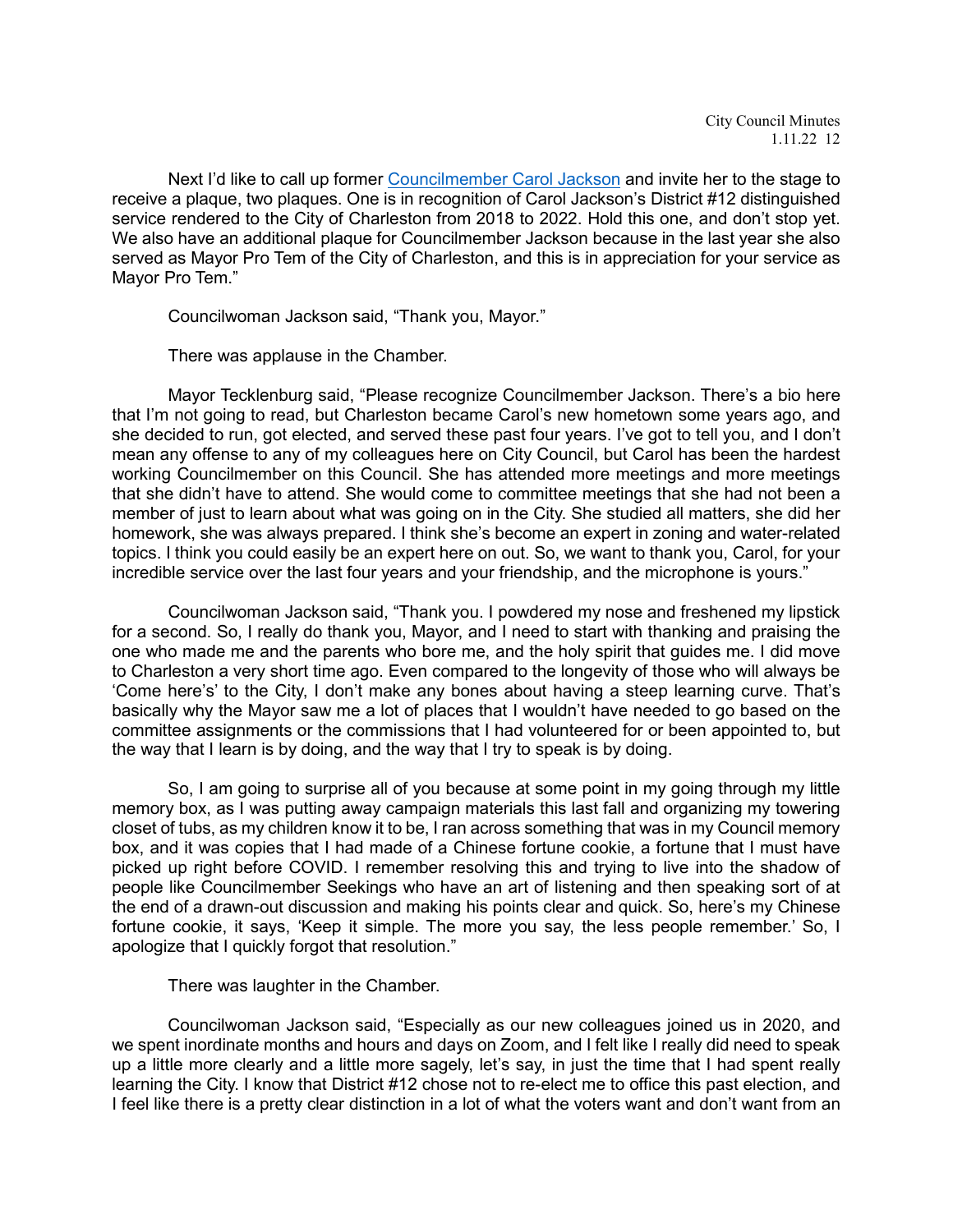City Council Minutes 1.11.22 13

elected official. I appreciate that I'm of the school that serves the whole City, and we do need to keep our eyes on those prizes. You know, I went over to Cainhoy and walked the graveyards with Councilmember Delcioppo when she was brokenhearted about how a developer had pretty cavalierly just basically run their construction equipment over what were clearly enslaved graves outside of a clearly marked white society graveyard. It was a learning curve for me that I couldn't replace in just reading about it in the newspaper. So, I spent time doing those things because I do feel strongly that we have a whole City, and we could easily take ourselves apart and make the distinctions of one district over another or one watershed over another. Heaven help me, there are 30 watersheds on James Island, Councilmember Parker, and we need to take care of all of them.

Councilwoman Jackson said, "So, I feel like I have served the calling that I felt when I ran for office. I know that iron sharpens iron, and there are many people on James Island that challenged why we need to care about what's happening on the Peninsula, why we should be spending taxpayer money, no matter its source, to protect the Peninsula when we live on James Island, and I really hope that that kind of thinking does not go forward in our City. I join Councilmember Gregorie in saying that we have a purpose to serve the common good, the whole good, and I was very happy to hear Councilmember Seekings speak the same. We cannot be a City divided, we have to be a City united, and I will pledge myself, as a proactive, involved citizen, to be continuing that action, and I promise to say less and do more. Thank you, and God bless you all."

There was applause in the Chamber.

Mayor Tecklenburg said, "Alright. So, we have one more proclamation this evening, and we're honoring a former City Councilmember. I'm going to ask former Councilmember John [Bleecker,](https://youtu.be/1OKJt5vHvHk?t=3687) along with Councilmember Shahid, and Judy, and John's family, if they would like to join us up here, to please come forward. Okay, I'll come back to that. Will Council forbear me if I'm taking this one item out of order? Thank you.

At Councilmember Shahid's recommendation, I have a proclamation to share with you, regarding a very unique and wonderful citizen of our City."

Mayer Tecklenburg read the proclamation.

## ---INSERT PROCLAMATION---

There was applause in the Chamber.

Mr. Bleecker said, "Thank you, I'll try to be short. I have loved this City. I never had a job other than the military until I came to this town as a law clerk, and then I walked the streets of Charleston on Broad Street. I'm a Broad Street lawyer. I've enjoyed every minute of it. I just love my City. I didn't think I was as good as they say in this long paper, but I appreciate your adopting that and agreeing to that resolution.

Walking the street, I remember that Mayor Morrison was the mayor of the City, and he parked his Cadillac in front of City Hall. So, I knew when the Mayor was here because the Cadillac was outside, and I'd often see him going back and forth, and I would say, 'Wow, he is a very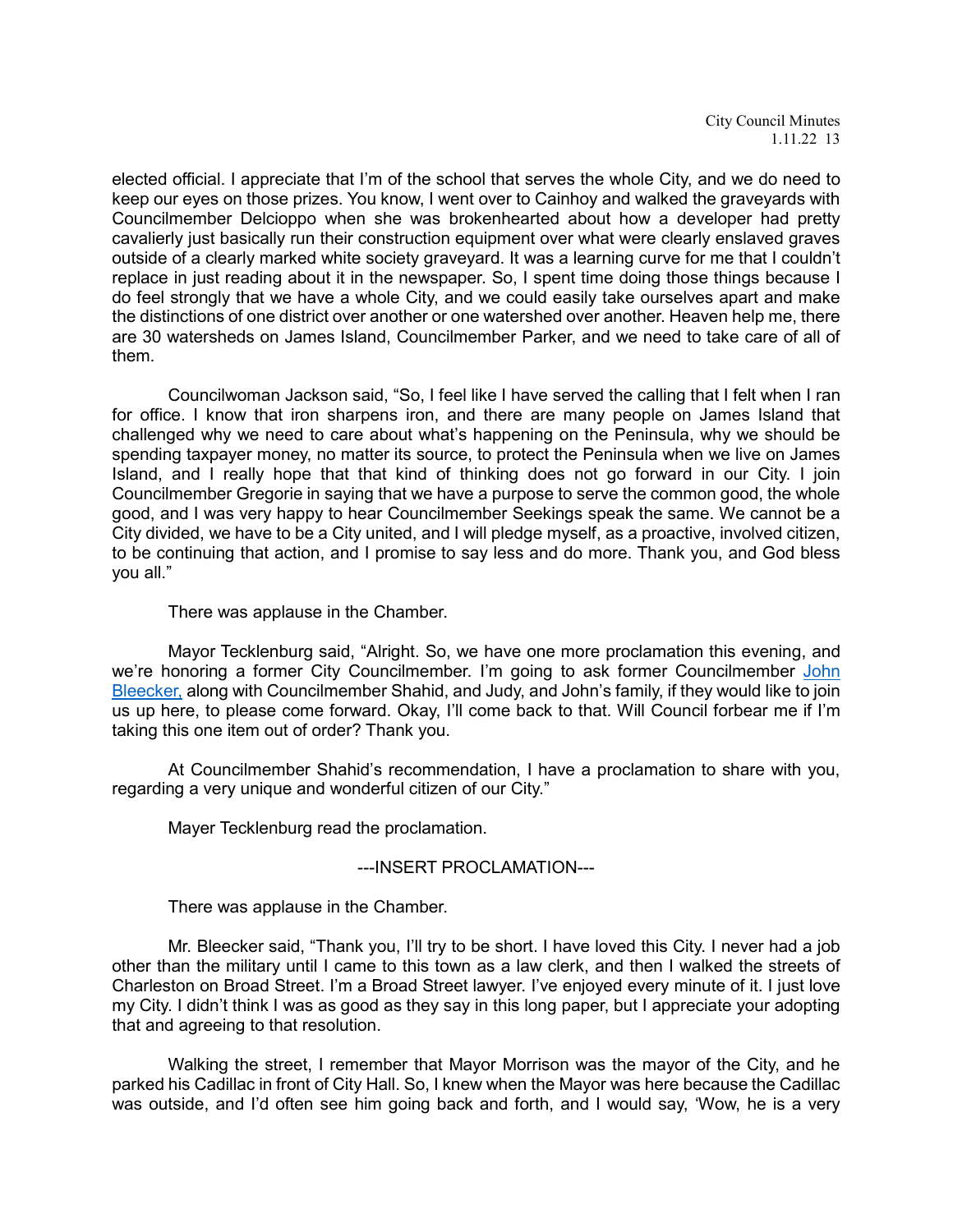important person.' I had the fortune of serving with Palmer Gaillard and the Council, and I'm one of two Councilmen that are still surviving. So, a good way to get a resolution like this is to live a long time."

There was laughter in the Chamber.

Mr. Bleecker said, "So, thank you so much for recognizing me, and I appreciate you being here."

There was applause in the Chamber.

Councilmember Shahid said, "I said this out on Rotary Club earlier today that my first professional association with Mr. Bleecker was as a law student, and he hired me as a law clerk. I was about to rise to second year law student, and the first thing he did was to show me the broom closet, and he said 'this is how you're going to learn how to practice law.' He said, 'learn how to sweep the floor and dust off tables.' But, I learned a lot from him in those early years, and he now shares a space with me. This is an incredible legacy that he is leaving with us today, 90 years old, practicing law since 1960, still comes to work almost every day, seeing clients. We work together on a lot of projects. And, it's just been an honor to know Judy and John, and Judith, and Joanne, and Ann Francis' daughter, who is also a lawyer. We've got a lot of lawyers out here. Sandy Morckel, from our Rotary Club, is with us. And, I think that this is just a fitting way for him to celebrate his birthday tomorrow, 90 years old and still kicking up dirt. So, congratulations, Mr. Bleecker."

There was applause in the Chamber.

Mayor Tecklenburg said, "Happy birthday, too. Alright. Now, if we could go back and acknowledge, I think all we need to do is receive our [City Council Committee appointments](https://youtu.be/1OKJt5vHvHk?t=4094) for this coming year. I look forward to working with everyone on these Committees. We do have some change in leadership on a number of the Committees, and we challenge our new Chairs of the various Committees to really dig in and have a very productive year.

So, the only matter which requires the approval of Council is the appointment of [Councilmember Brady as Mayor Pro Tem](https://youtu.be/1OKJt5vHvHk?t=4124) for the upcoming year."

Councilmember Mitchell said, "Move for approval."

Councilmember Appel said, "Second."

Mayor Tecklenburg said, "We have a motion to approve. We also have a long biography on Councilmember Brady, but, Karl, we know you already, so I think we can forego the reading of the long biography. Any discussion before we proceed to approval?"

No one asked to speak.

On a motion of Councilmember Mitchell, seconded by Councilmember Appel, City Council voted unanimously to appoint of Councilmember Karl Brady as the 2022 Mayor Pro Tempore for the year.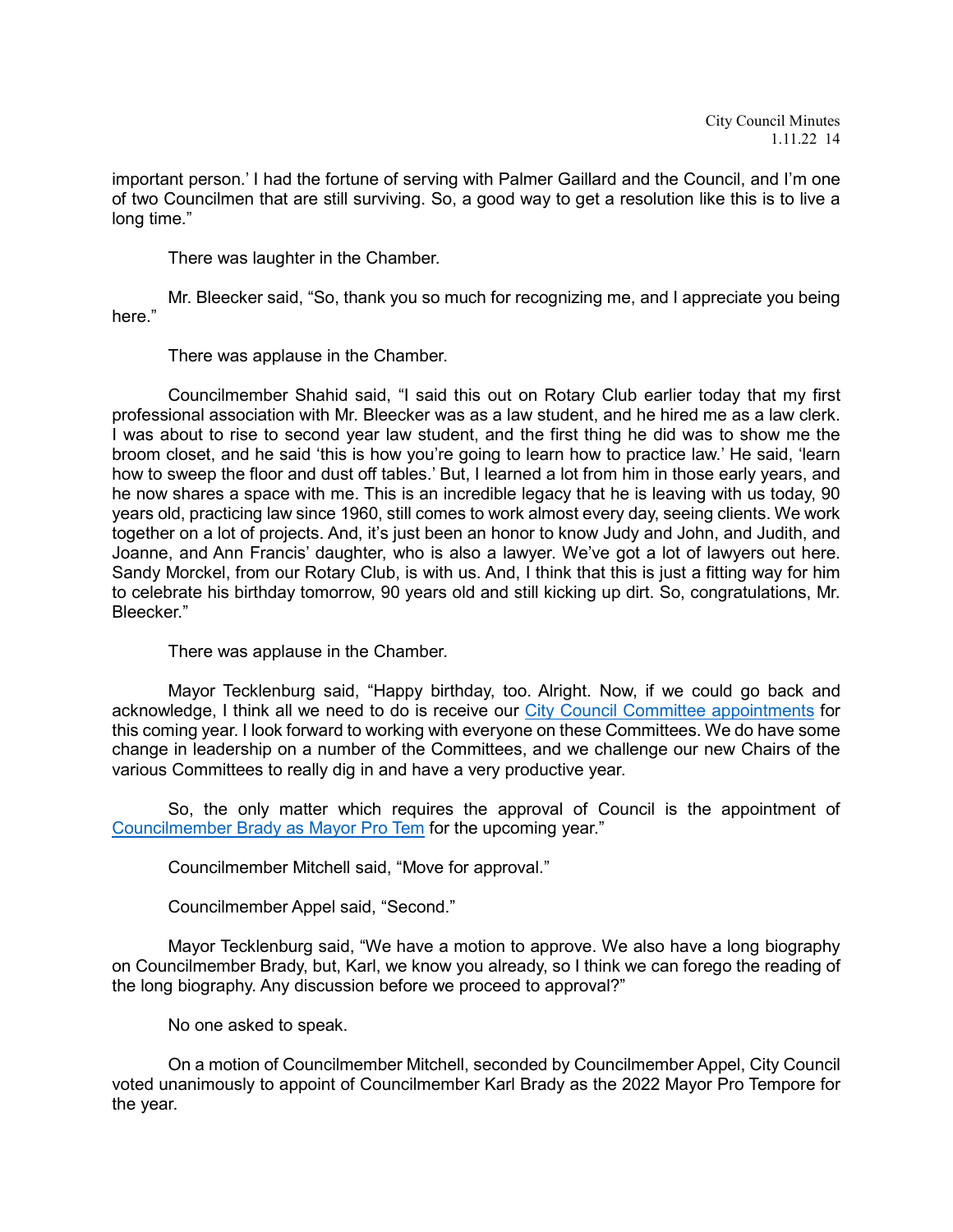Mayor Tecklenburg said, "I think it was Councilmember Seekings who, having served as Mayor Pro Tem a few years ago, made the comment that it was like being the Maytag Repairman because you honestly go to a lot of the things that the Mayor gets invited to. And then, in the last year, as Councilmember Jackson was Mayor Pro Tem, there was almost nothing to go to because of COVID. So, I'm going to try to give you a few things to go do this year. I appreciate your service coming up as Mayor Pro Tem. Thank you, Karl.

So, next up is our [Citizens Participation Period.](https://youtu.be/1OKJt5vHvHk?t=4192) By our Council rules, it's only 30 minutes. And, I must say, when we've had so many speakers that we've had to keep the time below a minute, it really became hard for folks to even express themselves. So, we're going to keep it at a minute and just have 30 speakers today."

Councilmember Mitchell said, "We've got to approve the minutes."

Mayor Tecklenburg said, "Boy, I keep getting off. Yeah, I'll come right back to that, as well. So, we're going to have 15 people who have signed up in-person and then 15 people who have signed up online and try to keep us on schedule. And, Jennifer will also provide an email and a voicemail if anybody needs to share any comments with us if you're not able to share them with us tonight. Let's see. We do need to approve our [City Council minutes of December 21."](https://youtu.be/1OKJt5vHvHk?t=4252)

Councilmember Mitchell said, "Move for approval."

Councilmember Shealy said, "Second."

Mayor Tecklenburg said, "We have a motion to approve, and a second. Any additions, comments, deletions?"

No one asked to speak.

On a motion of Councilmember Mitchell, seconded by Councilmember Shealy, City Council voted unanimously to approve the minutes from the December 21, 2021 City Council meeting.

Mayor Tecklenburg said, "Madam Clerk will call out the names, and we ask you to come forward to the microphone and give us your comments for a minute. Please share your name and full address with us when you come forward to the microphone. Thank you. Madam Clerk?"

The Clerk said, "Yes, sir. And we will start with the first 15 people who have signed up in person. And, for anyone who is not called, we welcome everyone's comments. You can e-mail them to us at [publiccomments@charleston-sc.gov,](mailto:publiccomments@charleston-sc.gov) or by leaving a message at (843) 579-6313, and we'll share them with the Mayor and Council. So, our first speaker is Mike Frederick."

1. Mike Frederick said he had been a resident of Charleston for 25 years. He loved the City and thought it was one of the kindest, most generous, caring Cities he had ever lived in. When he heard that the City had a problem with institutional racism, he was absolutely astonished. There was so much in the news today about what was being taught in schools, that his first thoughts was "if they pass this Commission, what are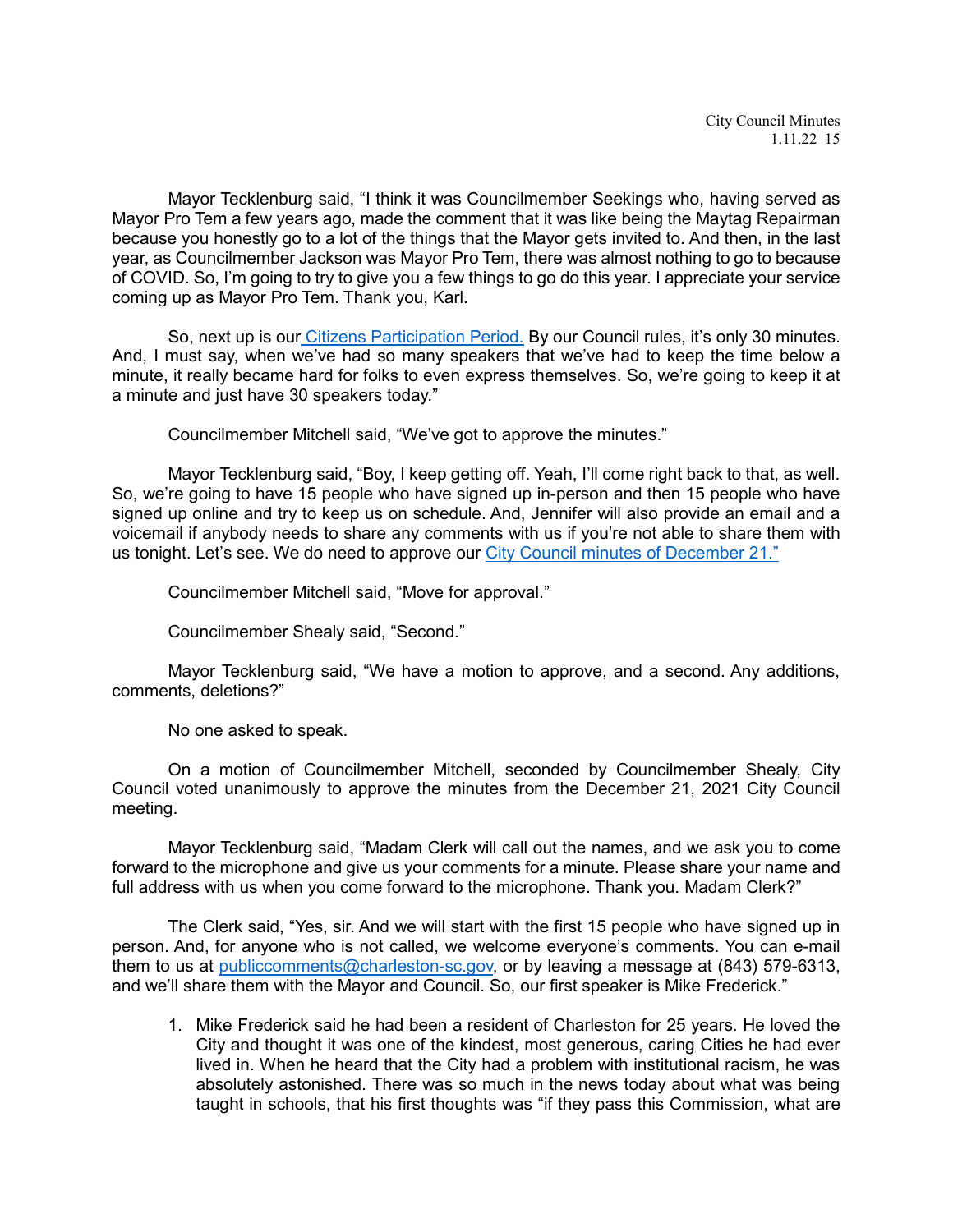we going to be telling our children in school?" He said they would be telling the white children that their fathers and their grandfathers were racist. He said there was no getting around it that was what would be told. He said that, worst of all, they would be telling minority children that they were surrounded by White racists, and that it would be very difficult for them to get ahead in the world.

The Clerk said, "Time. Anthony Bryant."

2. Anthony Bryant said that according to Cory Ellis, a U.S. attorney, he had made public comment at 2123 Courtland Avenue, Charleston, South Carolina. He said he had included all attachments. On January 6, 2022, the Charleston County Sheriff's Office came by with a notice from DSS, which had the power to seize person, property, and passport supported by an executive officer, the U.S. attorney, and others that could use force against black people like him who would speak up. He said he would never stop speaking up and that free speech was important in the United States. He did not care whether others liked or didn't like a given speech. He said that without speech, there was no truth.

The Clerk said, "Tracey Owens."

3. Tracey Owens said she fully supported the Human Affairs and Racial Conciliation Commission. She urged Council to vote in favor of its establishment. She said she thought it was the least they could do for the citizens whose ancestors had laid every brick in every street and every sidewalk in the City. She said they should be included in the decisions that affected where and how they lived.

The Clerk said, "Dwayne Green."

4. Dwayne Green spoke on behalf of the Social Justice and Racial Healing Collaborative. He said he wanted to voice their strong support for the passage of the Human Affairs and Racial Conciliation Commission. He asked Council to continue what they had started by giving the ordinance second reading. He said that in the wake of the Emanuel shooting, Council took some very important steps to promote racial equity, healing, and understanding in Charleston. The formation of the Commission was among the most important. The morning's *Post & Courier* noted the concerted political efforts by groups to undermine the works of the commission and equate it with critical race theory. Not coincidentally, those groups also opposed the removal of the Calhoun statue from Marion Square, and supported the maintenance of divisive symbols.

The Clerk said, "Time. Michael Kogan."

5. Michael Kogan said the Commission, having been wisely voted out of existence, had been resurrected under a new name. He said the original agenda was alarming: to remove historic monuments, rename streets, and to turn schoolchildren in the classroom against each other, dividing them into white oppressors and black oppressed. It was not racial reconciliation, but the sewing of hatred and suspicion. Since Council had voted the Commission out of existence, it had reared its head again, under a new name, with a so-called "pared down agenda." He said he really wondered about that, considering what was initially intended. He said Mrs. Tecklenburg, whom he admired for her love of the arts and music, had acted, he believed, inappropriately,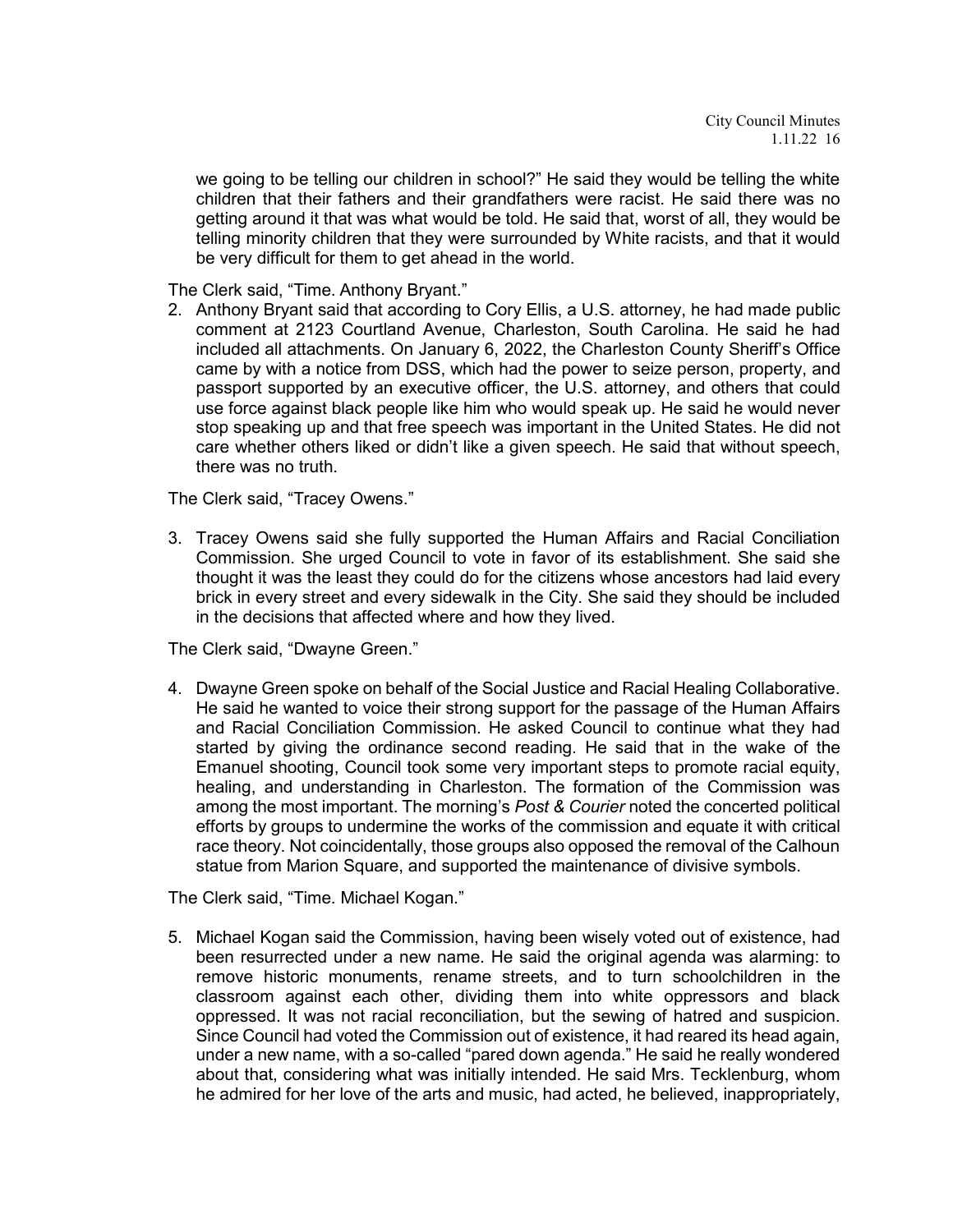by calling out people to attend the meeting in order to bring pressure to one side. It was not democracy, but government by pressure, bullying, coercion, and intimidation.

The Clerk said, "Time. John Mitchell."

6. John Mitchell said he stood before Council as the other proud native son of the Lowcountry, whose roots went deep and wide across the City. He asked that Council support the creation and formation of the Human Affairs and Racial Conciliation Commission and that Council work with the citizens of their districts who were descended from and stood alongside those that built the City and still made it move with the charm and hospitality that everyone loved.

The Clerk said, "Marcus McDonald."

7. Marcus McDonald, lead organizer for Charleston Black Lives Matter and a substitute teacher at Burke High School, urged Council to vote in favor of the Human Relations and Racial Conciliation Commission. He said his great grandmother, Elizabeth Porter Houston, who had meant so much to him, lived to be 103 and was one of the oldest members of Mother Emanuel AME. He did not want anyone listening to disrespect the tragedy of Mother Emanuel by speaking against racial equity and the progress of the Commission. He said the Commission would push forward to tell the truth about their history, empower the Black community today, and fight for a better future for black and brown children moving forward. He said that was his journey, and wished Council a good Martin Luther King, Jr. Day. He told those listening to read and listen to what he had actually spoken about, which was progressing the people forward. That was why he was there, and that was what they would do with the Commission.

The Clerk said, "Time. Allyson Sutton."

8. Allyson Sutton said she was a downtown resident and business owner. She said she supported the Commission and urged Council to continue their work and make it permanent. She also asked Council to hold off on further actions regarding the King Street BID. Both the Commission and the BID would impact who was able to live, work, and access economic opportunity in Charleston in the future. The Commission would ensure that racial equity and inclusion were central to policy, while the BID, as it currently stood, would only lead to further gentrification, Black displacement, and wealth disparity. Now was Council's chance to prove who and what they prioritized, tourism and the wealthy or the Black communities who had built the City for generations.

The Clerk said, "Ben Jacobs."

No one asked to speak.

The Clerk said, "Sean Coughlin."

9. Sean Coughlin said he was a parishioner and lay leader at the Cathedral Church of St. Luke and St. Paul and a local business owner in the technology sector. He said he was there to speak in favor of the City of Charleston dedicating its time, talent, and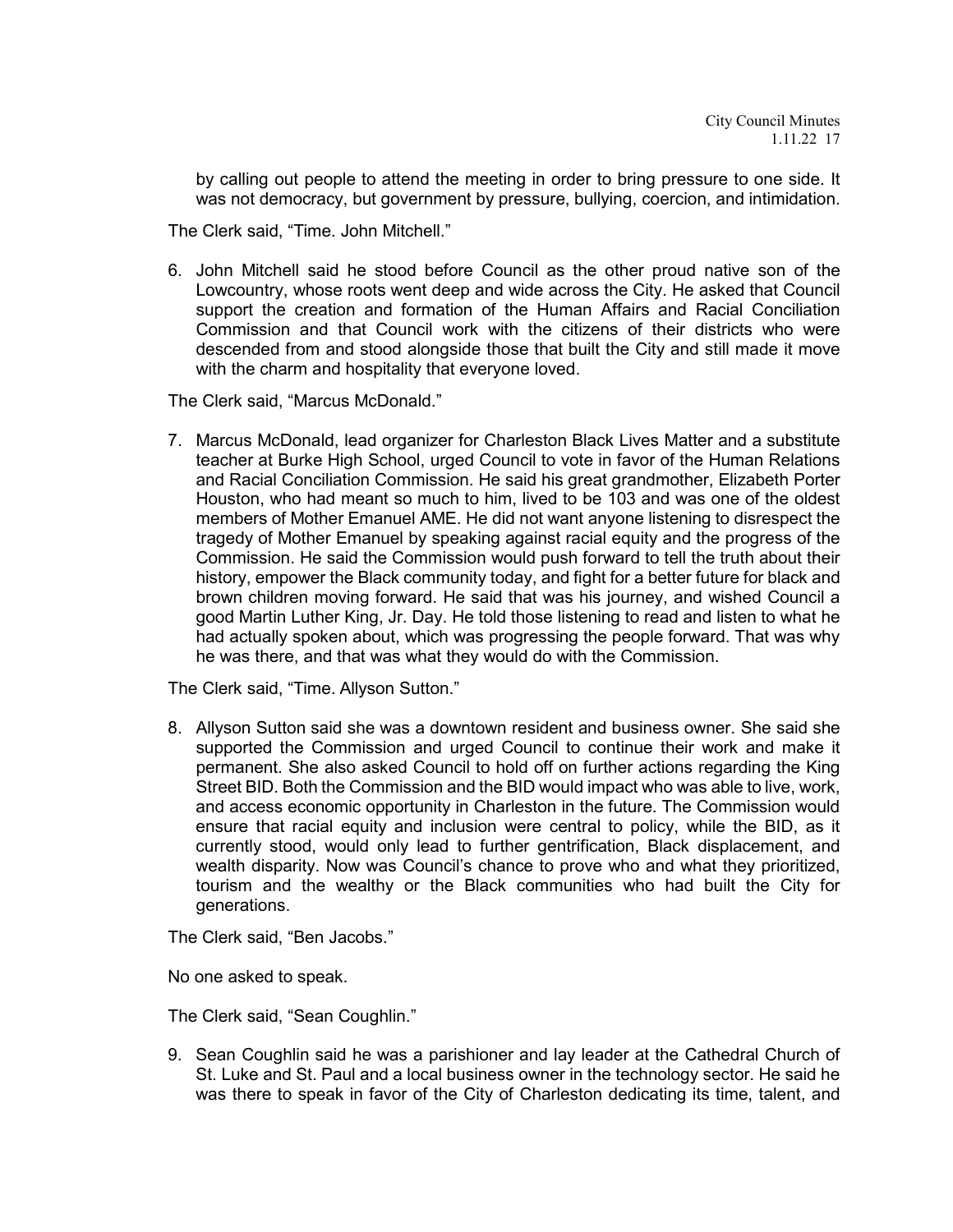treasure to the cause of equity and justice for all, to things like better public schools, more equitable wages, and more affordable housing for all of its citizens. It was only if they continued that good work that they might, in any sense, call their city a "holy" or "courageous" one.

The Clerk said, "Pringle Franklin."

10. Pringle Franklin said she had been sitting and listening to the people outside yelling and screaming. She said she did not like what was happening to their City. Many of those who had already spoken, and different Councilmembers, had talked about Jesus. She said she followed Jesus, too. She said she thought they needed more time. She hated that people were hating each other. She heard both sides saying really ugly things. They needed to come together. She asked Council to postpone any further action. District 1 did not even have its representative. She did not think that was quite fair. She wanted Council to hold more public forums. She said she had read in the paper that morning that Mayor Tecklenburg had said they were not going to defund the police, and that those who said that they were, were confused. She wanted to have more public forums so they could find out what was really going to happen so that they could come together, as a community, for the greater good.

The Clerk said, "Bruce Burris."

11. Bruce Burris said he was a seventh-generation Charlestonian, and that he concurred with his friend, Mike Frederick.

The Clerk said, "Dennis Curtin."

12. Dennis Curtin said he had lived in Charleston for 4 years and had been visiting for 20 years. He had moved to Charleston because of the beauty, charm, and civility of the City. He said he was troubled that times were changing, and he had been very troubled by the looting and rioting on King Street in 2020 when the police sat by and did nothing. He was troubled by the murder that took place on King Street. He said that the laws were not enforced in Waterfront Park and that the police said they had been told not to enforce the laws. If the laws were not enforced, all that was left was lawlessness. He was troubled that the City was becoming more like San Francisco, and much of what had gone on in San Francisco was because the laws were not enforced. Charleston relied on tourism.

The Clerk said, "Time."

Mayor Tecklenburg said, "Thank you, sir."

The Clerk said, "Bruce Bahlav."

No one asked to speak.

The Clerk said, "We'll move on, Patrick Schlabs."

Brett Barry said, "This is Brett Barry. Did you call my name?"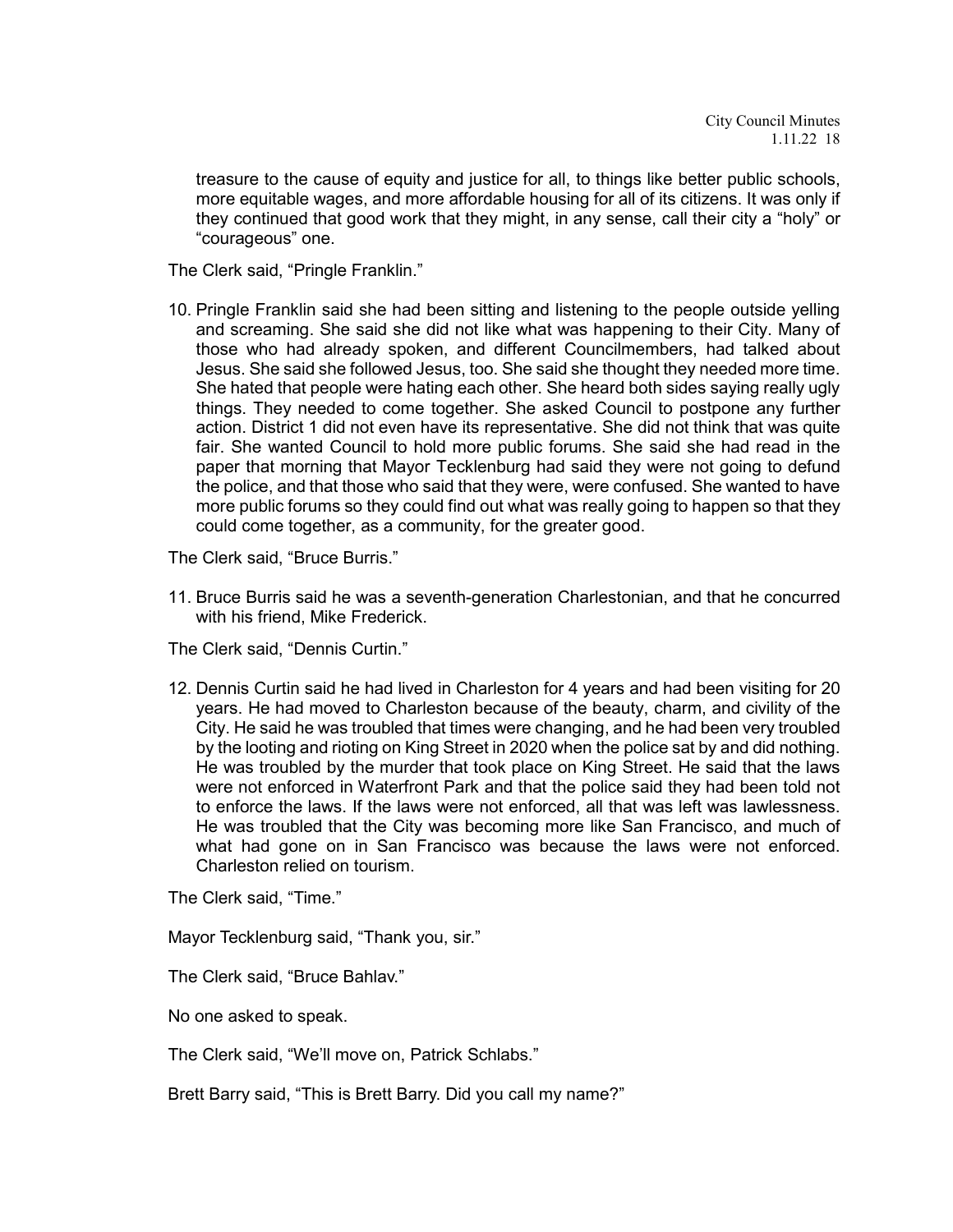The Clerk said, "No, we're calling on Bruce Bahlav in-person. Alright. We'll move to Patrick Schlabs."

13. Patrick Schlabs, an Anglican priest, said the Christian New Testament was filled with contrasting commands, both to hear and to do, to trust and to act. As a Christian and a pastor, he said he was continually called to ask the question, "what am I to do with what I know? And, knowing what I know about the brokenness of life, how am I to engage this world and my neighbor with attentiveness and, ultimately, with love?" He said the Human Affairs and Racial Conciliation Commission sought to answer that same essential question on behalf of their City. He asked what they would do with what they knew. Knowing what they knew about the City's history of racism, slavery, and segregation, and seeing the ongoing effects of inequality in wealth, education, housing, and criminal justice, he asked what they were to do. As a person of faith and as a citizen of Charleston, he said he believed they needed to vote in favor of the Commission as a first step.

The Clerk said, "The next speaker I believe is Kay Hamlin or Kevin Hamlin."

No one asked to speak.

The Clerk said, "Alright. We will move on to Tyler Gadsden."

14. Tyler Gadsden, a student at the College of Charleston, said he supported the Human Affairs and Racial Conciliation Commission. He asked Council and Mayor Tecklenburg to vote in favor of the Commission. He said he and many others believed that it was vitally important that City Council voted in favor of the Commission's previous and any future recommendations that might advance racial equity and empower Charleston's community of Black and other people of color. He said James Baldwin once said, "Not everything that is faced can be changed, but nothing can be changed until it is faced." He asked Council to support affordable housing and minority businesses.

The Clerk said, "Indyah Bunkem."

15. Indyah Bunkem said she had lived in Downtown Charleston all her life. She said things had drastically changed for the worse in many ways. She urged Council to vote in favor of the Commission because it would help everybody.

The Clerk said, "Mayor, that was 15, but we only had two people left on the list in person. Did you want me to go ahead?"

Mayor Tecklenburg said, "Go ahead."

The Clerk said, "Okay. Caroline Everly or Early. I might be reading that incorrectly."

No one asked to speak.

The Clerk said, "Tanya Matthews."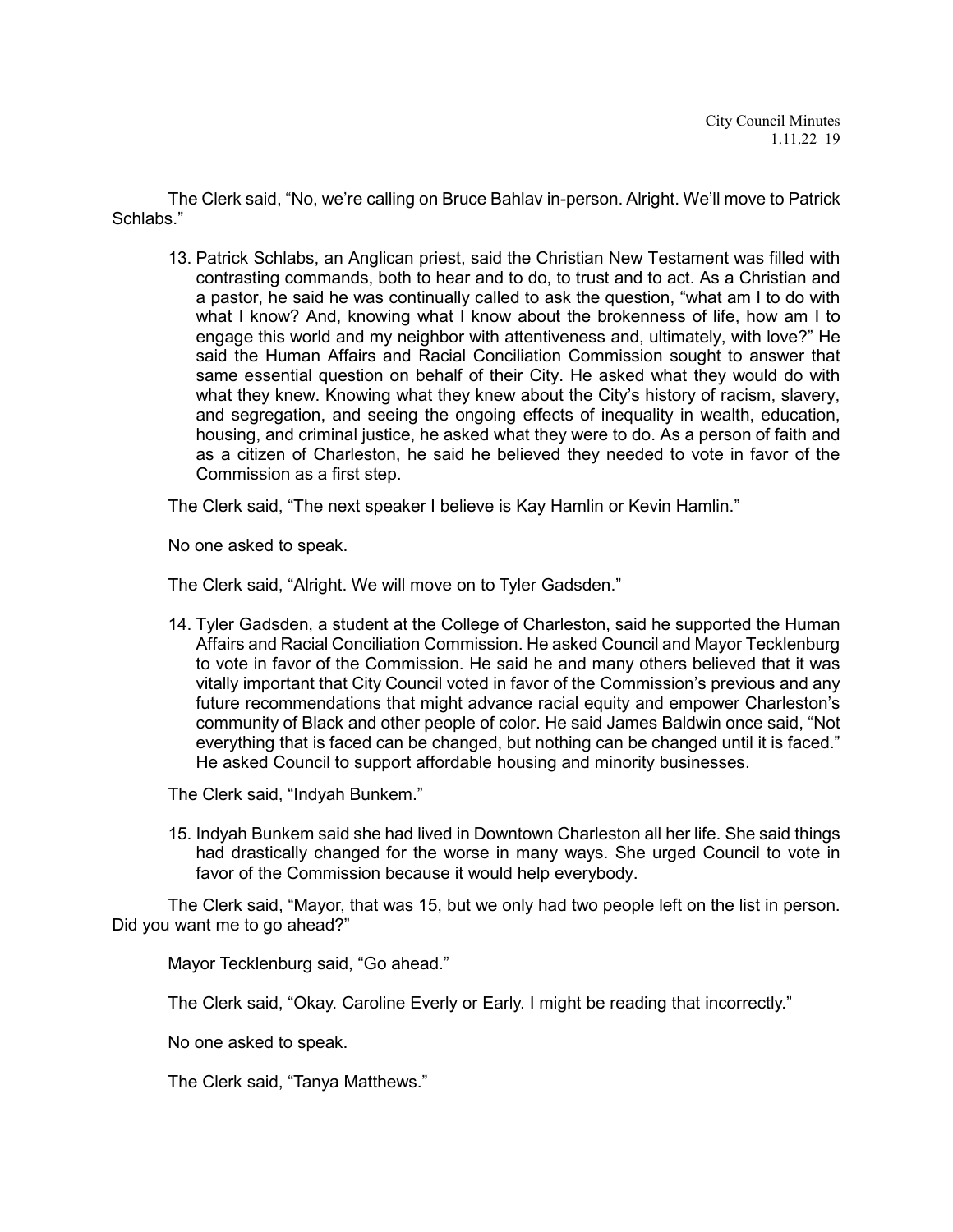16. Tanya Matthews said she was a student researcher at the College of Charleston, and wanted to urge Council to support the Commission. She said she wanted to pose a question to Council. It had been said that hospitality, and community, and care, were pivotal to Charleston. She asked Council what "Southern hospitality" meant to them. When one thought of hospitality, it was community, but adding "Southern" was a form of identity, and identity was a form of inclusion and exclusion. She asked Council who they had included and excluded from Southern hospitality. She asked who they were excluding in order to bring more transient tourists into the City. If they wanted to be a community that was civil, kind, and hospitable, it needed to extend to everyone, regardless of race, background, and economic position.

The Clerk said, "Alright, we will move on to our list of speakers who signed up online. Ashley Smith."

17. Ashley Smith said she fully supported the Human Affairs and Racial Conciliation Commission. She urged Council to vote in favor of the Commission and in favor of the Commission's previous and future recommendations. It was well past time for the City to start taking the necessary steps towards creating a brighter, more equitable future for their community and to begin paying reparations to the Black community that built the City. It was imperative that Charleston set the precedent in South Carolina and become leaders of change, especially after its dark, corrupted, and wrongful history of enslavement. It was a huge opportunity for the City to work together and to make a positive change, by holding accountable the community, its leaders, and the businesses that allowed the City to thrive. She said Council's constituents and the world were watching.

The Clerk said, "Tony Daniell."

- 18. Tony Daniell reminded Council what they swore to do, referencing the oaths of office that were performed earlier in the meeting. He read an email from Councilmember Appel saying, "We have refrained from installing 'no parking/standing signs,' as that essentially eliminated the legal ability to pick up and drop off in front of his house." He said that was a lie and not having a sign did not make it legal. It was still illegal, whether he put a sign there or not. He did not know why Councilmember Appel thought not having a sign there made it legal. He said he thought it was important that Councilmember Appel not place himself above the law. He was supposed to work with people. He addressed Councilmember Seekings, saying that he went to speak with him about an email from Charles Rivers and Councilmember Seekings had walked away from him. He wanted to know why Charles Rivers had written an email to some of the Councilmembers. He got the email via a FOIA request. He said he didn't think walking away was okay.
- 19. Donna Daniell said she had found out that night that she was not a part of the greater good. The last time Council met she had submitted for the record the rules governing the closing of roads, the fact that none of the requirements had been met, and pictures of traffic illegally blocking the roads for two hours every weekday in front of their house, a picture of the closed roads with a sign that read "dead end," that Councilmember Appel said was still open, and a picture of Councilmember Appel making a derogatory, racist gesture to a disabled, minority veteran, that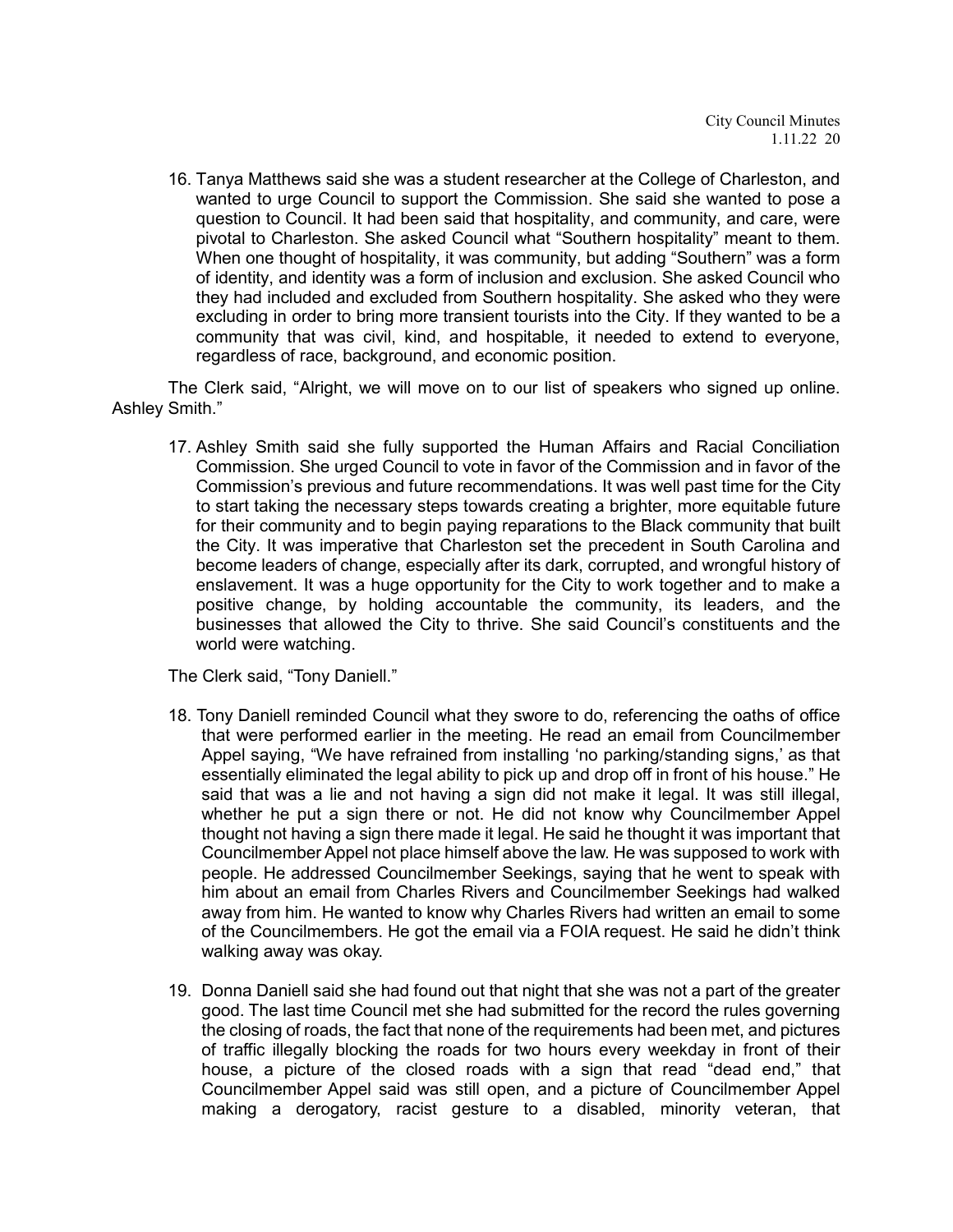Councilmember Appel denied making. She said Councilmember Appel said he was impressed, but she said she would have used a different word. Embarrassed, ashamed, regretful, humiliated, or a recognition that he was violating his oath of office as a lawyer and as a Councilmember.

The Clerk said, "Time."

20. Margaret Seidler said she was an eighth generation Charlestonian and supported the creation of the Commission. She said racial disparities existed and were difficult to discuss. The Commission offered that opportunity. Recently, a personal research journey revealed to her a very different and difficult family history than she had been told. The shocking truth was that she was a direct descendant of multiple generations of slave traders and auctioneers working just doors from City hall. Her family brokered the sale of 10,000 enslaved human beings in the domestic slave trade. That was history. Raised in segregation, she had been taught that she was better than Black Americans. When she attended one of the first integrated high schools in the 1960s, that reality changed her view of superiority and had shaped the white person she was today. The disparities the Commission sought to address had remained over the arc of her 70 years. It was Charleston's time to serve as a national role model for what was possible.

The Clerk said, "Time."

- 21. Jerome Harris said that Frederick Douglas said that without struggle, there was no progress. Council, since receiving the report, had struggled with how to respond. He had testified in support of the original ordinance that had been submitted, and he similarly supported the amendment and urged its approval.
- 22. Sarah Fitzellen spoke as a member and on behalf of CAJM. They supported the creation of the Human Affairs and Racial Conciliation Commission. She said that in June of 2020, Council created the Commission for the purposes of creating measurable outcomes, promoting greater accountability, and coordinating community-wide efforts to achieve racial equity in Charleston. In August 2021, the Commission had brought forth an extensive report which touched on numerous areas the City needed to focus on to create a better place for all people to live. There was urgency to do the work in Charleston now. The City had a robust tourist industry where people came from all over the world to see the grand pre-Civil War homes, beautiful beaches, and the market, but not everything was pretty in Charleston. The City had a long history with slavery and racism. Charleston was once the capital of the slave trade in America.

The Clerk said, "Time."

23. Suzanne Hardie said she spoke for CAJM in support of establishing the Commission. It was the vehicle to address longstanding and systemic issues that perpetrated the racial hierarchy and disparate outcomes in Charleston. She had heard from some that calling out racial disparities was divisive and disrupted peace. In truth, they were merely revealing the tension that already existed. She quoted Dr. Martin Luther King,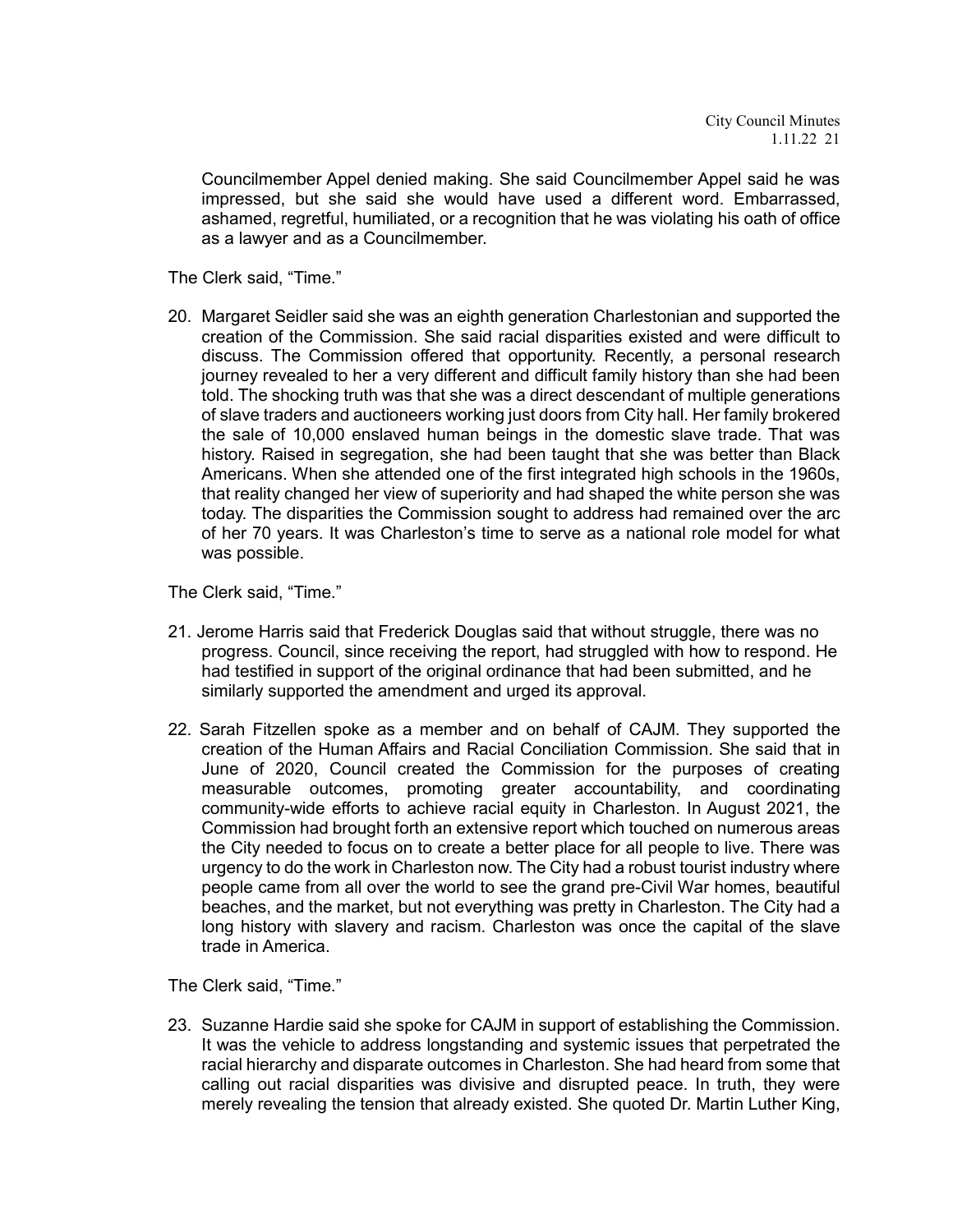Jr., "True peace is not merely the absence of tension; it is the presence of justice." For the health of their City, they needed to reject the ease of a false peace that covered up the tension and boldly seek justice, true peace for all. She quoted Dr. King again, "Injustice anywhere is a threat to justice everywhere." In particular, as white people, or people of means, they could not think of themselves as separate from others in their community. What they did affected others, and what others did affected them.

The Clerk said, "Time."

24. Mike Trama thanked Councilmember Bowden and said he had taken his advice. He said Councilmember Parker was his representative. He had called, texted, and emailed her, but had not received any response. He said he thought she was gaslighting him, and that he was trying to work with her. He said his clients needed reparations now and he asked Council to fund Ms. Amber Johnson's work and the Commission. He said there was a billionaire debt collector named Ben Navarro, whom he felt was ripe to pay those reparations to his clients, so they could get jobs and stay out of prison. He said he had worked in outsourcing for many years, and Council did not have the skills to outsource their government operations to Navarro, somebody no one had voted for. They voted for Council. He asked Council not to let him create a BID.

The Clerk said, "Time."

- 25. Joel Sadler said he felt for the Mayor and City Council because he got to pick which Council meetings he went to, but they had to go to every single one. He said he respected their work and the way they had incorporated a number of different viewpoints to develop an equity Commission that everyone could agree on. He asked Council to extend that same level of rigor and consideration to the BID plan. He felt there were many opportunities there to mitigate against negative impacts on all residents.
- 26. Dr. James Yanney said he agreed with the sentiment of the people at the meeting that wanted to have justice and solve issues, but said he disagreed with the mechanism. He believed they had a tremendous amount of resources in all districts, and they were not listening to the neighborhood associations. There were a multitude of successful models in the Country that resolved those issues, but he did not see them in the report. He said he appreciated the amount of time and energy that went into the report, but asked Council to put off the vote on the Commission because there was a better way of doing it. He asked Council to go to the neighborhood associations and to go to the people because they had a lot of good ideas, and there were many models that they needed to look at.
- 27. Anna Faenza said she was a certified survival swim instructor. Holy Mackerel Infant Aquatics was her occupation. She taught children six months to six years of age the aquatic skills needed to survive in case of a water accident. She said her business was shut down on December 15<sup>th</sup> when she received a home occupation violation letter from the City of Charleston. There had been confusion as to whether or not a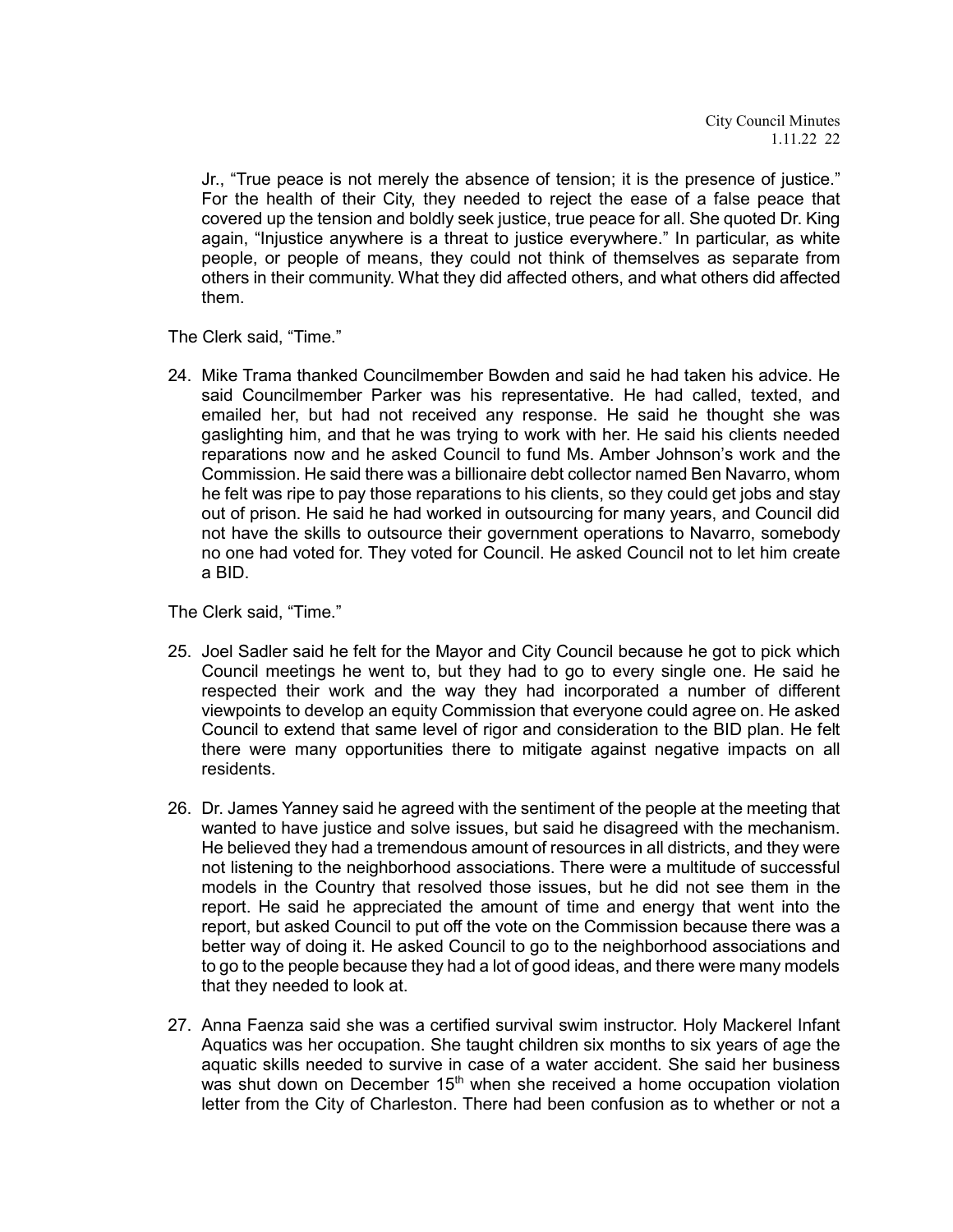backyard swimming pool qualified as a home occupation in the City of Charleston because the pool was not inside the dwelling. She urged Council to vote 'yes' to pass the ordinance that evening, which would make it absolutely clear that swimming instruction qualified as a home occupation, and that it did not have to occur in an enclosed building. If it did not pass, parents would have limited, if any access, to a type of instruction that could potentially save their child's life. She said she had made every effort to comply with the ordinance, and she would make sure to do so moving forward.

28. Mika Gadsden said they were on the eve of Martin Luther King, Jr. Day and she urged all non-Black people who were submitting comments to stop weaponizing his words against Black people. She said she was the daughter of Jim Crow refugees. She said her father could recount the number of times he was denied dignity and refused service and access to facilities on King Street as a Wadmalaw native. Before they continued to explain to her what racism was and how to identify it, she said they could keep that to themselves, and let them recount their experiences. She asked about the King Street TIF and why they needed a BID when they had TIFs.

The Clerk said, "Time."

29. Lin Jay said she supported the establishment of the Human Affairs and Racial Conciliation Commission. She said that while she acknowledged the tension created by the need for a racial equity lens, she countered the oppositions' panic by reminding Council that it was no individual's intention to shame another person. She asked if, as white people, they were afraid of the data and the studies carried out which showed contemporary inequities in housing, healthcare, education, and employment, or if they feared their history. She asked how they could do the work of being human if they denied what had happened in the past that continued to impact their present. She asked if they felt shame in learning about their national origin story and everything thereafter. She said they might, but that emotion should not immobilize their growth. Shame could be creative and constructive. Knowledge and the desire to be better could transform the discomfort they felt into robust empathy for others with different life experiences.

The Clerk said, "Time."

30. Allie Menegakis, a local attorney and executive director of South Carolina for Criminal Justice Reform, urged Council to vote in favor of the Commission. She said she had served on the Criminal Justice Subcommittee and was Chair of the City Ordinance Committee. They had only scratched the surface and had worked tirelessly in their free time to try and make the City a better place because they had asked them to and because it was the right thing to do. They had spent hundreds of hours coming up with findings and propositions, which had been rejected, and the Commission itself not extended, likely due to the core reasons the Commission was established: misinformation, fearmongering, and implicit and explicit racism, examples of which had been vividly portrayed at the meeting. It was the duty of elected leaders to not only do what the loudest and most popular voices wanted, but, more importantly, to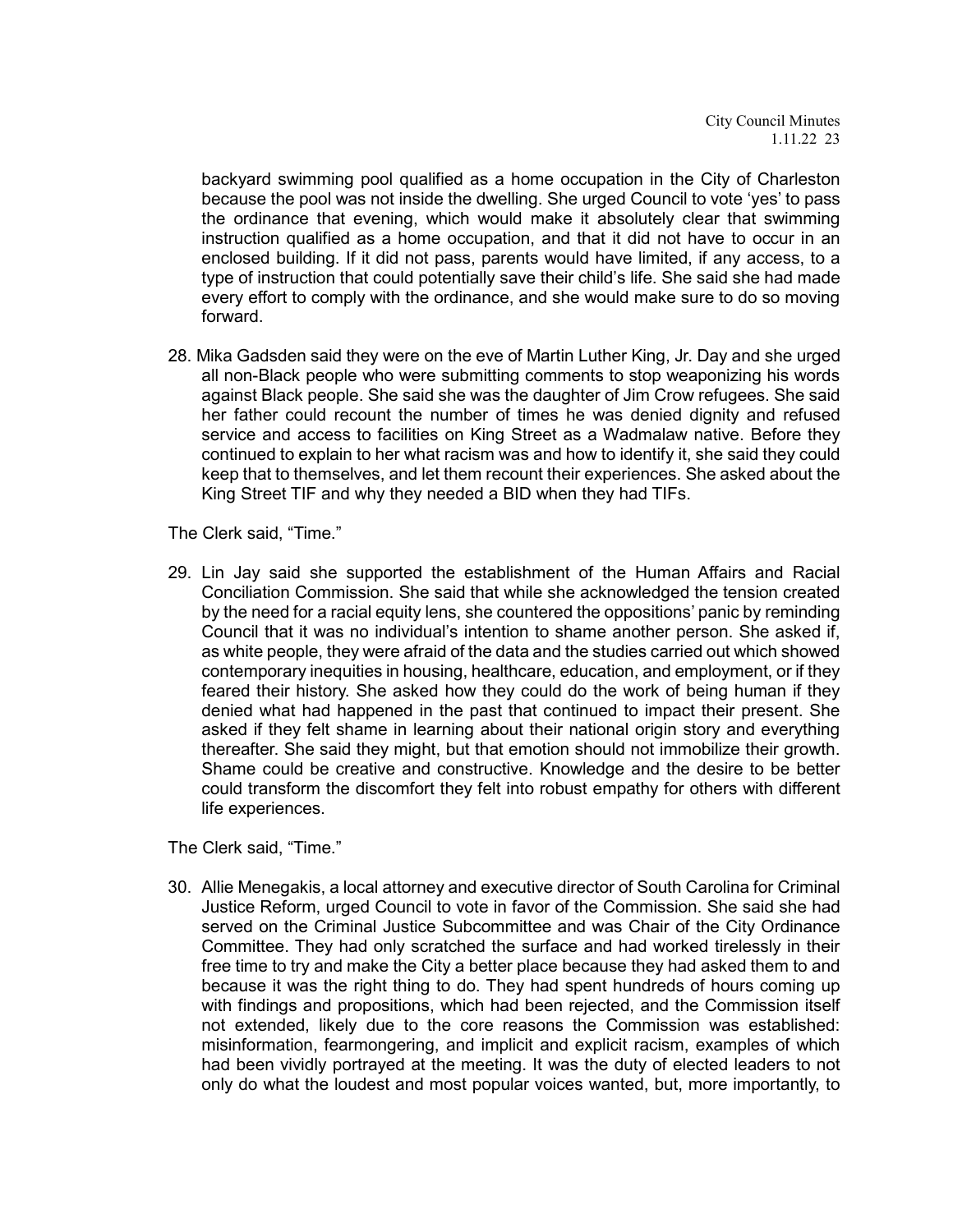do what was right. The right thing to do was, at the very least, to extend the Commission's term to continue its work.

The Clerk said, "Time. Cava Compton."

31. Michael O'Neill said he submitted a petition with 1,250 signatures from Black, brown, and white citizens united in opposition to the Commission and obtained in just 6 days. He said the ordinance had been advanced in the most inconsiderate and disrespectful manner to the citizens of Charleston, just 3 days before Christmas, when many were with their families for the first time in 2 years. He said it was shameful, and none of them deserved to be treated so poorly. It seemed that something shady was being done to radically change their City charter without people being told how it impacted them. He asked how they could vote for a Commission when Mayor Tecklenburg claimed there was no proposal, yet went on to forward the proposal to a subcommittee, in violation of the City charter.

The Clerk said, "Time."

32. Katie King welcomed Councilmember Bowden. She asked Council and Mayor Tecklenburg to support the Commission. She said they all knew it was the right thing to do. If it wasn't worth doing, there would not be so many voices in opposition to it. She also asked Council to vote no on the BID and to oppose Reimagining Schools. She asked Council not to privatize their schools. She urged Council to listen to their constituents.

Mayor Tecklenburg said, "So, we've gone through everyone who signed in in person earlier this evening, but I understand that there are some people who may have signed up online and now are here in person. How many folks here are in that category, where you're on our other list, but you haven't spoken yet? So, with Council's indulgence, I do think it would be considerate to allow the folks who have sat here all this time and have come here presently to come forward. It may run us a few extra minutes, but we would be glad to give you all a minute, as well. And since it's not on any order here, if you don't mind, those who have raised you're hands, just, please, come forward one at a time, and state your name and address, and we'll be happy to hear from you, as well. Yes, ma'am. Please proceed."

- 33. Kay Hahn urged Council to accept the new Commission and their suggestions as to how they might make their City better. She said she had heard a lot from the Councilmembers who had been sworn in that night about truth and about how they needed truth, and that they trusted truth. She thought that was at the core of the problem. There was a lot of truth-denying, as well as fact-denying, and other sorts of denial. The truth was that they needed to work together equitably and make some progress in terms of their systemic racism.
- 34. Eugene Richardson said the City had done well to invest in racial bias audits of the Police Department. Failure to meaningly follow up on those implementations would mean that money from taxpayers was wasted. They would not fall for the false choice between safety and equity. They did not have to sacrifice safety for equitable policing. Having black people make up 100% of the Charleston Police Department contacts for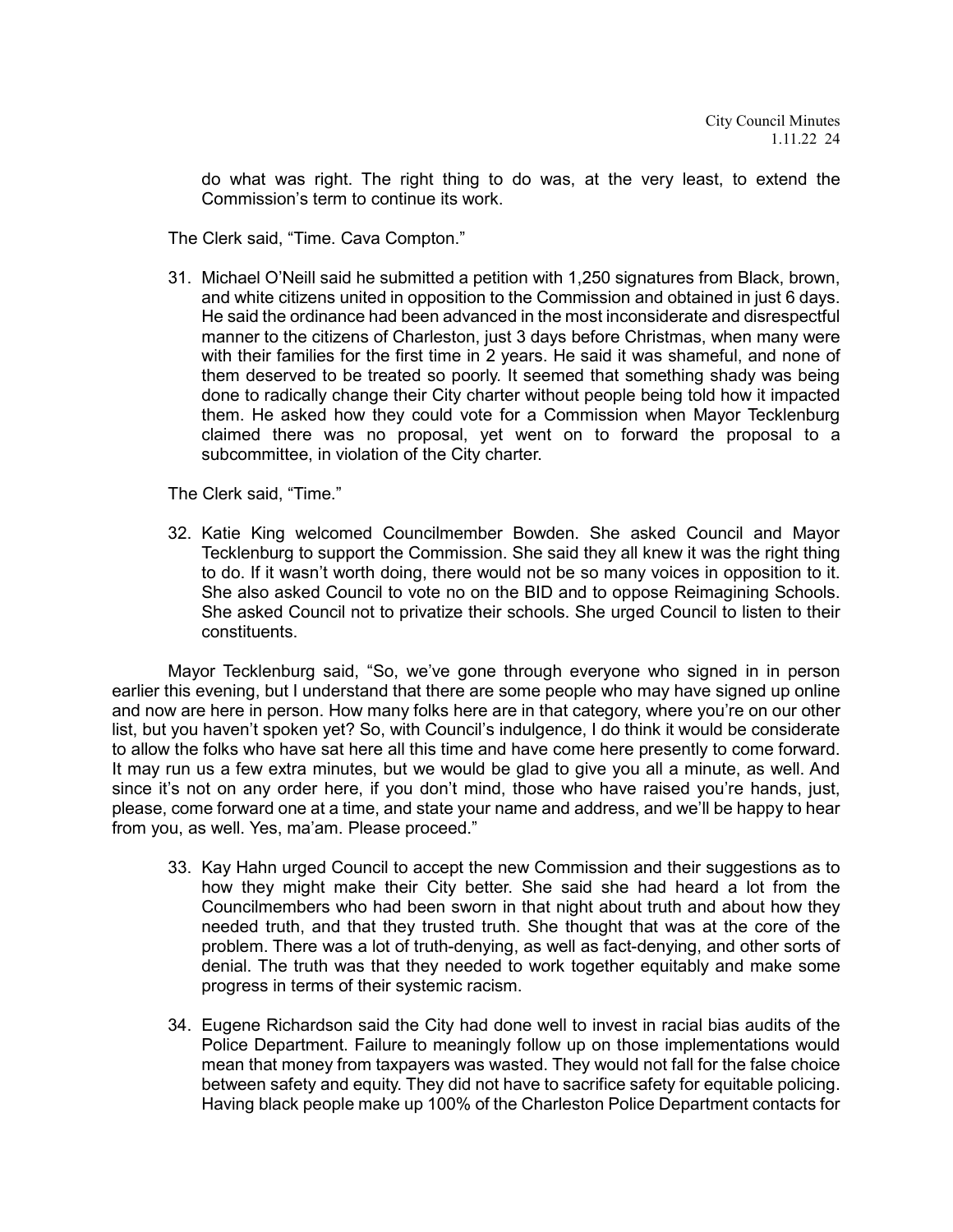loitering, as was the case during the first part of the year, when Black people made up 21% of the population had nothing to do with making Charleston safer. That and similar disparities that the Charleston data revealed were evidence that biased policing persisted and needed to be addressed. He called on Council to require third party review and oversight of the audit's implementation with the goal of reducing racial disparities. He also wanted to confirm his support for the Commission.

The Clerk said, "Time."

There was an interruption from someone online.

Mayor Tecklenburg said, "I'm sorry. We're allowing folks who are here with us to complete their remarks. Yes, ma'am. Please proceed."

35. Aliece Hurley, a student at the College of Charleston, urged Council to vote in favor of the Commission. Charleston was once the largest port for enslaved people in the United States. That legacy persisted in their systems, especially in policing. In a report from Charleston's People's Budget, Black people made up 53% of all arrests by CPD, despite making up 23% of the population. That gross disparity was just one of the many indicators of why the Commission was so important. She called for the recommendations from the Commission's report for an independent third-party audit of CPD and for the CPD budget to be examined for potential budget reallocations.

Mayor Tecklenburg said, "You all. Please hold any applause or demonstration, please. Thank you."

36. Robert Sturdy, Chaplain of St. Alban's Anglican Chapel at the Citadel, spoke in favor of the Commission. Instances of racial violence in their recent past, as well as countless daily examples of disparate outcomes faced by their Black neighbors and friends as they navigated a range of institutions in Charleston reminded them that a gap existed between the society they would have liked to be and the one they actually were. When it was brought to mind, the City could feel those things deeply, but deep feelings not joined with decisive action wore off over, and over, and over again. The ordinance represented decisive action, joined by the City, to close the gap between the society they were, and the just society they aspired to be. He was so pleased to have heard many things about a God that many of them believed in, who felt deeply about the world.

The Clerk said, "Time."

37. Patricia Ploehn, a vestry member of the Cathedral of St. Luke and St. Paul, said she worked as a graduate student and community member in historic preservation in Charleston. She said she supported the original and amended Commission. Charleston was a City full of tangible history seen in the buildings and landscapes engaged with every day. She thought it important that they not only honor the enslaved people who built the entire City with their hands, and acknowledge the system that enslaved them, which existed in new forms today, but to also reexamine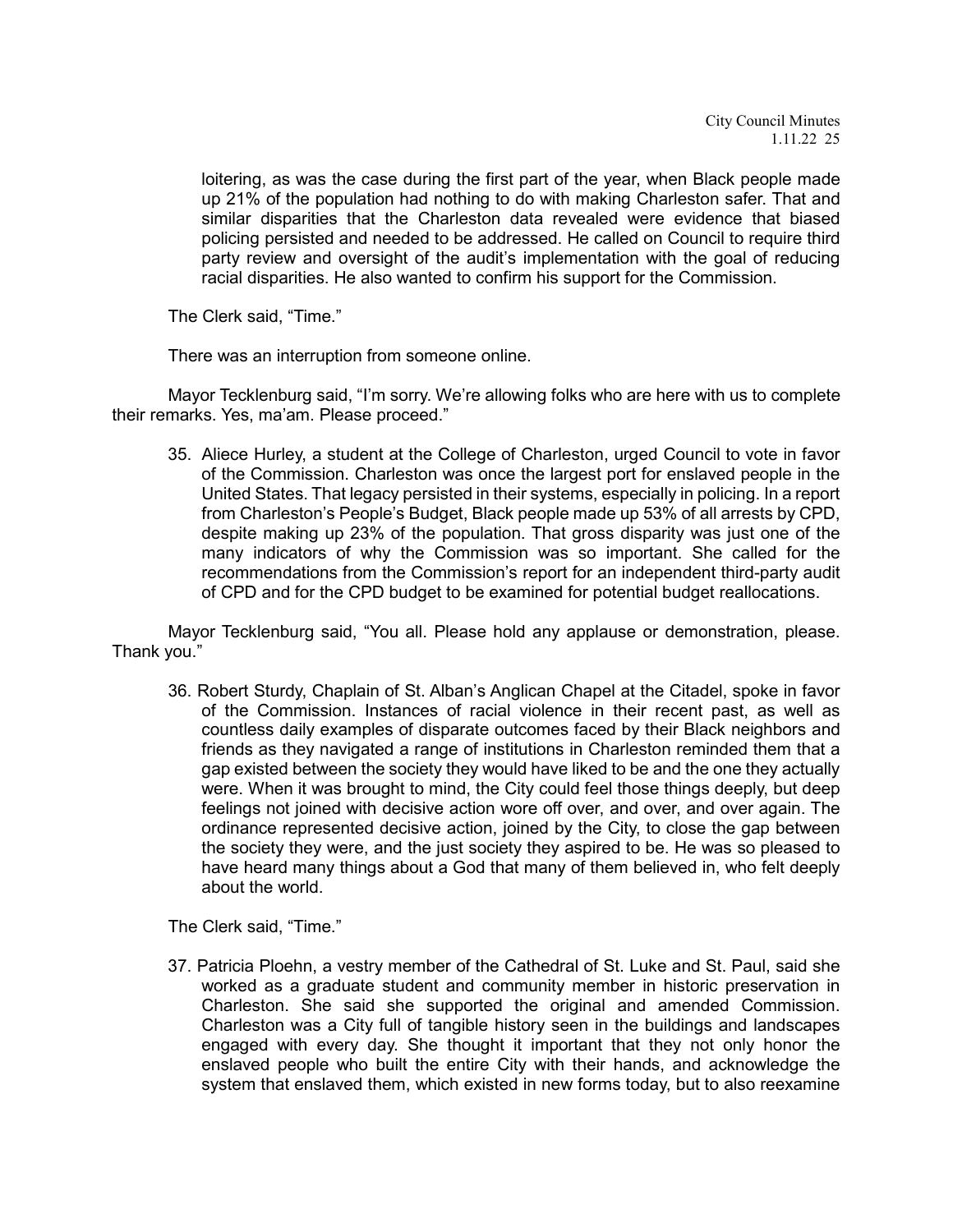and reformat systems that were currently in place in order to better love the people that dwelled around them.

- 38. Adam Shoemaker, rector of St. Stephen's Episcopal Church, said he supported the Commission. Ignoring racial disparities that existed in their City would not make them go away. They could not give into fear tactics that tried to twist the mission of the Commission into something scary or something other than it was: an effort to address racial inequity and to build a City where their Black and brown citizens were just as valued and included as their white ones.
- 39. Bill Hecht urged Council to delay the vote. He said he had read the ordinance and thought it had major shortcomings in how it was written. If they wanted it to work, it needed a strong mandate. A strong mandate was supposed to have a clear definition of the main purpose which was equity. They needed to define equity. Secondly, he thought there was confusion about the previously rejected report. He asked if the report was a part of the Commission going forward. There needed to be clarity so that it could be successful.

The Clerk said, "Time. And, Mr. Mayor, we did receive some comments online. We received a letter from the Charleston Downtown Alliance in support of establishing the Business Improvement District. We received two letters from a family on Stocker Drive, Julie Moore and Thomas Rhode, in support of the amendment regarding home businesses and asked to approve the City's acknowledgement that home businesses were an important factor in the community. Eight people opposed ratification of the Business Improvement District and stated they historically drove up rents. Forty-seven people supported the amendment regarding home businesses and agreed that the Holy Mackerel Infant Aquatics program provided lifesaving skills to children. Fortythree people asked that City Council vote against the Human Affairs and Racial Conciliation Commission. They said it was rushed and citizens had not had time to research, attend, and share ideas. Seventy-seven people supported the establishment of the Human Affairs and Racial Conciliation Commission. Three people complained about citizens attending the meeting being required to show proof of vaccination and a valid ID. They said the requirement was not necessary or effective. And then we also received a petition from Mike O'Neill, which was distributed to Councilmembers electronically, opposing Item number L-10. And those were all the items that we received."

Mayor Tecklenburg said, "Great. So, thank you all for participating, and that's the end of our public participation period. There were so many others that signed up online. We're going to respectfully ask that, if you weren't called upon, that you send us an email or give us a phone call to our voicemail, and Madam Clerk would be happy to distribute that information to Council. Do you want to repeat that information?"

The Clerk said, "Yes, Mayor. I might just want to repeat the email address from earlier. It is [publiccomments@charleston-sc.gov,](mailto:publiccomments@charleston-sc.gov) or you can leave a message at 843-579-6313, and we'll share the comments with Mayor and Council."

Mayor Tecklenburg said, "Great. Thank you, so much. So, next up, is our petitions and communications. We have appointments to the Homeownership Initiative Commission."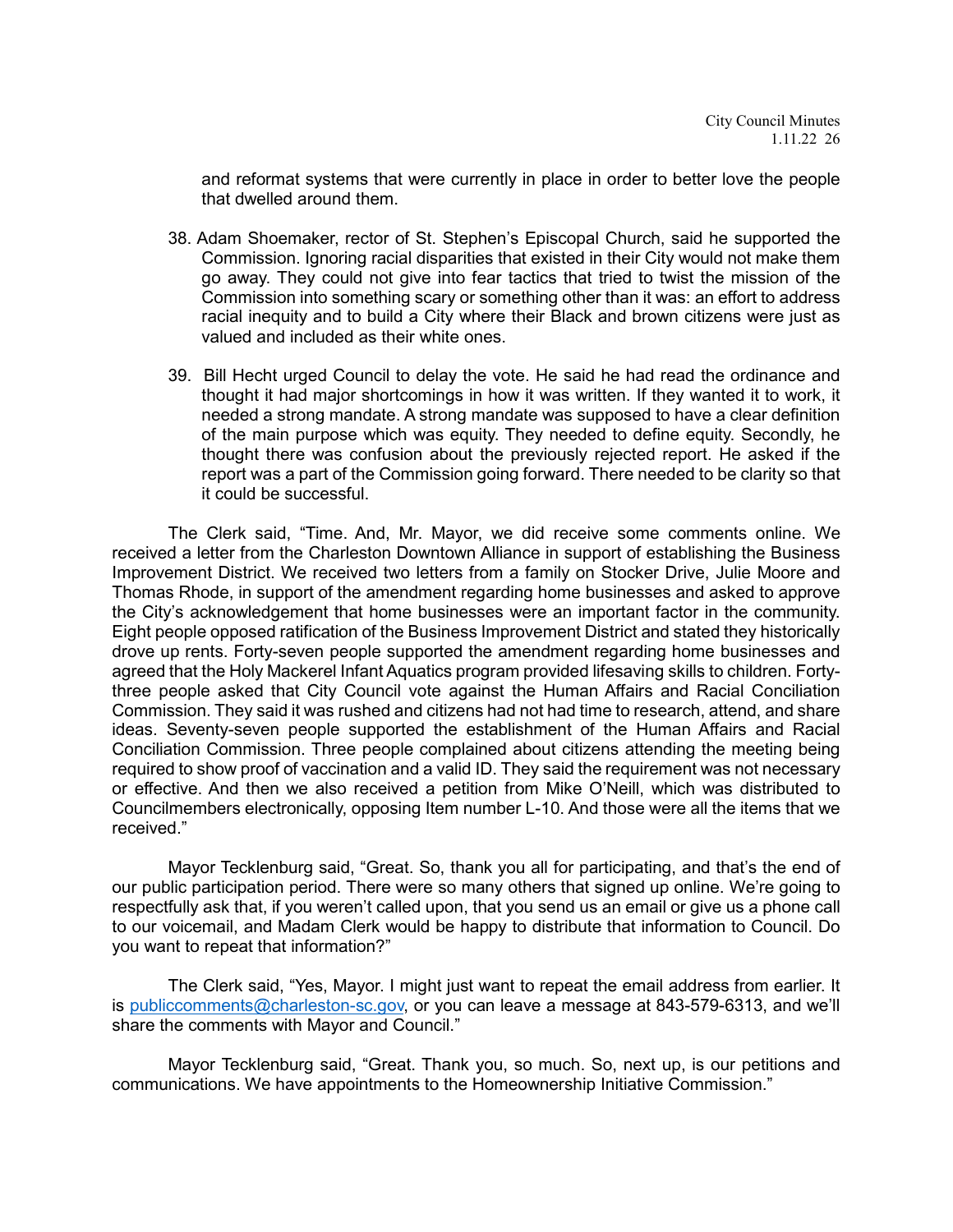Mayor Tecklenburg recognized Councilmember Shahid.

There was an interruption from someone online.

Councilmember Shahid said, "Point of question. There were some people who called in."

Mayor Tecklenburg said, "Yes, sir."

Councilmember Shahid said, "Were they not allowed to talk?"

Mayor Tecklenburg said, "With the volume of them and the time of our participation period, which we've extended considerably, I don't know how much over 30 minutes we went, but, yes, I think there's about 50 or 60 more people."

The Clerk said, "So, Councilmember Shahid, the Mayor announced at the beginning of Citizens' Participation that the Rules of Council set it at 30 minutes, and that's in the Code. And, we certainly understand, we had a number of people who signed up to speak. But, in order to have meaningful participation, we wanted to give everyone at least a minute's time to speak. So, those who did not get an opportunity to speak, or were not called on, they can email their comments to the email address that I provided or leave a message at that telephone number, and we'll get those comments to everyone."

Councilmember Shahid said, "We'll follow the Rules of Council, but I think it just needs to be clear that folks who attempted to talk or tried to comment, what the reason was, so that there is a clear understanding of what's going on today. Thank you. Thanks for the explanation, Madam Clerk, I appreciate it."

Mayor Tecklenburg said, "Thank you."

Mayor Tecklenburg recognized Councilmember Sakran.

Councilmember Sakran said, "Thank you, Mayor. Just a clarifying question. Did these folks online sign up thinking they were going to speak?"

Mayor Tecklenburg said, "They did sign up online, yes, sir. And we allowed everyone who came physically to be able to express themselves, yes, sir."

Councilmember Sakran said, "Any way to determine how many are online?"

Mayor Tecklenburg said, "Excuse me?"

Councilmember Sakran said, "How many folks are online waiting to speak?"

Mayor Tecklenburg said, "I don't know how many people are still online total. I don't know."

The Clerk said, "I don't know how many are."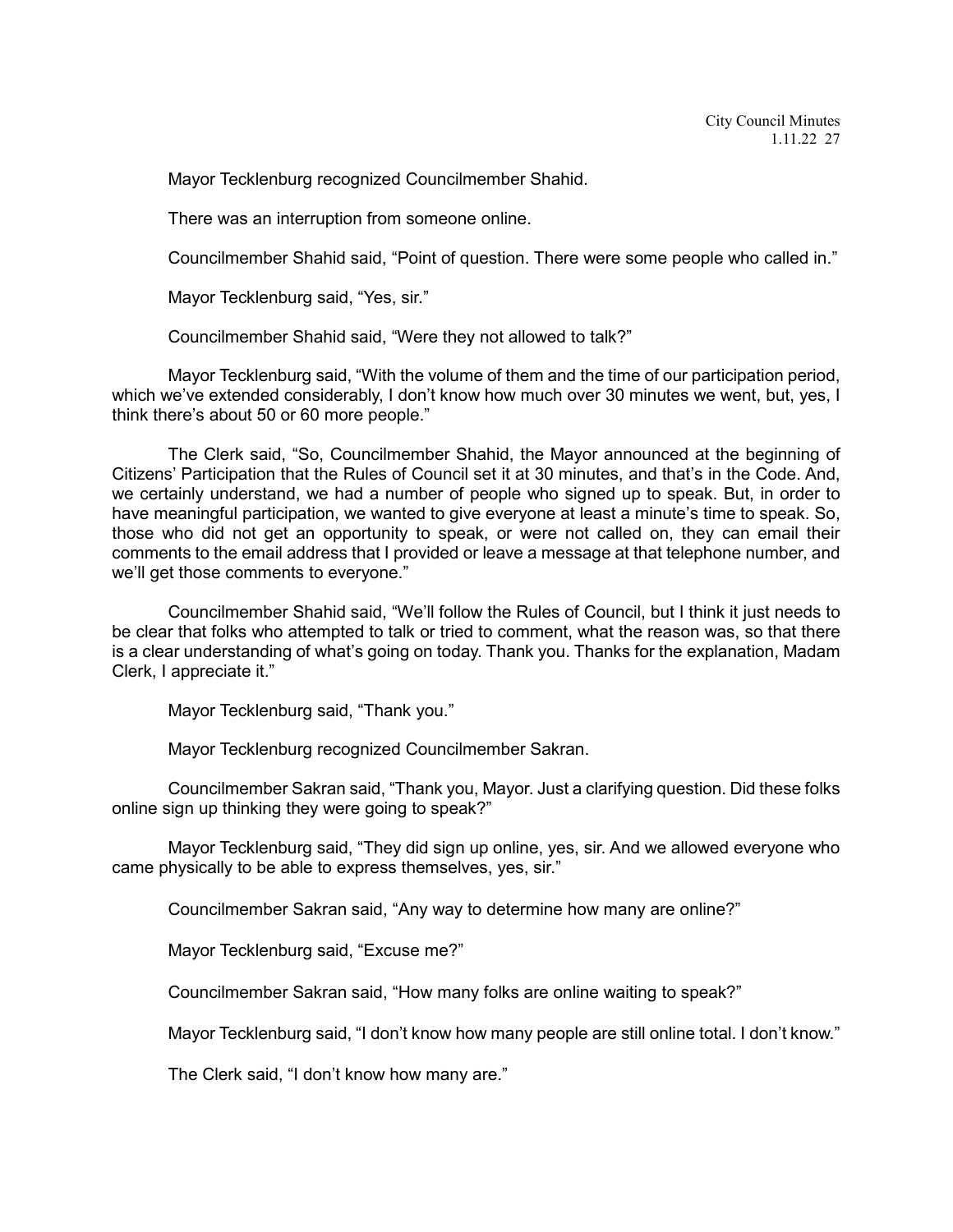Mayor Tecklenburg said, "We have another 54, about another 40 people signed up. If it's the pleasure of Council, we can extend the Public Participation further and call on all of them. We're going by Council rules. I know at the County they cut it at 30 people, and that's it."

Councilmember Sakran said, "I realize it's probably not a popular decision, but these folks have been waiting. There are several items on tonight's agenda that are contentious, and I think they deserve to be heard. That's my opinion."

Mayor Tecklenburg said, "If it's the will of Council. You want to present a motion?"

Councilmember Parker said, "I do agree. I agree with the limitations that were put on who could access and come to this meeting tonight. I think it would be fair to allow virtual comment."

Mayor Tecklenburg said, "Did I hear a motion?"

Mayor Tecklenburg recognized Councilmember Sakran.

Councilmember Sakran said, "I'd like to make a motion to allow them, the number of speakers, and give them 30 seconds, if that's the pleasure of Council."

Mayor Tecklenburg said, "Do I hear a second?"

Councilmember Parker said, "Second."

On a motion of Councilmember Sakran, seconded by Councilmember Parker, City Council voted to extend Citizens' Participation Period.

Councilmember Shahid said, "I would like to propose an amended motion."

The Clerk said, "Excuse me."

Mayor Tecklenburg said, "Out of order."

The Clerk said, "I need to know who all voted in favor of that motion and who the 'nays' were. So, do you want to do a roll call vote?"

Mayor Tecklenburg said, "Please. We have a motion to extend our Public Participation, to call on the names on your sign up list and allow them 30 seconds."

The Clerk said, "Councilmember Shealy."

Councilmember Shealy said, "Nay."

The Clerk said, "Councilmember Sakran."

Councilmember Sakran said, "Yes."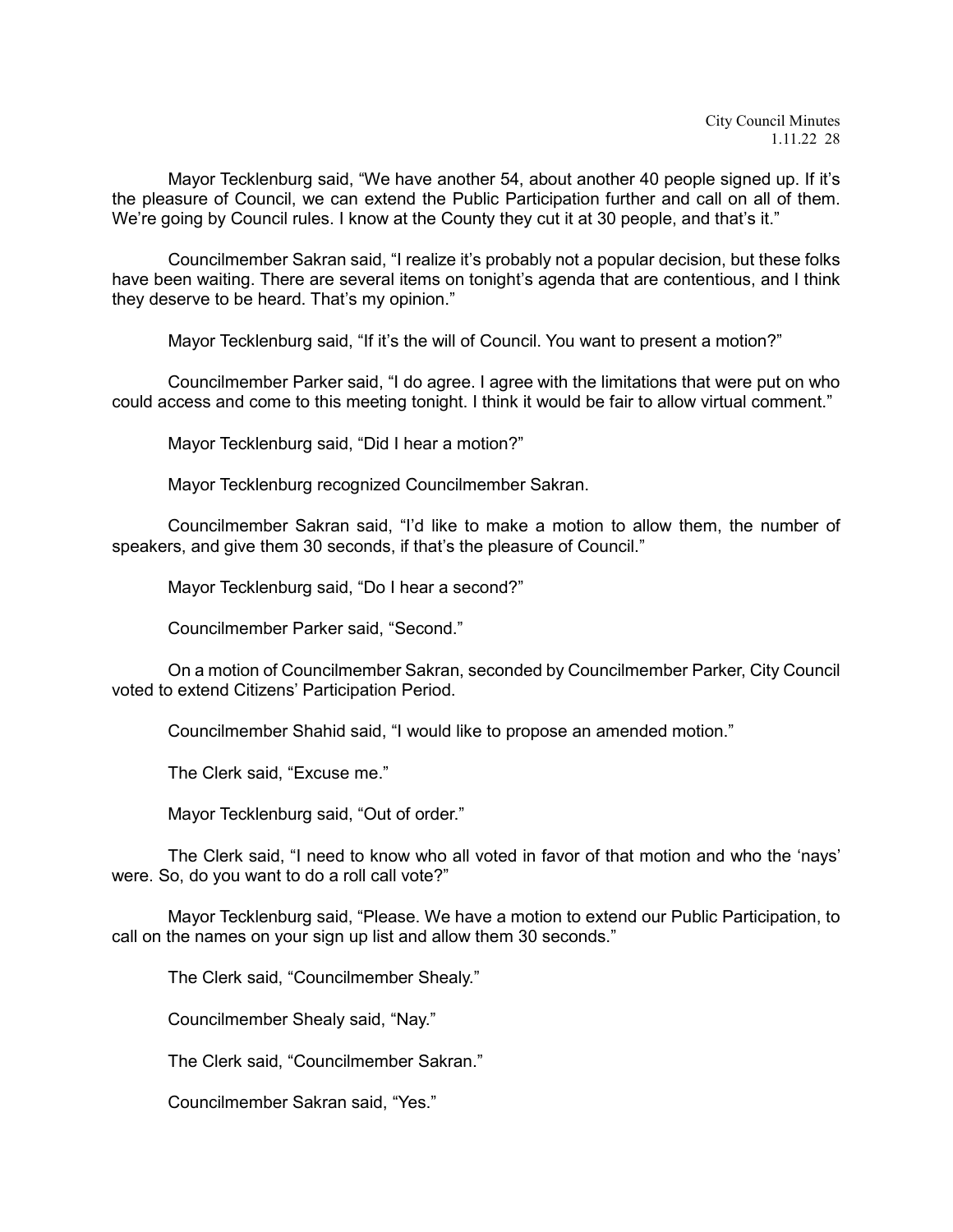The Clerk said, "Councilmember Mitchell." Councilmember Mitchell said, "Nay." The Clerk said, "Councilmember Brady." Councilmember Brady said, "Aye." The Clerk said, "Councilmember Gregorie." Councilmember Gregorie said, "Nay." The Clerk said, "Councilmember Waring." Councilmember Waring said, "Nay." The Clerk said, "Councilmember Seekings." Councilmember Seekings said, "Aye." The Clerk said, "Councilmember Shahid." Councilmember Shahid said, "Nay." Councilmember Bowden said, "Nay." The Clerk said, "Councilmember Appel." Councilmember Appel said, "Yes." The Clerk said, "Councilmember Parker." Councilmember Parker said, "Aye." The Clerk said, "Mayor Tecklenburg." Mayor Tecklenburg said, "Yes."

The Clerk said, "I believe the motion passes. I believe it is 6 to 5. Let me just doublecheck."

Mayor Tecklenburg said, "There's 12 of us here."

The Clerk said, "It's 6 to 6, so it fails."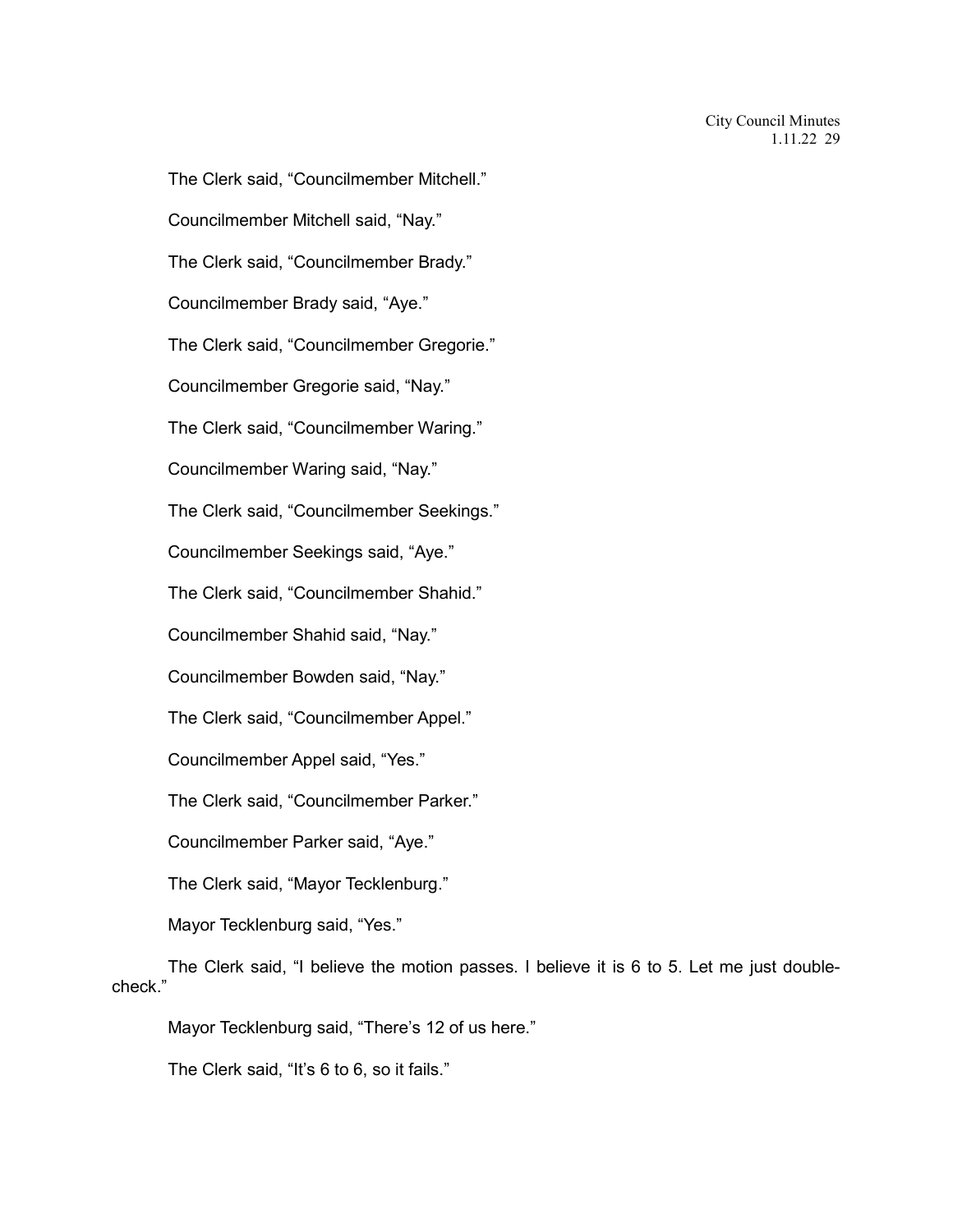Mayor Tecklenburg said, "6 to 6, so it fails. Alright. Well, thank you."

Mayor Tecklenburg recognized Councilmember Shahid.

Councilmember Shahid said, "I'd like to propose this motion. Mr. Mayor, that we identify the folks who have signed up, who wanted to talk, and for them to identify if they are in favor or in opposition to whatever issue is before us. That's simply it. And we just get a count from them, if they are for something or against something. They don't have to comment, but we can just certainly know the number of people who have made that known. We can do that outside, that's fine. As we proceed with the meeting, if somebody can handle that, so we can just get a count from them on what position they are taking and that's it, the number."

Mayor Tecklenburg said, "Can the folks online communicate via the chat box?"

The Clerk said, "No."

Mayor Tecklenburg said, "They can't? Ok. Just thought I'd check. Alright, I just don't know how we would accomplish that during the meeting."

Councilmember Seekings said, "Point of order, Mr. Mayor. I'd like to explain my vote, which I think I'm allowed to do by rules of our council."

Mayor Tecklenburg said, "Yes, sir. Councilmember Seekings."

Councilmember Seekings said, "No one wants to sit here for hours and hours and hours if we don't have to, but one of the observations about one of the votes we're going to take tonight has been process."

Mayor Tecklenburg said, "Has been what?"

Councilmember Seekings said, "Process. That the process has been fractured, has not been accessible, and this debate and what's happening now is a perfect example of that. And if we are going to have debate, full debate from our City about issues that are contentious, and there are many different points of view, we have to set up a process to allow people to be heard. And no matter what we do tonight, that's not going to happen. I mean, I'm going to make more comments when we come to vote on the Commission, but the way we've gotten to this point is not inclusive, and we're talking about inclusivity. That's a problem. That's a problem. So, I hope when we get to vote on this, fellow Councilmembers, you recognize that we have not heard from everybody. Whether we like what they have to say or not, we need to hear from everybody, and they need to have confidence that this process has been inclusive across the board, no matter what your opinion is. And starting with the first time we brought up the Commission, right before Christmas at the time of the holidays, at the time we're taking up the budget, and now where we've cut off debate, and all these people out there want to be heard, we've limited access to City Council chambers, rightfully so, by the way. I mean, we've got a health crisis out there. But again, that all has conspired together to put us in a procedural quandary, and I just don't think it's right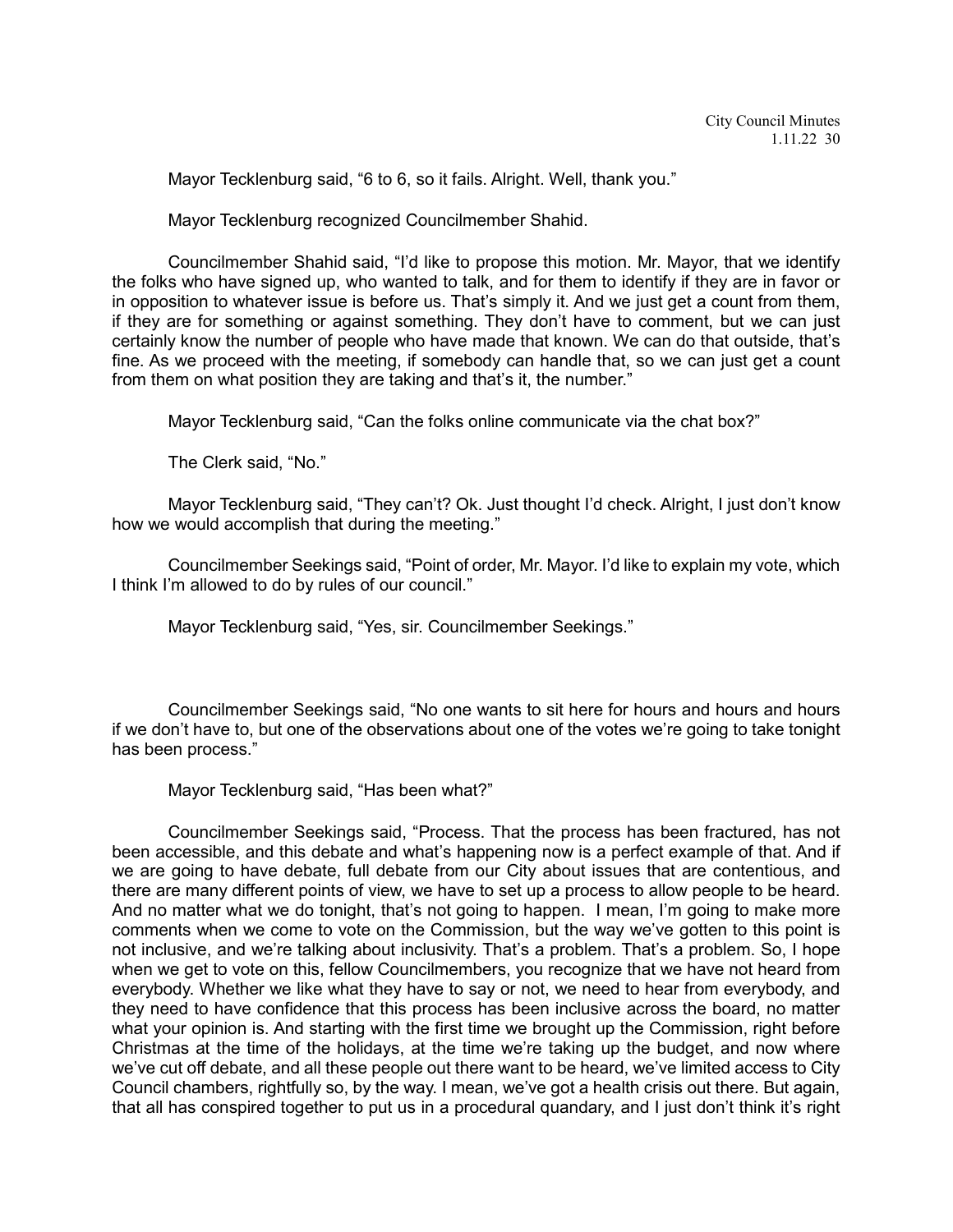for us to go forward and vote on something when we know that there are lots of people out there who came tonight to City Council who couldn't get in, who are online and wanted to talk, and we're going to receive their comments ex post facto? That doesn't work for me. And so, just to leave of my chin when it comes to this, I think we should defer the contentious matters and go from there because, even if we extend the time, it's fractured, it's not complete, and it's got lots of holes in it, and we would be rightfully subject to criticism about it. Let's do it the right way. That's my explanation for my vote."

Mayor Tecklenburg said, "Thank you. No outbursts from the audience please. Councilmember Mitchell."

Councilmember Mitchell said, "Mr. Mayor, I understand what some of my colleagues were saying about doing this and extending, but when you make a rule that you're going to have a thirty-minute period, a thirty-minute period is a thirty-minute period. You go to Charleston County, Charleston County has a thirty-minute period, and once the thirty-minute period is up, it's over. You know, when you are making rules and regulations, as you stated, rules and regulations are rules and regulations. And I say now, we have been dealing with this, not just today, but ever since last year. All this time last year, they were coming to this council, talking about this over and over again, the same people coming and talking about it over and over again. So, it's not that the people that are on that line have not been here speaking before. Some of them on that line have spoken before. The council meeting we had at Daniel Island, you saw what happened with that. It got out of hand, and I say the same thing is going to happen. We have a thirty-minute period, and this was discussed. The Mayor at one time lingered longer just to give everyone the chance to speak, and what happened? You know, we have to be about the business. We have rules and regulations that we have to abide by, so everyone has to abide by the rules, too. Thirty minutes, period. And we give everyone a chance to speak. Not just today, last council meeting, council meeting before that, December, November, they all had a chance to voice their opinion. They're coming back with the same things they were saying before. So why do you want to hear these same things over and over again? I don't know what school you might have gone to, but this is not the way things work. We have to stop it. You have to come to a point when you make a decision, you stand by the decision, and you take the whooping or the beating that you have to take. That's what I was saying. Some of my colleagues are looking at this and saying this to be here all night long. No. We have done that more than one time. Move on."

Mayor Tecklenburg recognized Councilmember Waring.

Councilmember Waring said, "I hear you, Councilmember Mitchell. Why don't we, if we extend it, we put a time limit on it. If we want to extend it another 30 minutes, we'll be here another hour, hour and a half. Beyond that, I think, would be unreasonable, but there have been some people online that, you know, tried to speak, maybe out of turn, but certainly had the impression that they would be able to speak. So, I put a motion on the floor that we extend it another 30 minutes. If that passes, whoever speaks, speaks, and then the remainder can submit online. The rules allow for that, by the way, if Council were to vote to extend the time."

Mayor Tecklenburg said, "We have another motion on the floor. Councilmember Gregorie."

Councilmember Shahid said, "Second."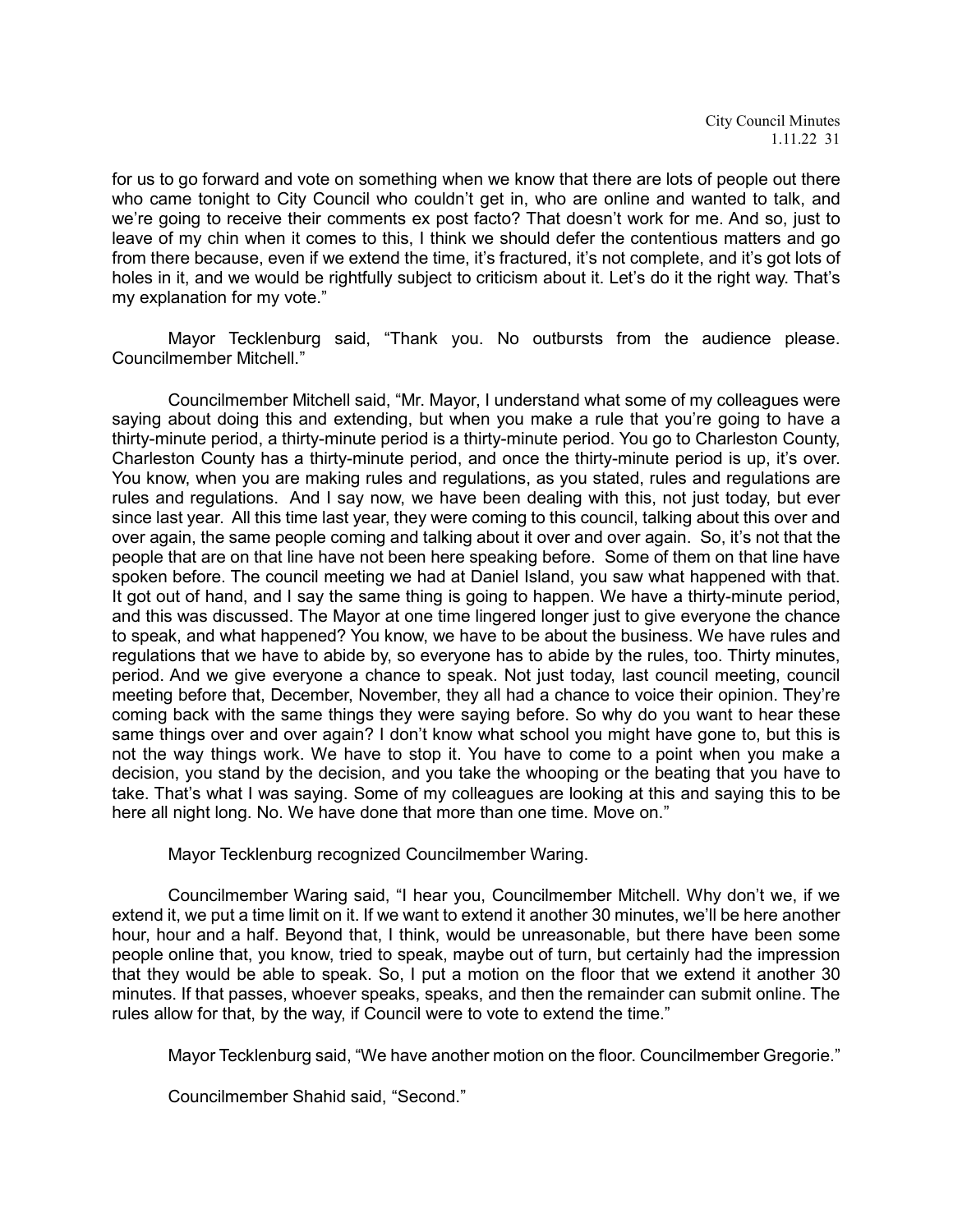Mayor Tecklenburg said, "We have a second."

Councilmember Gregorie said, "Mayor, I totally agree, but we're getting ready to set a precedent here. What I mean by that is we cannot say we're going to do that for this, and it's not going to be the rule across the board. I know we have the ability to extend, but at what point will we say we're not going to extend is my question. To me, I agree. If people want to speak, they should be allowed to speak. However, if there are rules in place, we need to adhere to those rules. However, if we're about to do something differently, all I'm suggesting is that, as we move forward, we cannot just do it for this particular situation. Any time we have many people, regardless of the subject matter, that have already signed up wanting to speak, I think what we're setting now is precedent if that can happen, period. I don't have a problem as long as we're going to be consistent."

Mayor Tecklenburg said, "Well, thank you. I will point out that there are some modifications to Public Participation that we are proposing in our Council Rules that you will consider for first reading this evening, later tonight, and then we'll give final approval to these at our next meeting. I do think, from a sense of fairness, since these new rules are not in effect yet, that it's reasonable to extend the time this evening. If we want to call it that we're going to cut it off at 15, then it should be advertised in our agenda, and it's fine by me to do it that way, if Council agrees, but we didn't advertise it exactly that way, so that's why I voted 'yes' a few minutes ago to extending it. We'll hear everybody out and have a good evening here, if everybody's agreeable. So, can I call the question again? Did somebody else want to be recognized?"

Mayor Tecklenburg recognized Councilmember Parker.

Councilmember Parker said, "Yes, thank you. Yes, Councilmember Mitchell, I agree, we have Rules of Order. Respectfully so, this evening we know that the rules of access to Council Chambers changed tonight, so I think that's something to take into consideration. There were folks that could not be here, and they signed up online to speak, and that's where, I think, that's where I would certainly be okay with the change. I understand, moving forward, if you're setting a precedent, but there is a change in the way that we have handled tonight's meeting, if I'm correct."

Mayor Tecklenburg said, "I think that's correct."

Mayor Tecklenburg recognized Councilmember Seekings.

Councilmember Seekings said, "My understanding is there's a motion on the floor to extend by 30 minutes. Is that right?"

Mayor Tecklenburg said, "Correct."

Councilmember Seekings said, "Well, I'm not going to vote for that. I don't think that cures the procedural problem that we have. If we're recognizing that we have a procedural problem, we need to fix it completely. We can't just arbitrarily shut it down. I think access has been an issue tonight, the manner which has gotten us here. We're, procedurally, in a really bad place, and I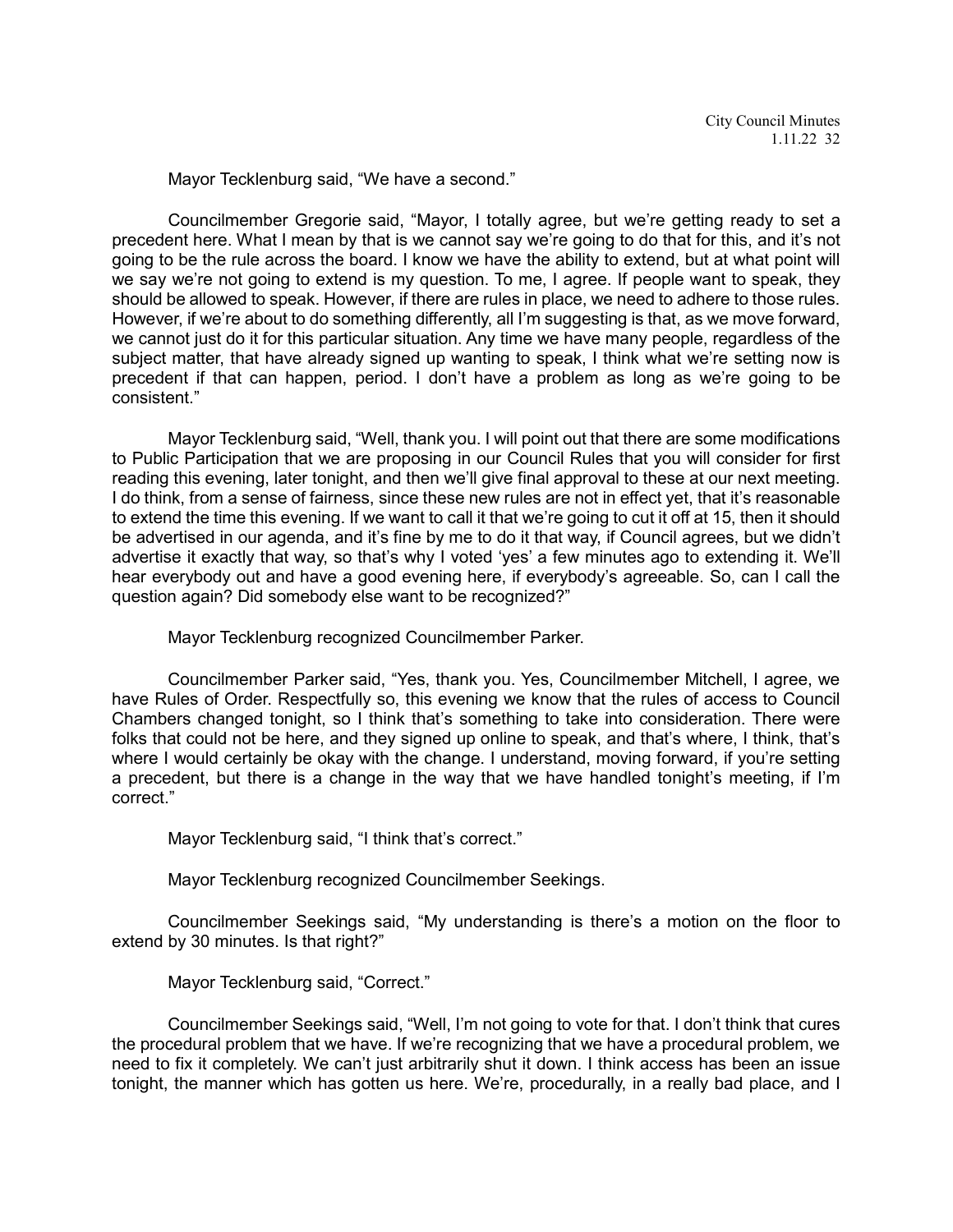think we can fix it all by resetting and starting all over again. Just putting another 30 minutes on it is not going to fix it."

Councilmember Waring said, "Well, amend the motion."

Councilmember Seekings said, "I voted in favor of just extending it, but I still don't think it fixes it because we're so fractured. People have left, people have probably hung up online, who knows what's happened out there in the public while we're still talking about this."

On a motion of Councilmember Waring, seconded by Councilmember Shahid, City Council voted to extend Citizens' Participation for 30 minutes.

The vote was not unanimous. Councilmember Seekings voted nay.

Mayor Tecklenburg said, "Alright, we're going to extend it for 30 minutes. How many people do we have left?"

Councilmember Seekings said, "Roll call that vote, or was I the only 'no?'"

Councilmember Gregorie said, "You were the only 'no.'"

There was laughter.

Councilmember Seeking said, "Okay, that's fine. I just want to make sure."

The Clerk said, "Alright, it might be good if I just start calling everyone's name. Did you want to start and set a time limit?"

Mayor Tecklenburg said, "Yes."

The Clerk said, "It's 34. So, I'm going to start calling out the remainder of the list for people who signed up virtually. Mara Bee, if you're online, if you could press \*6. Mara Bee. Sarah Thompson."

40. Sarah Thompson quoted MLK Jr., "Justice too long delayed is justice denied." She said the history and continued indirect oppression and exile of Black Charlestonians was horrifying, and they could not continue to deny it or stand with anyone that did. She urged them to commit to equity by voting yes to the Human Affairs and Racial Conciliation Commission. She said Council needed to learn from the Commission's previous and future recommendations and hold Jamal Sutherland's killers criminally accountable. She said performative efforts and support were not enough. They saw right through it. This was history in the making, they would not let up, and they would continue to speak. The City, State, and world was watching. Black lives mattered. It was not hard to be a decent human being.

The Clerk said, "Time. Tracy Doran."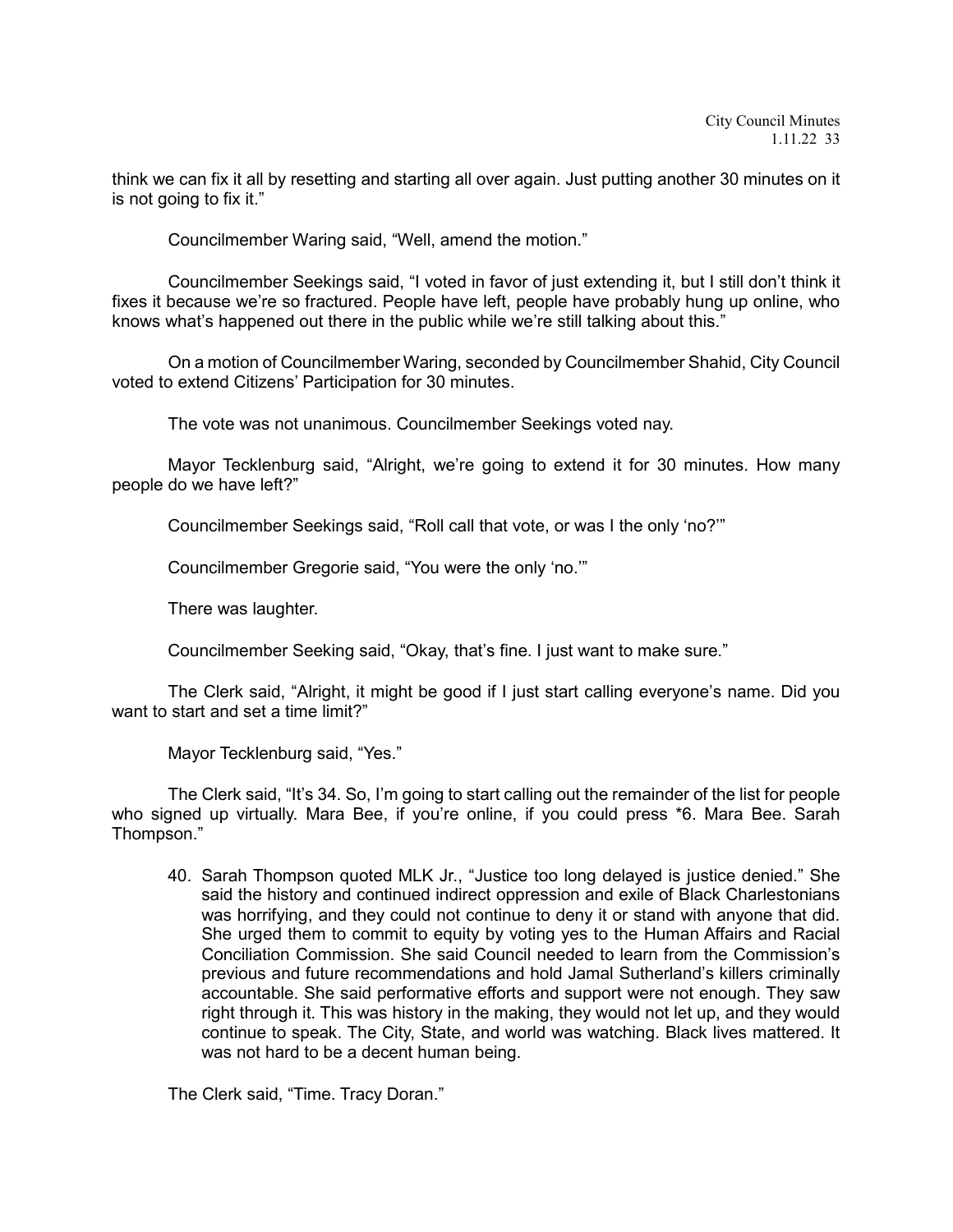No one spoke.

The Clerk said, "Sandy Morkel."

41. Sandy Morkel said she was part of the leadership team of Social Justice Racial Equity Collaborative, which represented 60 organizations and 40 community leaders coming together. She said it was a good thing to move forward, and she encouraged them to support it and move on so they could work on resolving these issues in Charleston.

The Clerk said, "Ruth Rambo."

No one spoke.

The Clerk said, "Ben Cash."

42. Ben Cash said he was opposed to the creation of the King Street BID and supported the Human Affairs and Racial Conciliation Commission. Regarding the Commission, it was not about blame or shame. It was about recognizing that the people who helped build Charleston's wealth had not shared in and benefited from that growth. They were in a position to right that wrong. He said the report was an investment in the community and included provisions to provide loans to Black-owned businesses, tools to increase Black homeownership, promoting access to telehealth to increase access to healthcare, and increasing access to educational programs. He said they all benefited from those things. He asked them to ignore national, political agendas and read the report. He asked Council to consider the impact it could have on their community as a whole.

The Clerk said, "Joyce Myers."

- 43. Ruth Rambo thanked Council for extending their time. She said it was an access issue, and she also mentioned that Council's microphones were cutting out, which made it hard for the hearing impaired to hear what was being said, and there were no closed captions. She was in support of the Commission and against the BID. She said masks were required, so she asked why Councilmember Parker wasn't wearing one.
- 44. Joyce Myers asked for the vote to be delayed until District 1 had a representative. She said the Commission had too much excessive influence by unelected individuals with divisive, un-American agendas to establish City regulations and laws they didn't need.
- 45. Carlos Milan Noble said he was opposed to the BID and fully supported the Commission. He urged Council to vote in favor of its official establishment. It was important they voted in favor of the Commission's previous and future recommendations to advance racial equity and empower Charleston's Black community for future generations.

The Clerk said, "Richard Scurry."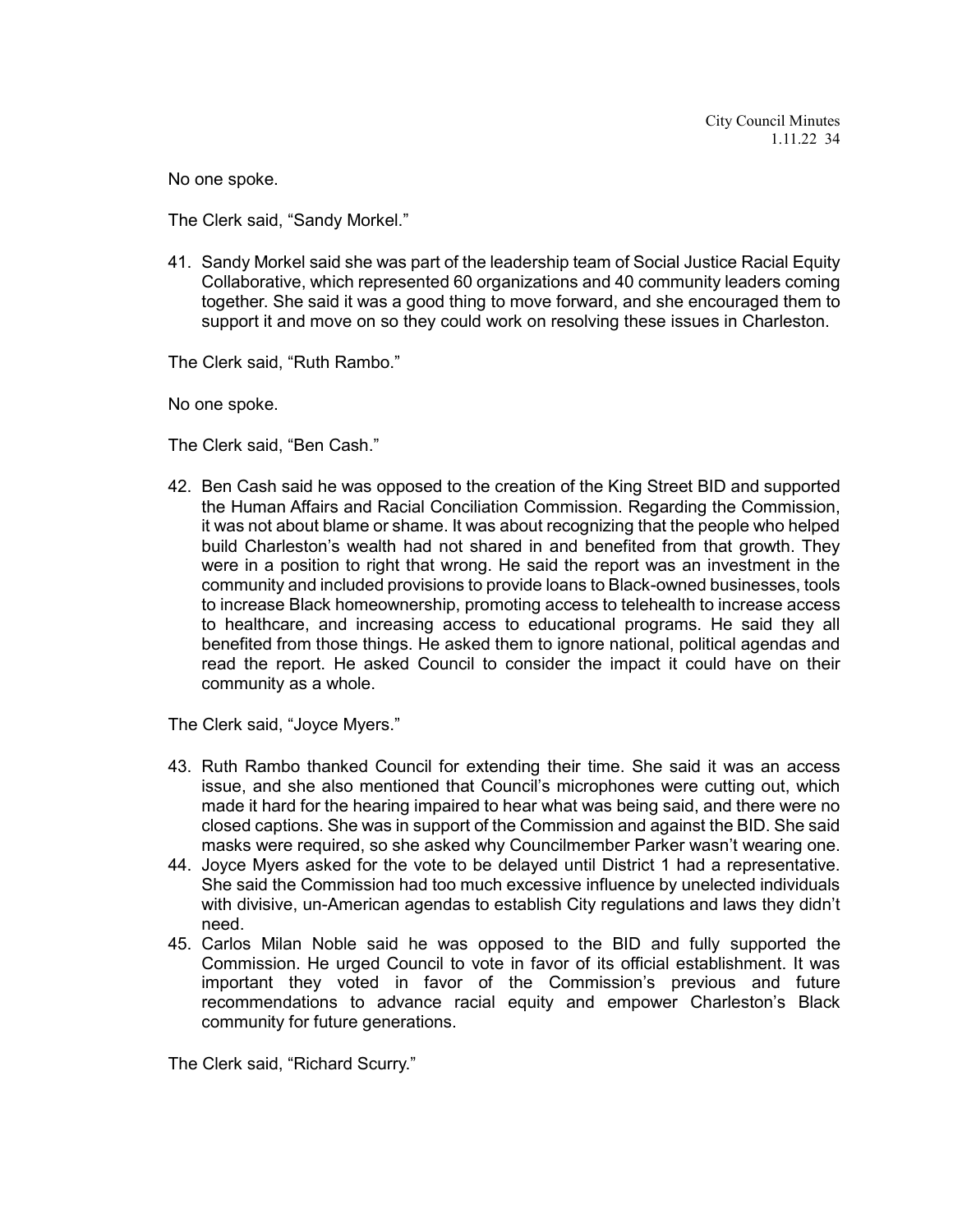- 46. Richard Scurry asked Council to defer the ordinance because it was wrong to rush it through. What they were trying to accomplish was huge, expensive, and controversial. Both advocates and opponents needed more time to explain it to Charlestonians. He said more than 1,300 people had signed a petition online asking for additional time.
- 47. Belvin Olasov, co-director of Charleston Climate Coalition, said he was in favor of the Commission. Much like the climate crisis, the racial justice issues in the Lowcountry could not be addressed passively. They needed to be addressed with dedicated and proactive action from Charleston's power centers. Black Charlestonians had been pushed out of the City for decades, and the abominable state of public housing continued, with the majority of residents being black and brown. The wealth gap in Charleston continued to be shamefully large. He encouraged them to "do the right thing."

The Clerk said, "Tara Wood."

No one spoke.

The Clerk said, "Reverend Jimmy Gallant."

48. Reverend Jimmy Gallant said Reuben Greenberg probably had one of the best police forces in the Country, and he did a lot. He focused on presence and had his officers walk a beat and get involved in the community. He said they knew from the past that it worked really well. One police officer discharged their firearm in 18 years. Police departments from all over the country came to learn from Reuben Greenberg. He wanted to urge Council to look at the things that could work and be applied.

The Clerk said, "Pastor Eugene Richardson. We have some people that signed up on both lists. William Hecht. Patrick Schlabs. Reverend Charles Heyward. Dubose Kapaulack. Robert Lawrence. Rainey Forrestburg. Sheri Irwin."

49. Robert Barnes urged Council to reject the ordinance and delay forming a new Commission. The Commission's report had been rejected twice. It was being revived under a new name, but the proposals were the same. It's aims were noble, but many of the proposals were extremely controversial and divisive. If they were going to appoint a new Commission, he asked that they make their own proposals so that the Commission knew what they're voting for. He said they didn't know what they were voting for because the only thing they had was the old Commission's report, which had a lot of issues. He asked them to delay voting on it, allow the new Commission to create their own proposals to fit Charleston, and then vote on each proposal individually.

The Clerk said, "Thomas Hamilton."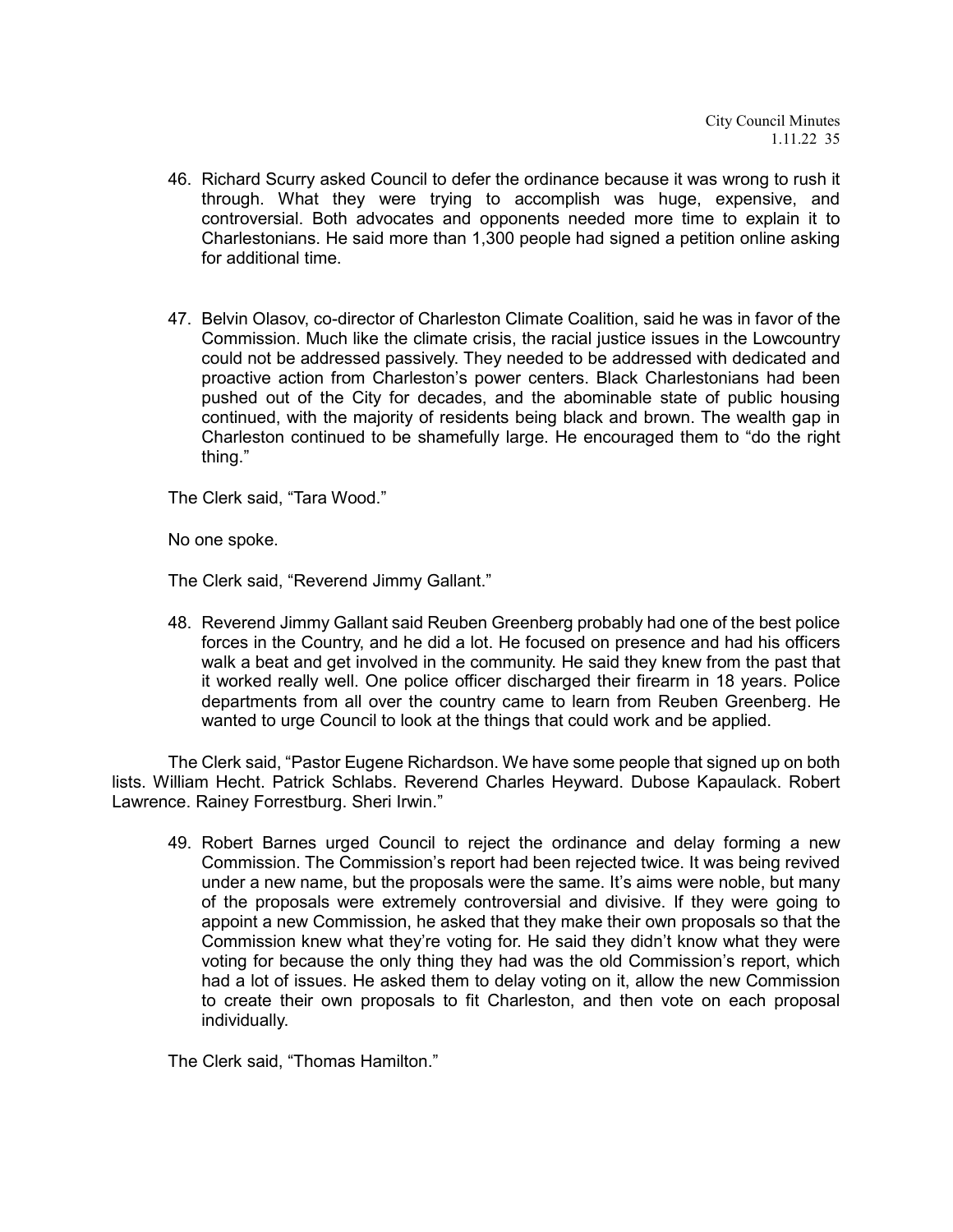50. Thomas Hamilton said the big lie was that changing the name of the rejected Commission changed what was included in the report. The greater good would not be accomplished with the passage of the ordinance. It racially divided the City and judged Charlestonians based on their skin color. In August, the report was rejected. However, the Mayor kept pushing it forward. The report still contained reparations, page 26, critical race theory, page 52, defunding the police, page 49, and eliminating bail, page 23. He said the Commission would divide Charleston and make it into the likeness of San Francisco and Portland. He asked them to vote no or, at least, table it until all Charlestonians had a voice on the issue.

The Clerk said, "Brett Barry."

51. Brett Barry said reviving the Commission legitimized its extremist report. Any Commission that put forth such radical proposals should not be supported by Council. The only thing new about the Commission being considered was its name. He saw reports of Councilmembers distancing themselves from the Commission's recommendations, yet they were talking about reestablishing it. He asked if the Commission's previous members would be banned from participating. If not, the radicalism was guaranteed to continue. He asked them to vote 'no' to the Commission.

The Clerk said, "Robert Barns. William Hammus. Mimi Wood. John Barns. Mammie Rand. Naomi Matthews. Dr. Bobby Baker. That was all that we had signed up."

Dubose Kapaulack said, "This is Dubose Kapaulack. Can I get in? You called me a second ago."

The Clerk said, "Yes."

Mayor Tecklenburg said, "Yes, sir."

52. Dubose Kapaulack said he was opposed to making the renamed Special Commission on Equity, Inclusion, and Racial Conciliation permanent. He said they were told that defunding the police and critical race theory were not up for a vote that evening, but those actions were well within the purview of the Commission's recommendations. Statue removal was mentioned prominently, and many other revolutionary proposals were cloaked in nebulous, social justice jargon. Other cities that had gone the route Council was considering were not havens of racial harmony, and many of those citizens were now refugees in Charleston. Race relations in those cities were not better. He said local government governed best when it focused on what it did best, providing high quality public services at a cost comparative to rival cities in the area. That included public safety and making the City a good place to raise children and make a living. He said the Commission would do neither.

Mayor Tecklenburg said, "Thank you, sir. Yes, ma'am. I'd like to call on this lady, who's been waiting all night."

53. A woman said she had been a Charlestonian since 1967. It was a beautiful City, and she had watched it explode with new buildings. It no longer had the charm. Everything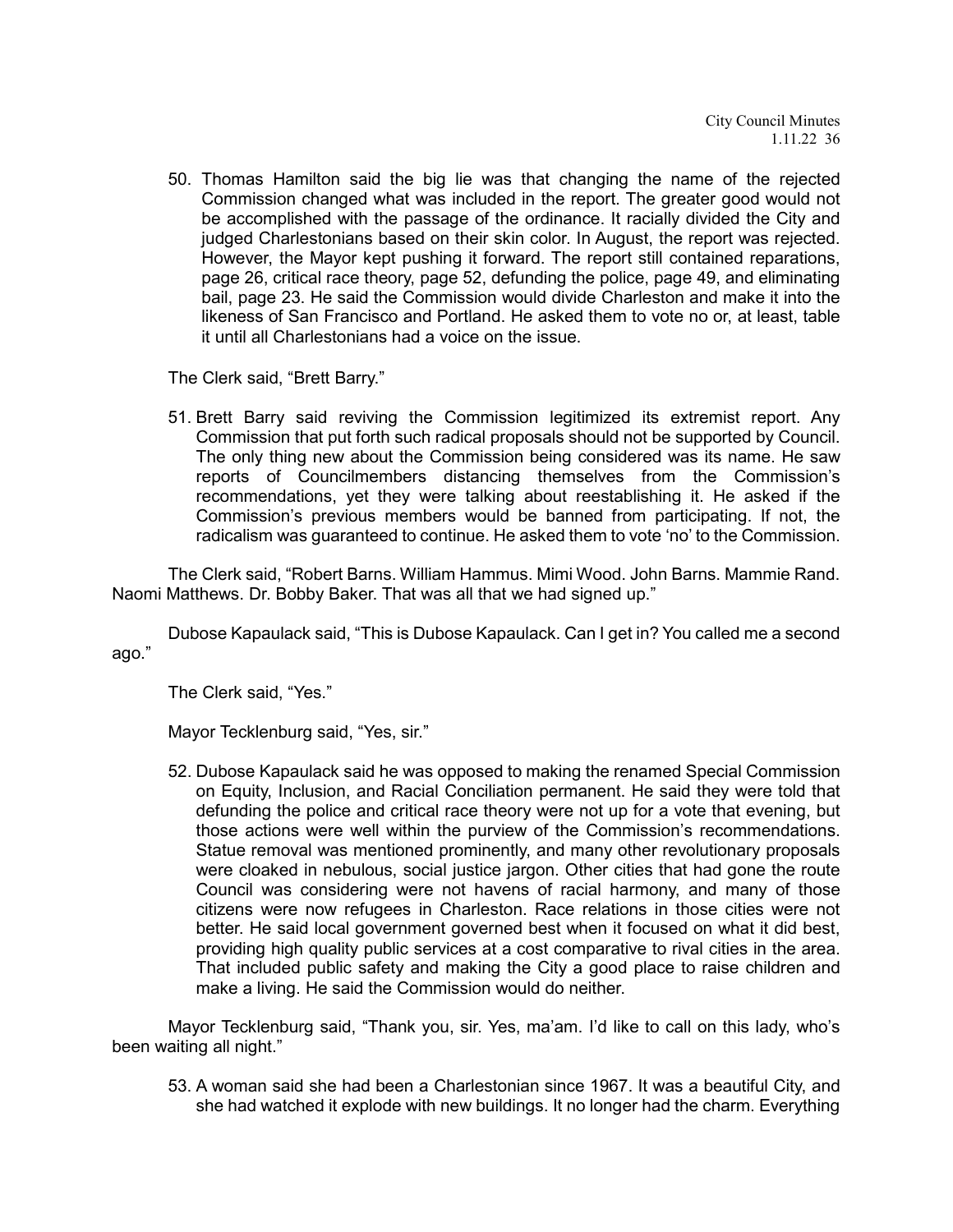about it had changed. As a former teacher in Charleston County, she asked them to think about CRT. She asked them to never present that. She felt that part of the problem was they didn't really understand what CRT was and what it would do to the citizens. It would pit blacks and whites against each other. There would be no reconciliation if they took that step.

The Clerk said, "Time."

Mayor Tecklenburg said, "Thank you, ma'am. Thank you. Yes, sir."

54. A man asked Council to defer approving the King Street BID. He was concerned tenants in the area did not fully understand that their occupancy cost would increase for a lot of services they were already receiving. Given that there were rising costs to downtown businesses in general, he thought extreme caution was necessary in order to gather more details for tenants.

Mayor Tecklenburg said, "Thank you, sir, and thank you for your service on the CDA. Did we miss anybody? The floor is open. Come forward. Alright, I think that is the end of Public Participation. Thank you, everybody, for sharing your comments with us. Can I ask Council, based on that one comment we heard about the hearing, to please, when you speak, have your microphone on and speak more directly right into the microphone? Sometimes they're kind of far away. We're supposed to get some new microphones. I don't know when we're getting them, but these are a little inadequate. The closer you speak, not too close, but closer than you normally do, I think that would help. Okay, so now we can go to our Petitions and Communications. We have up some appointments [to the Homeownership](https://youtu.be/1OKJt5vHvHk?t=9089) Initiative Commission."

Councilmember Waring said, "Move for approval."

Councilmember Mitchell said, "Second."

Mayor Tecklenburg said, "We have a motion to approve and a second. Any discussion?"

No one asked to speak.

On a motion of Councilmember Waring, seconded by Councilmember Mitchell, City Council voted unanimously to approve the following appointments:

> a. Homeownership Initiative Commission: John Rhoden – Reappointment (Represents Contractor) Stacey Bailey – Reappointment (Represents Peninsula Resident) Ruthie Smythe – Reappointment (Represents Real Estate) Jonathan Altman – Reappointment (Represents Attorney) Asis D. Martinez – New Appointment (Represents Peninsula Resident) Mike Tecosky – New Appointment (Represents Banking)

Mayor Tecklenburg said, "Next we have a brief, very brief, update on the [City's response](https://youtu.be/1OKJt5vHvHk?t=9103)  [to COVID-19.](https://youtu.be/1OKJt5vHvHk?t=9103) I'm going to call on Tracy McKee, and she's also going to introduce to you all our new Wellness Program Manger online, Mary Cummings. Tracy. Is your microphone on?"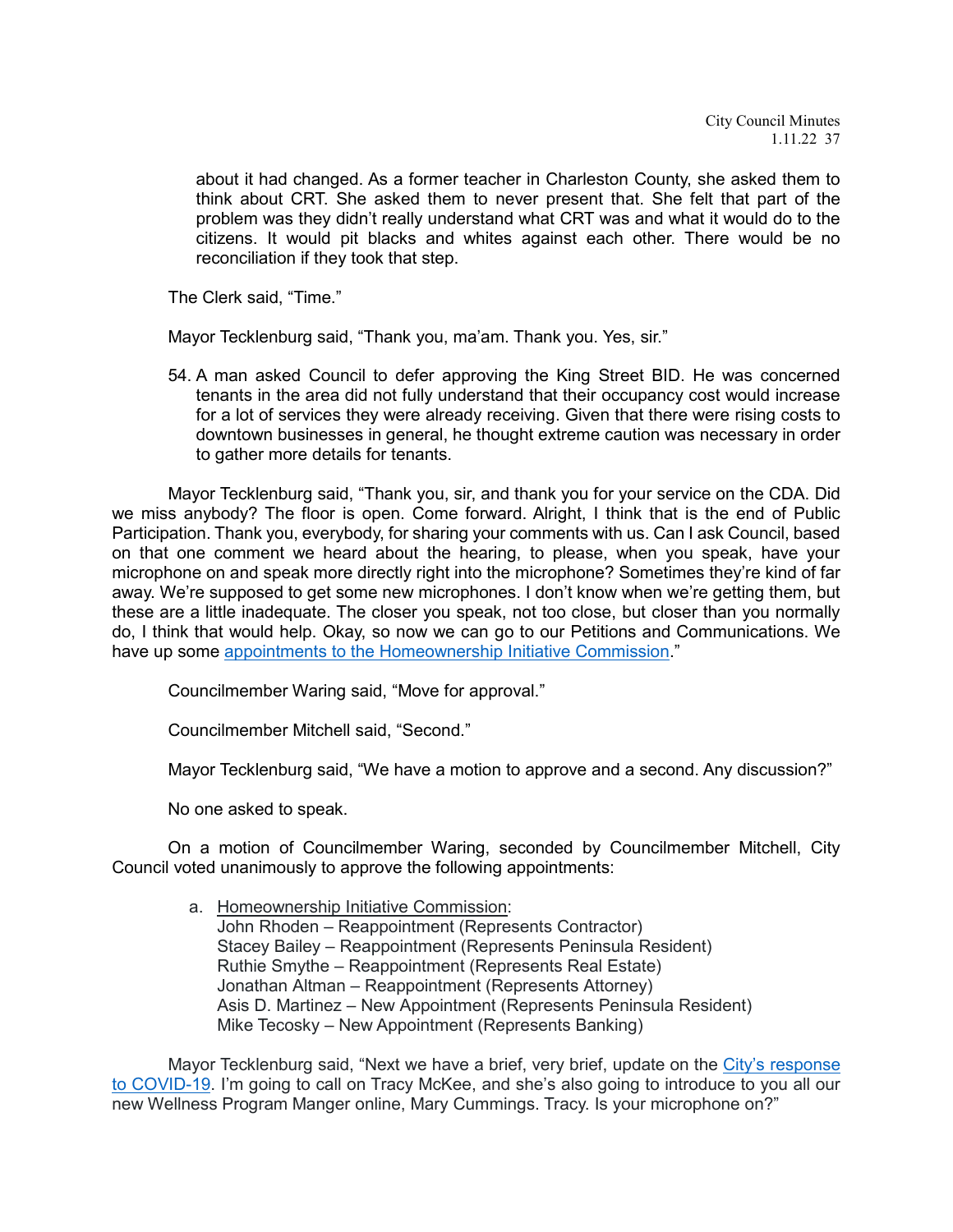Several Councilmembers said, "No."

Mayor Tecklenburg said, "Let's check that. I'm not hearing. That's better."

Ms. McKee said, "Okay, there we go. I believe that Mary is with us via Zoom and, as the Mayor said, she is our new Wellness Program Manager. We're very excited to have her on board, someone with some medical background to help me relay all this COVID information to you all. Mary, did you want to take a moment to introduce yourself?"

Ms. Cummings said, "Yes. Hey, guys. Can you hear me?"

Ms. McKee said, "Yes."

Ms. Cummings said, "My name is Mary Cummings. I am the new Wellness Manager for the City of Charleston. I was born in Charleston, raised in West Ashley, attended MUSC for nursing school, worked there and then a little bit of time at East Cooper Medical Center, and then just took over this position in November. So, very excited to be here and work with everyone."

Ms. McKee said, "Awesome. Thank you. Thank you so much for staying on."

Ms. Cummings said, "Absolutely."

Ms. McKee said, "Yeah, so we'll be very brief tonight with our update. Go ahead to the next slide, guys. So, I think we all know we are in the middle of a surge in cases. Our charts, our graphs, look very much like the rest of the Country right now. Over the past two weeks, we've seen almost a 900% increase in new cases. Next slide. In Berkeley County, that has exceeded 1,000% over the previous 2 weeks. Next slide.

A little update on City employee cases. We currently have 85 active cases. This was from yesterday. I did get an update before coming to speak to you all. We now have over 80 employees that are in isolation waiting for test results. So, we are over 160 employees currently. Since the beginning of the pandemic, we've had 563 total cases. Mary is part of the amazing team that has done all of our contact tracing. Over 2,000 employees have been contact traced since the beginning of the pandemic, which is a very, very mighty task. They've been very, very, very busy this last week, or the last couple of weeks. Next slide please.

So, just a little update from MUSC. Virtually all cases in our region are currently now from the Omicron variant. You all have heard me say before that MUSC does do the sequencing on all the tests that they perform, so they are reporting that now. Not a surprise. The previous variants were transmitted in time in minutes. Omicron can be transmitted in a matter of seconds, so it is very contagious. People who are not vaccinated currently have an extremely high risk of catching and transmitting the Omicron variant. Vaccinations, as well as a booster of an mRNA vaccine, remain the most potent and durable way to protect yourself from COVID-19. That might be it. Next slide.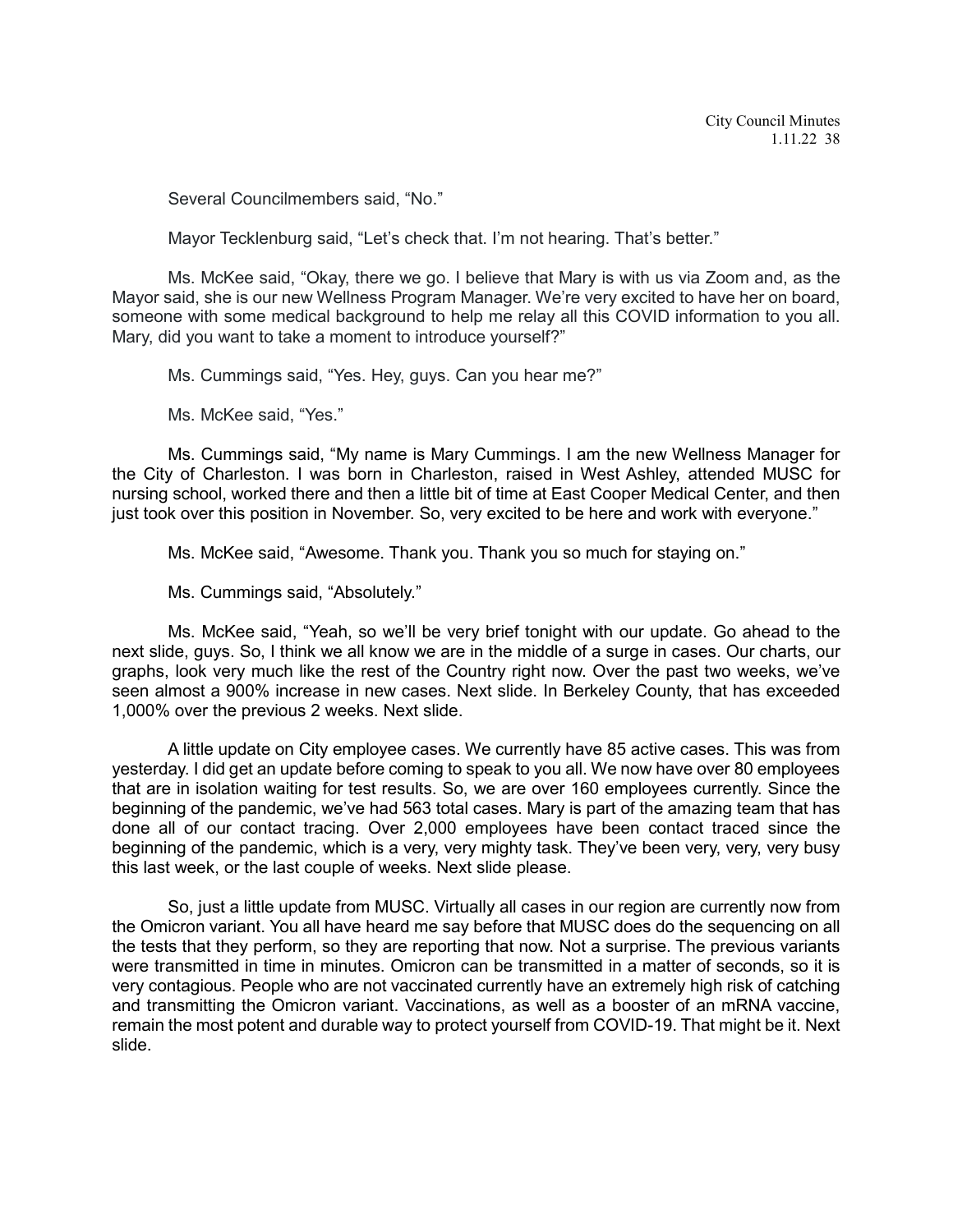A couple of resources: testing, you can go to SCDEHC.gov/COVID19testing to find a testing location. Then the VAX Locator from DHEC, as well, to get a vaccine. Mary and I will be more than happy to try to answer any questions you all have."

Mayor Tecklenburg said, "Any questions for Tracy or Mary?"

No one asked to speak.

Mayor Tecklenburg said, "I want to thank them for their work. I do want to just point out, our primary concern continues to be the health and wellness of our citizens and our employees, also, secondarily, providing our City services to our citizens. So, unfortunately, this Omicron variant is so contagious that we've got more people positive now than we've ever had. Now the good news is they don't get so sick, but they're out of work. So between 85 that are positive and 50-something that are waiting, we're got almost knocking on 10% of our workforce out of work right now. So that's another reason, secondary to everyone's health and wellness I must say, but still an important reason to try to be as careful and cautious as we can over the next couple of weeks while this thing is really spiking. We've seen around the world and other places where it spikes pretty quick, and then it comes right back down. Hopefully, that's going to happen here. We're not there, yet."

Ms. McKee said, "We're not there, yet."

Mayor Tecklenburg said, "It looks like that last dot is still, you know, higher than the prior one. That's where we are right now. We'll continue our in-house, City mask policy until that peak goes back down. Alright."

Ms. McKee said, "Thank you."

Mayor Tecklenburg said, "No other questions on that. It's time for our Council Committee reports. First up is [Committee on Traffic and Transportation.](https://youtu.be/1OKJt5vHvHk?t=9443) Councilmember Seekings."

Councilmember Seekings said, "Thank you, Mr. Mayor. I will be brief. The Committee on Traffic and Transportation met yesterday at 2:00 p.m. We had a full crew there. We took up a number of issues, one of which, I know, is of great importance to everyone sitting around this room, and that was we got an update from Mr. Kronsberg, Mr. Most, and our HCR consultants on the Ashley River Pedestrian Bridge. The presentation boiled down to its basic elements, tell us that we are moving forward with the project. It is going to be more expensive than we originally thought. We currently have set aside, and I talked with Ms. Wharton about this today, and she'll correct me because I think she's online if I'm wrong and the Mayor, you know this, too, set aside \$26 million, plus or minus, for this project. The projections, based on the 30% design and the design that's put out there, if we design it back, it would be reducing the size of the lane going across the bridge from 20 to 14ft., changing the design and the material use of the super structure of the bridge. The guesstimated range, and I think it's fair to say it's a guesstimated range because we're really not even at 30%, is somewhere between \$28-32 million.

So, clearly, we're going to have a delta, no matter what. We didn't have a long discussion about how we're going to make up that delta because there's still some question about what it's going to be. The Mayor did indicate that he'll be, with any luck at all, in Washington next week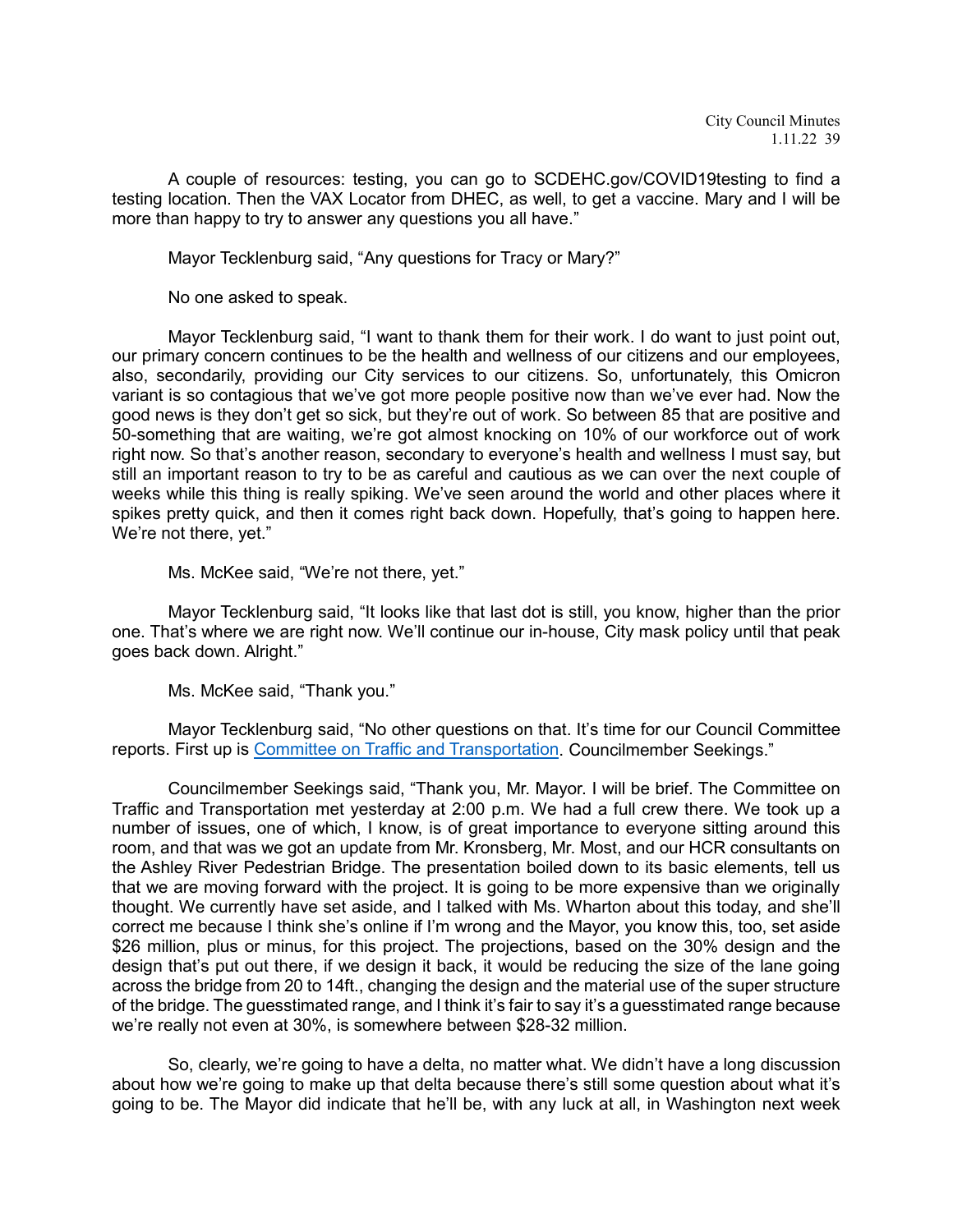and is planning on spending some time at the Department of Transportation and arguing our case to the Department about needing further funding for this project. I think it's fair to say that, at this point, we're fully on go to get from 30% design to a full design of this project, to actually price it out to keep it moving forward. We've got some limitations, by the way, on our Federal grant monies. We have to have certain benchmarks met, although they have been extended. So, the project is moving. It's got some challenges, but they're not challenges that I don't think that we can meet.

I think it's fair to say that, sitting around this table, there's a huge amount of interest in making sure it's successful. I would certainly encourage everybody at this table to stay up with what's going on with this project, to ask questions that you might have. We'll continue to get reports, and I think probably the next really significant report will be in the second quarter of 2022 when we move forward a little bit and see what the design might look like going backwards. When we went out for RFPs for the existing design, to go from 30% to full design, we only had 2, I believe, submittals. When you think for a project like this you might multiply that by a factor of 10, right? It's a very high profile project in Charleston. The reason is because of the cost, so we're cognizant of that.

I want to really shout out Mr. Kronsberg, and Mr. Most, and our HCR team. They're under an enormous amount of pressure on this. They understand that. They know this is an important project for us. I think they're willing to do anything – I don't think, I know – they're willing to do anything that its going to take for this project to go forward, and I would certainly encourage this Council to be supportive of that as we go. Yes, sir?"

Councilmember Gregorie said, "Quick question. Did we start around \$18 million for this bridge?"

Councilmember Seekings said, "I believe that our Federal grant was \$18 million and change. We then had City monies and County monies totaling about \$5 million, and then we dedicated another \$3 million from City monies, which gets us to the \$26 million. The \$18 million was the Federal grant. We knew we couldn't build it for \$18 million."

Councilmember Gregorie said, "Right."

Councilmember Seekings said, "There was some thought we might be able to build it for the low-\$20 to mid-\$20 million. I think, to be fair, that's probably out the door at this point, just the passage of time, if nothing else, even if the design didn't change, the material costs, labor costs, and all that, as you know, have gone through the roof. So, we're going to have some challenges on the funding side, but I think we started, in our minds, again, before we got to 30% design in the low to mid-\$20 million. I think that's a fair statement."

Councilmember Gregorie said, "Thank you."

Mayor Tecklenburg said, "Councilmember Shahid had another question."

Councilmember Shahid said, "Thank you. I participated in the meeting yesterday. I appreciated the opportunity to address the Committee. The comment that was made about making it narrower, there are still some concerns. I heard what the Mayor said about it, it's not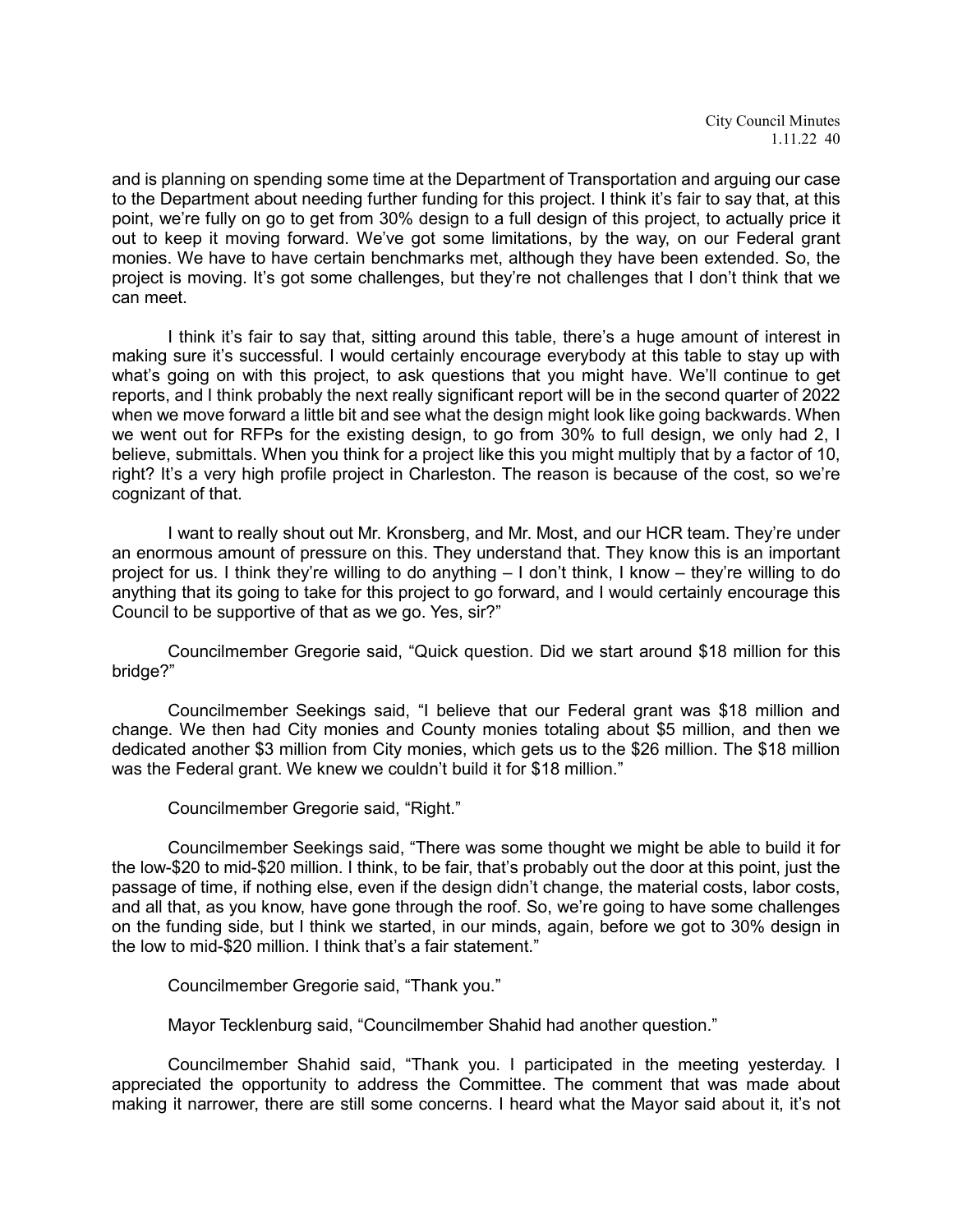going to impact the safety of the structure, but just, if we're going to get more money, and I think we need to get more money, I don't want to retreat so quickly from the idea of the original width of this bridge because this bridge is going to last beyond our lifetime. It's designed specifically to carry pedestrians and bicyclists, and unlike the Cooper River bridge that is used more, I think, from my personal experience, as recreational, this is going to have, obviously, a recreational component to it, but it's going to have a moving people aspect, as well. So, I know the cost is there, and I understand that we're not attacking the integrity of the structure, however, I would just ask, Mayor, as we look for more money and, members of the Transportation Committee, as we go forward with this thing, let's aim higher than lower.

Mayor Riley was one of the most outspoken proponents of the new Cooper River bridge. I remember that the aspect was it was two lanes, and then it was three, and then he said, "No, let's think big on this thing," and we got an 8-lane bridge. Plus, and I think some school children in East Cooper came up with the idea of the pedestrian/bike part of it, so we need to have the vision for this thing. It may be more expensive, God forbid, it may be \$50 million by the time I finish talking ---"

Councilmember Seekings said, "If you don't hurry up, it will be."

There was laughter.

Councilmember Shahid said, "I will, but I just want to urge all of us who are involved in the decision making part of this thing to be looking at it from that kind of grand scheme and not the more narrow scheme. Thank you. I didn't mean to run off."

Councilmember Seekings said, "I concur with that. I think that's really the right look on this right now because we still have some room to move, and there's some room for some advocacy internally here for that project."

Mayor Tecklenburg recognized Councilmember Appel.

Councilmember Appel said, "Thank you, Mr. Mayor, and thank you, Chairman Seekings, for giving me the opportunity yesterday to participate in the Committee meeting. Obviously, this project is of the upmost important to me and my constituents, as I represent the part of West Ashley where the bridge will sort of emanate from into downtown. I want to throw my sentiments behind Councilmember Shahid's comments about not retreating too quickly. I want to give a shout out to Councilmember Waring, who has spoken often so eloquently about the need for robust, collaborative engagement with our other local government entities, the County, even the State. I have to tell you, this current bump in the road isn't going to be the last bump in the road. This is called building infrastructure in the United States in the 21<sup>st</sup> century. Ask Charleston County about bumps in the road with I-526. The list goes on and on. So, the more we assemble a robust team of stakeholders, with skin in the game, that want to see this project happen, the more resilient we'll be when we hit those bumps in the road, and we can keep running in stride. I mean, good lord, they're giving out money left and right in Columbia and the Federal government right now. This is a very opportune time. This is a very great project that checks a lot of boxes. It checks an equity box, it checks a mobility box, it checks so many different boxes. It's a wonderful project. I just want to echo the comments made this evening, and let's keep working, and let's get it done. Thanks."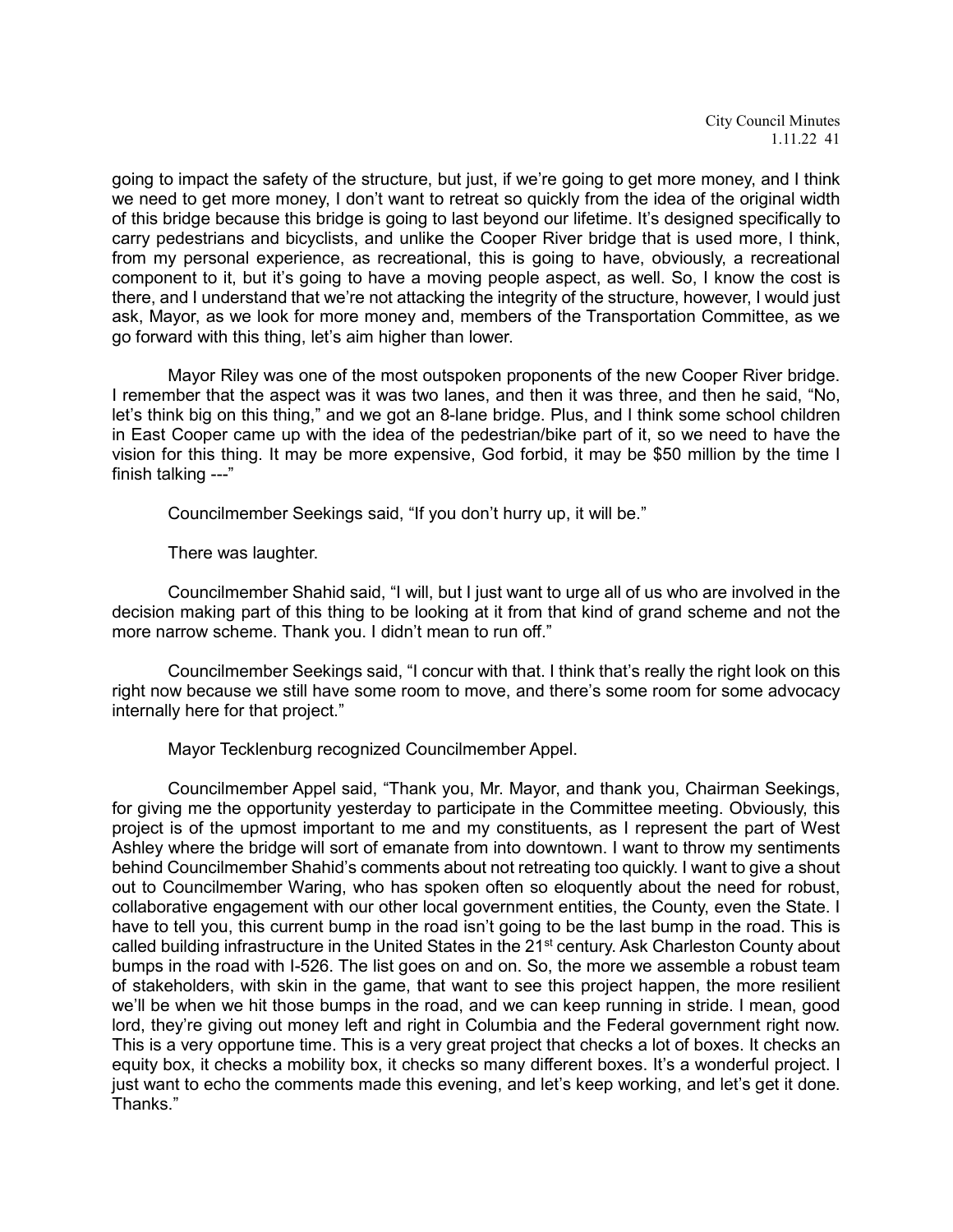Councilmember Seekings said, "So, more to come. Yes, sir, Mr. Mayor."

Mayor Tecklenburg said, "Could I just pick up on that remark from Councilmember Appel?"

Councilmember Seekings said, "Of course."

Mayor Tecklenburg said, "I'll be in D.C., as was mentioned, next week. I'll be meeting with the Department of Transportation, explaining our situation, and seeing the possibilities of additional funding beyond the \$18 million. But while I'm doing that, could I charge you with getting with whoever else is willing and sit down with our County and our State reps, and staff will help you, and give them an update, as well, so everybody is on the same page and knows where we're at with this thing, that we're moving forward? I think it's a great idea to go ahead and give them an update and let them know we may be needing some help from them."

Councilmember Seekings said, "Well, I'm certainly happy to do that, Mr. Mayor, as the chairman of this committee for the next two weeks. Anyways, I think we all can communicate with our fellow elected representatives at the County and State level. If there's nothing else, I'm going to move on, but more to come on the bridge. I think we all, collectively, have a lot of work to do, but it's going to be a great project when it's all said and done.

You may recall back in July of 2020, if you can remember that far back, when COVID was really hitting us for the first wave, we undertook some measures through Traffic and Transportation. They actually emanated from Councilmember Brady. They came through the Bike and Ped Committee, through Traffic and Transportation, and to this Council, all adopted unanimously, and one of which was to see if we could put in place a pilot program to allow people to add dining in certain places in the City outdoors, one of which was in parklets. Parklets, simply stated, are areas of dining in parking spaces on the Peninsula, essentially, but not limited to the Peninsula. We adopted that policy as a pilot program, but as we adopted it, we also adopted it with an eye for it to be a permanent program, to allow some measures to be put in place through our design division and through our Planning Department that if certain criteria were met and neighborhoods and areas agreed, that we could have perhaps some permanent or semipermanent parklets out there.

During the temporary phase, 2 businesses availed themselves of that program. One is on Cannon Street, and that one block of Cannon Street is a State highway. The other is on Line Street at the corner of St. Philip. That happens actually to be a City road. So, they were in difference positions as the end of this came. Unfortunately, we're not at the end of COVID, but we're at the end of the rope with DOT, and they sent a letter to Mr. Somerville, as our Director of Traffic and Transportation, to dismantle the Baba's parklet. I think we've issued the same directive now to the Line Street parklet, which is on a City-controlled street. Those parklets were popular across the board. They were successful. The businesses liked them. They weren't without controversy, for sure. I attended, and thanks to Councilmember Mitchell for allowing me to take the stage, the Cannonborough-Elliotborough neighborhood meeting a couple weeks ago, and there was a lot of conversation about these parklets. They actually formed a committee to sort of look, in their view, about how we can do these permanently.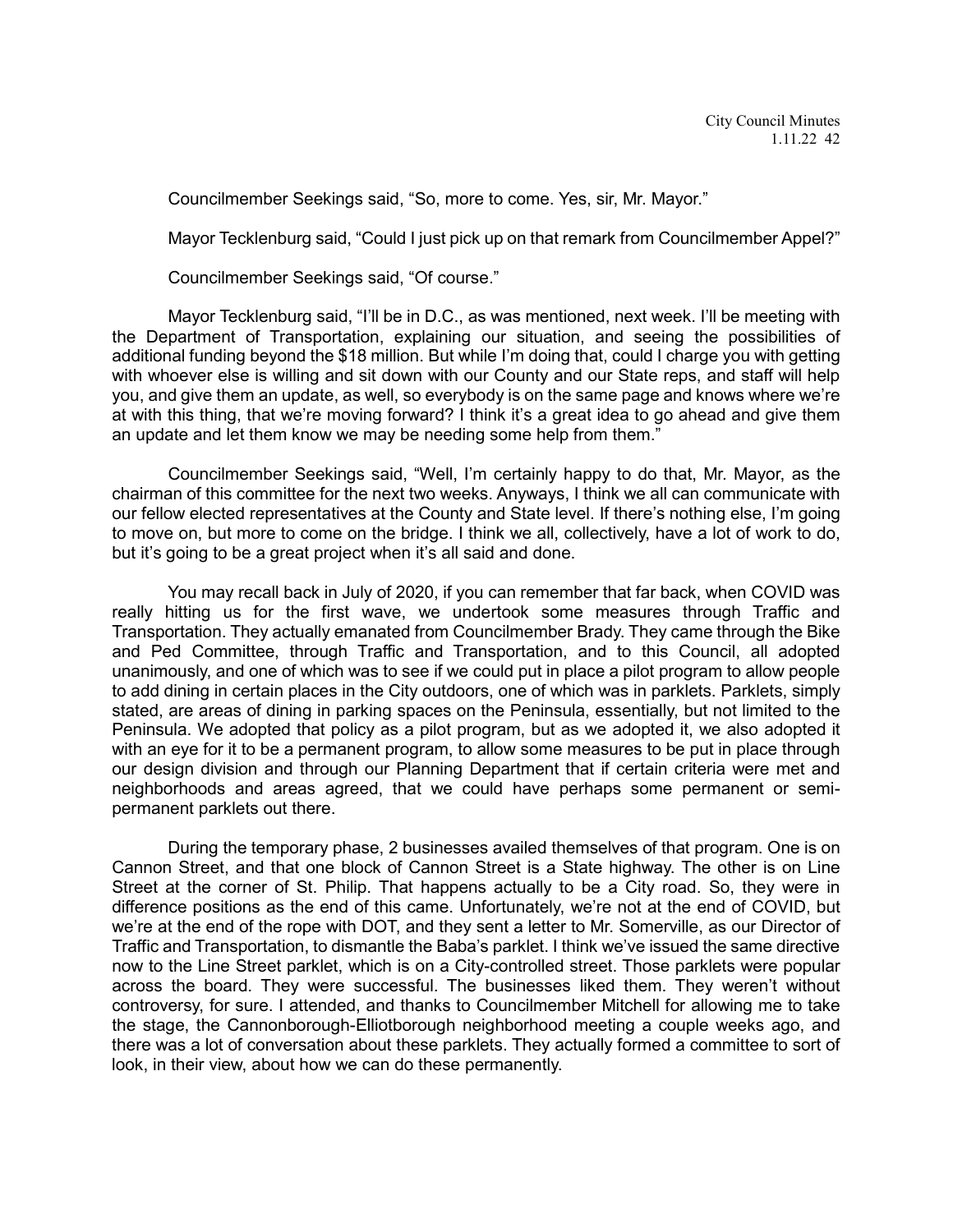City Council Minutes 1.11.22 43

One of the things that we've asked Mr. Somerville to do, and I don't know if you've ever seen a map of the roads and streets that we, in the City, own downtown, but it's a crazy checkerboard of stuff. It's no real rhyme or reason to it. The question came up, and really I think this was driven a little bit by my inquiry, what does it really mean if we control roads in downtown in terms of our bottom line and what it costs us? The County is still paving them. If you go and look at the roads that we own, you probably wouldn't even know it, one of which is Cannon Street, the next block over, between St. Philip and Coming. What do we spend on those? So, we're going to go do a little research as we think about trying to make this program permanent. We're going to have to bring streets into the City, perhaps, and if we do, we have to know what the bottom line for that is. Certainly, if we do it, we'd want to charge for people being in the public realm, we want to make sure there's buy in for it, we want to make sure there's a design that's safe and attractive. The directive from the meeting was to go forward, Mr. Somerville, report back to us sort of on a bottom line what this would cost us if we were going to take back streets. I think, and I certainly want to hear from you all, this has been a popular program, even though only 2 businesses availed themselves of it. I think there's some opportunity going forward.

The last couple of things, well, there are 3 more. We had a discussion about our nonconsensual tow ordinance. That's the ordinance that allows for towing from private lots. There are different categories of private lots, which became very clear in the conversation we had yesterday. I think the Mayor had in his mind nonconsensual tows from lots who charge you to park there a certain period of time. You put money into a little box, you put the sticker up in your car. There has been some anecdotal evidence that there may be some predatory practices there. When your time runs out, literally a second later, your car is towed. It's on the hooks. That's unacceptable, and I think that's maybe something we can deal with through the business licensing program.

Then there's those who just own private lots. They don't charge people to be on them, but people use them anyway. There are a couple of perfect examples downtown, one of which is where Jackson Davenport does its business. They've got 4 or 5 spaces there on King Street. It says 'for customers only.' They don't charge anyone to park there. Customers use it, and noncustomers use it. They have a big sign up there that says 'if you're not a customer, you're going to be towed.' That's a nonconsensual tow.

One of the proposals, and it came from doing some research, and I want to thank Ms. Halversen for this because she really did an amazing job, is North Myrtle Beach. They've adopted a nonconsensual tow ordinance which requires, before the tow is taken, that a police officer, or a sworn officer, or a representative of the City, I think in North Myrtle Beach it's actually a sworn officer, be called, show up, and sign off on the tow. That's got some issues with it in terms of timing, right? So, I think in the end what we did is we directed Ms. Halversen to sort of distinguish between the predatory practices of those who are charging money to be on the property and just, boom, taking you right away and those who are actually being put out by those who are parking, using their spaces, and not doing it for the avowed purpose. That will come back to us. There was no action taken, and no ordinance was presented to us.

Just so you know, we have chosen a new provider of our bike share services. It's a company that you've probably heard of, Lime. A couple things. No, they're not going to do lime green bike share bikes. They have actually given us a prototype that has a bike that looks very similar to what is out there now with the blue. It will have a little green stripe on it to identify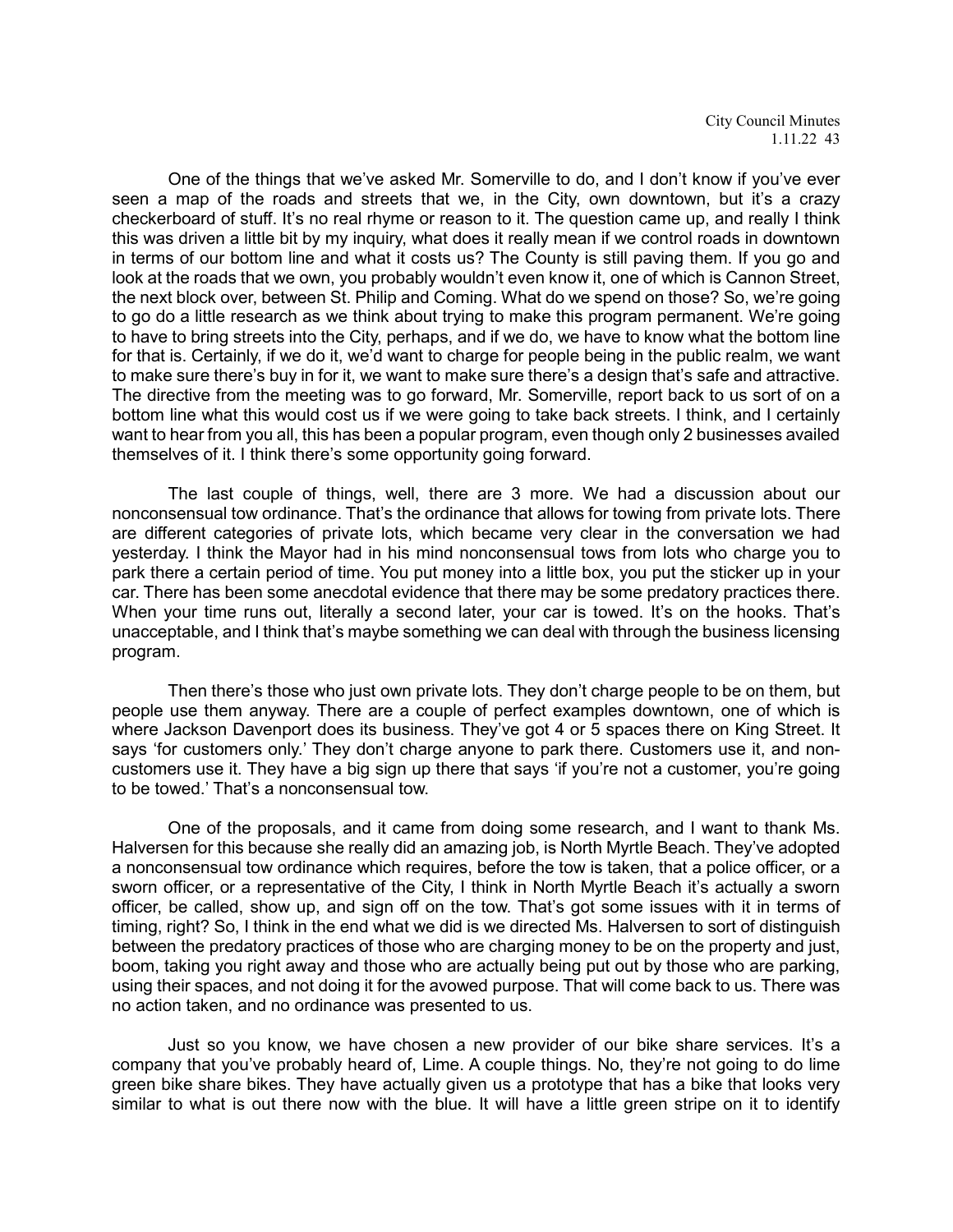themselves. No, they're not going to bring scooters along with it. It's going to be bikes. My mailbox blew up with that today. Yes, we're going to hope to have a seamless transition between where we are and where we're going. The current contract ends in February, so there's going to be some pretty quick work done, but look to see bikes, brand new bikes. They're going to be pedal assist, so they're hybrids. They are pedal, but they are limited in the speed they can go. So, look for that on a street corner near you sometime soon.

We did have a very brief executive session. You may recall that we, as a City Council, approved for the pedicab industry 6 additional tokens to be put out for bid. There were some issues with that bid process. We got some excellent legal advice from Ms. Halversen about what to do about that, and we directed our Legal staff to redraft the ordinance before we put these medallions back out for bid. So, with that, and for the last time, I guess, for a long time, that is my report as Chairman of the Traffic and Transportation Committee. I welcome all of you to ask any questions you might have. Thank you very much."

Mayor Tecklenburg said, "God bless."

Councilmember Seekings said, "All of it for information only."

Mayor Tecklenburg recognized Councilmember Sakran and then Shahid.

Councilmember Sakran said, "Thank you, Mayor. I just wanted to briefly just thank Mike, Councilmember Seekings, for taking kind of the lead on that. I know it's Councilmember Mitchell's district. I spoke to both of those business owners, and they're very thankful for the effort that we're trying to do on the parklets. Just as a business owner, I could tell you that, for one of those businesses, it 'got them through COVID.' So, our help, helping them get through COVID with that parklet, was immense. When you think about Charleston, you think about our streetscape and our relationship with automobiles. You know, parts of our City, it looks great. I mean, you look, it was all lit up, folks were walking by, it slows traffic down, it reimagines our streets, and I think we need to really think about what that could look like in our downtown areas. Like I said, both business owners are very supportive. I think, by and large, it's well liked by the community, but there are some folks that are opposed. But I just want to say, as a business owner, I think it's great, and I think we should try to expand that concept to other parts of the City where it fits in. Thank you."

Mayor Tecklenburg recognized Councilmember Shahid then Mitchell.

Councilmember Shahid said, "Thank you, Mr. Mayor. I'm intrigued by your comments, Councilmember Seekings, about City ownership of streets. The reason I'm bringing that up is because roads in our County, which became incorporated into the City, had a designated purpose of moving goods and material from point a to point b, but residential areas grew up around that. The State Department of Transportation is very stingy about reducing speed limits and, if you look at, we had this discussion with Mr. Somerville about Old Town Road and Orange Grove Road, which are heavily populated by residential communities, it's a struggle to get DOT to reduce the speed limit on that. So, my question is, if we have a more aggressive mechanism of taking ownership of more streets, wouldn't we have control over that, as far as issuing things with speed and other matters? My constituents are crying out, particularly on parts of Orange Grove Road, about reducing, it's 35 mph. On Old Town Road, it's 45 mph. That's a heavily populated area in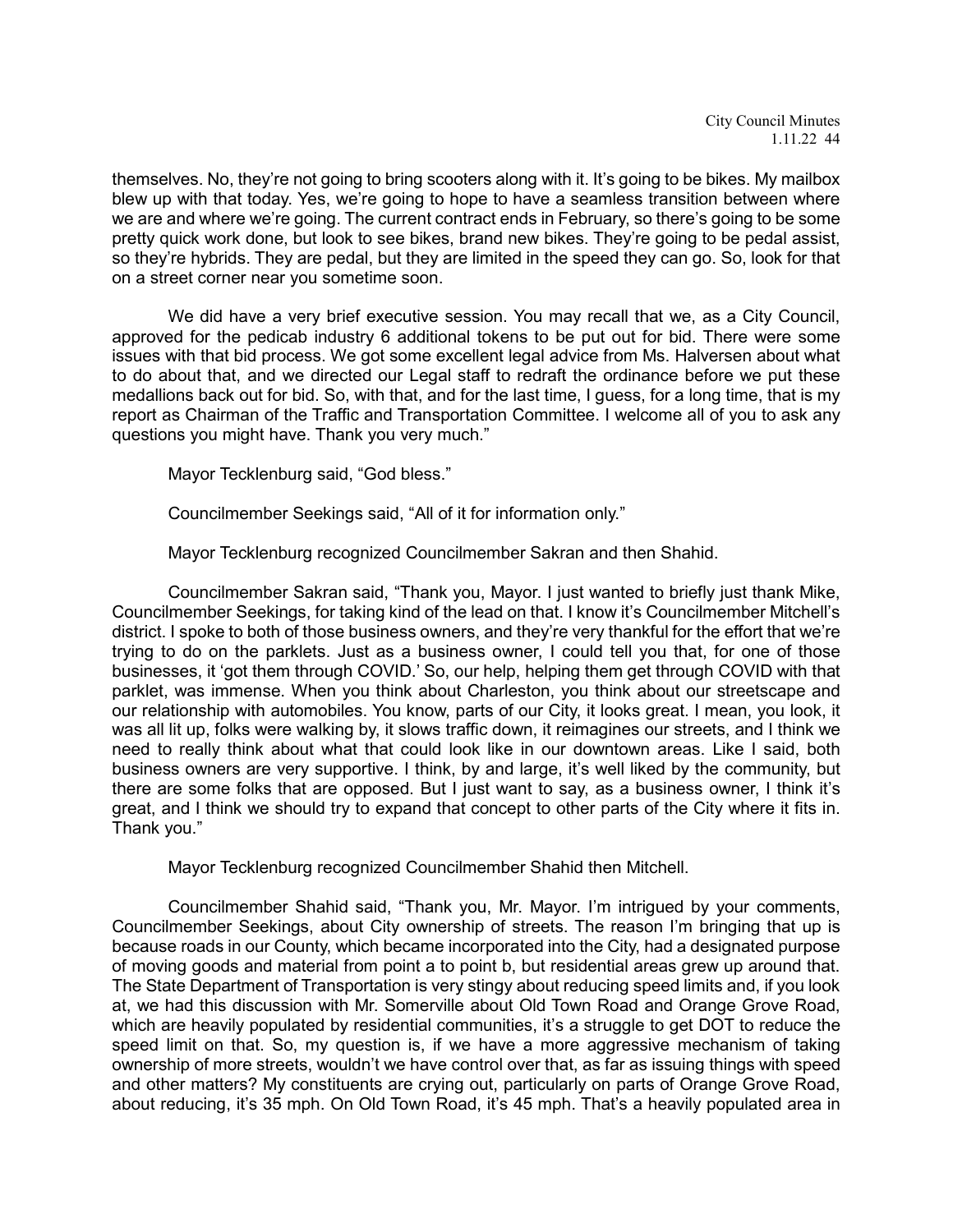that triangle between Old Town Road and Orange Grove Road and other streets in that area. I love the idea of us taking over control of more of these streets and roads."

Councilmember Seekings said, "Well, it's a double-edged sword. As you know, getting into transportation business is expensive. We do, I mean, I've got this map, it's hard to see it, but it's a checkerboard of roads that we control downtown. It's a block at a time, here and there. A couple of anecdotal, well, three things. You know we took back Murray Boulevard so we could do the Low Battery Sea Wall because, if we didn't, we were going to have to relocate all of our utilities below the streets because the DOT wouldn't let us have utilities below their streets, so one. Two, we took back a portion of Rutledge Avenue at the corner of Bennett Street because the DOT wouldn't allow us to put up a stop sign because there hadn't been enough evidence presented to them of injury or death at the corner. So, they literally were waiting for us to send them a report of that happening before they'd allow us a stop sign. Mercifully, we thought better of that, took the road back, and the stop sign is very, very, very popular. The last one I'll point out is when I represented part of West Ashley. As you come across the bridge, across the Wappoo Cut into West Ashley, the speed limit there is 45 mph. At the time, we sent a letter asking the DOT to reduce the speed limit, and we literally got a letter back, I have to go find it, I have it somewhere, that said, 'well, we really believe that motorists are more comfortable at 45 mph across that bridge.' So, it's a double-edged sword. If we get too heavily into the business, we're going to have to figure out how we maintain them. I'm sure Mr. Somerville is out there listening right now and is having heart palpitations."

## There was laughter.

Councilmember Seekings said, "We have to be pretty careful about that, but we're going to get sort of pretty good insight about what it costs us to own these roads, particularly on the Peninsula, and then we can further that conversation. It is nice to control your own roads, particularly when it comes to safety, and we all know we have some safety issues in the area."

Mayor Tecklenburg said, "Absolutely. Councilmember Mitchell."

Councilmember Mitchell said, "Yes. Councilmember Seekings, after you left the meeting, I think the Neighborhood Association President called you the next day, and they were going to vote on appealing it, but what they did, what he did, he said let's form a committee and go through it. The one individual, Cutty's on Bogard Street, he is satisfied. He said, 'We're going to take it. I don't have a problem with it. Let it go.' But the Neighborhood Association, a lot of the neighbors there, the residents there, they were complaining because they're losing their parking space. That's going to be another thing there in that area because they're losing their parking space, and they don't want to lose any more. They gave it up for a while, they do more of the variance for the people who park in that area, Cannonborough-Elliotborough. They do a lot of that. They give everybody variances, but they said right now they're not going to do it anymore. They are very serious about taking parking space, about where the community came about and, after you left, that's what they were talking about. That's one of the main things they are talking about, losing that parking space that they have, and they need it back. So, they didn't want to kill it, but they were ready to kill it. They had the votes to do it."

Councilmember Seekings said, "I know they did. Firstly, we were sort of there to, at least, walk them through and get them, at least, to think about it. So, I think that's ---"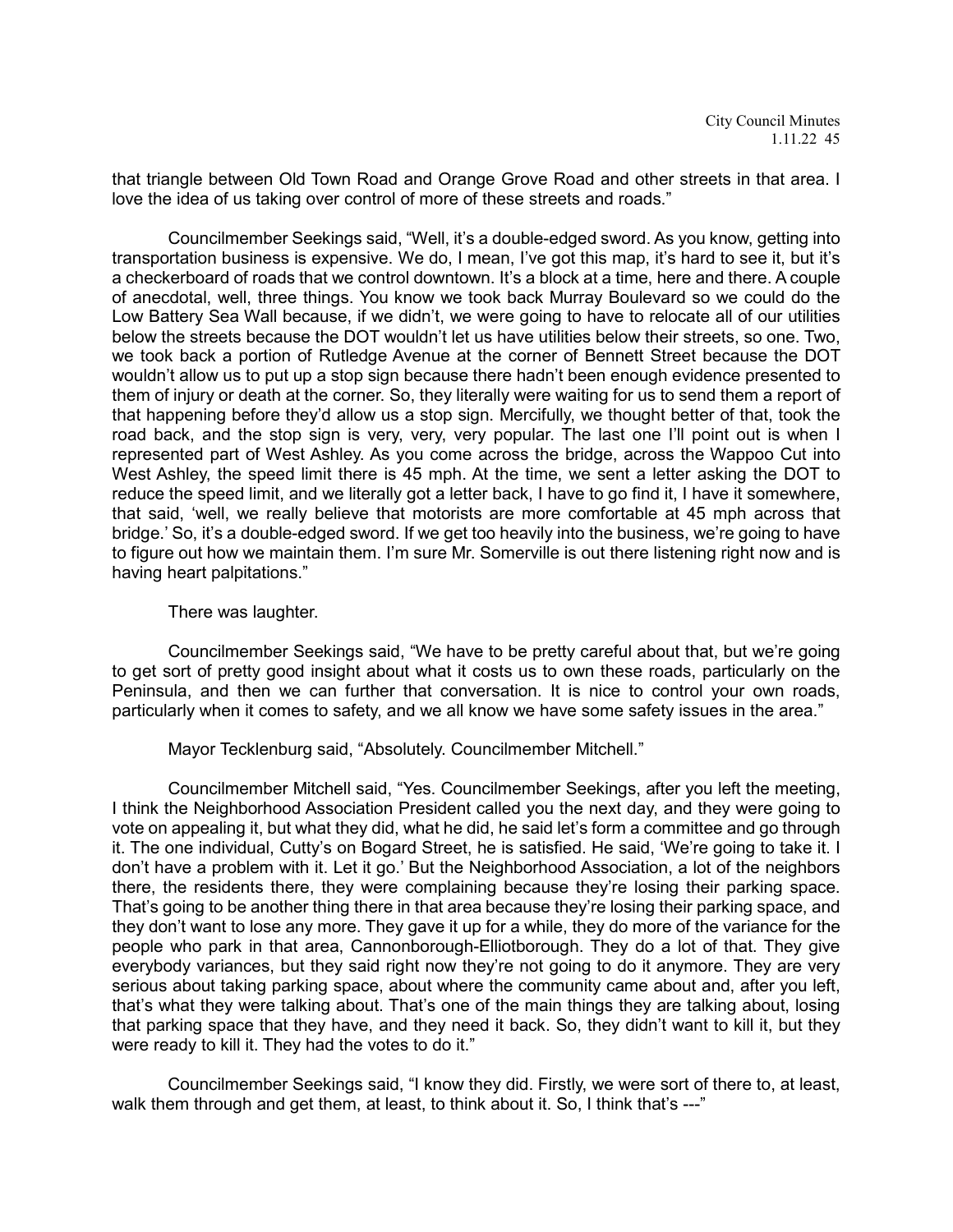Councilmember Mitchell said, "So that's what they are thinking about and putting the committee in place. They'll come back, and they'll vote on it later."

Mayor Tecklenburg said, "Alright."

Councilmember Seekings said, "That is my report, Mr. Mayor. Thank you."

Mayor Tecklenburg said, "Thank you, sir."

Councilmember Seekings said, "Well, I didn't want it to be brief tonight. It's my last one."

Mayor Tecklenburg said, "My only editorial comment is that I stopped by Councilmember Shahid's office not too long ago, and he had acquired, or somebody had given him, a little annual report from Mayor Stoney from 1928, 104 years ago. In that report, it stated the need for the State government to share road funds with the City, so that it could take care of its streets. That hasn't happened, yet. We started asking, at least, 104 years ago. To have the authority for those decisions would be a wonderful thing, but the expenses of maintaining the roads long term is, we'll see, is significant."

Mayor Tecklenburg said, "Alright. Next up is our [Committee on Public Works and Utilities,](https://youtu.be/1OKJt5vHvHk?t=10814) Councilmember Waring."

Councilmember Waring said, "Thank you, Mr. Mayor. Thank you for your comments, because the whole time I was thinking all of this gas tax that we pay goes to the State, and it doesn't come back to us to fix these roads that we may be taking over, but anyway. The Committee on Public Works and Utilities did meet yesterday, and I know the Mayor gave credence to the effort of these pumps that are being purchased for Spring/Fishburne, but it is a game changer to take a tract from my colleague, Councilmember Appel. The Spring/Fishburne completion is a reality. We talked about differences to the new Councilmembers. We do work through differences on this Council, and this is a great example of the collaboration that Councilmember Appel spoke of. We need to thank the Governor and the State Infrastructure Bank. It was a grant that totaled an additional \$45 million. Staff went to work burning the midnight oil, getting that grant application in kind of like at the 11<sup>th</sup> hour, and the whole City has benefited as a result. So, to the new members coming on, some of the drainage projects that have taken place, Councilwoman Parker in James Island, those dollars are made available because that Federal grant came through. Because everything, it would be this big sucking noise taking drainage monies from all over the City to complete the Spring/Fishburne project, so it helped everybody in this City, so we have a lot of people to thank. The Mayor actually took the Governor down in the shaft. Did you go Councilmember Shahid? A number of Councilmembers went, a collaboration of Councilmen, Councilman Shealy, Councilman Gregorie, and it mattered. It mattered. So thank everybody for that collaboration on that one. So, when you see this come through, it was a \$158 million project originally that, through the fault of no one, costs just went up over a five-year period of time, inflation. Nobody factored in that kind of inflation. In fact, that brought it up to a staggering figure of \$200 million, so pats on the back go around to everybody on that one. So, all of these projects that you see a(i), a(ii), and a(iii) passed unanimously, and I so move their adoption."

Councilmember Mitchell said, "Second."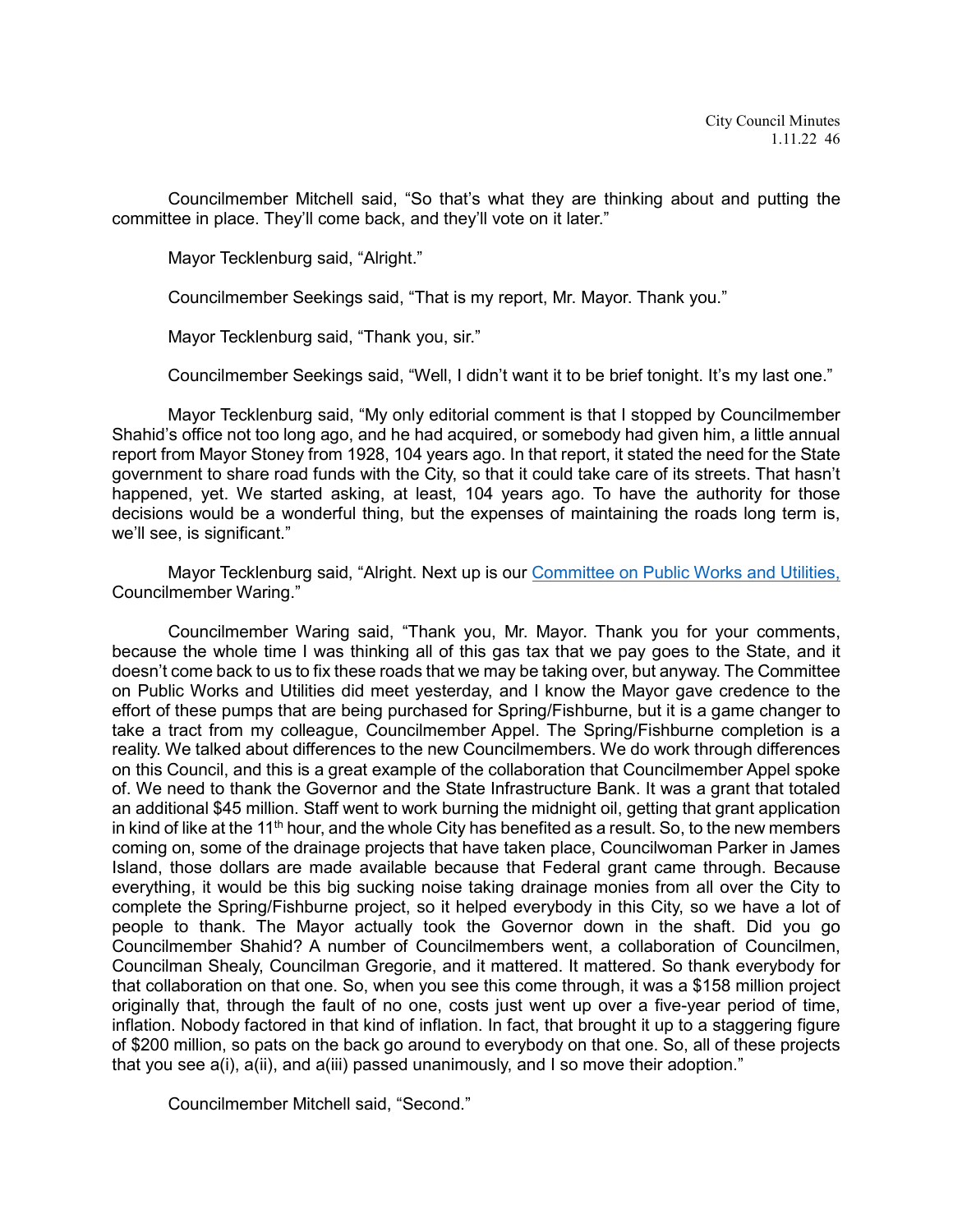Mayor Tecklenburg said, "Any further discussion?"

No one else asked to speak.

On a motion of Councilmember Waring, seconded by Councilmember Mitchell, City Council voted unanimously to adopt the Committee on Public Works and Utilities Report as presented:

## ---INSERT PUBLIC WORKS AND UTILITIES REPORT---

## **a. Stormwater Management Department Update:**

- (i) Spring Fishburne Phase 5 Approval of Spring-Fishburne Drainage Improvements Phase 5 - Pump Procurement contract with Xylem Water Solutions in the amount of \$5,959,684 for the supply of three variable speed axial or mixed flow vertical column pumps with diesel engine drives (120,000 gpm) for the future pump station as part of the Spring-Fishburne Phase 5 project. With the approval of the project budget, Staff is authorized to award and/or amend contracts \$40,000 or less, to the extent project contingency funds exist in the Council Approved Budget. Approval of this procurement contract will institute a project budget of \$38,452,663 of which \$5,959,684 will be obligated by this contract. The funding sources for this project are: King St. Gateway TIF (\$26,003,011) and the South Carolina Transportation Infrastructure Bank (\$12,449,652).
- (ii) Spring Fishburne Phase 5 Recommend approval of Fee Amendment #22 to the Professional Services contract with Davis & Floyd in the amount of \$1,456,700.00 for the pre-construction services to support bidding and awarding of the construction contract for the pump station superstructure, permitting, code review, and design updates. Funding is available from the King St Gateway TIF and SC Transportation Infrastructure Bank.
- (iii) Concord Street Pump Station Upfit Recommend approval of a Construction Manager at Risk services contract with Black & Veatch Corporation in the amount of \$1,699,540.00 for design services, project implementation plan, project and/or program management, grant funding assistance, permitting research, permitting services, design and construction administrative services, and CMAR representative services. Funding is available within the project budget allocated from the Drainage Fund.

Councilmember Waring said, "Thank you."

Mayor Tecklenburg said, "Next is our **Committee on Ways and Means**, Councilmember Gregorie."

Councilmember Gregorie said, "Move for approval, as amended."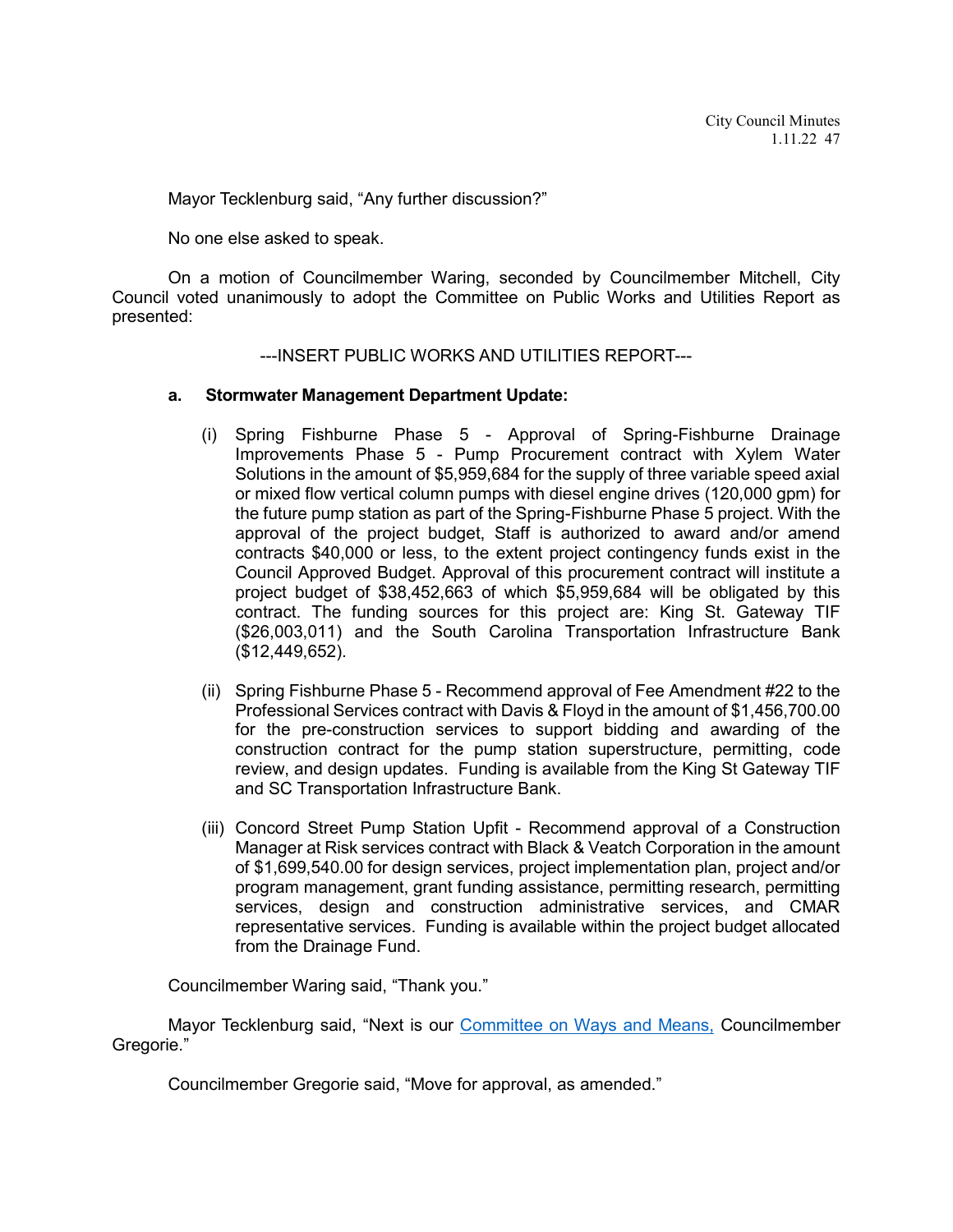Councilmember Mitchell said, "Second, as amended."

Mayor Tecklenburg said, "As amended for one of those items, correct. Any discussion on any of those items on Ways and Means?"

No one asked to speak.

On a motion of Councilmember Gregorie, seconded by Councilmember Mitchell, City Council voted unanimously to adopt the Ways and Means Report, as amended:

## ---INSERT WAYS AND MEANS REPORT---

(Bids and Purchases

- (Stormwater Management: Approval of Concord Street Pump Station UpFit Construction Manager at Risk (CMAR) services contract with Black & Veatch Corporation in the amount of \$1,699,540 for design services, project implementation plan, project and/or program management, grant funding assistance, permitting research, permitting services, design and construction administrative services, CMAR representative services, to update and rehabilitate the Concord Street Pump Station. Approval of this contract will obligate \$1,699,540 of the \$5,996,000 project budget. The funding source for this project is the Drainage Fund.
- (Stormwater Management: Approval of Spring-Fishburne Drainage Improvements Phase 5 - Pump Procurement contract with Xylem Water Solutions in the amount of \$5,959,684 for the supply of three variable speed axial or mixed flow vertical column pumps with diesel engine drives (120,000 gpm) for the future pump station as part of the Spring-Fishburne Phase 5 project. With the approval of the project budget, Staff is authorized to award and/or amend contracts \$40,000 or less, to the extent project contingency funds exist in the Council Approved Budget. Approval of this procurement contract will institute a project budget of \$38,452,663 of which \$5,959,684 will be obligated by this contract. The funding sources for this project are: King St. Gateway TIF (\$26,003,011) and the South Carolina Transportation Infrastructure Bank (\$12,449,652).*(AS AMENDED)*
- (Stormwater Management: Approval of Spring-Fishburne US17 Phase 5 Fee Amendment #22 with Davis & Floyd in the amount of \$1,456,700 for preconstruction services to support bidding and awarding of contract of the pump station superstructure, permitting, code review and design updates. Approval of Fee Amendment #22 will increase the Phase 5 portion of the professional services contract by \$1,456,700 (from \$337,842 to \$1,794,542). The funding sources for this project are King Street Gateway TIF (\$26,003,011) and South Carolina Transportation Infrastructure Bank (\$12,449,652).
- (Police Department: Approval of an MOU between CPD and Beaufort County Sheriff's Office and other partnering agencies to share in the application and use of Cellebrite Premium Extraction Software. There is no match required for FY22 use.
- (Police Department: Approval to accept an award for the FFY21 Bureau of Justice Assistance Grant Comprehensive Opioid, Stimulant, and Substance Abuse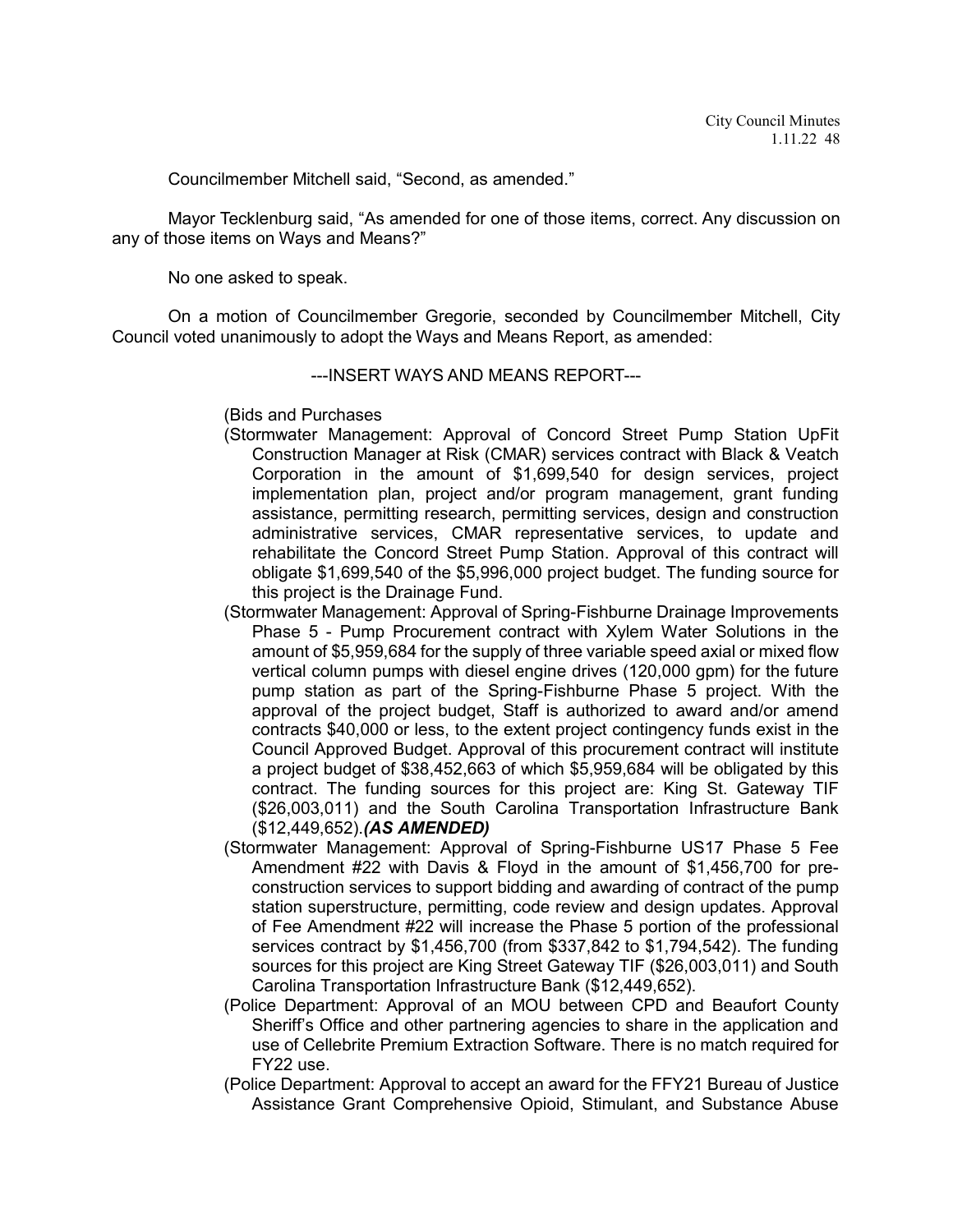Site-based Program in the amount of \$900,000 to be used to fund a Project Coordinator, two Peer Support Specialists and software to support overdose follow-up. There is no match required for this grant. Per CPD, the estimated annual cost of the program after conclusion of the grant, if continued, would be \$285,000.

(Request approval of an ordinance authorizing the Mayor to execute a First Amendment to Option to Lease by and between the City of Charleston and The Lowline Housing, L.P.

(Please consider the following annexations:

- (i) 2216 S. Dallerton Circle (0.26 acre) (TMS# 310-07-00-044), West Ashley, (District 11). The property is owned by Danielle D. Cerasi.
- (ii) 1506 N. Edgewater Drive (1.59 acre) (TMS# 349-09-00-026), West Ashley, (District 11). The property is owned by Ellison C. and Jeanne R. Livingston.
- (iii) 30, 32, and 34 Wedgepark Road, 43 and 49 Lolandra Avenue (0.99 acre) (TMS# 418-13-00-254 through 256. 260, and 262), West Ashley, (District 3). The properties are owned by Glory Holdings, LLC.
- (iv) 2319 Lazy River Drive (0.62 acre) (TMS# 310-14-00-014), West Ashley, (District 11). The property is owned by Carl E. Seel, Sr. and Jean B. Seel.

*First reading was given to the following bills:* 

*An ordinance authorizing the Mayor to execute First Amendment to Option to Lease by and between the City of Charleston, South Carolina and the Lowline Housing, L. P.*

*An ordinance to provide for the annexation of property known as 2216 S Dallerton Circle (0.26 acre) (TMS# 310-07-00-044), West Ashley, Charleston County, to the City of Charleston, shown within the area annexed upon a map attached hereto and make it part of District 11. The property is owned by Danielle D. Cerasi.*

*An ordinance to provide for the annexation of property known as 1506 N Edgewater Drive (1.59 acre) (TMS# 349-09-00-026), West Ashley, Charleston County, to the City of Charleston, shown within the area annexed upon a map attached hereto and make it part of District 11. The property is owned by Ellison C. and Jeanne R. Livingston.*

*An ordinance to provide for the annexation of properties known as 30, 32 and 34 Wedgepark Road, 43 and 49 Lolandra Avenue (0.99 acre) (TMS# 418-13-00-254 through 256, 260 and 262), West Ashley, Charleston County, to the City of Charleston, shown within the area annexed upon a map attached hereto and make it part of District 3. The properties are owned by Glory Holdings, LLC.*

*An ordinance to provide for the annexation of property known as 2319 Lazy River Drive (0.62 acre) (TMS# 310-14-00-014), West Ashley, Charleston County, to the City of Charleston, shown within the area annexed upon a map attached hereto and make it part of District 11. The property is owned by Carl E. Seel, Sr. and Jean B. Seel.*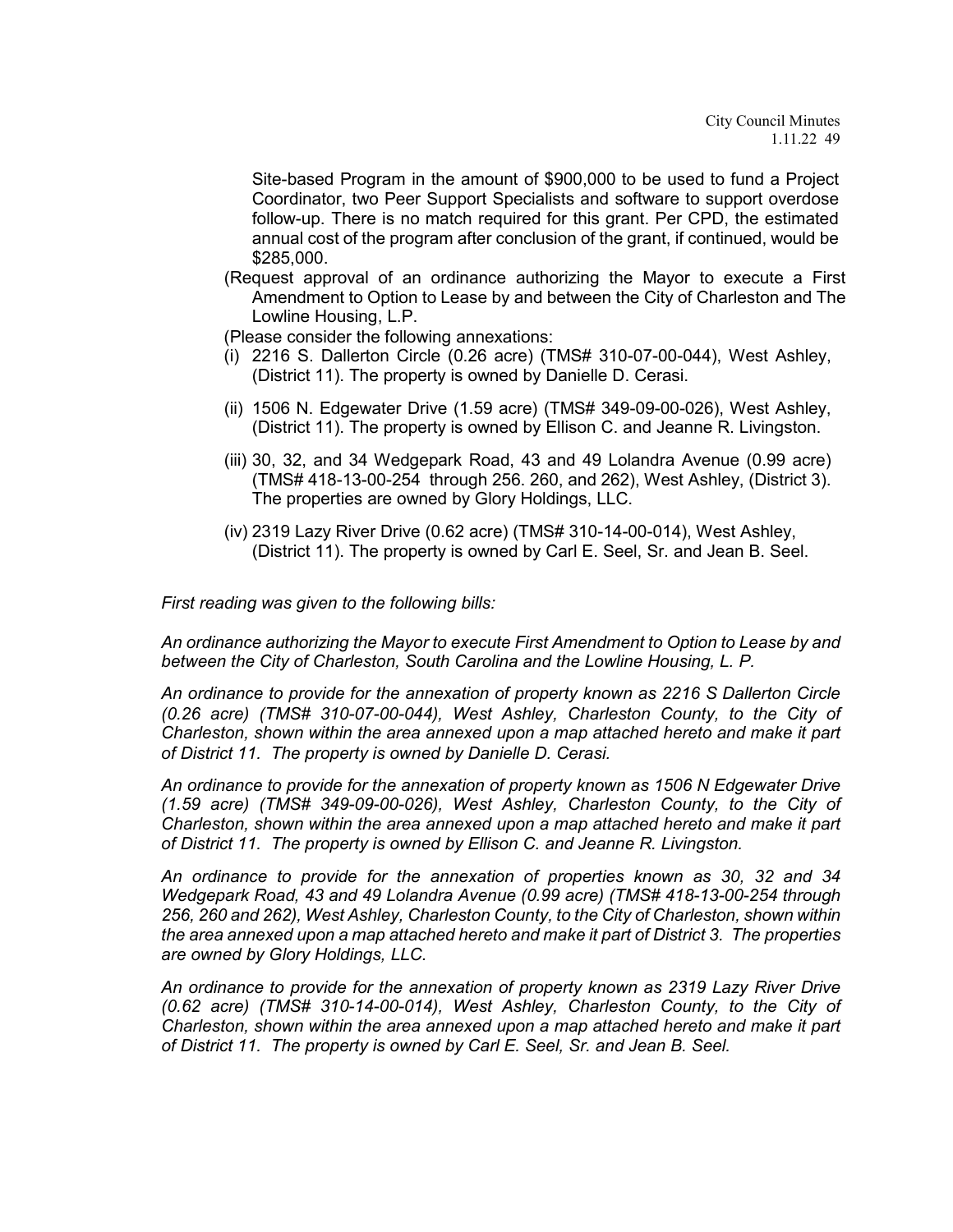Mayor Tecklenburg said, "Now we have our **bills up for second reading**. We have ten of them. Number 9 is the BID that we received a lot of comments on, and number 10 is the Commission, so I would entertain a motion to take 1 through 8 together."

The Clerk said, "Mayor, actually, the applicant has requested that L-1 be deferred."

Mayor Tecklenburg said, "L-1 will be deferred, so we've got 2 through 10."

Mayor Tecklenburg recognized Councilmember Appel.

Councilmember Appel said, "Mayor, I just want to state on the record that I have to recuse myself from Item L-1, but since we're not going to be proceeding with it, we're good."

Mayor Tecklenburg said, "If it's acceptable, can I entertain a motion to approve items 2 through 8 then?"

Councilmember Shealy said, "Move for approval"

Councilmember Mitchell said, "Second."

Mayor Tecklenburg said, "Any discussion on any of those?"

No one asked to speak.

On a motion of Councilmember Shealy, seven (7) bills (Items L-2 through L-8) received second reading. They passed second reading on motion by Councilmember Mitchell and third reading on motion of Councilmember Mitchell. On further motion of Councilmember Shealy, the rules were suspended, and the bills were immediately ratified as:

- **2022 – 001 -** AN ORDINANCE TO AMEND CHAPTER 54 OF THE CODE OF THE CITY OF CHARLESTON (ZONING ORDINANCE) BY AMENDING THE GARDENS AT RIVERVIEW FARMS PLANNED UNIT DEVELOPMENT MASTER PLAN AND DEVELOPMENT GUIDELINES TO AMEND SECTIONS RELATED TO LAND USE AND PERMITTED USES AND TO REZONE TMS# 312-02-00-085, 312-00- 00-064 AND 312-00-00-208 (ZONED RURAL RESIDENTIAL AND CONSERVATION) SO AS TO BE INCLUDED IN THE PLANNED UNIT DEVELOPMENT (PUD). (THE GARDENS AT RIVERVIEW FARMS PUD – JOHNS ISLAND) (APPROX. 28.70 ACRES).
- **2022 – 002 -** AN ORDINANCE TO AMEND THE ZONING ORDINANCE OF THE CITY OF CHARLESTON, BY AMENDING ORDINANCE NO. 2016-005, ESTABLISHING THE VILLAGE AT FENWICK PLANNED UNIT DEVELOPMENT GUIDELINES, AS AMENDED BY ORDINANCE NO. 2018-164, ESTABLISHING THE AMENDED AND RESTATED PLANNED UNIT DEVELOPMENT GUIDELINES FOR THE VILLAGE AT FENWICK, SOLELY AS SUCH GUIDELINES APPLY TO PROPERTY OWNED BY THE CITY OF CHARLESTON, CONTAINING APPROXIMATELY 11.730 ACRES (TMS NO. 346-00-00-004) (COUNCIL DISTRICT 5) (THE "CITY PROPERTY"), SO THAT THE SUPPLEMENTAL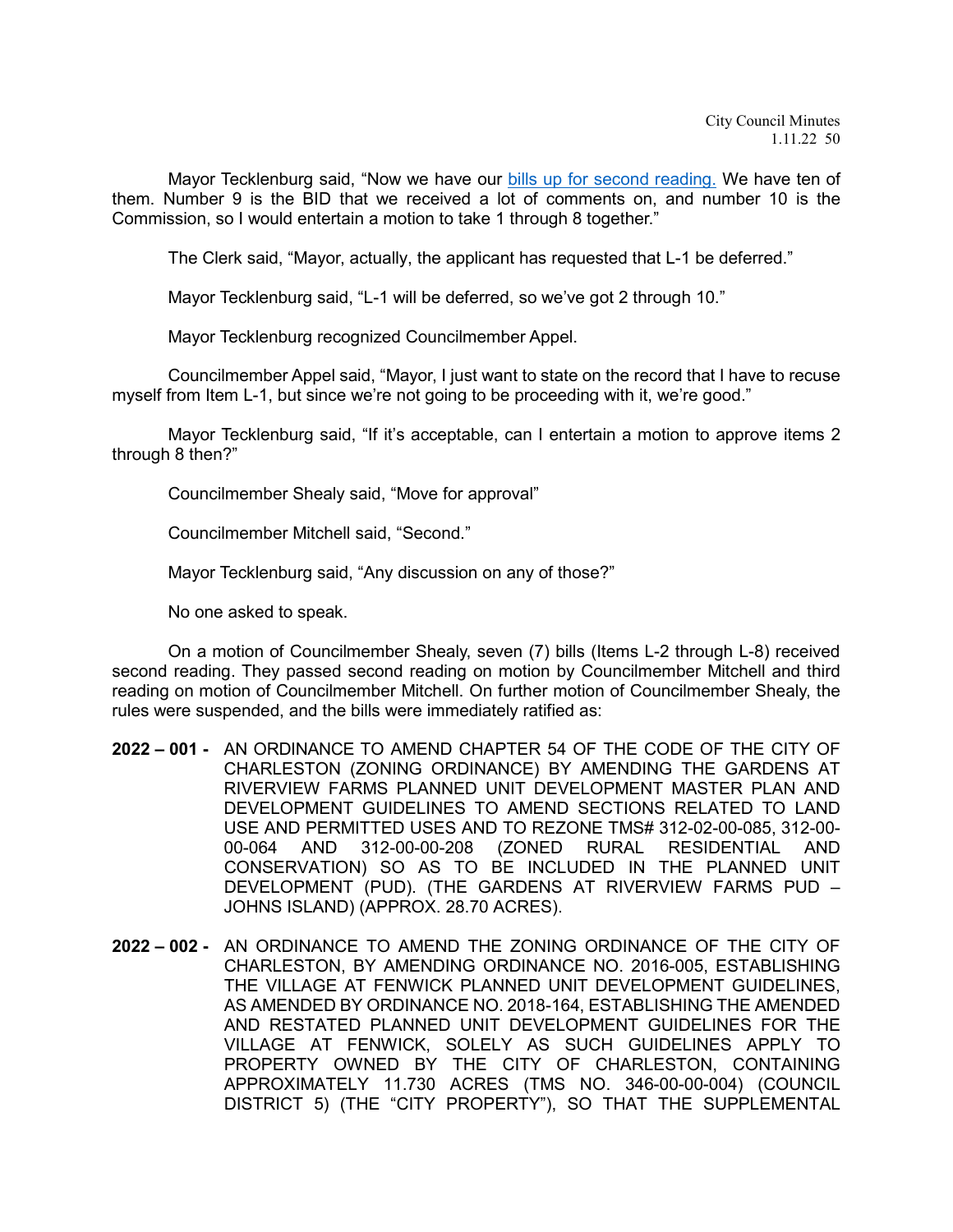PLANNED UNIT DEVELOPMENT GUIDELINES FOR THE CITY PROPERTY AT THE VILLAGE AT FENWICK SHALL APPLY TO THE CITY PROPERTY.

- **2022 – 003 -** AN ORDINANCE TO AMEND THE ZONING ORDINANCE OF THE CITY OF CHARLESTON BY CHANGING THE ZONE MAP, WHICH IS A PART THEREOF, SO THAT 1830 SAVANNAH HIGHWAY (WEST ASHLEY) (APPROXIMATELY 0.21 ACRE) (TMS #350-05-00-043) (COUNCIL DISTRICT 7), ANNEXED INTO THE CITY OF CHARLESTON NOVEMBER 9, 2021 (#2021-159), BE ZONED LIMITED BUSINESS (LB) CLASSIFICATION. THE PROPERTY IS OWNED BY TIFFANY'S HOLDINGS, LLC.
- **2022 – 004 -** AN ORDINANCE TO AMEND THE ZONING ORDINANCE OF THE CITY OF CHARLESTON BY CHANGING THE ZONE MAP, WHICH IS A PART THEREOF, SO THAT 1820 ALICE DRIVE (CAPRI ISLES – WEST ASHLEY) (APPROXIMATELY 0.50 ACRE) (TMS #350-14-00-095) (COUNCIL DISTRICT 5), ANNEXED INTO THE CITY OF CHARLESTON NOVEMBER 23, 2021 (#2021-165), BE ZONED SINGLE-FAMILY RESIDENTIAL (SR-1) CLASSIFICATION. THE PROPERTY IS OWNED BY JONATHAN AND EMMA SCHUMACHER.
- **2022 – 005 -** AN ORDINANCE TO AMEND THE ZONING ORDINANCE OF THE CITY OF CHARLESTON BY CHANGING THE ZONE MAP, WHICH IS A PART THEREOF, SO THAT 2155 WAPPOO DRIVE (RIVERLAND TERRACE – JAMES ISLAND) (APPROXIMATELY 0.22 ACRE) (TMS #343-06-00-175) (COUNCIL DISTRICT 11), ANNEXED INTO THE CITY OF CHARLESTON NOVEMBER 9, 2021 (#2021-160), BE ZONED SINGLE-FAMILY RESIDENTIAL (SR-1) CLASSIFICATION. THE PROPERTY IS OWNED BY NICHOLAS P KATSIBAS AND STACIA C KATSIBAS.
- **2022 – 006 -** AN ORDINANCE TO AMEND THE ZONING ORDINANCE OF THE CITY OF CHARLESTON BY CHANGING THE ZONE MAP, WHICH IS A PART THEREOF, SO THAT PROPERTIES LOCATED ON FORT LAMAR ROAD (SECESSIONVILLE – JAMES ISLAND) (APPROXIMATELY 3.37 ACRES) (TMS #431-04-00-038 AND 431-04-00-039) (COUNCIL DISTRICT 12), ANNEXED INTO THE CITY OF CHARLESTON NOVEMBER 23, 2021 (#2021-166 AND 2021-167), BE ZONED RURAL RESIDENTIAL (RR-1) CLASSIFICATION. THE PROPERTY IS OWNED BY SECESSIONVILLE POINT PROPERTY OWNERS ASSOCIATION AND JEFFREY J. WOODARD.
- **2022- 007 -** AN ORDINANCE TO PROVIDE FOR THE ANNEXATION OF PROPERTY KNOWN AS 2221 S DALLERTON CIRCLE (0.5 ACRE) (TMS# 310-07-00-059), WEST ASHLEY, CHARLESTON COUNTY, TO THE CITY OF CHARLESTON, SHOWN WITHIN THE AREA ANNEXED UPON A MAP ATTACHED HERETO AND MAKE IT PART OF DISTRICT 11. THE PROPERTY IS OWNED BY ZACHARY CARNEVALE.

Mayor Tecklenburg said, "Now, number 9 is the Business Improvement District. This will be for second reading. Can I entertain a motion?"

Councilmember Shahid said, "So moved."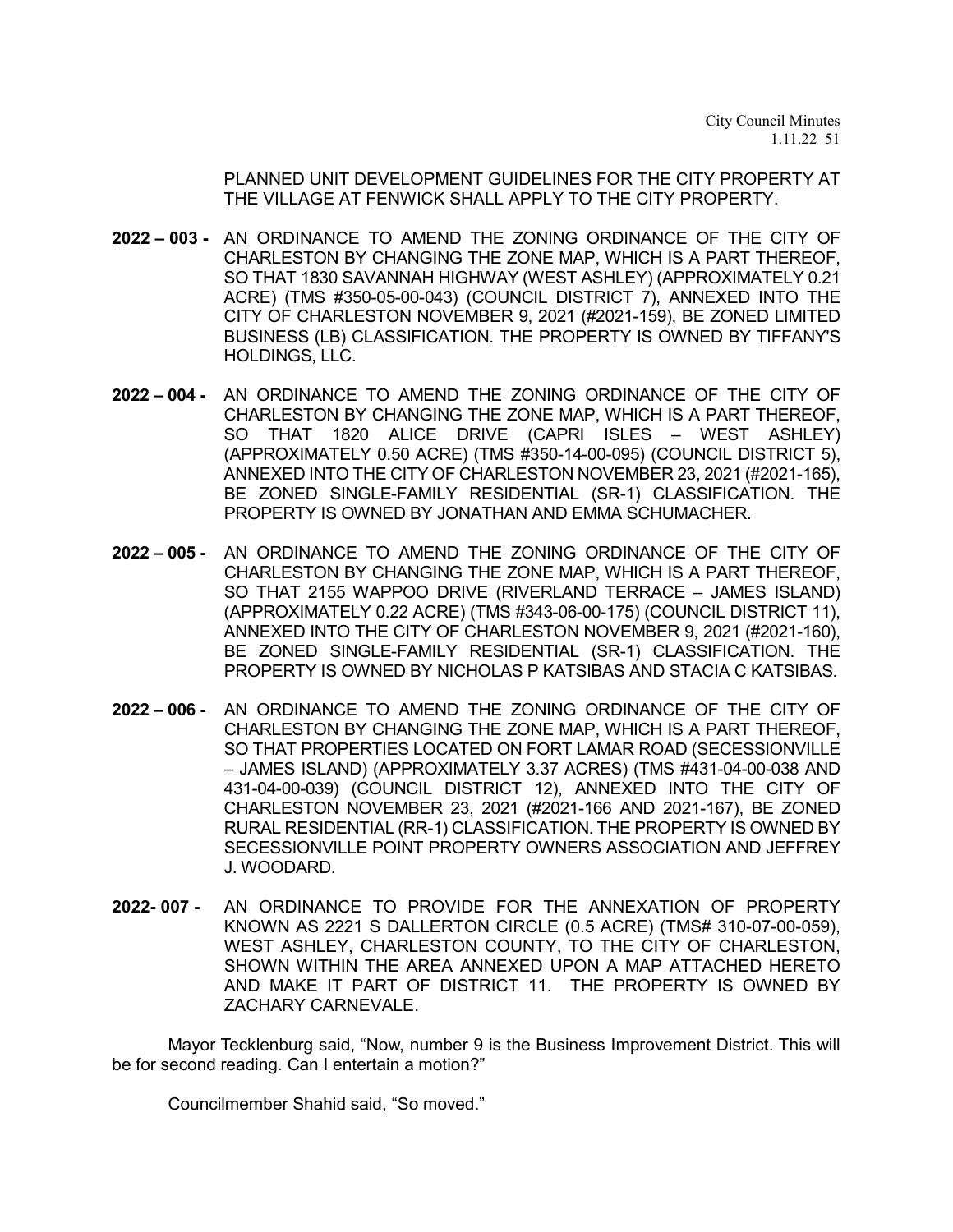Mayor Tecklenburg said, "We have a motion to approve. Is there a second?"

Councilmember Shealy said, "Second."

Mayor Tecklenburg said, "Is there any discussion?"

Mayor Tecklenburg recognized Councilmember Sakran.

Councilmember Sakran said, "Thank you, Mayor. So, we're taking second reading tonight. Is it a natural progression that we also take third reading if we want to?"

Mayor Tecklenburg said, "A natural what?"

Councilmember Sakran said, "Are we also taking third reading on the BID this evening?"

Mayor Tecklenburg said, "We certainly can. That would come next."

Councilmember Sakran said, "I guess is that the intent for tonight, to take up third reading?"

Mayor Tecklenburg said, "I hadn't heard any objection otherwise. The floor is open if you want to discuss it."

Councilmember Sakran said, "Sure. I just want to, for the record, I've met with Mr. Price, and I've met with Kendra and folks from the team that have put the BID together and, as I said last meeting, conceptually, I'm supportive of it, certainly, a month ago when folks, business owners on King Street, came and spoke favorably regarding it. My concerns, as I shared with them, was the operational aspect of how the BID gets implemented. So, my concerns are that business owners, landlords, are going to see a rent increase and pass that on to tenants, and I flat-out asked Mr. Price if that's going to be possible. The answer was, 'We're not sure if that could happen.' So, to me, that is a thing that we have to consider with the BID. The other piece of this is rents are so high on King Street. When we do talk about equity in terms of who can participate on King Street in terms of business, it's already at a place where it's disproportionately certain types of folks. So, these are the things, the concerns I have, regarding the BID, and another thing is it's being led initially by Explore Charleston, and I get that. My concern that I shared with Mr. Price was, you know, this has to be something for our residents that it's not geared towards attracting more tourists, essentially. If we're focusing on the tourists, then we're doing it at the peril of residents, Black, White, Hispanic, it doesn't matter.

So, my point is, I guess, as we talk about this BID and work through the process, I'm not comfortable moving forward tonight with a third reading. I really would ask us to take a second reading and really re-think the outreach process on this and make sure that all business owners have been included in the discussion. I don't know the data, and I'm not sure if anyone's ready to show that data of how many business owners have responded to the survey and are favorable. Before I take the final vote, I would love to know how many business owners that are affected, not just the property owners, but the actual business owners in those buildings. I want to make sure that they have been checked with and their pulses have been taken. So, thank you."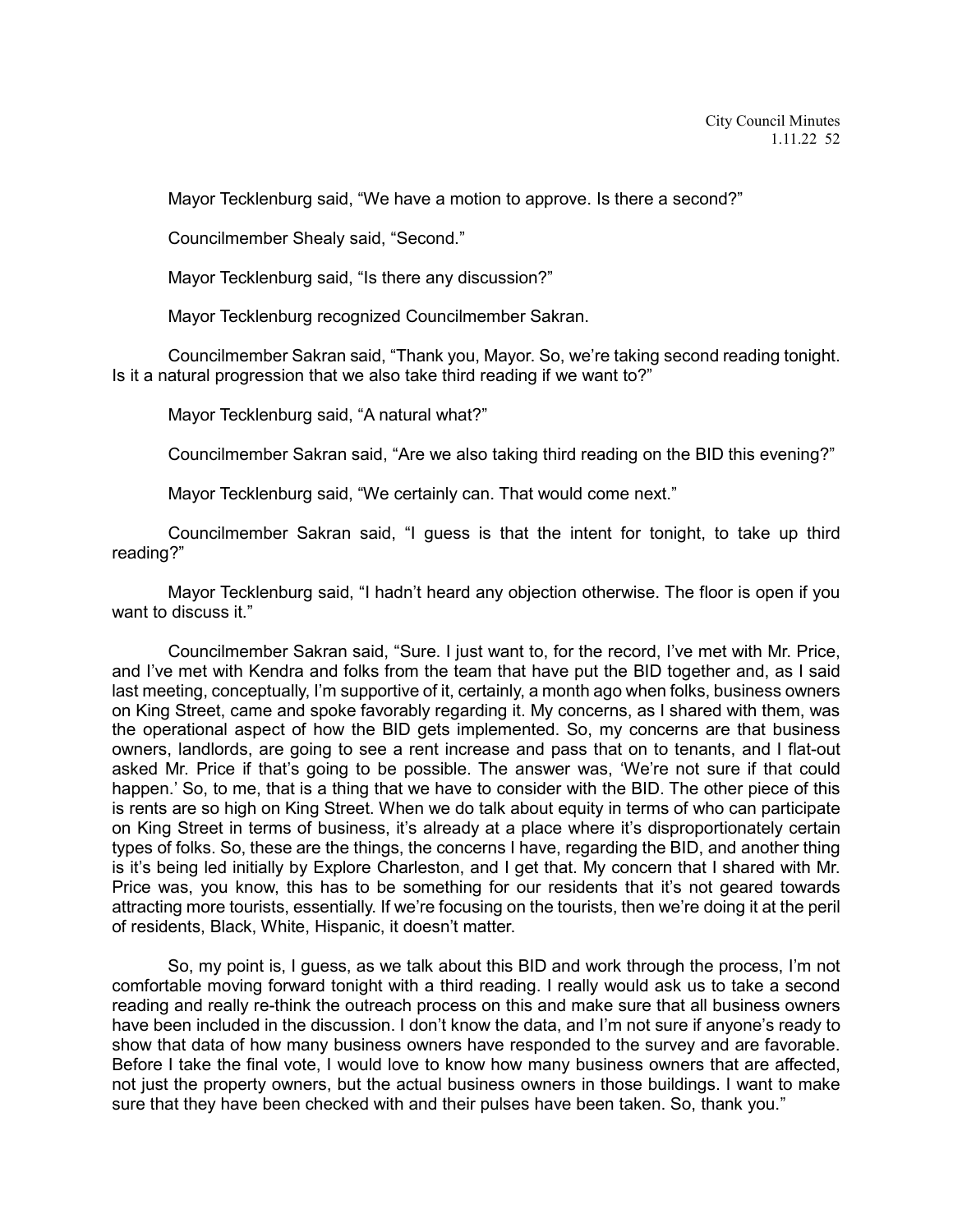Mayor Tecklenburg said, "Alright. So, I'll just offer a little information, maybe anecdotally. I used to be in the commercial real estate business, and a lot of leases do allow the landlord to pass along the expenses like the taxes, so this fee would be in addition to the tax. So, if that lease allowed the landlord to pass that along, they would be able to pass this expense along. Now, I think there was a vast majority of the properties where the estimated additional fee was less than \$500 a year. So, \$40, \$50 a month and then the benefits of additional business, promotions, so I mean you have to weigh all of those things. Certainly, it's clear from some of the comments that some tenants and some property owners are opposed to it. I think it's just a matter of the concept of paying anything at all extra. Is it worth the services that we're going to get extra? You're always going to have some folks thinking it's worth it and some folks don't, but the latest number I heard reported was that they had 55% approval in writing, a signature, and then an additional 10% verbal, so they are counting 65% right now or almost two-thirds of the property owners, for what that's worth."

Mayor Tecklenburg recognized Councilmember Waring.

Councilmember Waring said, "Thank you, Mr. Mayor. I have more questions. I support it, as you know. What about the good actors? In other words, and I don't want to say all others are bad actors, but there are some people on King Street that led the way in having their properties be attractive. For example, I'll take the Bennett Hotel. I think they were one of the first ones that had the baskets out on the street lamp posts, and they were advocates of others doing so and contributed towards it. So, there have been owners that have taken the initiative themselves to make it the best that it could be, if you will, I would bring up Majestic Square. Do they get some kind of credit or whatever for what they're doing now, or would there be any allowances for people who are engaging in bests practices right now to make their area look attractive on their own and, obviously, outlaying costs to do that? Has anybody considered that aspect to it?"

Mayor Tecklenburg said, "Not that I'm aware of."

Councilmember Waring said, "I think something like that ought to be, and I'll tell you why. I'm just wondering, if I'm doing something and I'm not getting any credit for it, then I'm going to cut back on that because I have to pay this new amount. So, if I have to pay this new amount, then let the BID take care of that. So, I think that may be an unintended consequence. Then, the second thing is, and I think I know the answer to this one, but there aren't any City properties where we're going to get assessed are we?"

Mayor Tecklenburg said, "No, sir."

Councilmember Waring said, "Okay, that's what I thought."

Mayor Tecklenburg recognized Councilmember Appel followed by Councilmember Seekings.

Councilmember Appel deferred to Councilmember Seekings.

Councilmember Seekings said, "Just very briefly, I think just to be clear, what we're doing is we're just allowing for the creation of a BID. All of sort of the rules, the regulations, the governing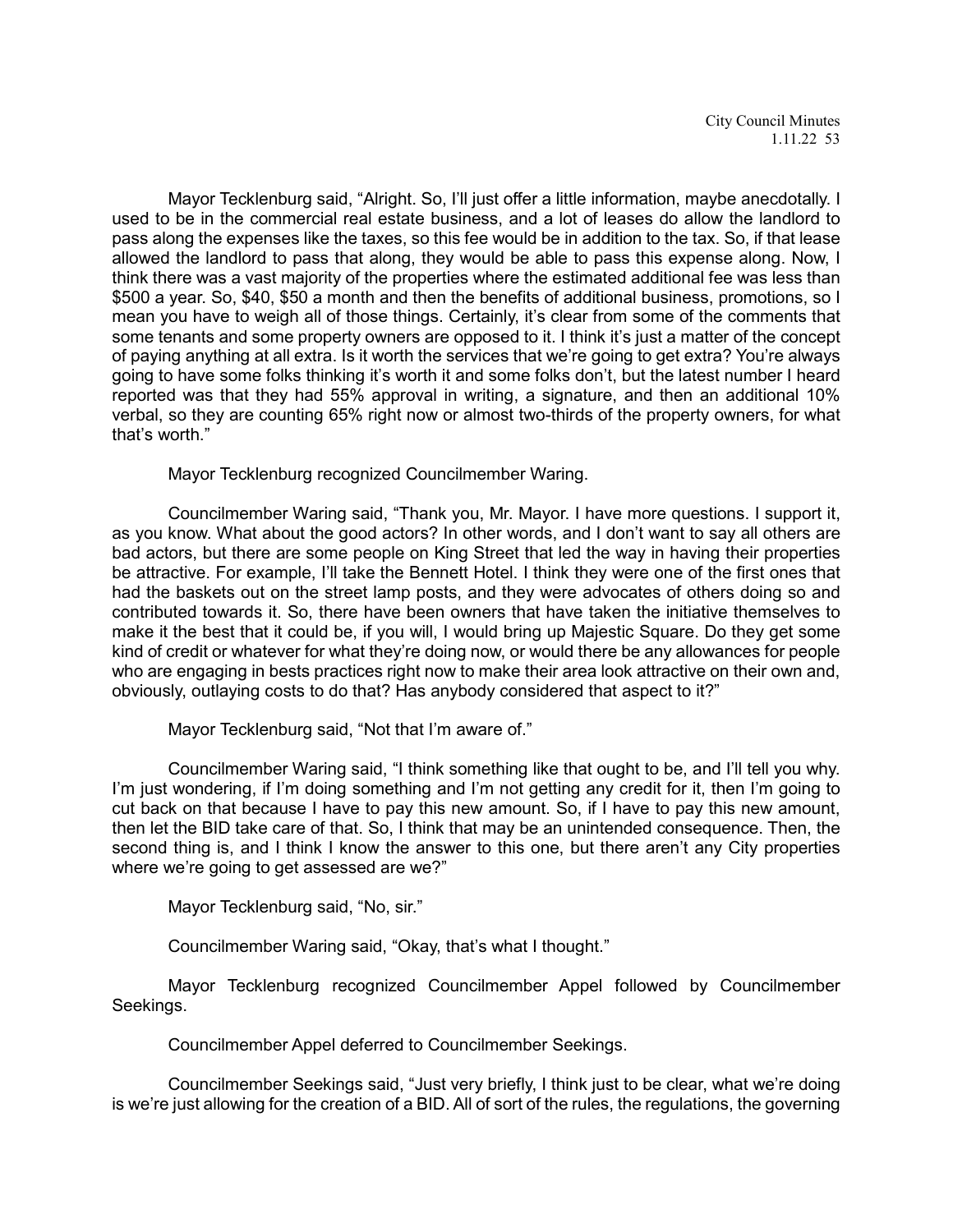City Council Minutes 1.11.22 54

documents, that will all be put together going forward, and we'll have a lot of input into that, but it is simply to allow them to go out and create with their board, with their membership, a BID and then see how it all looks. They can take up how they would spend the monies, whether there's credits out there, all of those things are allowable, and we then have a review every year of how it's performing, how it's going, and the like. So, we've spent a lot of time, we've had public comment, we've had public hearing, all of those things on this. I know we're not quite there yet, but I would encourage us to allow for the creation of this and then participate very actively in the formation of those documents and have input with Mr. Price, Ms. Hill, and all of the people. The Beach Company which, ironically, I mean, I respect everyone's opinion about this, but the Beach Company came at the 12<sup>th</sup> hour time. It was beyond the 12<sup>th</sup> hour. They were on the board of creation of this BID and then all of a sudden sort of backed off. Let's see what it's all about, but let's get ourselves out of the way and let them create it, and let's see where it goes and how that they can dovetail with other initiatives to promote small business, minority owned business, and all of the like.

King Street is an expensive corridor. It's always going to be an expensive corridor. There is no getting away or around that, but if we can get some incubators out there and some programs to promote local business, that can be done through the BID very effectively. Really, they've got more of a hands on ability to do it than we do. I mean, we've got a lot of stuff going on, right? They're going to be singularly focused on King Street."

Councilmember Waring said, "I'm sorry. Mayor, can I follow up to what he said? I appreciate what Councilmember Seekings has said and I, as a matter of fact, agree with that, but the process which they are, even though it was at the 11<sup>th</sup> hour, it was a good question, albeit at the 11<sup>th</sup> hour. The process where everybody is going to be included to morph out the actual action steps once the ordinance is created. How do we make sure that people have that input during that process, and it's just not rammed through?"

Mayor Tecklenburg said, "Right. So, can I ask Robert Summerfield, who is online, to give us some insight as to exact next steps, as we know, it in this formation and process? Robert, are you out there?"

Robert Summerfield said, "Yes, sir. Can you hear me? Yes, Mayor, so as Councilmember Seekings mentioned, this is just the first step. So, before we can get into the next phase of this, which is the operational agreement between the City and the managing group, the CDA, we need to establish the district, and that's what all of those documents that you have there that are accompanying the ordinance do. They set the rate and methodology and all of that. But, Councilmember Waring, to your point, absolutely this Council has to vote on that agreement, and that would be what we will be spending Q 1 into potentially Q 2 this year getting done. So, that's not an overnight thing, that is meetings with members of the community, that's meetings with the Councilmembers, that's meetings with the CDA Board which will evolve, as well.

I mean, part of that agreement, we would anticipate, involves some regular requirements for the Board in reporting back to City Council. Again, transparency. You all will have regular reports on the status of the BID because annually, as Councilmember Seekings duly noted, you will have to approve their budget. You will have to approve the assessment roll that goes to the County. So, this Council is involved every year and, unlike other funding mechanisms, this one sunsets in ten years. It's an absolute sunset meaning, if it's renewed, the whole process has to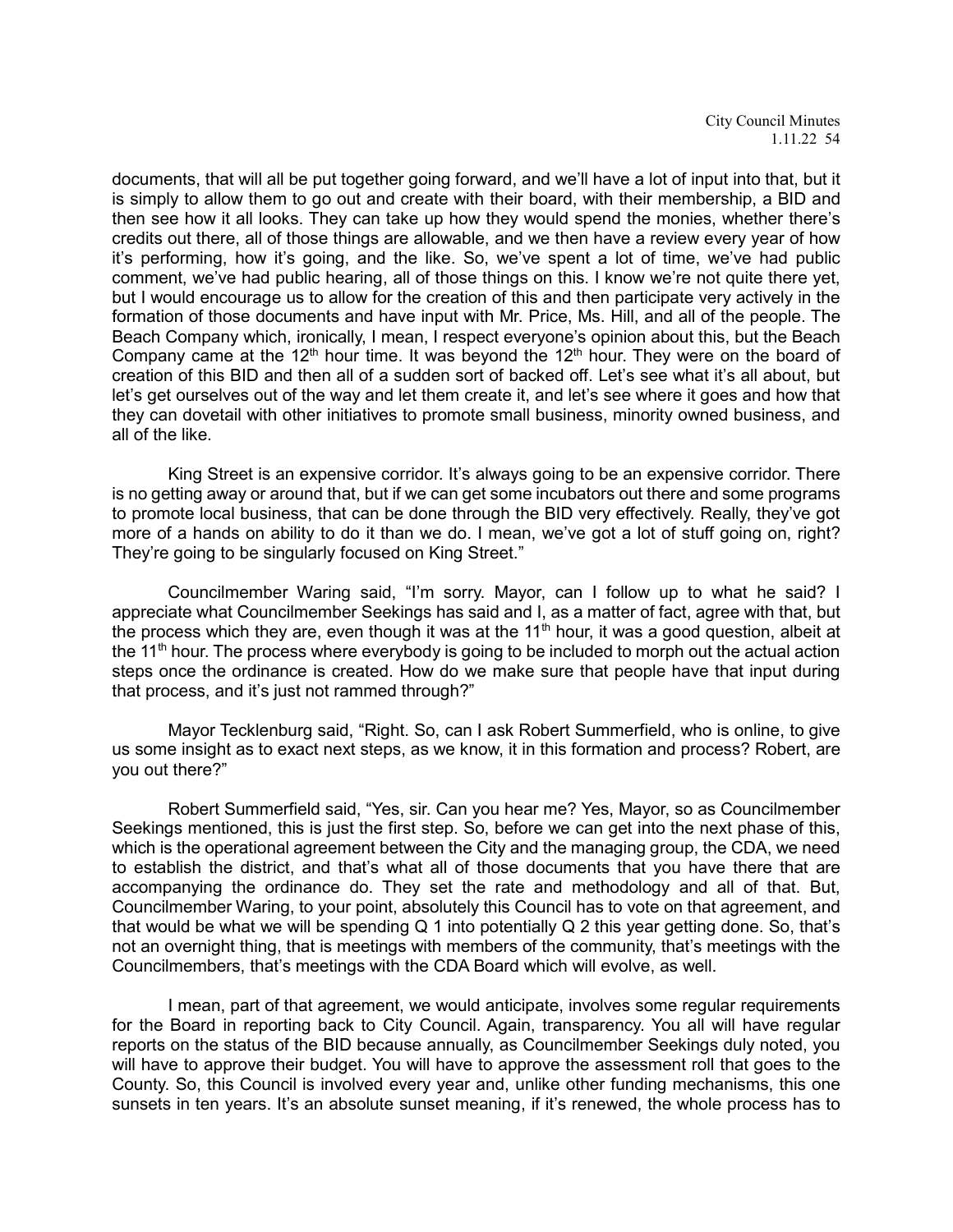be done again, so we will have to do this complete process again in ten years if this BID is successful like we think it will be and the Council wants to continue that and the community wants to continue that for a second term. So, it's a relatively, speaking in these terms, short period of time to prove itself, but this Council, every year, is involved in that decision making and will absolutely be integral to determining what that agreement looks like to set up the management structure or the organization structure."

Councilmember Waring said, "Thank you, Mr. Summerfield. Thank you, Mr. Mayor."

Mayor Tecklenburg said, "Yes, sir. Any further questions?"

Mayor Tecklenburg recognized Councilmember Appel.

Councilmember Appel said, "Thank you, Mr. Mayor. I just want to state that, you know, let's remember how this all got started. 2020 was a tough year on King Street. Frankly, King Street was starting to maybe show a little busting at the seams in a negative way before 2020, but 2020 really exacerbated a lot of trends, vacancies, and things of that nature. We are fortunate in the City to have some real heavy hitters that are constituents and stakeholders on King Street, and like it or not, guys, hospitality, food and beverage, that's what pulled Charleston out of the ditch 30, 40 years ago or so. It's an important part of this community, and we've got some people that are taking up the ball and running with this BID that know how to get things done. They have a track record of getting things done, and these are a lot of the same people, frankly, that were not thrilled with the City in 2020 for a variety of reasons, and I think that we want to make sure we keep that engagement, keep that momentum going.

But, to Councilmember Sakran's point, absolutely there will be an opportunity to make sure that, from a programatic standpoint, we do everything that we can to make sure that there is a diverse representation on the Board, that we're making sure that we address a lot of different issues. I think Councilmember Seekings raised a lot of those points, as well. King Street has changed and evolved for centuries. The Jewish and Lebanese retail profile on Upper King ain't looking great. It's changed. There's been a revolution on King Street, and guess what, guys? That's great. King Street is an economic engine. It's our Boeing. Somebody said that recently, and it's true. King Street is the big leagues, and if you're starting out a small business, maybe King Street isn't the best fit necessarily for you, so we need to make sure that King Street is rocking and rolling.

The constituency of King Street, the folks that are making up this BID, want this. This is an example of leadership from the ground up, where we're sort of providing some of the air support and the overall guidance. I think we move forward with this. Let's set up the BID. Let's work very hard with all of the stakeholders to make sure that we set up the machinery of this in a way that's fair and equitable. It's sort of like a TIF in a sense. We establish geographical boundaries of the TIF, and then every year we talk about how much is going to stormwater, how much is going to affordable housing, and things of that nature. It's not a direct analogy, but we retain control over this, and I think that a lot of times some of the negative impacts of measures like this can be overblown. So, with that, I would encourage everyone to support it, and let's move through the process and get to work on the next phase."

Mayor Tecklenburg said, "Alright. Any further comments or questions?"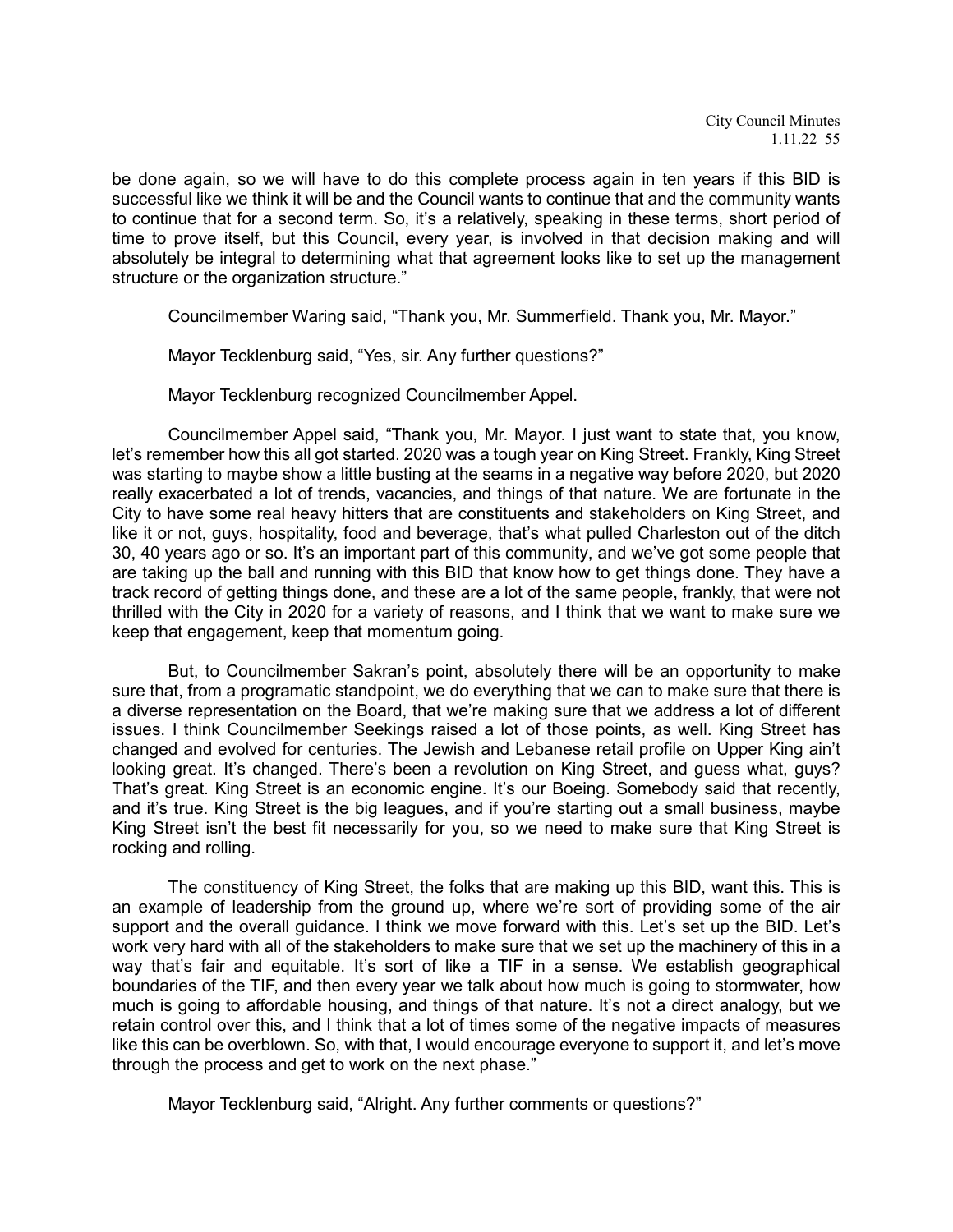No one else asked to speak.

On a motion of Councilmember Shahid, one (1) bill (Item L-9) received second reading. It passed second reading on motion by Councilmember Shealy and third reading on motion of Councilmember Seekings. On further motion of Councilmember Shealy, the rules were suspended, and the bill was immediately ratified as:

**2022 – 008 -** AN ORDINANCE AUTHORIZING THE CREATION OF THE KING STREET BUSINESS IMPROVEMENT DISTRICT; PROVIDING FOR THE FINANCING OF IMPROVEMENTS WITHIN THE KING STREET BUSINESS IMPROVEMENT DISTRICT BY ASSESSMENTS AND OTHER REVENUES AS HEREIN DESCRIBED; PROVIDING FOR THE PUBLISHING OF THIS ORDINANCE IMMEDIATELY AFTER ITS ADOPTION; ORDERING THE PREPARATION OF AN ASSESSMENT ROLL AND THE PUBLISHING OF A NOTICE OF COMPLETION OF SUCH ASSESSMENT ROLL; AND OTHER MATTERS RELATING THERETO.

Mayor Tecklenburg said, "Now, it is 8:15 p.m., next item up is number 10, the Commission. I don't know, it could take us a few minutes. Do you all want to take a five-minute break?"

Councilmember Mitchell said, "No. I move for approval."

Councilmember Gregorie said, "Second."

Mayor Tecklenburg said, "We've got a motion for approval and a second. Any discussion?"

Mayor Tecklenburg recognized Councilmember Parker.

Councilmember Parker said, "Yes, are you moving to approve item #10?"

Mayor Tecklenburg said, "That's correct."

Councilmember Parker said, "Yes, I make a motion to defer."

Councilmember Seekings said, "Second."

Mayor Tecklenburg said, "Alright. We have a motion to defer, which takes precedence, so we'll vote on that first. Any discussion about the motion to defer?"

Mayor Tecklenburg recognized Councilmember Seekings.

Councilmember Seekings said, "Just a few things, I would adopt the comments I made some time ago when we were talking about the process and how we've gotten here tonight, which has been circuitous at best. It has not been smooth. It's very clearly controversial. It needs full participation. We haven't done that. I just think at this point we really need to push this out, bring it back together, hear everything, put it all out there in the public, and this, the way it came to us tonight, didn't work.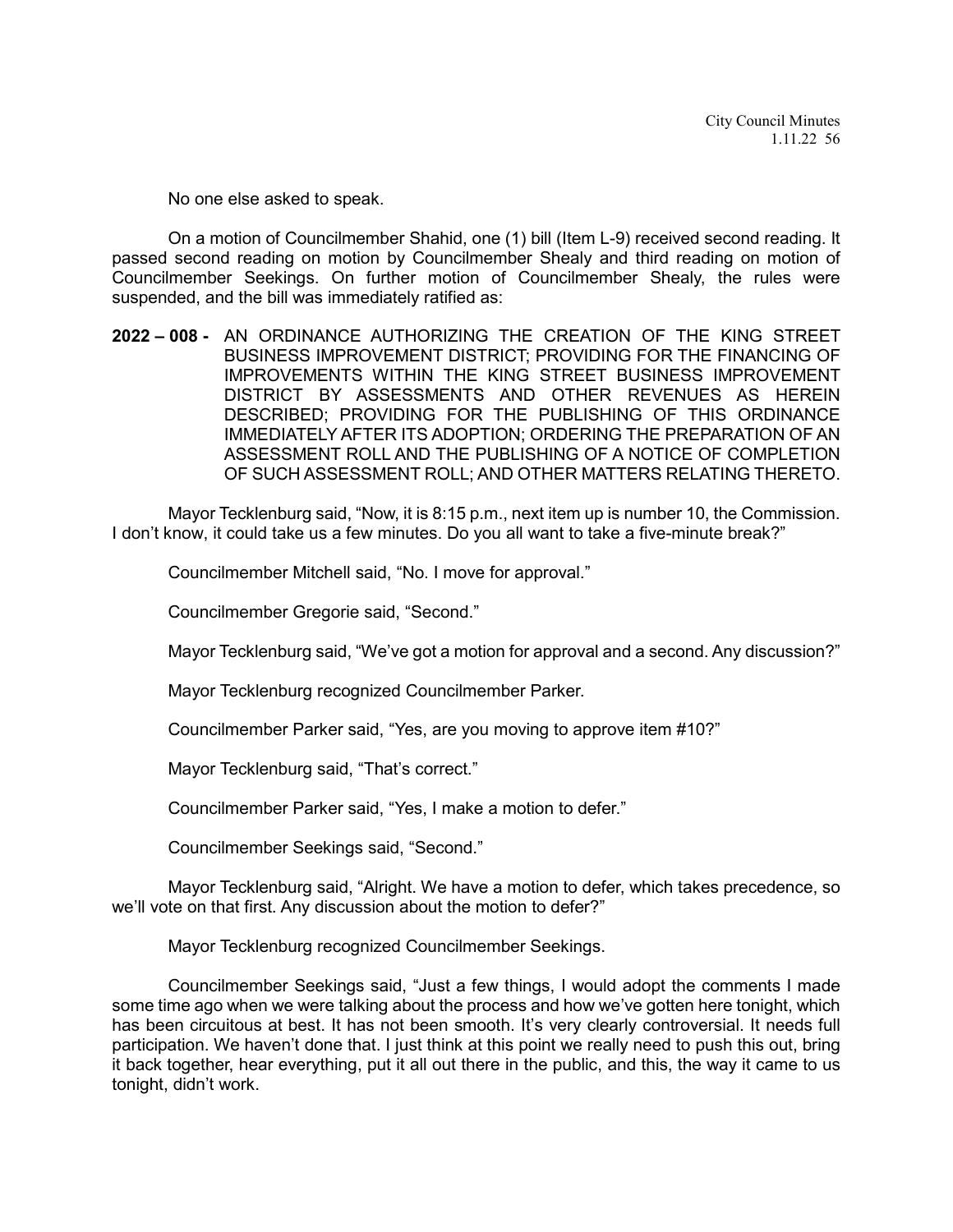City Council Minutes 1.11.22 57

The other thing is, look, we've got an empty seat over there. That empty seat represents 12% of the population of the City of Charleston, and it's going to be filled in two weeks. What's the rush? I mean, what's the rush? Let's define what we're doing. I think that there were some comments made tonight that were really good about the definition of what we're doing here and what the directive is we're sending out there. We changed the name of the Commission, but I searched the word 'equity' today in the ordinance, it's there 13 times. What's the definition of it? We all have our own. Let's define it. Let's define it, let's focus it, and let's clarify it, and let's bring this back in a way that we can have meaningful public comment, and we understand what's going out there forward, and it's not from the get-go because, if we pass it tonight, it will be the most divisive thing we've done in these Chambers in a long time, and I just don't think, procedurally, we've brought it here appropriately, and I am going to support this motion to defer. If not, I'll vote against it. I think we should put this thing forward, and let's get it set right."

Mayor Tecklenburg recognized Councilmember Parker.

Councilmember Parker said, "Yes, thank you, Mr. Mayor, and thank you, Councilmember Seekings. A couple of things, I mean, I spoke publicly December 21<sup>st</sup> when this was reintroduced a few days before Christmas. I will say again, I think bringing this to Council a few days before Christmas when three seats on Council were about to turn over, I personally don't like the optics. I don't think it makes the City of Charleston, it doesn't put us in a good light, especially when we're talking about fairness, equality, and things like that. Second, I, for one, even as a Councilmember, you know, now that the name has changed, I don't know what exactly that means. Did we just change the name of the ordinance but the report still stands? So, the fact that I don't completely understand that, I guarantee you the public doesn't understand that. Those are the comments that I've received, the phone calls I've received. People don't understand. I think that's a gaping hole. I mean, people need to understand what the change was. I still go back to it was voted down by the same Council in August. We have an empty seat here.

I'd like to also, I'll just say this because I heard it in one of the comments. Please listen to your constituents. My constituents spoke on November 2<sup>nd</sup>. I was adamantly opposed to many items in this report. I obviously think there are great things in this report, but I also think there are very divisive items in this report. Again, I go back to this quote, 'Please listen to your constituents.' I am sorry, but the person sitting here at that December 21<sup>st</sup> meeting did not listen to our constituents of District #12, and I think that that's very important to do, especially in this matter. So, it's a very easy vote for me because I have listened to my constituents. So, yes, I believe we should at least defer this and make sure the public is fully aware of the name change and what this is going to do. What is going to be brought about? What is the end game? I've been told that they don't want the 125 items in the report. It's just a committee. I don't know, as a Councilmember, and I know the public feels the same way, so further discussion needs to happen."

Mayor Tecklenburg recognized Councilmember Gregorie.

Councilmember Gregorie said, "Yes, Mr. Mayor, I think that one of the things we talked about when we talked about Councilmembers was the importance of doing your homework, and I don't think, based upon what I'm hearing, that some of our Councilmembers have really done their homework. Because if they did, one, they would see definitions of equity not just in that report but also in the City's Comprehensive Plan, which has already been approved by the City, so the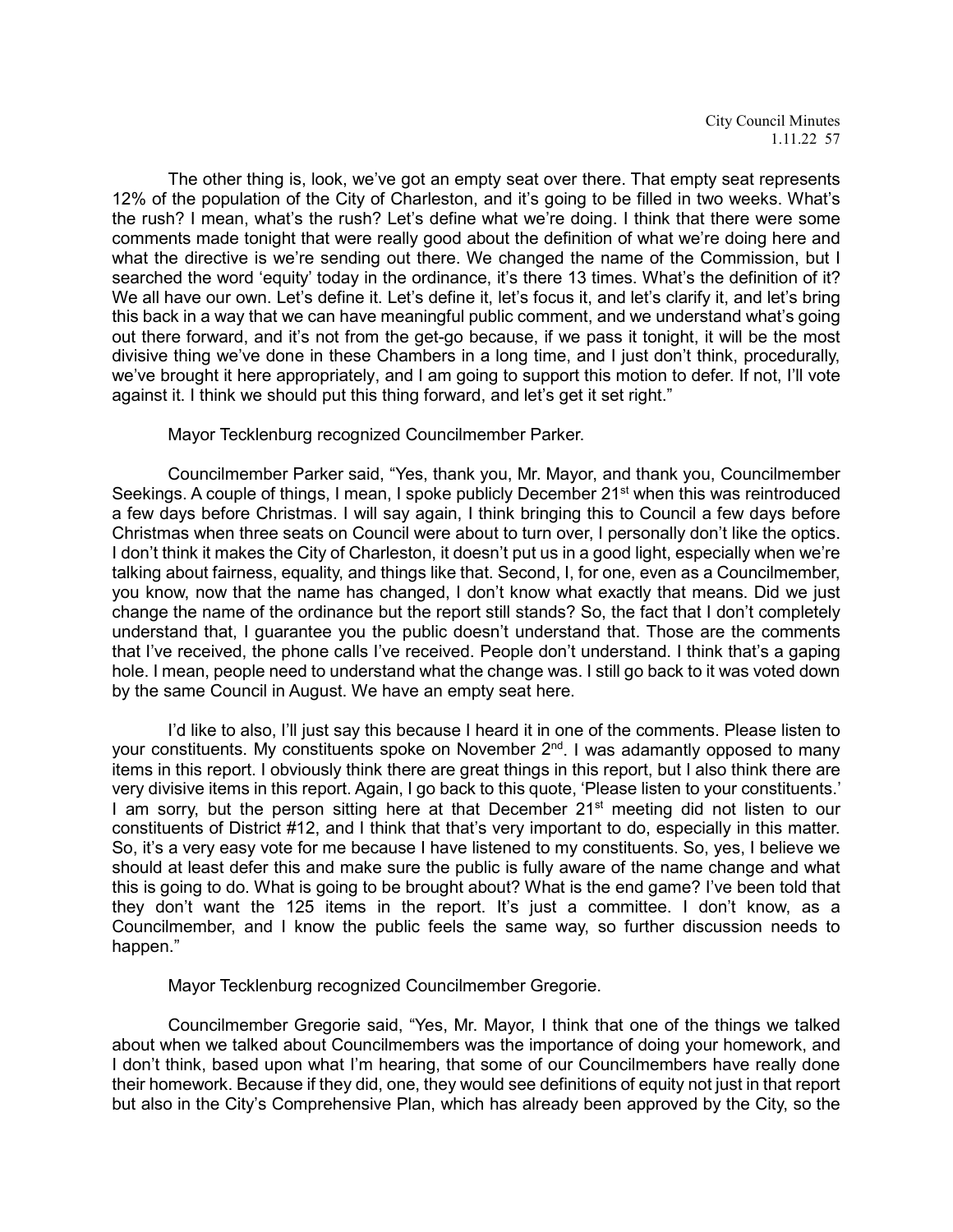City has approved a definition this Council has of equity. Secondly, we have one person missing, but we have had one person missing on all votes. Why is it because of this vote you want to call that as an issue? For me, that's problematic in and of it itself, Councilmember Seekings, because I think if that's the case, we should do the same thing for the BID. Why did we vote on the BID with one person missing? So, I think that what you are doing here is you're trying to make up different rules because you oppose the document, and that's not quite the way it works. I really think that, especially you, Councilmember Seekings, we have been working on this for over a year. You have had the opportunity during that period to review, to comment, to object, to participate, but you elected not to. You elected not to. So, at the last moment, you are using, as an excuse, you're not having enough time to review the document, and I think that's a bit disingenuous in and of itself. I really do because these documents have been here for a while.

Secondly, we're not voting on 125 recommendations, we're not. This Council did not accept the report and the recommendations. Just as with the BID, it's a starting point. Well, that's what this is, too, with the new Commission, a starting point. So, I am a little concerned with the inconsistency of the application of your rationale because, to me, in and of itself, it reeks of, well, it's bothersome, to put it the best way I can, so I really think that this is just a strategy to dismantle this effort. There is so much misinformation and lies that's not just being put out there by the public, but it's being put out by some of the Councilmembers who have not read the document. You haven't read the document based upon what you are articulating. It's obvious. So, for me, I think that this is just another strategy by the opposition to kill it, and I'm being very upfront with that, but I don't think that you guys have really read the document and looked at the definitions and clearly understand that the Special Commission completed its work. They completed the report as they were charged to do. Whether we agree with it or not really doesn't matter at this point because they completed the report. The City did not accept the report. The City did not vote to accept the recommendations of the report, so what we're voting on is very similar. We're just putting the framework in place, and the fact that we just allowed that to happen on one side and all of a sudden we shouldn't do that now, I think it's a bit disingenuous and really not fair to the process. I guess my ten minutes are up, but I definitely saw this strategy coming. I don't think it's based on truth or fact and, unfortunately, I think this is really not a good way to start. Thank you, Mr. Mayor."

Mayor Tecklenburg said, "Thank you. I'm not advocating that you carry on, but the current rules do allow 15 minutes."

Councilmember Gregorie said, "Oh, I've got five more minutes."

There was laughter in the Chamber.

Mayor Tecklenburg said, "We're proposing to reduce that to ten minutes at which point you're almost there but, Councilmember Mitchell, and the motion on the floor is to defer at this point."

Mayor Tecklenburg recognized Councilmember Mitchell.

Councilmember Mitchell said, "Yes, Mr. Mayor, I was just sitting here and just listening and listening. Some of the things I heard from people talking about it, they kind of disturbed me because probably because of the way I came up, and probably because of the things I've been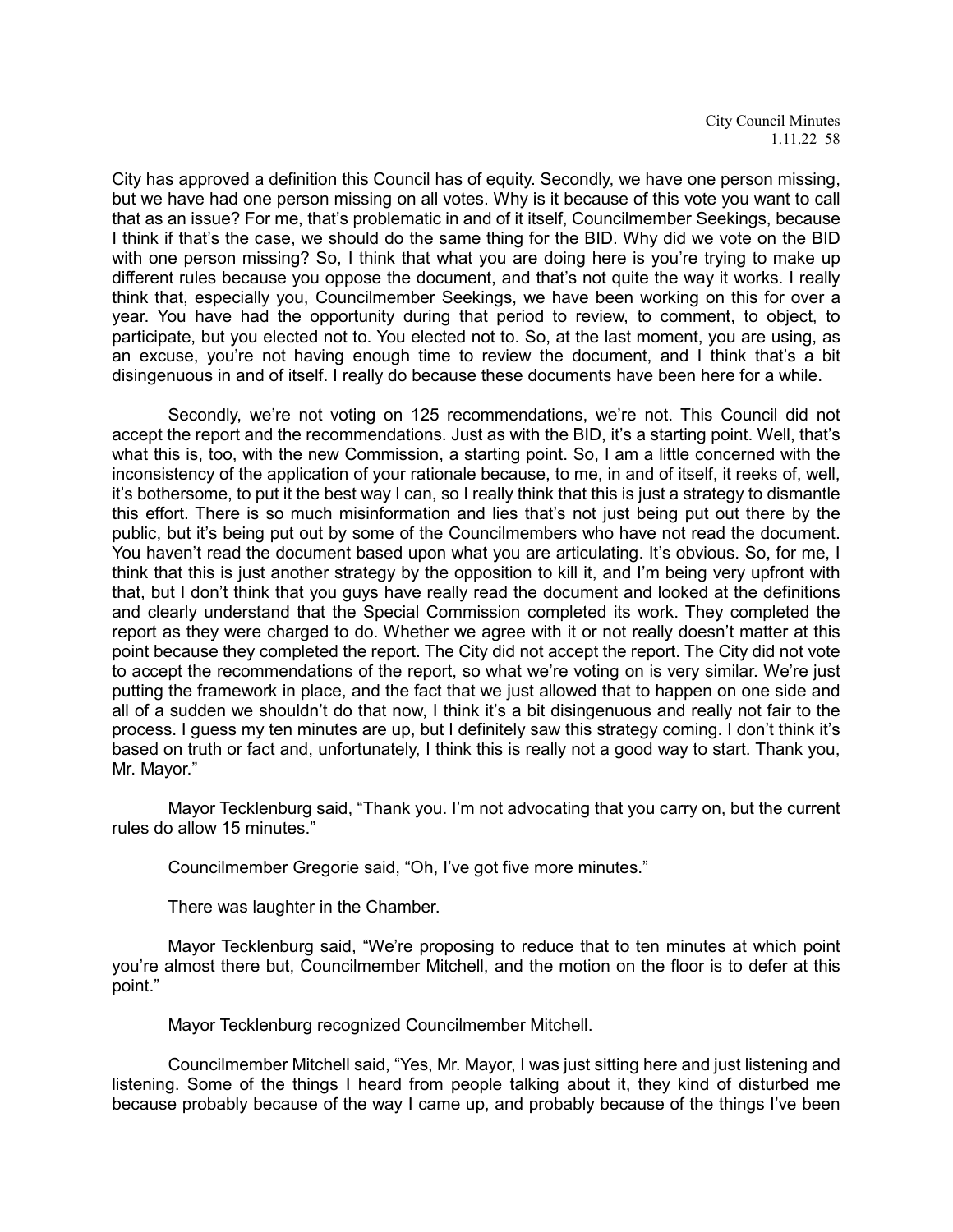City Council Minutes 1.11.22 59

involved in, and because of what I try to do in bringing people together, and it seems like some people are still trying to tear it apart and say that we are trying to cause division with the people racially. Racism is here. Racism is alive and well in the City of Charleston. I don't know where you all are coming from. I don't know where the people who are living here are coming from. I've been here 73 years, right here. I'm out here in that street more so than anybody else on here, and I see it every day. James Island, I used to play on James Island, all of the time. It's changed. Sure, things have changed, and when the change came, we got some people doing some other changing that is not good. Johns Island, I keep telling you all, my family goes back almost 400 years on Johns Island, so I know the areas on Johns Island. I know James Island. My family goes back over 300 years on James Island. I know the whole area and people come in here, and we are trying to do something to bring people together, and they are still out there thinking that we still should be on the bottom and be under the bus, and that's what I'm seeing. With all of these people demonstrating and all of these kind of things, why? Because they don't want to see the truth, or they don't want to hear the truth. The truth is here, it's out here.

I get along with everybody. I can tell you, Councilman Sakran will know, Councilman Gregorie, and Keith, and Councilmember Shahid, you know. My district is very, very diverse, and you can't go in my district and say anything about me because of the way I work in my district. I don't pull punches. Because I'm out here knowing the history. I know the history. I've been involved in the history, and when I see people talking these kind of things because we are trying to do something, they say, 'Okay, we're going to try to bring people together; we're trying to see what happened to the Black and Brown people and trying to make things better,' but it's for everybody because everybody is going to reap from it when it happens. You're bringing people together.

History is history. I'm not talking about his-story, I'm talking about the real history. That's what it is. Charleston played a big part in slavery, if you all want to know the truth. If the slave master could not take care of the slave, where did they send them? To the City of Charleston, and we did it. They stood up there and read right there to us some of the things I didn't even know at the time. That's why we, as a Council, was not involved in it, but what did we do? What did we do? We apologized to the rest of the City of Charleston for what part the Councilmembers or the City played. I wasn't there during that time.

So we've got to stop it. When are we going to stop it, the have and have nots, when are we going to stop this carrying on? It disturbs me, but you know why I'm here at this table and sitting in this Council seat? I always believed that, and that's my belief, the most high God placed me here. That's why I've been here as long as I've been here, and he instilled in the people to put me back here so I can send a message out. I'm a messenger. People say, 'Oh, Councilman Mitchell, we don't understand when you're saying things.' I'm not here to be understood. I'm here to work together with the individuals, and that's why I've been here as long as I've been here right now. Most of my colleagues here, they know I don't play games. I can be the nicest person you'll ever want to meet, but I'm going to say what I have to say, and I'm going to tell you it's the truth. Truth. I mean, I don't have time for the lies, it's truth.

But, I spoke at the last Council meeting, I spoke to Councilmember Appel and Councilmember Peter Shahid. I said everybody talks about King Street. I worked on King Street. Your family owned things on King Street, but did you work on King Street? I worked there. Councilman Shahid might have been there. Councilman Appel, I don't think you might have been around too much from what I heard with your grandfather and all of that because you weren't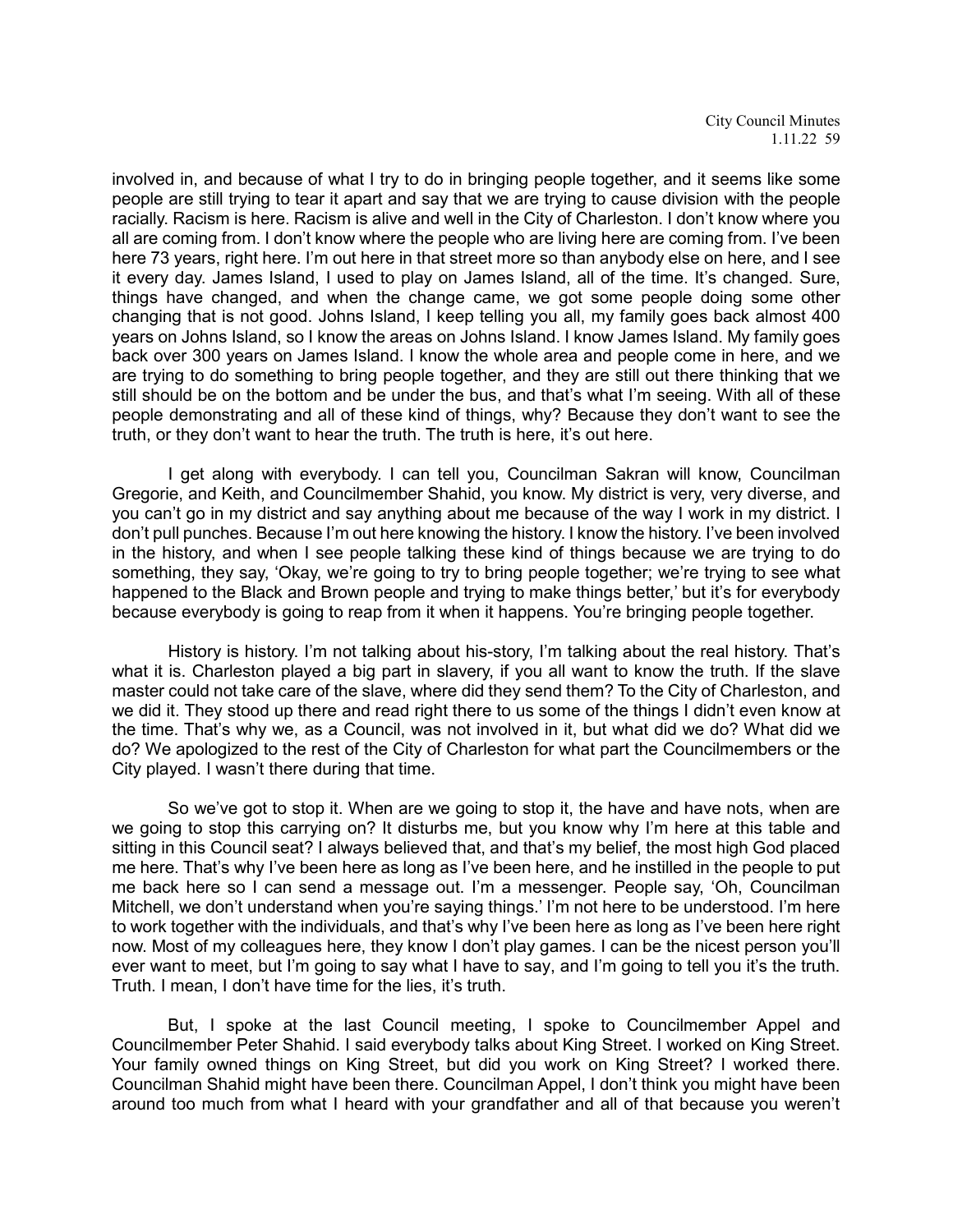here. I worked in all of those stores on King Street, from Spring Street to Calhoun Street, worked there during my high school days, but it has changed. But to be fair, we cannot forget about the people who make the change happen that everybody wanted to move here. Where? In the City of Charleston. Oh, Charleston's so beautiful, but how it became beautiful is on the back of people who worked and got it done. So, all we are doing is trying to making a level playing field for everyone, and everybody wants to work together, but as long as we keep this division going, then we've got the other people from the outside, 'Look at what the Councilmembers are doing. Oh, so we better get on board with them. Oh, we're not going to do this, we're not going to do that.' We've got to stop it. That's all I've got to say, Mr. Mayor."

Mayor Tecklenburg said, "Thank you. Amen."

Mayor Tecklenburg recognized Councilmember Bowden.

Councilmember Bowden said, "Thank you, Mr. Mayor. You know, I agree when Councilmember Gregorie said that we voted on other things tonight without the District #1 representative being with us. I think that's absolutely right. I don't think that's an excuse not to make a decision tonight. I think we all came here understanding that we were going to need to make a decision, and that's what I think we ought to do. I am not going to vote to defer this. I can't imagine a topic that could have created more citizen feedback than we got tonight, that I've sat at home hearing on YouTube, that I've sat in the crowd listening to for meeting after meeting after meeting, I mean, for what seems like a year. Everybody has had a chance to weigh in. Opinions are hardened, whether they're based on facts or not, and I think a lot of them are, and we're never going to be able to convince them of the facts. If they disagree, they disagree. If they think we are going to impose critical race theory in schools, that's what they're going to believe. They're wrong, they're obviously wrong, but that is what they are always going to believe, and whether this passes tonight or not is going to make no difference in that. I do think that this Commission has the ability to push us forward as a City, just like the King Street BID does. They do different things, but they both have, in the long run, an incredible impact on our City. I thought it was time to move forward on the King Street BID, and I think it's time to move forward on this Commission. I'm not going to vote to defer it. I am going to vote to pass it tonight."

Mayor Tecklenburg said, "Thank you, sir."

Mayor Tecklenburg recognized Councilmembers Waring followed by Councilmember Brady.

Councilmember Waring said, "Thank you, Mr. Mayor. I think several things we ought to hit on, we did debate the report. It came to Council, and it got voted down. I would say there are a lot of good things in the report, but I would say the three things that caused it to be voted down, this is one person's opinion, was defunding of the police, critical race theory, and reparations. What we're voting on tonight has absolutely nothing to do with defunding the police. By the way, there's no one around this table, inclusive of the Mayor, that supports defunding the police, and if you say what the facts are on that, go back and look at everybody's vote on supporting a police budget for the time the Mayor has been here, for the time Councilmember Appel has been here, Councilmember Shahid, Councilmember Seekings, myself, Councilmember Gregorie, Councilmember Brady, Councilmember Mitchell, Councilmember Sakran, also, our Lebanese brother, and Councilmember Shealy. Not 90% of the time, not 95% of the time, 100% of the time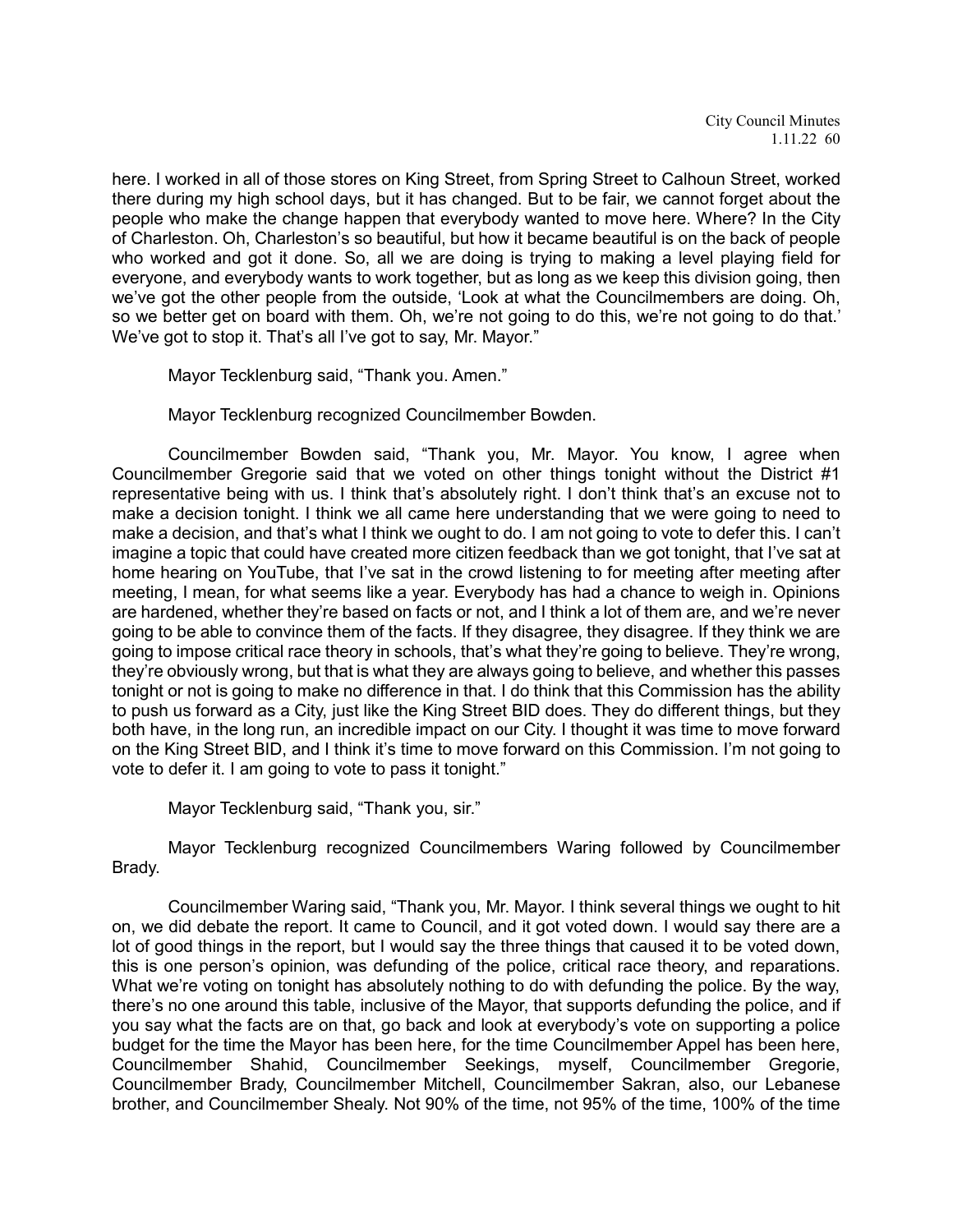this Council supports our public safety, police, fire, and actually our sanitation department, 100% of the time. So, when the public out there, and we heard them shouting, defunding the police on this issue tonight, factually, that's incorrect, but I guess you know campaigns are running. That's not what we're here to do. We're here to obviously make decisions. Critical race theory, we have absolutely no power over the schools, so if we jumped up and stood on the top of our heads, the school board can say they're out to lunch. That's not in what we're voting on tonight, critical race theory. It has nothing to do with this, obviously.

Reparations, man, I wish you could be in our, and you will be, and you will be, too, budget process. The Mayor has a very open budget process. We saw before and after, and I've got to tell you, we all, all 12 Councilmembers including the Mayor, have input I would say starting in, as a matter of fact, it was Councilmember Shahid's idea to come up with that committee, and the Mayor listened and implemented it. We probably start in late July working towards a budget that's normally voted on and finalized in December, so there's ample input. We sit down, and we talk with our police chief, we talk with our fire chief. They tell us what they need and, obviously, affordability has to come into it, but then they break it down and tell us what's essential and, as I said, 100% of the time it gets approved. When you see how we maintain our AAA credit rating, frankly, we don't have the money in there to pay reparations. As an African American and a descendant of slaves, frankly, and this is just one person, I don't want the reparations, but I do want those fair systems.

We shouldn't have to have bloodshed to have a unity link that goes from one end of the Ravenel Bridge to the other, but that's what this City had to have to create a unity link. We shouldn't have to have a cold blooded murder at a Bible study to have signs put up that say that, 'We're Charleston Strong.' We take pride in being Charleston Strong. We shouldn't have to have a tragedy for that to happen, but that's what actually happened in this town. But the blood has been cleaned up and the family members have been buried, but I remember the shock that went around this City when those family members went to the bond hearing and they forgave. We had a session at Morris Brown AME Church, overflow crowds into the streets. You were there, Mr. Mayor, and when the word came back that the families forgave, it went like a lightning bolt through the crowd, 'They forgave, they forgave, they forgave.' Those families were above us, in particular, some of the conversations that went on tonight. Those families made us better and, guess what, they never won an election. They made all of us better, so for us not to be able to, in part, we had a wrestling match for the Racial Bias Audit of our Police Department, but no one had to be shot in the back on video for that to happen in the City of Charleston.

So, what we're talking about is putting together a committee so we can talk about race, just talk about it, talk about your heritage, talk about my heritage. The man that came in here from I think the American Heritage Association, I'm a full believer they have some interesting things to say, so it's amazing the angst when we talk about putting together something to speak about it. I'm going to vote for this. I'm not going to vote for the deferral, Councilmember Seekings, respectfully, because you and I have been desk mates for a decade, and I know where your heart is. I am going to ask that, respectfully, that some of the politics be put aside. Put a committee in place so we can have unity as we go forward in these discussions and not, you know, get in a circle and start shooting at one another. Mr. Mayor, I appreciate the time that my colleagues and you have allowed, but I won't be voting for the deferral. I think we should put the committee in place and begin a wholesome discussion so we can remain being Charleston Strong. Thank you."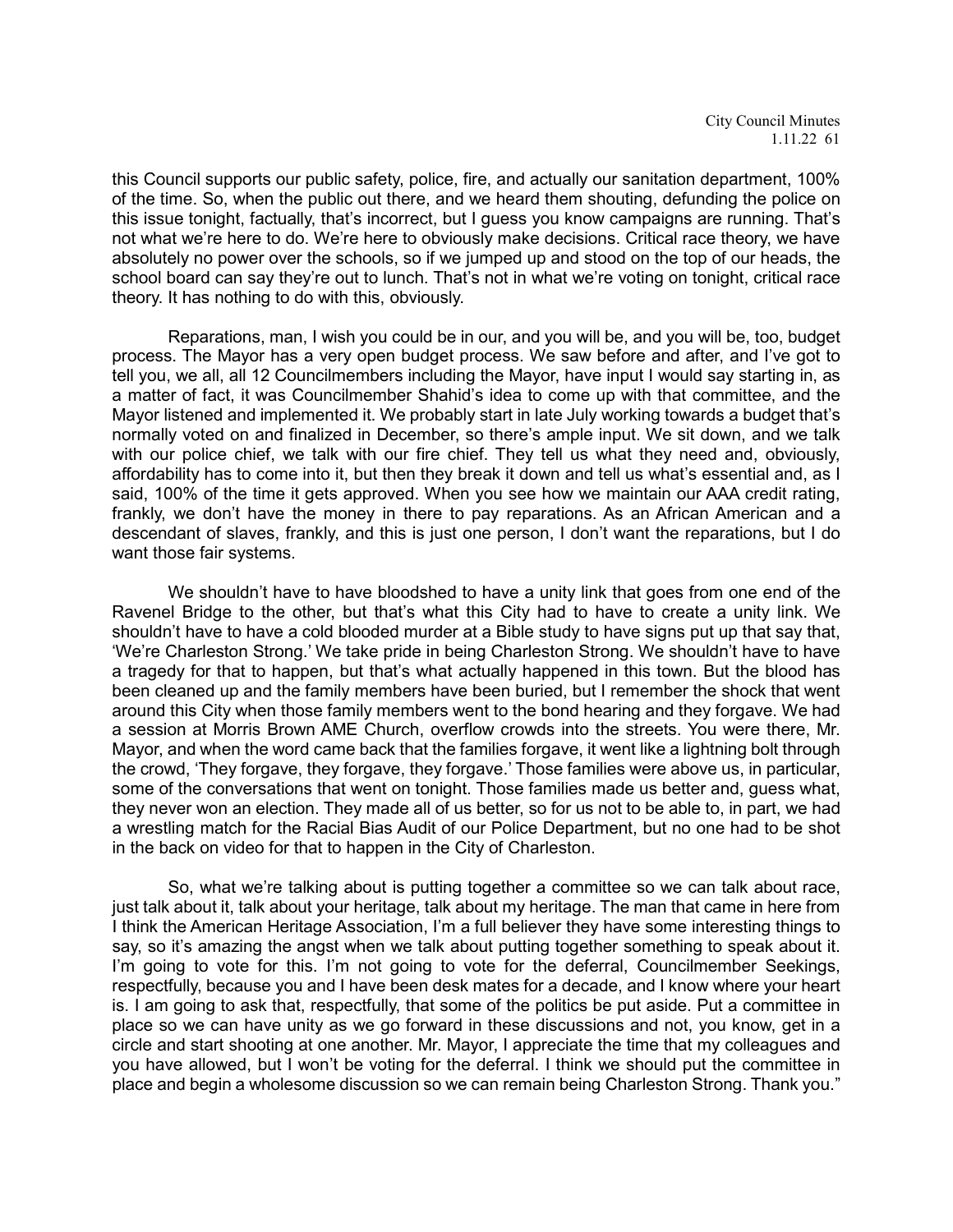Mayor Tecklenburg said, "God bless."

Mayor Tecklenburg recognized Councilmember Brady.

Councilmember Brady said, "Yes, thank you, Mr. Mayor. Several months ago, a proposal was brought forth to Charleston City Council to approve and adopt the report on the Special Commission on Equity, Inclusion, and Racial Conciliation. It failed. In the same meeting, a proposal was brought forth to make permanent the Special Commission on Equity, Inclusion, and Racial Conciliation. It, too, failed. I know because I voted against both proposals. The report, as presented for acceptance to City Council, contained provisions in it that ran counter to my beliefs and the beliefs of my constituents, in particular, the notion to defund the Charleston Police Department and the payment of reparations. The proposal for the Special Commission on Equity, Inclusion, and Racial Conciliation to become permanent had numerous flaws in how it was designed. It would have required half of City Council to serve on the Commission, which is more than any other Commission in the City. The City Council was not authorized to recommend citizen members to serve on the Commission, which ran counter to how most Commissions in the City are set up. For these reasons, I opposed the motion as presented.

Since then, there have been ongoing discussions with our colleagues on City Council, the Mayor's office, and members of the community regarding the inherent value of the idea of a Citizens' Commission that should look into how the City of Charleston can investigate the vestiges of slavery and Jim Crow era policies, laws, and practices within the City and to recommend how to address them. In addition, the proposed Commission, unlike other City Commissions, is not a permanent commission and is subject to renewal every three years by this Council. The proposal that received first reading at City Council in December is not the same Commission that was proposed months ago, despite the misleading information that has been disseminated by some groups.

To say that voting in favor of this newly proposed Commission is defunding the police is patently false. The new budget passed by City Council, of which I voted in favor, contains 4% to 7% pay raises for our Police Department. The police budget has increased, on average, at about 4% each year for the last six years, which means that, over that period of time, it has seen an increase of almost \$9 million. To say that by voting for this newly formed Commission, we are endorsing teaching critical race theory in our schools is also false. The City of Charleston, as it has been mentioned, does not operate or control the public schools of Charleston County. The Charleston County School District, which oversees the schools, has its own elected Board of Trustees and an administration charged with running them. However, what voting for this Commission does do is show to the Charlestonians who have been marginalized, not just now, but throughout our City's 350-year history, that Charleston is an inclusive and welcoming City and that it is not afraid to confront the injustices of its past, no matter how uncomfortable that may be.

Why would we, as citizens, not want to examine whether there are laws and practices which may still discriminate and marginalize a sector of our citizens? Do we not have a moral obligation to ensure that all of our citizens are afforded equal opportunity within our government? Unfortunately, there are groups and citizens who mistake loudness for substance, but as John Adams noted, 'Facts are stubborn things.' One need to only look at several court cases within living memory to establish a fact pattern. In 1954, Brown v. Board of Education of Topeka overturned the doctrine of separate but equal established in 1896 in Plessy v. Ferguson and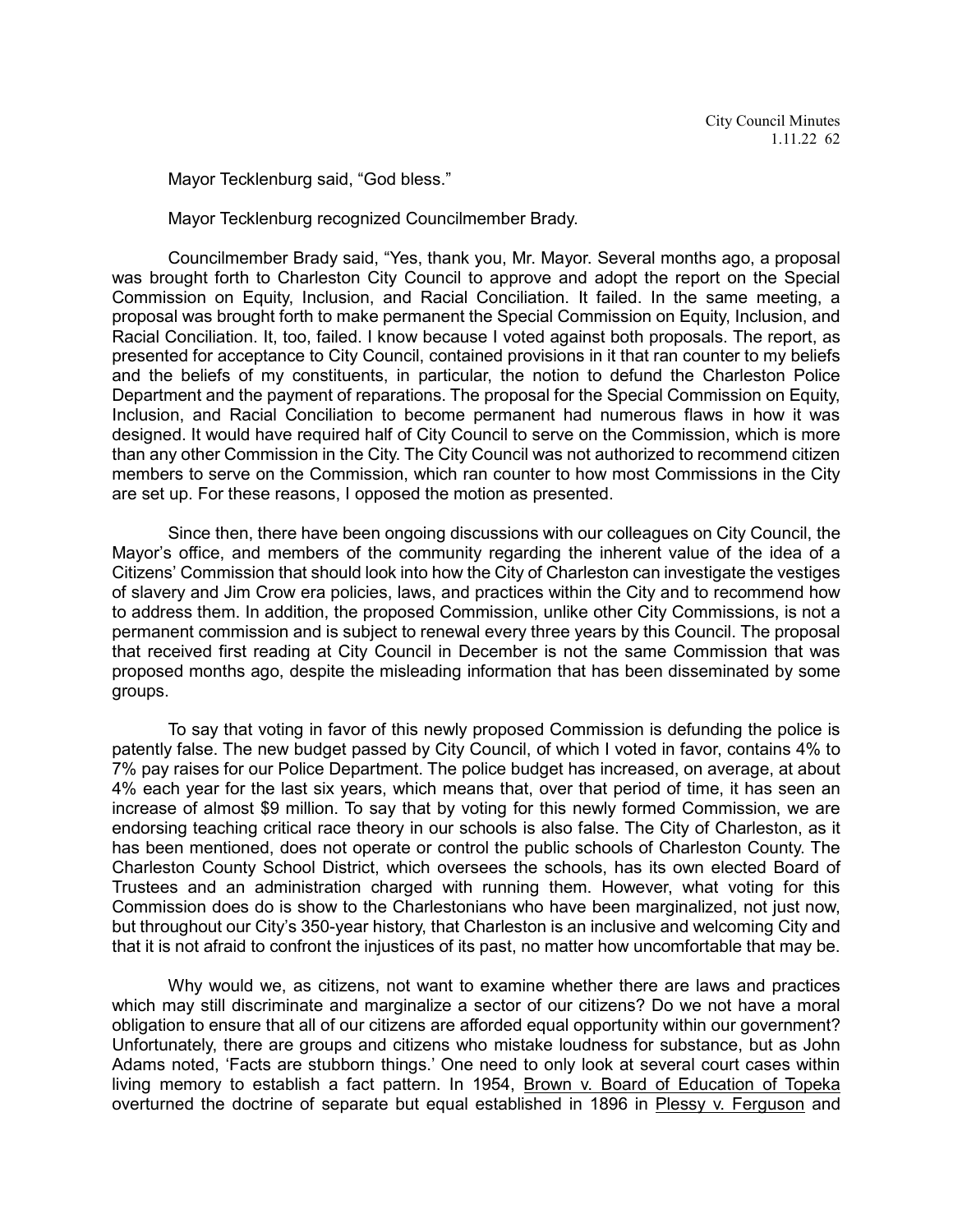mandated integration of schools in the United States. In 1967, Loving v. Virginia repealed antimiscegenation laws that allowed people of different races to marry. In 2003, Lawrence v. Texas ruled anti-sodomy laws that predominantly targeted homosexuals were unconstitutional. In 2015, Obergefell v. Hodges established that same sex couples were entitled to the same rights to marry whom they chose as heterosex couples. I would also mention that, in 1960, Ruby Bridges was the first African American child to integrate William France Elementary School in New Orleans. Ruby Bridges will turn 68 this year. All that is to say, I would put this to everyone, and I include myself in this group, if you have never had to have a court affirm that you were equally entitled to the same rights as your fellow citizens, then you fundamentally misunderstand the lived experience of being marginalized, whether that's de jure or de facto.

Therefore, my vote on this Commission is not a flip flop, as some have called it. It's actually what the civic process is supposed and designed to be, a maturation of understanding through dialogue and compromise. The United States Constitution, a document born of dialogue and compromise, was written in order to form a more perfect union. It is my sincere hope that this newly formed Commission on Human Affairs and Racial Conciliation can help Charleston become a more perfect City and fulfill the promise that all of its citizens can equally, equitably, and inclusively enjoy and access all that it has to offer. That being said, I will not be voting to defer this matter, but I would ask that we give it second reading and to be considerate to our colleagues who have asked for the understanding of the Commission and this report, or I should say of the Commission and how it has been presented in the ordinance. I would say to give this second reading, and we can vote on third reading at the next meeting when there is a new Councilmember seated, and hopefully we can have more public participation. Thank you."

Mayor Tecklenburg said, "Thank you, Councilmember Brady."

Mayor Tecklenburg recognized Councilmember Appel followed by Councilmembers Sakran and Shahid.

Councilmember Appel said, "I'll defer to Jason if he wants to jump ahead of me because he played such a--"

Councilmember Sakran said, "No, that's okay."

Councilmember Appel said, "Alright. Just trying to be nice. I haven't spoken publicly about this since, gosh, was it at the Daniel Island Gymnasium? I hope everyone's blotted that out of their collective memories, but I just want to thank Councilmember Gregorie and Councilmember Sakran for their leadership on this issue. I mean, my God, the work you all have put into this over the last year-and-a-half now, I think it is, is tremendous. I'd like to think that I engaged in this process in a thoughtful and deliberate manner. Lord knows how many phone calls we've had, and how many meetings in Councilmember Shahid's office. I can't even begin to tell you how much I think I probably ended up bothering you all on this. I just wanted to let the record show that I admire and appreciate the amount of work and effort that you all put into this.

To Councilmember Mitchell's point, the legacy of slavery and Jim Crow in Federal, State, and local discriminatory practices to African Americans is unquestionable in this Country. There is no doubt, there is no group of people in this Country that have been more unjustly and unfairly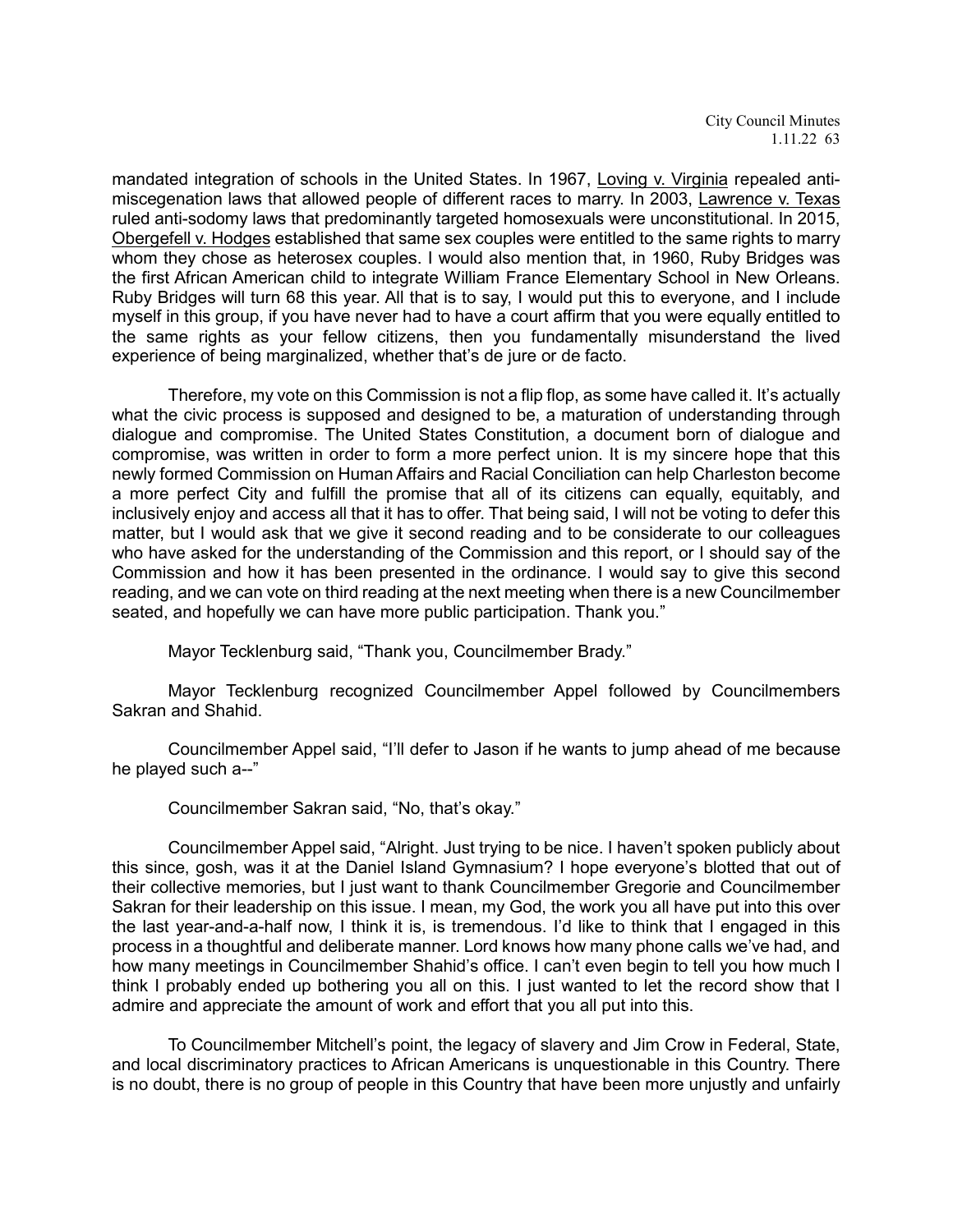treated over this Country's history than African Americans. I mean that is as plain as day. There is no question about that."

A citizen interrupted, "How about Native Americans?"

Councilmember Appel said, "You raise an interesting point there. I mean, they have not been fairly treated, as well, but I mean, it's not the Olympics to see who's, but who is that? Was that God? Is this a religious experience? So, I mean, I just want to set the record straight on that, and I'm not one of these people that believes when de jure segregation, racism, got wiped off the American political and legal landscape that all of our problems resolved. Yes, it's a huge, huge step that that happened, and that's not to be minimized, but the legacies of these practices and these institutions persist to this day. There's no question about it. To me, it has always come down to what do we do about it? What is the most effective, practical way to get results on the ground in a meaningful way? I mean, one of my positions has always been that we've had the power and ability all along. I mean, we're elected Council people in the City of Charleston. We have Standing Committees on Community Development and all of these other forums where we can vet best practices and ideas from the public, from other cities, other states. There is no shortage of opportunity for any single one of us to pick up a ball and run with it at any time. So, the big question for me has always been, what is the purpose of making this Commission permanent? And we had the Commission in effect for a year, we have a report, and it's been widely discussed. There has been a lot of misinformation circulated about it, there's no question about it, but at the same time, I do think there were some unfortunate choices of what to put into it that was, ultimately, counterproductive to the mission and the goal of getting the results on the ground that we all want to see.

So, to pick up on where Councilmember Brady left off, the ordinance that's before us tonight is not the same ordinance that came before us in September. Councilmember Brady, Councilmember Shahid, and myself, we've engaged in this process, and I think a lot of our feedback and comments were incorporated into this product we have today by virtue of some good work with Councilmember Gregorie and Councilmember Sakran. Whereas my colleagues, Councilmember Shahid and Councilmember Brady, voted for this in December and I chose not to, yes, I'm just not quite there yet. The reason for that is it all comes down to this, and I hope you all know me as a straight shooter by now, having worked with you all for a couple of years, I want this Commission to succeed. I want it to actually have an effect. I don't want this to be just a feel good, check-the-box thing that we just do to say we did it, and then this Commission goes off into the wild and is not able to effectively conduct its work and produce the sort of progress and change that we want. If we are sitting around in a position where we're so bitterly divided over this, I think that is a product of us not quite getting there yet. We've made a lot of progress on this, but here is my proof of that. When you actually talk to somebody, when you talk to a constituent that comes at you and says, 'You approve this Commission, you're defunding the police,' all of the things that we've talked about and debunked today, and when you talk to them about what it actually is, and how it's not the report, and how it doesn't make law, and how the City Council still maintains oversight and control over policies, it's been my experience that you win people over. You win people over one-on-one. I was talking with Councilmember Shahid about this before the meeting. That is possible, and all I'm saying is, is that if we can find a way to better define the role of what this Commission is supposed to do and what it's not supposed to do. We have done a phenomenal job talking amongst ourselves, a phenomenal job. I don't think there's been any issue that's come before Council in my short time that has been more debated than this but, respectfully, I don't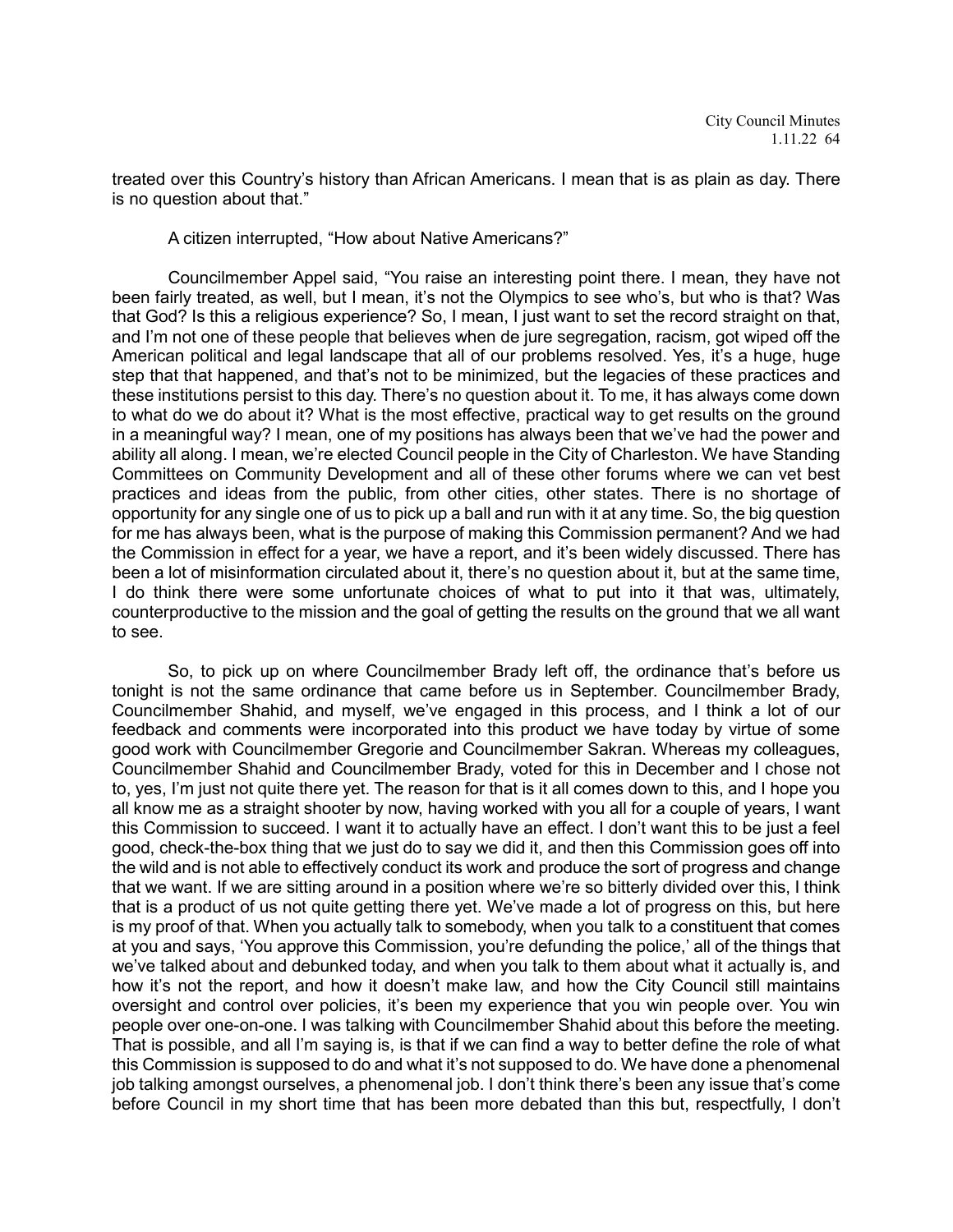think we've done a good job of communicating to the public what this is and what this isn't, and it cuts in both directions.

On the extreme, let's call it 'right,' there are people that think this is a parade of horribles that we've also talked about, but I think there's activists in the left community that think if we pass this ordinance to establish this Commission, we'll have ended racism, we'll have solved all of our problems, that we will have done this monumental thing. Guys, and I know I'm speaking to the choir here on Council, have you all ever been to a Committee of Council meeting and a Commission meeting on any other subject? I think we need to be a little bit realistic and honest with people as to what this Commission can accomplish and what it can do so we don't set up false expectations. To Councilmember Waring's point, we don't got the bucks to do reparations, we don't have the means and capabilities to solve these deep-seeded, deep-rooted injustices in our society that are undeniable, right? I mean, it's like you're running a race, and one runner gets a two-minute head start at a mile, and you're wondering why the runner that was sitting in the back isn't catching up. It's unfair, and you have to find a way to solve that problem. That is a major, major intractable problem, but here is where the problem gets solved. It's in the boring, nitty-gritty details. Should we have a rent cap on ADUs or not? Here's some ideas for it, here are some ideas against it. That's where the progress is made. When we use vague, ambiguous terms that have been weaponized intentionally by some of the worst actors in our society, critical race theory, equity, white supremacy, these are poorly defined terms where what you see into these terms, it's a pick-your-own adventure. If you want to come into it with bad faith, you can find a way to spin it for bad faith and to whip people up. If you want to come into it with a spirit of equity or a spirit of good faith, you can come away with it with a completely different mindset. I think that if we articulated this Commission along the lines of what Councilmember Waring spoke about, it's a way for the City to come together, Black, White, and everything in between, to find ways that we can improve and make our City better, we could get to a point one day where there is unanimous approval for this across the table, and that matters because if we were to give birth to this Commission in a spirit of unity and in a spirit that, as Councilmember Waring pointed out, was present after Mother Emanuel under some very difficult circumstances, that will put an amazing amount of wind at the back of this Commission. It will allow us to engage from a robust position of strength, much like I was talking about with building the Ashley River Bridge, right? When you come into a complicated challenge united, right, you're able to accomplish more.

So, listen, if this Commission ends up passing tonight, I hope it succeeds. I hope its work is performed in a very common sense, moderate, you know, common sense, tangible way that can directly relate. We're not going to change people's hearts and minds on a Zoom call and a City Commission. Like let's check ourselves a little bit. My wife likes to say sometimes, 'Ross, settle down, it's just City Council,' and on some level she's right. I mean, real change on this issue is going to have to happen in the culture, in everything that's not City Council. It's interactions one-on-one with people over time. I just think that if we are very clear about what the goals and expectations are with this Commission, we effectively communicate that to the public and dispel the insanity on both extremes, we can begin this process from a position of strength and set this Commission up to succeed. I've spoken way longer than I thought I was going to speak. I do think that deferring tonight would allow that work to happen. So, I'm not about deferring because that person's not sitting there, I'm not about deferring for the sake of deferring so we can get more public comment and stuff. I'm thinking about it more from the perspective of how we can all continue to work together to make this the best, most effective Commission that it can, so that's my position on it. Regardless of how this vote turns out tonight, I'm here to work with any of my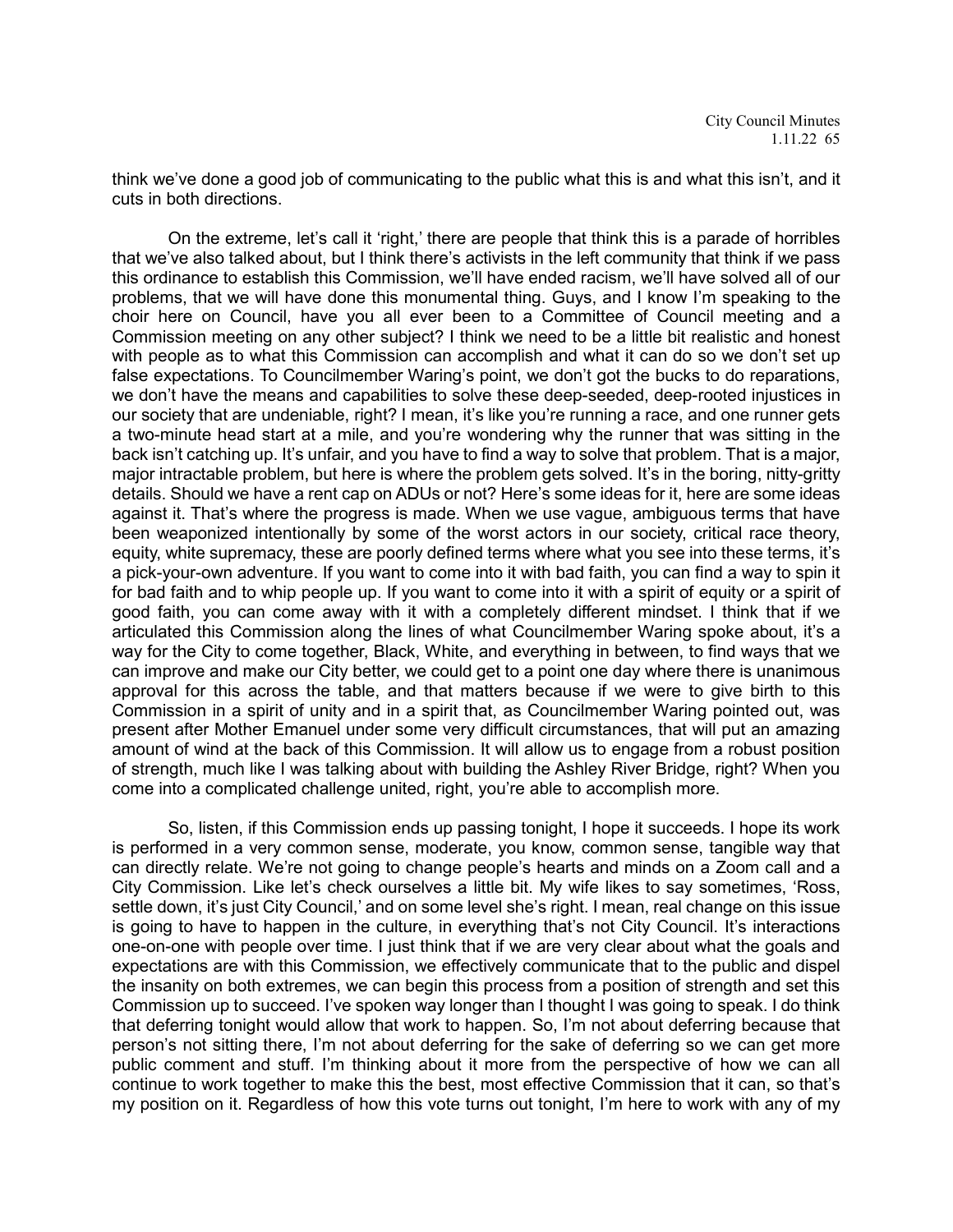colleagues on finding ways that we can continue to improve as a City around things like zoning, land use, and those kinds of disparities. Let's get to work, regardless of how this vote turns out tonight. So, thanks for everyone's indulgence and time, and I'll now stop speaking. Thank you."

Mayor Tecklenburg recognized Councilmember Sakran followed by Councilmember Shahid.

Councilmember Sakran said, "Thank you, Mayor. I was hoping that we wouldn't have a lengthiness tonight, but given the circumstances, I understand the need for that. I just want to thank the Councilmembers for having a conversation and taking the time to understand the report. Councilmember Appel, Councilmember Brady, and Councilmember Shahid, I appreciate that. It means a lot. The processing is a lot of responsibility and a lot--"

The Clerk said, "Councilmember Sakran, I'm sorry to interrupt, are you talking into your mic?"

Councilmember Sakran said, "I'm trying."

The Clerk said, "Okay. Thank you."

Councilmember Sakran said, "To Councilmember Brady's point, learning about the facts and conversations and discussions with folks that were on the Commission, and I think that helped to understand and clarify some things for Councilmember Brady, and that's how it should work. Where I'm frustrated is pretty much every Councilmember has spoken. Councilmembers want to speak again, the BID sailed right through, and we're having identical conversations. Nobody said that the BID process is rushed and, in fact, we talked about the Commission in March of 2020. We formed this Commission. It's been two years, so to suggest that you're not up-to-speed on what is happening on this Commission is either patently a lie and false or it's a political game. And if you're a new Councilmember and I will speak to Councilmember Bowden and Councilmember Parker, I was a new Councilmember. I came prepared. On day one, I was prepared. So the games that we're playing right now regarding this Commission, and the fact that we're not aware of what's in the report, are political games. When we were on Daniel Island, I had a whole two pages ready to go, but I was interrupted by the nonsense, the tomfoolery, and the insults to our medical professionals that evening. Regardless of where you stand on those issues, that was disrespectful, and I felt bad. I felt bad leaving because I felt like I didn't get a chance to acknowledge those that worked on the Commission, I didn't get a chance to acknowledge Amber Johnson but, guess what, I've got my 15 minutes, and I'm going to take up every minute of it right now.

To the folks, and this is for the record, the folks that participated on this Commission, Mr. Alvin Johnson, Dr. Felice Knight, Mr. Jerome Harris, who is here tonight, Ms. Tracy Doran, Ms. Crystal Rouse, Daron Calhoun, and Kimberly Butler Willis, I want to thank you for your leadership, long overdue. The interruptions at that meeting, and the interruptions tonight continue. I also want to acknowledge the hard work and commitment from Amber Johnson. To get us over to this point took leadership and perseverance, and I want to thank you, Amber. To Councilmember Gregorie, who was my co-Chair, thank you for your leadership and your wisdom, calling me and taking me off the ledge sometimes, but I appreciate that. I've had individual conversations with almost every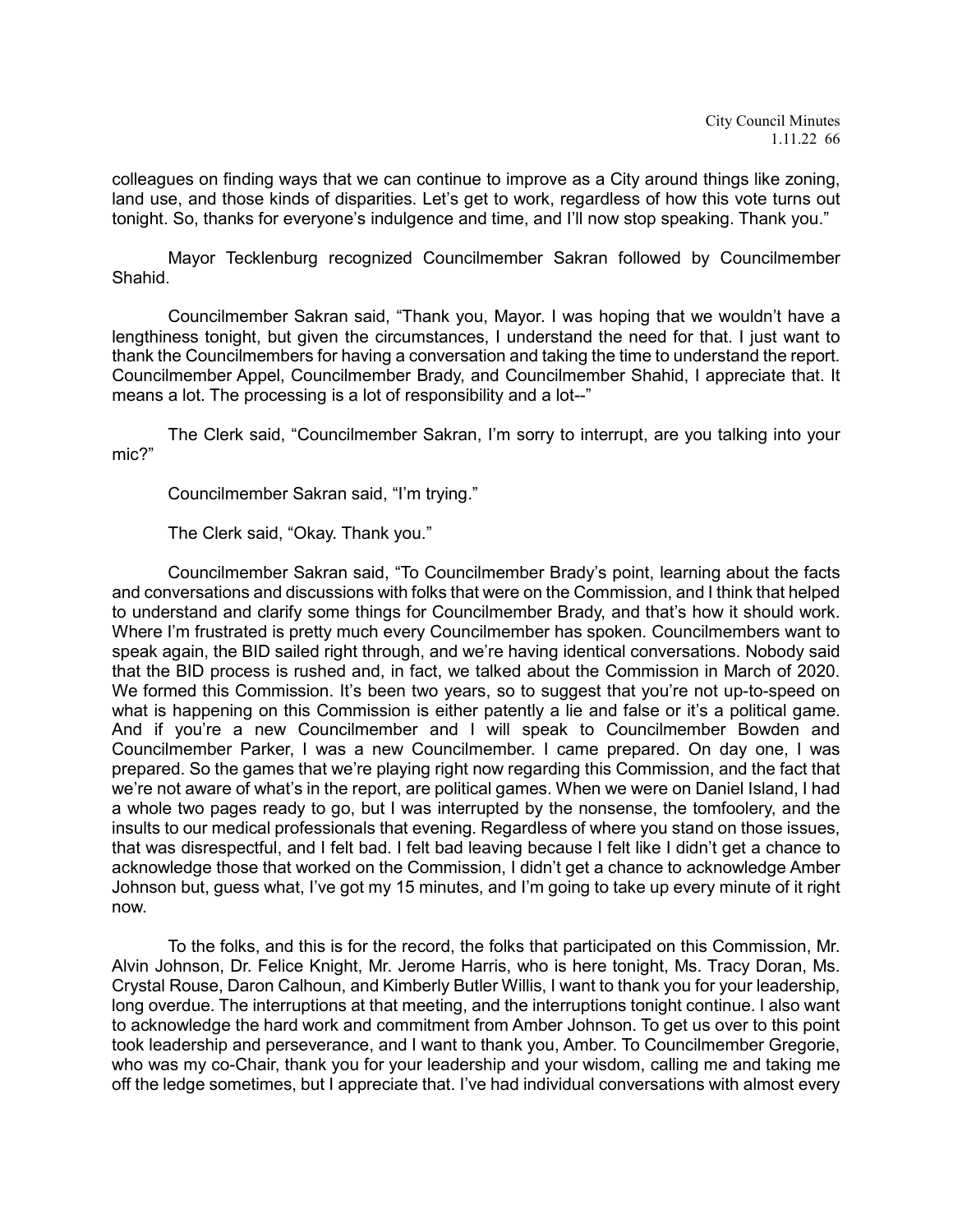Councilmember, and while we may disagree on a few of these recommendations, I believe you know in your heart that this is the right thing to do.

The report came in August, individual Sub-Committees have been meeting on the report, and you all know that this is not some radical, extremist report. You know that. As Councilmembers, you know that in your heart because you've seen the work, you've had conversations with Commission members. Folks who have not read the report or participated in one Commission meeting, now mind you it's been going on since June of 2020, we've had 60 public meetings on this issue, all on YouTube, all public. You had every opportunity to participate in any of those meetings. If I was running for Council a year out, I would probably drop in on one of those meetings and learn. Tonight's vote is not about any one specific recommendation, so I just want to dispel the media reports and social media posts that we're voting on CRT and reparations. Tonight's vote is about allowing the Commission to continue its work, even if you don't agree with all 125 recommendations, just like I don't agree with everything that was in the BID. I decided to vote for it because it's the start, it's the framework. That's what we're asking from each of you tonight. I wouldn't say the funny thing, but the most disturbing thing this week is that I've seen people spend money and time to derail this Commission with ads, text messages. We have so many issues in our City to focus on, and you are spending resources and time to derail the formation of a Commission. We're not voting on any one specific recommendation tonight, it's the formation of a Commission to have a discussion. I guess I need to ask folks that spoke tonight, I need to ask folks that are against it, if no specific recommendations are being voted on this evening, what exactly is making you uncomfortable about allowing this Commission to do its work? I'm going to finish my statement, and you can follow up. If I was to guess, it's not about my specific recommendations. It's the fact that we are meeting to discuss the issues that make you feel uncomfortable. I'm going to be very clear. Everyone that has come to speak and opposed to this, I've heard over and over, there are folks outside screaming and yelling, 'I can't take the anger, it's divisive.' This work isn't there to make you feel comfortable.

CRT is not being taught in our schools. I have to just get to this point because I work for the school district, so I think I'm a bit of an expert on what CRT is. It's an academic framework. It was developed in law schools for the record, because there is a lot of misinformation, the theory says that racism is part of everyday life. So, people, White, non-White who don't intend to be racist can nevertheless make choices that feel racist, and let me be perfectly honest, I'm not sure I agree with that theory 100%, but I'm also not trying to squash any attempt to have a conversation about its merits. CRT is not being taught in our schools, nor this body, and Councilmember Waring has said that. We don't have the authority to do that. So, I just would ask, if you are out there pushing the idea that CRT is part of this report, and we're pushing it we don't have the governing body, we can't do that. I say the real issue at hand is this. It's that there are some people that don't want White kids to learn even the most basic truths about American history, and this is emotional politics at its worst, and some of my colleagues on Council know this. Here is a legitimate question to all of those who think we shouldn't expose our children to the unvarnished history of this great Country. Some White people in U.S. History were slave owners, and others were abolitionists. People thinking American History of racism shames White kids should reflect on why they think White kids will associate more with the slave owner guilt rather than the abolitionist pride. Think about that. There were White abolitionists that fought. Why is it that, teaching history, we automatically go to this place where it's White guilt? Some have commented that the Special Commission, and even this meeting, is going to create more division. We've heard some say that, 'We all get along, and there's no need to have these discussions.' To them, we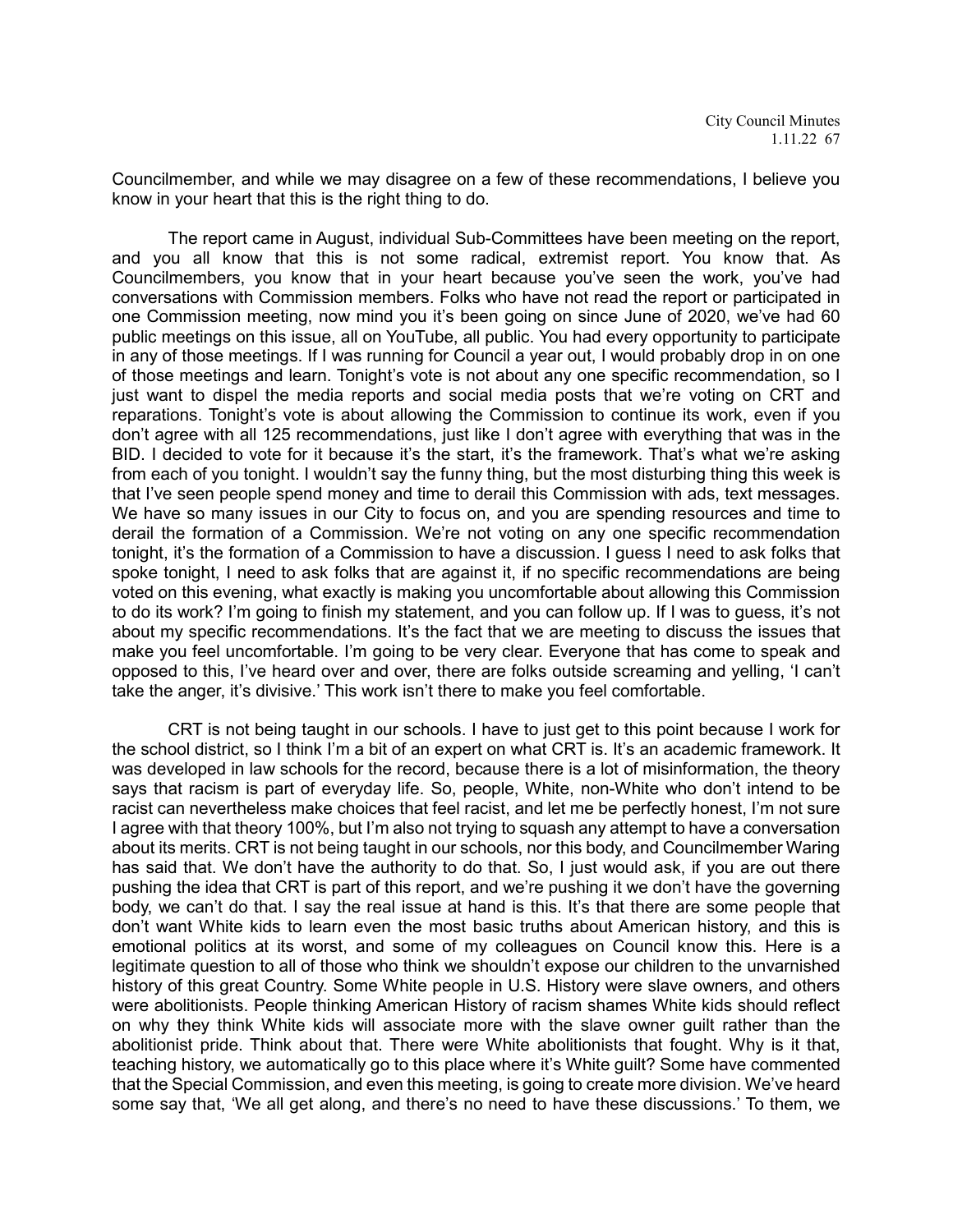say this. This Commission's work is not about getting along, nor is it about making you feel comfortable. Let me be crystal clear about this, and it's not about punishing White people or making White people feel guilty. I don't know how many times I've heard that from folks, 'This is going to cause great division in our community, that Whites and Blacks are not going to get along.' The notion that we can't have a discussion about race, while at the same time honoring our history and our great Country while putting things in historical context, is a false narrative. We are better than that.

The intent of the Commission is to recognize that not every Charlestonian, and this is important, and I think this is important to recognize, not every Charlestonian has that equal access to resources, to power, and the lack of access is economic, educational, and cultural obstacles for our Black citizens. That's not history, that's today. You don't have to look in the history books to validate these claims. Again, I work for the school district, been a public servant for over 15 years, look at our education and criminal justice system today, and if you don't tell me that there are disparities in our system, that we don't need to be having these discussions, you're not paying attention to what's really happening. Last couple of things, this work is about increasing the success for all groups, which means having a real discussion about power. Again, juxtapose our conversation around the BID and this conversation, and you will see that this is what the Commission is trying to do. The power dynamic, it's here, it's in front of us tonight, you're seeing it play out. Why did we not call for a deferral for the BID? And that's a rhetorical question, we can have a conversation at some other point. The final report, and the overwhelming majority of the recommendations are about common sense changes. Just read the report. I'm not going to go through all of this because I know time is of the essence, but I'm going to follow up with just a couple of things.

The recommendations in this report have all been recommended and all been articulated by the U.S. Chamber of Commerce, Federal Housing Administration, National Medical Association, and the National Education Association. I want to be clear about what's in the report, as well. Here are some of the recommendations: reimaging police services with a goal of building trust in the community, improving access to working capital for Black-owned businesses, prioritizing flood mitigation strategies that address racial, equity, and environmental justice, providing support for owners of heirs property to help families build generational wealth, creating a community land bank, establishing a living wage and system of compensation so City employees who wish to live in City limits can do so, and examining how the role of public education funding and the act of consolidation have impacted the lives of Black and Brown students. May I ask any Councilmember that's opposed to this and those that are listening, do any of those recommendations sound extreme? I would urge you all not to vote for a deferral. The game has been played too long. We owe it to the Commission members, we owe it to our community, and we owe it to the staff. They need direction on this. We've been going back and forth with this since August, and I want to thank the Councilmembers that did engage. A 'yes' vote tonight to get this passed gets the Commission established. That's all it does, and for the record, again, it does not pass any ordinance for or against what you believe. We're not here to pass ordinances on those recommendations. We're here to just simply create a permanent Commission so we can get to work. Thank you."

Mayor Tecklenburg recognized Councilmember Shahid.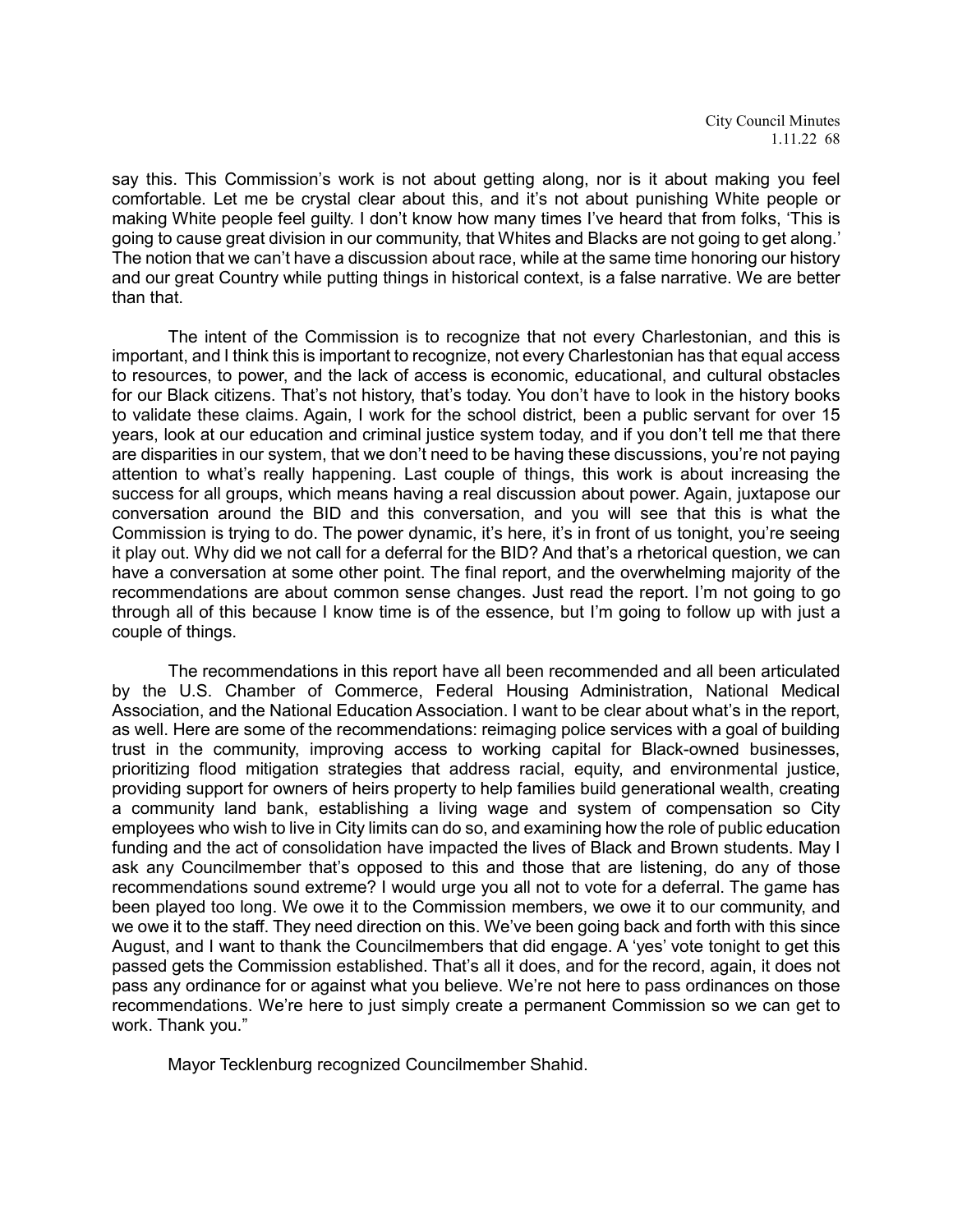Councilmember Shahid said, "Thank you, Mr. Mayor. I won't forget that Council meeting on Daniel Island as long as I live. It was the worst show of humanity that I have experienced. I was embarrassed for my community. I was embarrassed how people acted, how they tried to portray their thoughts, and they did it in front of their children, which made it a hundred times worse than it really needed to be, but I voted against the Commission that night because of all the reasons that have been articulated already by my fellow Councilmembers. It just didn't sit well with me on the issues dealing with defunding the police, slave reparations, CRT, and some other matters on there. I could have walked away that night, and that would have been the end of it, and we would not be having this discussion tonight, but I engaged with Councilmember Sakran, Councilmember Gregorie, Councilmember Brady, and Councilmember Appel because I felt I had a moral obligation to my community. The easy road right now, ladies and gentlemen who are sitting at this table, the easy road right now is to vote against this Commission. That's the easy road, and you have the opportunity to do that. Right now, you have the opportunity to say 'let's just put this aside, it's too divisive, it's too much of a problem, people are misunderstanding,' all of the arguments we've heard this evening, that's the easy road. I like to think that I am a better human being, hopefully a better representative of my community, because I had the opportunity to interact with Councilmember Waring, Councilmember Gregorie, Councilmember Mitchell, and your predecessor, Councilmember Lewis. I hope that I have become a person more understanding because of my interaction.

In the legal profession, we call ourselves practicing attorneys. Someone said, 'What do you mean? You're still practicing after 40 years?' I go, 'Well, yes,' because once I realized or think I know everything, I need to hang up my shingle, and that's true in life. If we think that we are 'know-alls,' and we have the answer to everything, we really have cheated ourselves. Unfortunately, and this is just really unfortunate, the communication on this Commission has been poor. It really has been poor. There's a lot of blame to go around for why it's been poor, and I've heard the complaints about this, and some of it has a level of legitimacy to it. One is that we started this and brought it up in December right before Christmas and maybe people's attentions weren't there, maybe that's part of it. I don't know, but I do know this, there has been an intentional program, an intentional effort, to disseminate misinformation. The folks who are crying that this Commission is going to be divisive are the people who are creating the division. Let us sit down for a second and think about that for a moment. The reason it's divisive is because people out there are creating misinformation to create the division. I've asked this question to myself a hundred times. I've asked it among several of you folks. What are people afraid of? A person who I've known for the past 20, 25 years his children, and my children went to Charleston Catholic School together, he lives in my district, called me. I thought it was a call from Washington, D.C. and someone was going to give me some money or something. I don't know, but I took the call and we engaged in this conversation and I asked him, 'What are you afraid of?' and there was pause, and we had a very spirited and very good conversation. I said to him, 'You know what? I'm going to put you on the Commission,' and he paused, and he said, 'I accept the challenge.' I've got at least one person that I want to nominate for that.

I agree with Councilmember Brady's idea. Let's just give this second reading. We don't need to delay anymore beyond that because there's an empty seat over there. We passed a budget, and we didn't delay passing the budget because there's an empty seat. We didn't delay passing the budget because new Councilmembers were coming on this Council. That's not a legitimate reason to do that. But, I do understand this, and I am listening to my constituents, and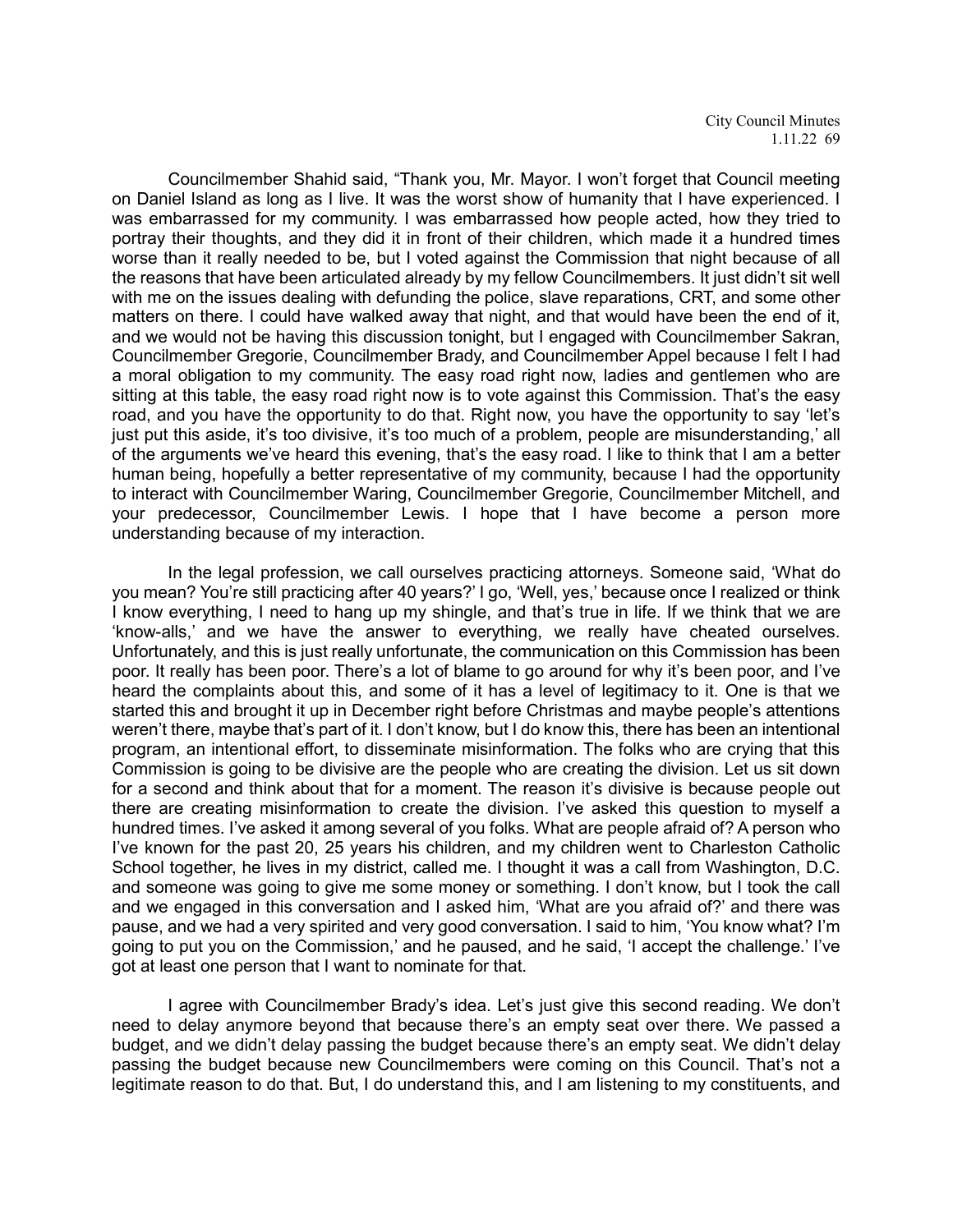I want one more opportunity, I just want one more opportunity to talk to my constituents. So, I would ask all of you to give this just second reading, just go one more time.

I want to share one thing with you all. I may have kind of spoken about this in circles. There was a case decided on June  $24<sup>th</sup>$ , 1913, ex parte Shahid, Federal Court. It was about my great grandfather. My great grandfather and my grandfather came to Charleston in 1899. My grandfather was ten years old. They were fleeing because of the suppression with the Ottoman Empire. They were being conscripted into the Turkish Army. They were poor. My grandfather sold, excuse me, Madam Clerk, horse s--- as fuel to make a living. They put together some money, got their boys together, and came here. My grandfather became a naturalized citizen, and I called Councilmember Gregorie when I looked at my grandfather's naturalization papers. He lived next door to the one hotel on Spring Street that was the only hotel, I think, in the City of Charleston, at the time, that allowed, back in those days they called them 'Negroes,' to socialize, to have parties, to have conventions, and things like that. I was astonished. I never knew that story. Then, fast forward to 1913, this case was my great grandfather's petition to be a naturalized citizen, and he was denied because he wasn't a free White man. This is what the judge said in the case as he was deliberating whether or not to grant my great grandfather's naturalization papers, 'In color, he is about that of a walnut.' Can you imagine describing somebody like that? 'In color, he is about that of a walnut or somewhat darker than is the usual mulatto of one-half mixed blood between the White and the Negro races.' Now, my family, no one talked about this in my family, someone mentioned this to me a while back, and I dug it up myself. My family has been the subject of discrimination.

Councilmember Waring and I are Catholics. The level of discrimination in this City against Catholics, so I had to sort of a double-whammy of that. I was fortunate enough to go to Porter Gaud School, a private school. My parents and my sisters keep on fussing at me about this and yell at me about this. They went to Bishop England, and I went to Porter Gaud. I experienced discrimination while I was in school where the person and I talked about that. I loved that school and had a great education out of it, but I remember the things that I had experienced out of that, and this is me. I'm a Lebanese person with olive skin who's experienced those levels of discrimination about that. I can't imagine what Councilmember Waring, Gregorie, Lewis, and Mitchell have experienced. I don't know, but I think it goes back to what I said earlier. I hope that I'm the better person because of my interactions with the four of you all. I hope I am. Now, the people sitting at this Council Chamber, I have prayed and hoped, and I was naïve enough to think that we would have unanimity on this Commission, and we're not, and that's sad. That really is sad, and I'm disappointed. We need to come together as a community, we need to speak in one voice and show our community that we are here to unite.

I read an article right around Christmas time, and the author had this question that he posed. He said, 'Why did Jesus talk in parables, or ask rhetorical questions?' It was a very interesting article about that and the author said that, 'Jesus was wise enough to understand that he could not change people's minds.' I had to let that sit with me for a while and think, wait a minute, this is divinity. He couldn't change people's minds, but what he could do, perhaps, is change people's hearts. I'm asking my fellow colleagues to change your hearts. We have 11 people, plus the Mayor. We have an opportunity tonight, right now, to show the world, to show our community that we're united. Let's give it second reading. We can tweak what we need to tweak, we can change some language if we need to change some language. We can ask for more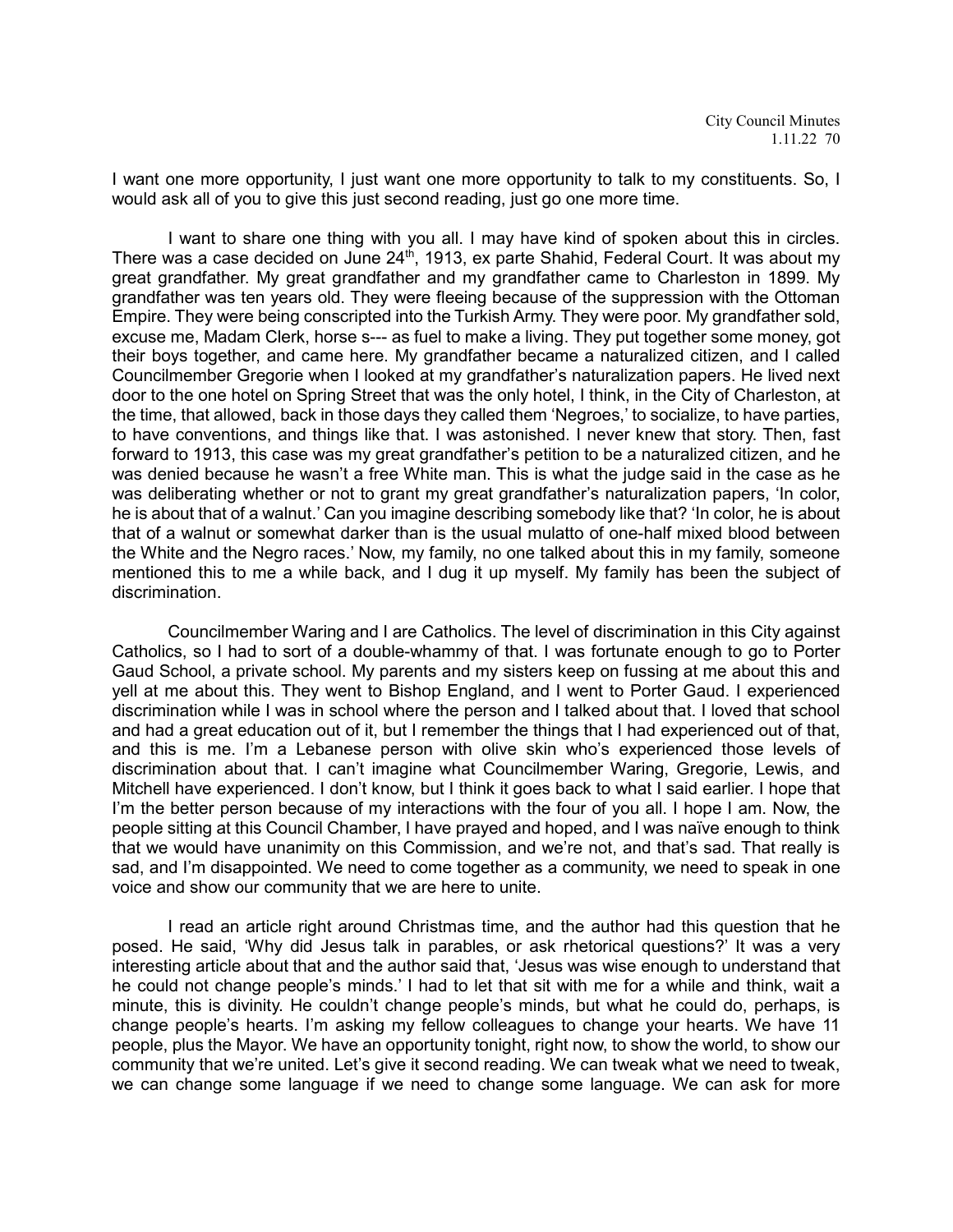definitions between now and two weeks. If you want some changes on this thing, here is your opportunity to do it. Thank you."

Mayor Tecklenburg said, "Thank you. Councilmember Parker, it is the custom to go all the way around for everybody who wants to speak, and then I'll come back to both Councilmember Gregorie and yourself. I want to check in, Councilmember Shealy, you're good?"

Councilmember Shealy confirmed.

Mayor Tecklenburg said, "So, that normally shows you the length of time we can spend on a topic when most of our Councilmembers use their allotted time, which we have been doing this evening and I would like to make some comments on where we are. Of course, the motion is still to defer or not. I will vote not to defer, and I'll support the Commission, and I'd like to explain why. It's in three main spirits, if you will, in the spirit of, I believe, our common faith in God and what that means to all of us. In the spirit of the heritage of what has happened here in this City over the last 351 years and in the spirit of where we want to take our City in the spirit of the future. Before I cover those three things, and I'm going to repeat some of the things that have been so well-said here tonight, there's been a lot of misrepresentations about what we're voting on here tonight, and you could say we should have done a better job, but Councilmember Shahid, I think you aptly pointed out that there was intentional misinformation about what we were voting on tonight, and I want to quickly address that. What we are voting on tonight is to form a Human Affairs and Racial Conciliation Commission, and maybe as a footnote, I want to share it wasn't some last minute subterfuge.

The use of the name 'Human Affairs' was to honor the fact that our State of South Carolina has had a Human Affairs Commission, I think, since the late 1960s or early 1970s. I know the Honorable Jim Clyburn was an early Commissioner of that Human Affairs Commission appointed by Governor John West, I believe. So, we're forming a Commission, as has been stated. We're not voting on any particular recommendation that was made by anybody. I know in a way it continues the work that's been done for the last year-and-a-half, but in a way it's a new start, as well. There is no guarantee to the fine people who have served on the Special Commission that they're going to be on this new Commission. I'm hearing a sigh of relief over here maybe from Mr. Harris, but it's a fresh start. It's a fresh start. There's no policy or recommendation that would be approved tonight whatsoever, and this has been pointed out before, but it really irks me that such an effort, a deliberate effort, was made with the petition. I've got to admit, if I had read this petition and knew nothing about what the reality was and what we're really voting on, I probably would have signed the petition because I'm not in favor of defunding the police, and as has been noted so well already this evening, in the six years since I've been Mayor, we've increased funding for the police department substantially well above inflation. Then, that effect over the six-year period is our annual budget for the police department of Charleston is \$9.5 million more per year than it was six years ago. If I may add for our fire department and our great firefighters, that budget is \$12.7 million more per year this year than it was six years ago. It's a real commitment of this Mayor and this City Council to support public safety and our police and fire department, and for someone to try to convey that this vote tonight was about defunding the police is hogwash.

The other point that's already been made a couple of times about CRT, critical race theory, is it's clear we don't dictate policy to the school board. It's just a fallacy of this petition and this onerous effort to derail this Commission effort. Regarding reparations, Councilmember Waring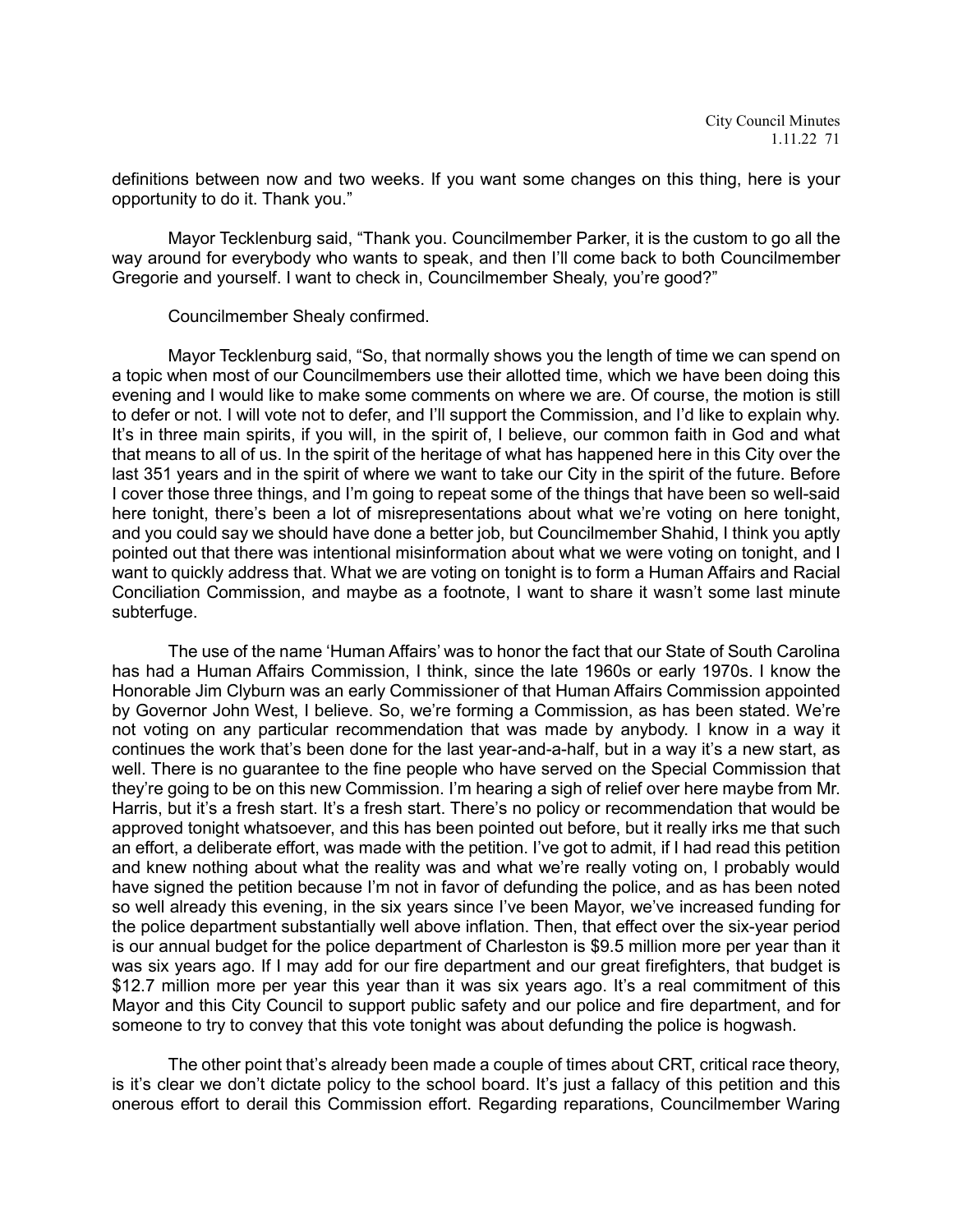mentioned 'who came to our Budget Ad Hoc Committee and recommended that we include payments in our budget for reparations? Did anyone? No one did.' Those are the three main points that had been made about defunding the police, about putting CRT in the schools, and about having reparation payments which is all a bunch of baloney, and it's been an intentional attempt to derail a very fine effort of our City.

I think I'd like to now go back and talk about those three spirits, and can I bear my soul a little bit, too, to you all? We've all done that a bit tonight, or most of us. This did come up at the meeting before Christmas, and once again, it wasn't some intentional subterfuge. It was merely based on the fact that Councilmember Gregorie called me and said, 'Mayor, we're ready to go back to Council.' I didn't expect it to be honest with you, Councilmember. I thought it would have been in January or February, but I had told Councilmember Sakran and Gregorie when you all were ready and had come to a compromise and agreement about the formation of the Commission, let me know, and we would bring it back to Council. That's what we did. Yes, it was the week before Christmas, we do business then. That's when we approved our annual budget. We work all year long, but what I was thinking of on that night three weeks ago and days before Christmas, and I have to say, Councilmember Appel, I have the highest respect for all faith traditions, the Jewish, Muslim, Hindu, all faith traditions. I'm a Christian. I believe all of our major faith traditions in the world have a commonality of an expression of love for one another and for God. At the end of the day, my savior Jesus Christ said the best commandment, the most important thing, is to love your God and to love your neighbor. Thinking back on Jesus's birth, what a humble entry into the world, and soon afterwards being kind of run out of dodge in fear that Jesus would be killed, they became refugees, and what did he do when he entered his ministry? Who did he minister to? He ministered to the poor, he ministered to the downtrodden, he ministered to the criminals, to the sinners, he ministered to the marginalized and, in effect, he was the marginalized one when he was executed. Of course, our Christian faith tells us that three days later he rose from the dead in glory and fulfillment of that message of love for our brothers and sisters. He fulfilled that message by his death. We believe that, but I believe that connects with all of the major faith traditions of the world.

So, now I think about the history of this City founded in 1670 that we tried to celebrate our 350<sup>th</sup> birthday recently, and during that history from the time this colony started in 1670, where slavery was ordained and allowed until 1865 when the Civil War ended, slavery was the economic construct of the society here. Then, after the war there was a brief period of reconstruction where the hope, the thought, was equity and fairness would apply to all males at least in the society, not women yet, but in short order, and some people might argue about the year, but I'm saying about 1875 until the end of the Civil Rights Movement or at least the passage of the Civil Rights Act in 1965, Jim Crow was the rule of the day. So, think about this from 1670 to the present, 285 years out of our 351 years that either slavery or discrimination against African Americans was the law of the land. It was legal 285 out of 351 years. Now, I mention this not to, as Councilmember Sakran mentioned, it's not to play a blame game or a 'gotcha' or anything like that. It's to have some understanding about where we are. Even if some of the folks who came here the last meeting and this meeting really believe that such a thing as racism doesn't even exist, when you look at the disparities that are in reality, they do exist, and the one that really hits me more than any is this map here.

This little map shows in some areas of our metro area, not just in the City of Charleston, like the Upper Neck, upper part of the Charleston Peninsula and lower part of North Charleston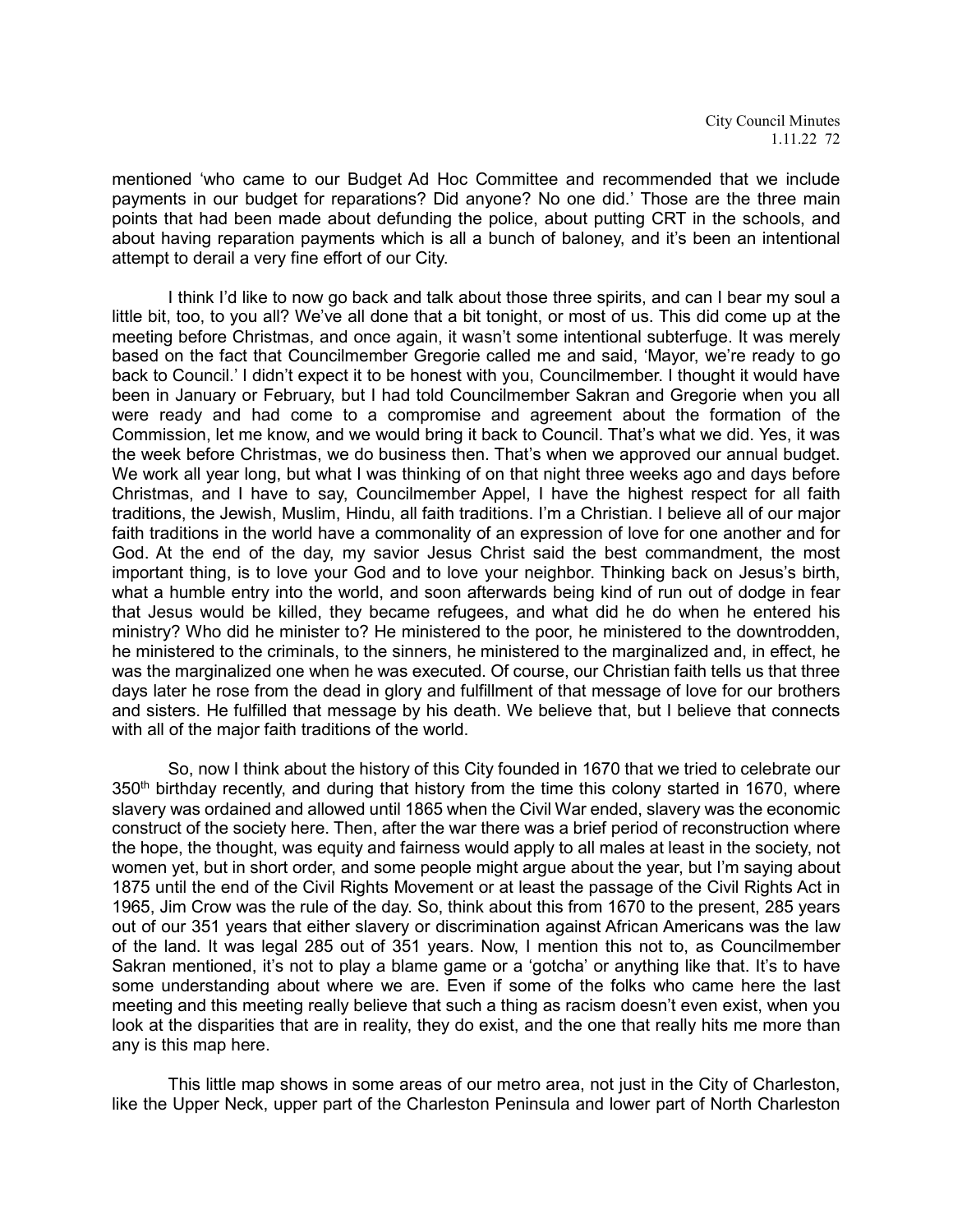is mostly lower income, mostly African American. I don't know if they can lift it up on the map, but basically going from Rosemont up to Acabee, the life expectancy is 66 years, life expectancy. You go right across the river in Northbridge, in other words, mostly upper income, mostly White folks, and the life expectancy is 81 years. So, right across the river there you've got a difference of life expectancy of about 15 years. You go over off Savannah Highway, again an area in Councilmember Waring's district, it's mostly lower income and African American, 71 years compared to Councilmember Appel's district right down the street, a 10-year differential. That's a real disparity and, yes, there are a lot of social determents, I got that, but income and race are there every time. You look at income disparities in Charleston County. The income for White families is 2.2 times than for an African American family. If you look nationally, we're much worse off. It's only a differential of 1.63 to 1 on a national basis. In Charleston, it's 2.22 to 1. That's based on 2015 income figures. So, no matter where they come from, in health, in life expectancy, in policing, in income and wealth, in educational attainment, there are these disparities. What are we going to do about them?

So, I ran for election in 2015, and some of you have heard me say this before, and it was a daunting race was it not Councilmember Gregorie? When I started, the question was 'what are we going to do after Joe Riley?' I mean he was so great for so long, nobody could ever come along and equal Joe Riley. 'What are we going to do after he's gone?', was kind of the community question, and in June of that year, the tragedy, and it's terrible that it takes a tragedy for some realizations to occur, but that was what occurred at Mother Emanuel Church. In my own analysis and heart, the question changed for me from 'what are we going to do after Joe Riley?' to 'what are we going to do after Mother Emanuel?,' and that led us as a group to our apology. I know even at that time, Councilmember Waring, there were questions about, 'well, it's one thing just to say you're sorry. What are you going to do about it? What are you going to do about it?,' a legitimate question. Well, you all, looking forward into the future, what are we going to do about it and the framework to give us something to do, to have that discussion, to move this ball forward, to treat people with respect and fairness, and to have that underlying spirit, God given, calling to love our neighbor and to love our brothers and sisters, this is what this Commission is all about. This is what we're forming here tonight, and two weeks from now when we finalize it is a framework for this community to deal with this heritage that we've had, but to turn the tables and look at it as an opportunity for the future and the opportunity where, in fact, by looking at the disparities that exist in our City and our society from the things I mentioned, that we could make Charleston a better place. We can make Charleston a better place. We can reduce these disparities. We can think of the actions that we can take that make Charleston a more fair and just place. We have the moniker of being a Holy City. I believe if we pass tonight second reading for this Commission in the spirit of the faith in God that we all share to love our Creator and to our brothers and sisters in the spirit of our heritage, knowing where we've come from as a City and most importantly in the spirit of the future of where we're going and where we want to see Charleston, what kind of City we want to be. We want it to be a City of opportunities for all of our citizens, and I believe that's what we're voting on tonight. So, I will go back now to Councilmember Gregorie and Parker, two minutes, please, only. We've all had our long say."

Mayor Tecklenburg recognized Councilmember Parker.

Councilmember Parker said, "I'll be quick. Councilmember Gregorie, do you think this is how I wanted to start my time on Council? It's not, and that's why I hoped and prayed that this would, I asked, I didn't understand why it was brought to Council on 12/21. You asked if maybe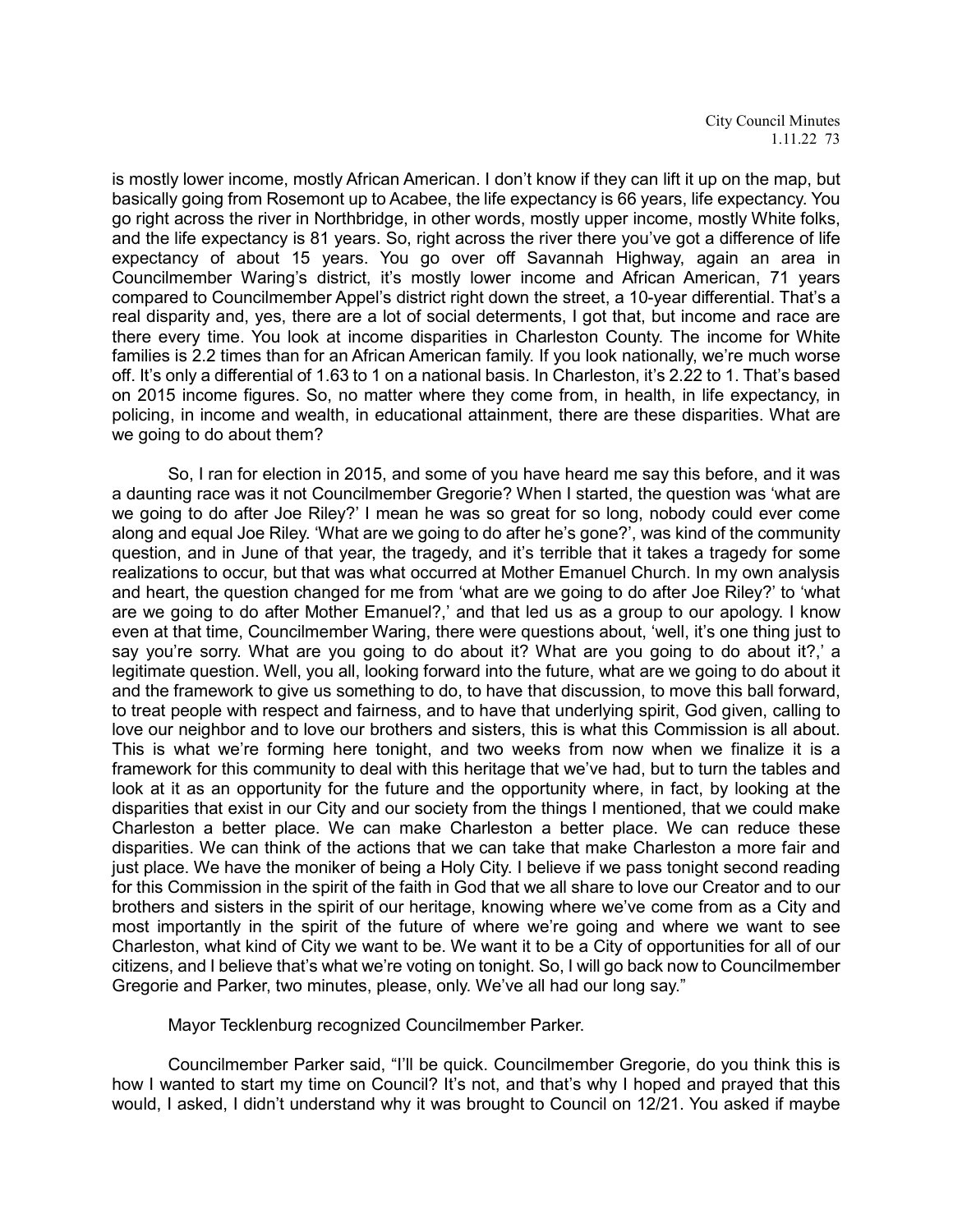it's a political move on my part. I felt the same way. Maybe there was some other political move why it was brought on 12/21 knowing that this was going to be my swearing-in and how I start Council. Here we are. Any one of us, any one of you could have made a motion to defer the BID. Am I correct? Yes, anyone could have made that motion. I've read the report and the definitions in full, multiple times. So, the implication that I am not informed is a bit offensive. I've read the report. No one from the Commission has reached out to me. No, I have not participated in Commission meetings. I've watched them, but I have read the report. The apology for slavery was right and just, okay. I think it's a beautiful thing that the City of Charleston did. Who said 'defund the police' because it feels like a lot of you all are looking at me? I never said 'defund the police,' ever. I don't even know where that, reallocate, sure, I read that in the report. My main question at deferring tonight was the name change. I don't understand, as well as the public doesn't understand. The name change still carries the same report. I keep hearing, 'well, we've changed this, we're starting from scratch.' I think everyone, we just want clarification. Everyone just needs clarification.

I understand where you're coming from. It's been two years. I get it. I came here tonight, as well as Councilmember Bowden, having done my homework and knowing that this was going to be on the table, but the change in name, this just happened. When did the name change? Again, that's what my constituents asked, name change, what does this change in the report, this, that, and the other. A group, Black Lives Matter, created a post after the agenda came out, and on that post it said, 'We demand reparations.' Those types of things are misleading. So, are these items that people on the Commission want and are going to be pushing for? They quoted Black Lives Matter in the report. I think it's a fair question that people are asking. Again, CRT in schools, I understand. People don't understand that we don't have the power, that we don't control the school board. I understand that. These things were listed in the Special Commission's Report, they were, but I know that when folks, myself as well, see a post like that from a group that was quoted in the Special Commission Report saying, 'We're going down to City Council and demanding reparations,' folks have questions, folks have concerns, taxpaying citizens have concerns. That's what we were elected to do, listen to them. Lastly, critical race theory, I've also done my homework. I know exactly where it began and it started, so I do understand, and it's not just a 1980s law school. The critical theory aspect started in the '30s, but that's, again, not for tonight. I do apologize. I forget what your question was kind of which was directed at me. I forgot."

Councilmember Sakran said, "It was a rhetorical question."

Councilmember Parker said, "Okay. What is it? Would you still like me to answer it?"

Mayor Tecklenburg said, "I'll allow you to respond, and then we'll move on to Councilmember Gregorie."

Councilmember Sakran said, "Okay, thanks. My response is it wasn't directed to you. It was a rhetorical question. However, you've been vocal, you campaigned, you're here tonight, and it's a different thing than campaigning. I want to make sure that if you have questions, you can come to me and ask me those questions, but what I prefer not to happen is see you say one thing on your campaign and to come here tonight and say a different thing. So, when you talk about optics, that's optics to me. So, you campaigned on CRT, defunding the police, this is all in your campaign message."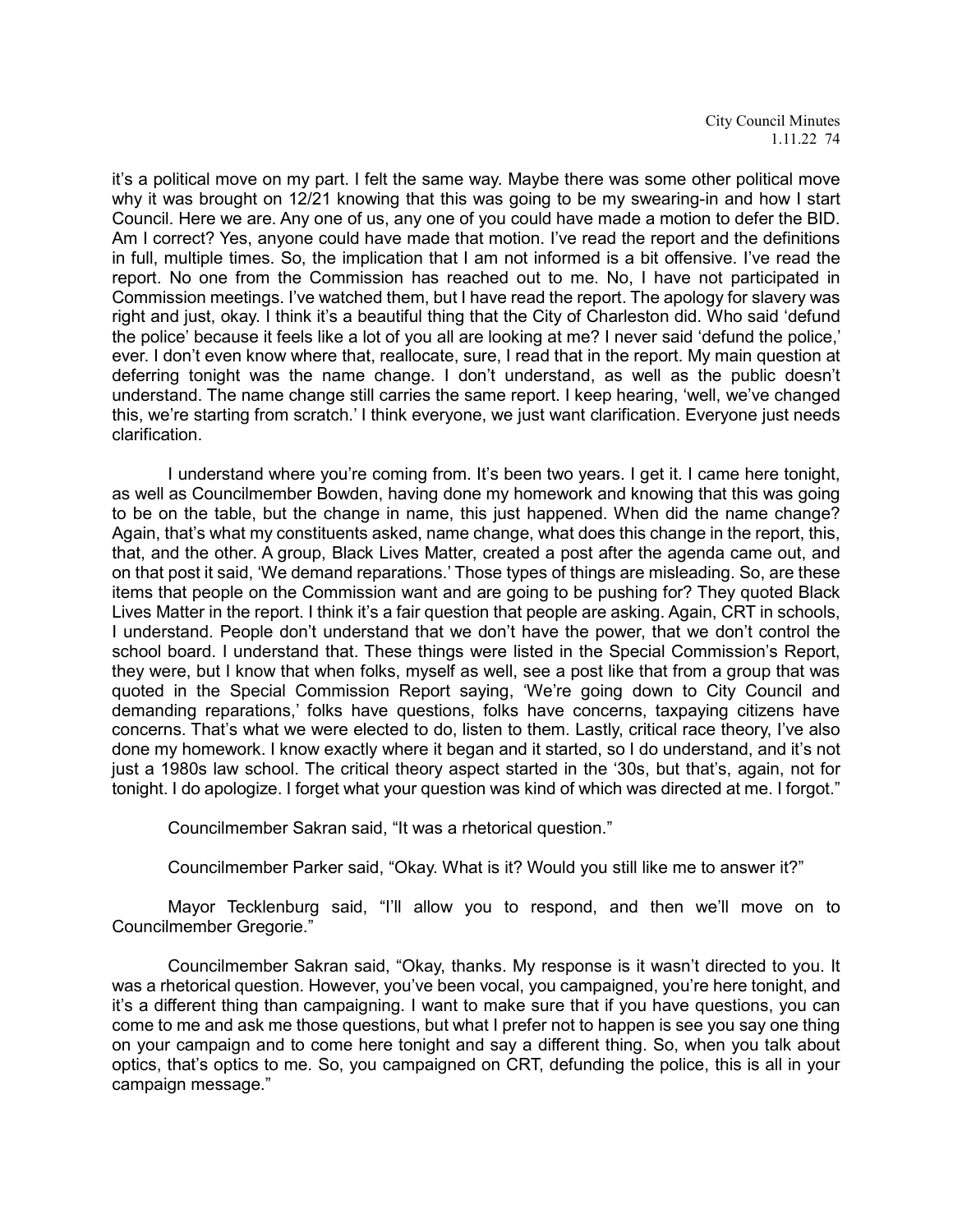Councilmember Parker said, "Not 'defund.' Never once."

Councilmember Sakran said, "Okay, and then just for the record, there is no 'defund the police' in the report."

Councilmember Parker said, "Okay."

Councilmember Sakran said, "It says reallocation, but it's easy to tweak words and mince words to make sure that it fits the political narrative."

Councilmember Parker said, "It's in the report."

Councilmember Sakran said, "It does not say 'defund the police.'"

Councilmember Parker said, "It says reallocate police funds."

Councilmember Sakran said, "Right. Reimagine and reallocate is completely different."

Councilmember Parker said, "That's what my campaign was--"

Mayor Tecklenburg said, "Alright. Order. I've got to call Order. So, I've got to remind everybody here that we're not voting on the report, we're voting to establish a Commission. We're not voting on a report or any of its recommendations."

Mayor Tecklenburg recognized Councilmember Gregorie.

Councilmember Gregorie said, "I'm also representing James Island, and as a part of my campaign literature, and I'm sure you might have seen it, well, I was very specific in terms of assuring that equity and inclusion be infused into the City of Charleston's programming. I sent that out to thousands, thousands of people on James Island. I have yet to get one single e-mail from my constituents on James Island opposing it. So, what you're getting from the Island is a little different from what I'm getting from the Island, and let me finish, okay. I think when you say that they have spoken, yes, a portion spoke, but there was a large, large number of people that didn't vote for you even though you won, and you were pushing through your campaign literature negative stuff about the Commission, CRT, defunding police. I looked at your stuff."

Mayor Tecklenburg said, "The matter on the floor is deferral of the motion."

Councilmember Gregorie said, "Yes, yes. I'm sorry. I just wanted to make sure, okay. Everyone had an opportunity, and I'm going to take mine, too, to speak, and I just want to make sure that when we talk about the support that our constituents have that we're clear that I also represent James Island, and what I got was a little different from what you got from your constituents, so I guess the two of us need to get together."

Mayor Tecklenburg said, "The two of you all might need to get together."

Councilmember Gregorie said, "Yes, we need to get together and quickly."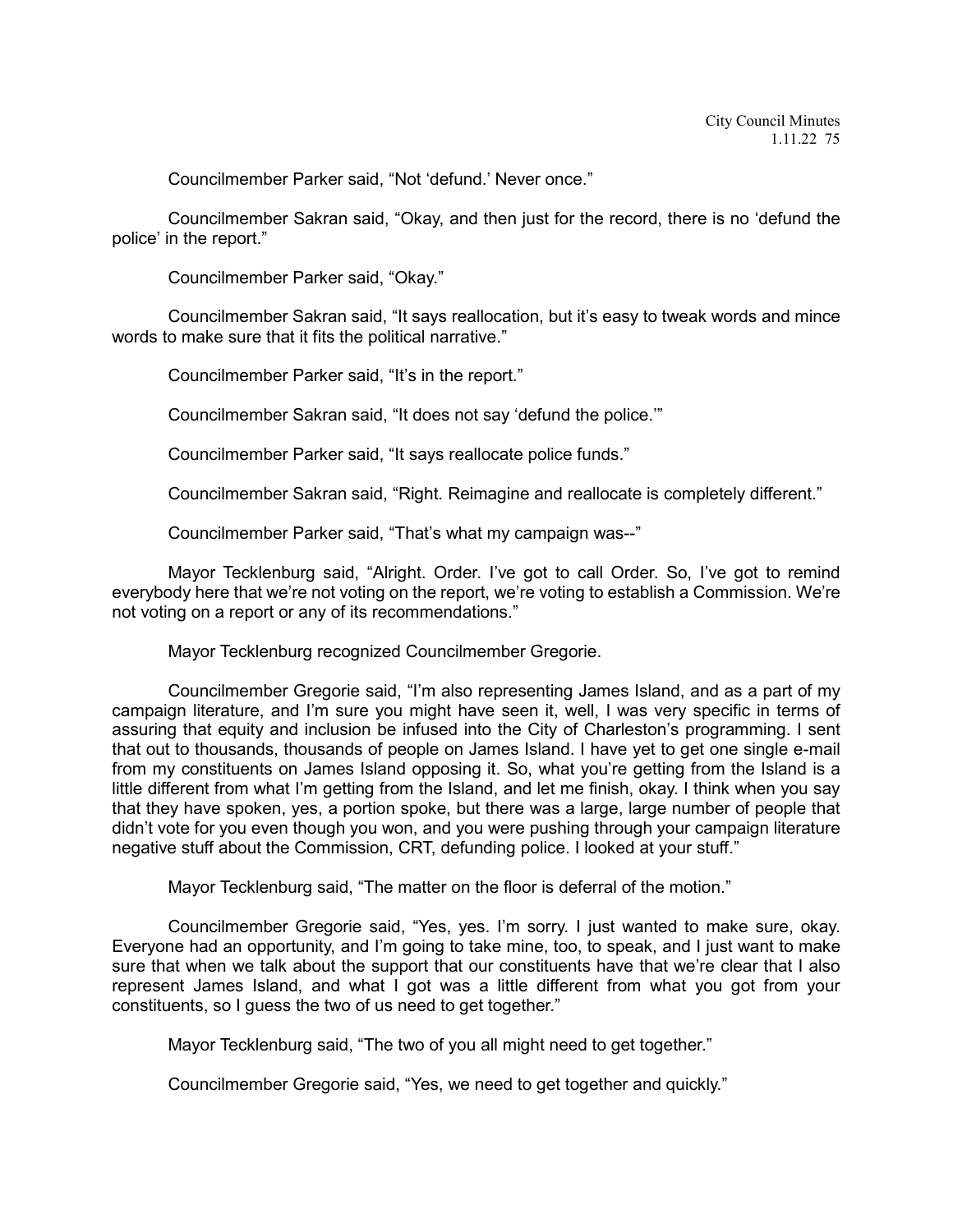Mayor Tecklenburg said, "There is no question about that. Alright. Any other follow-up on the motion to defer which is before us?"

No one else asked to speak.

Mayor Tecklenburg said, "Can we have a roll call, please?"

The Clerk said, "Councilmember Shealy."

Councilmember Shealy said, "Aye."

The Clerk said, "Councilmember Sakran."

Councilmember Sakran said, "No."

The Clerk said, "Councilmember Mitchell."

Councilmember Mitchell said, "Nay."

The Clerk said, "Councilmember Brady."

Councilmember Brady said, "Nay."

The Clerk said, "Councilmember Gregorie."

Councilmember Gregorie said, "Nay."

The Clerk said, "Councilmember Waring."

Councilmember Waring said, "Nay."

The Clerk said, "Councilmember Seekings."

Councilmember Seekings said, "Aye."

The Clerk said, "Councilmember Shahid."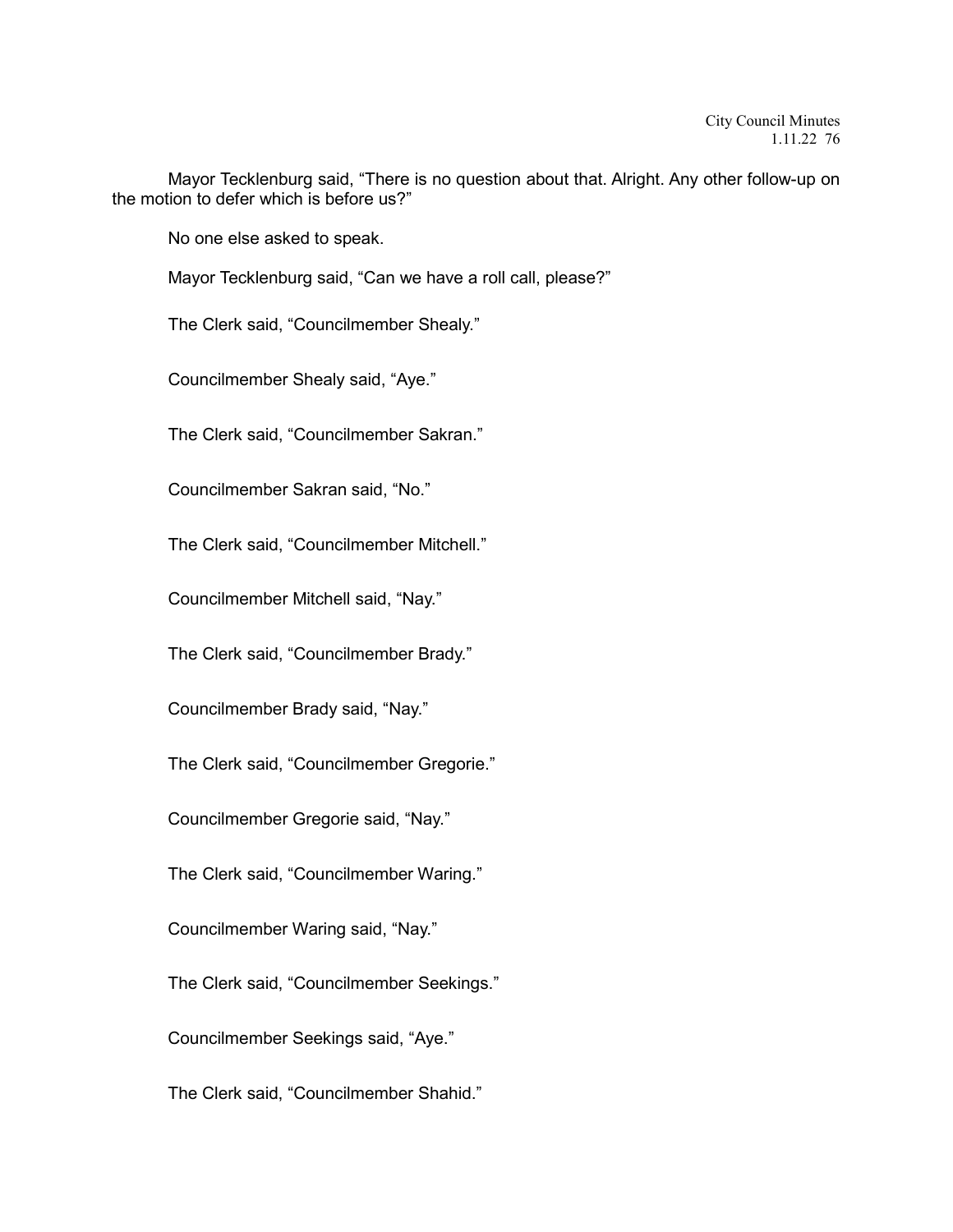Councilmember Shahid said, "Nay."

The Clerk said, "Councilmember Bowden."

Councilmember Bowden said, "Nay."

The Clerk said, "Councilmember Appel."

Councilmember Appel said, "Aye."

The Clerk said, "Councilmember Parker."

Councilmember Parker said, "Aye."

The Clerk said, "Mayor Tecklenburg."

Mayor Tecklenburg said, "Nay."

The Clerk said, "The motion fails."

On a motion of Councilmember Parker, seconded by Councilmember Seekings, City Council voted to consider deferring the following bill:

*An ordinance to repeal and replace Chapter 2 (Administration), Article IV (Boards and Commissions), Division 11 (Special Commission on Equity, Inclusion, and Racial Conciliation) of the Code of the City of Charleston and adopt a new Division 11, Sections 2-206 through 2-210, creating a permanent standing "commission on equity, inclusion, and racial conciliation Human Affairs and Racial Conciliation Commission" and describing its purpose, duties, responsibilities, and organization. (AS AMENDED)*

The motion failed 8 to 4. The vote was not unanimous. Councilmembers Shealy, Seekings, Appel, and Parker voted in favor of the motion.

Mayor Tecklenburg said, "Next is the motion on the floor to give second reading."

Councilmember Mitchell said, "Move to give second reading."

Mayor Tecklenburg said, "It's already on the floor. Any further discussion or questions?"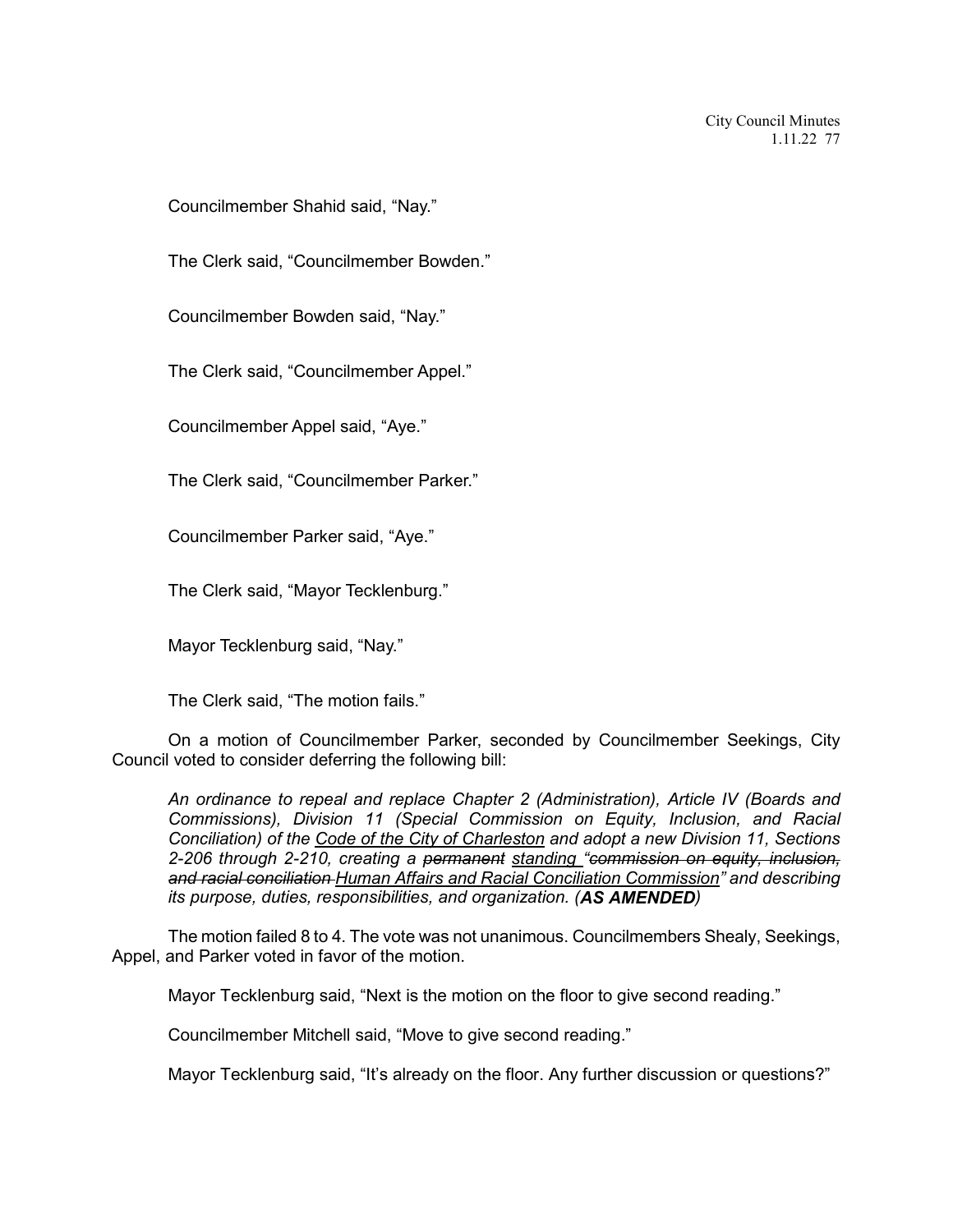No one asked to speak.

Mayor Tecklenburg said, "A roll call, please?"

The Clerk said, "Councilmember Shealy."

Councilmember Shealy said, "Nay."

The Clerk said, "Councilmember Sakran."

Councilmember Sakran said, "Yes."

The Clerk said, "Councilmember Mitchell."

Councilmember Mitchell said, "Aye."

The Clerk said, "Councilmember Brady."

Councilmember Brady said, "Aye."

The Clerk said, "Councilmember Gregorie."

Councilmember Gregorie said, "Aye."

The Clerk said, "Councilmember Waring."

Councilmember Waring said, "Aye."

The Clerk said, "Councilmember Seekings."

Councilmember Seekings said, "Nay."

The Clerk said, "Councilmember Shahid."

Councilmember Shahid said, "Aye."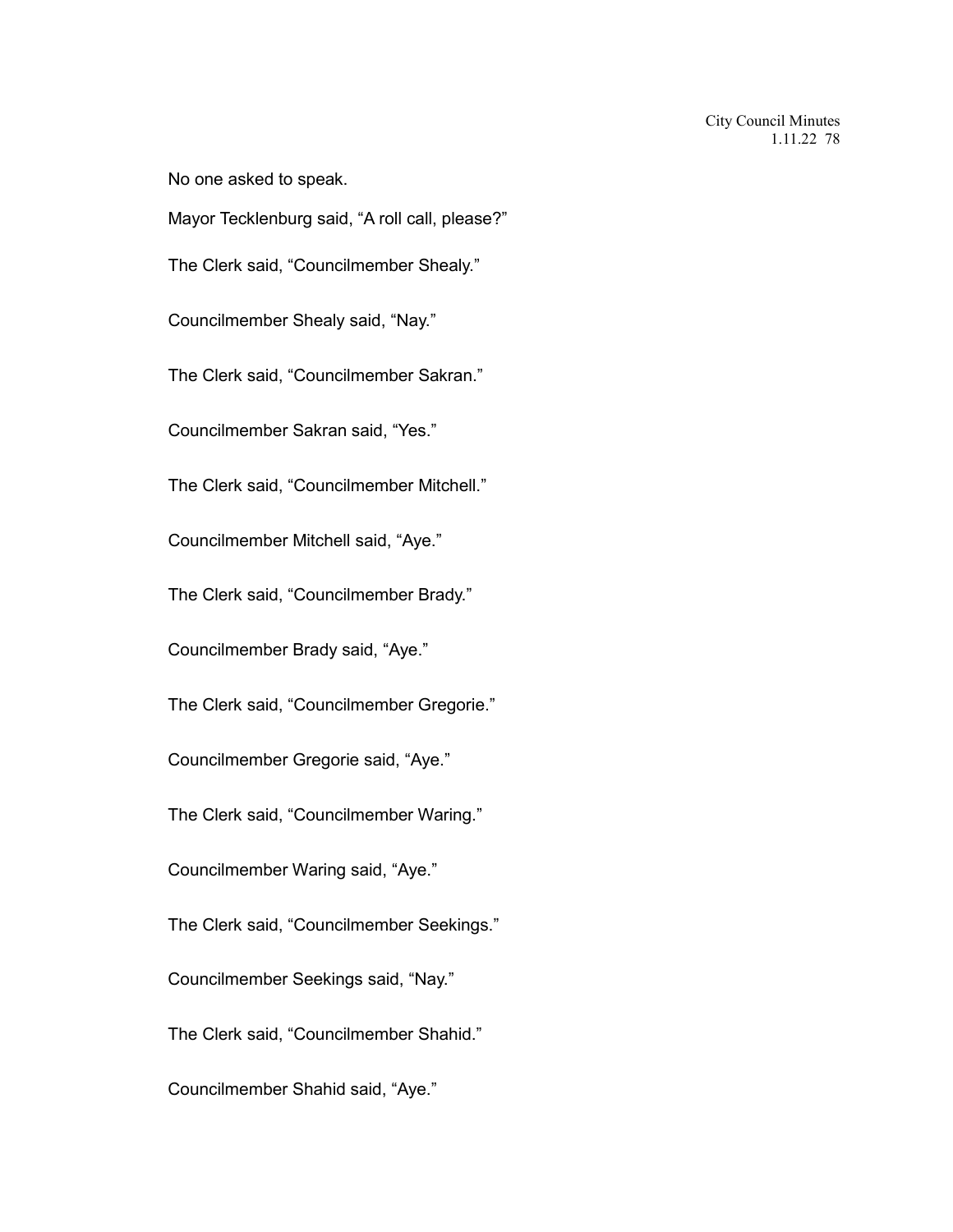The Clerk said, "Councilmember Bowden."

Councilmember Bowden said, "Aye."

The Clerk said, "Councilmember Appel."

Councilmember Appel said, "Nay."

The Clerk said, "Councilmember Parker."

Councilmember Parker said, "Nay."

The Clerk said, "Mayor Tecklenburg."

Mayor Tecklenburg said, "Aye."

The Clerk said, "The motion carries."

On a motion of Councilmember Mitchell, seconded by Councilmember Gregorie, City Council voted to give second reading to the following bill:

*An ordinance to repeal and replace Chapter 2 (Administration), Article IV (Boards and Commissions), Division 11 (Special Commission on Equity, Inclusion, and Racial Conciliation) of the Code of the City of Charleston and adopt a new Division 11, Sections 2-206 through 2-210, creating a permanent standing "commission on equity, inclusion, and racial conciliation Human Affairs and Racial Conciliation Commission" and describing its purpose, duties, responsibilities, and organization. (AS AMENDED)*

The motion passed 8 to 4. The vote was not unanimous. Councilmembers Shealy, Seekings, Appel, and Parker voted nay.

Mayor Tecklenburg said, "The motion carries second reading. A suggestion has been made that we wait until two weeks from now and allow any revisions to come forth as suggested before we take third reading on the matters? Is Council in agreement with that?

Alright. So, next we go to bills up for first reading. I think 1 and 2 are kind of joined at the hip. I don't know if Madam Clerk or--"

Councilmember Brady said, "A point of order, Mr. Mayor. I was going to offer an amendment on #2, so if we could take them separately, that would be great."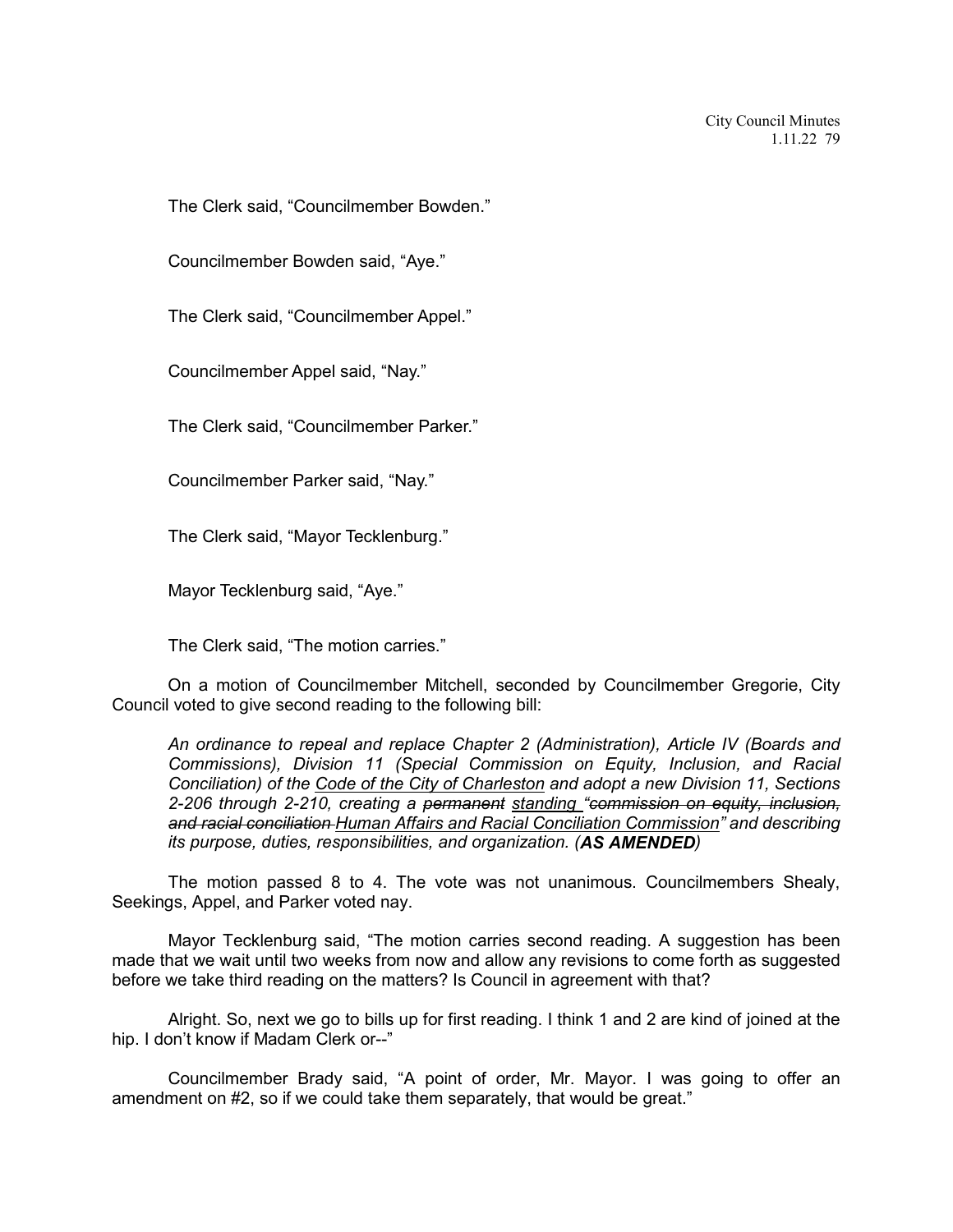Mayor Tecklenburg said, "Okay. We'll take Item #1, our Rules of Order are to be distributed, or you got those today. This is only a first reading, so if you have items that you want to bring back to us at the next meeting. Read carefully, by the way, that section on public participation because it does suggest that we set a limit on the number of comments that we'll take to try to keep us within our 30-minute period. Any other discussion about item #1?"

Mayor Tecklenburg recognized Councilmember Seekings.

Councilmember Seekings said, "Just very briefly, Mr. Mayor, because I have read through this. There are a couple of amendments that I'd just like to run by the Council Section 2-69(i)(a). It says, 'Speakers residing in the City of Charleston shall speak first.' I think it should be, 'Speakers residing in the City of Charleston or have a business license in the City of Charleston,' and I think we take up a lot with business, and I think they should get that. The other is in the same section (f). With all due respect, Mr. Mayor, it says, 'Speakers shall not ask questions of individual Councilmembers or a member of the City staff,' this is during public participation, 'without first obtaining permission from the Mayor.' I would like to strike that out. During public participation, we shouldn't be cross-examined, and I think if we're going to put that in our rules, we should keep it that way. So, I'd offer those two amendments for second and third reading, and I'll get with our Legal Counsel to make sure. Thanks. But, I just want to make sure that I'm not out of order. I want to send this into a direction, if you all agree, that that's at least something to think about. I'll get with our Legal Counsel and with Jennifer."

Mayor Tecklenburg said, "Okay, if we prefer, we decided to separate them, but I need a motion and a second for #1. I don't think--"

Councilmember Seekings said, "So moved."

Mayor Tecklenburg said, "We've got a motion and anybody second over there?"

Councilmember Shealy said, "Second."

Mayor Tecklenburg recognized Councilmember Shahid.

Councilmember Shahid said, "Just one other addition under the same section that Councilmember Seekings just talked about under 2-69 when you go through (a) through (h), I would add one other condition which is, I think we do this now, you cannot pass your time to somebody else."

Councilmember Seekings said, "Right."

Mayor Tecklenburg said, "Cannot what?"

Councilmember Seekings said, "Pass your time to somebody else."

Councilmember Shahid said, "You cannot pass your time, and you cannot defer your time to somebody else I think needs to be added in there, and the other thing, I don't this has to be written into the ordinance, but Section 2-69 needs to be posted at every meeting. So, if they sign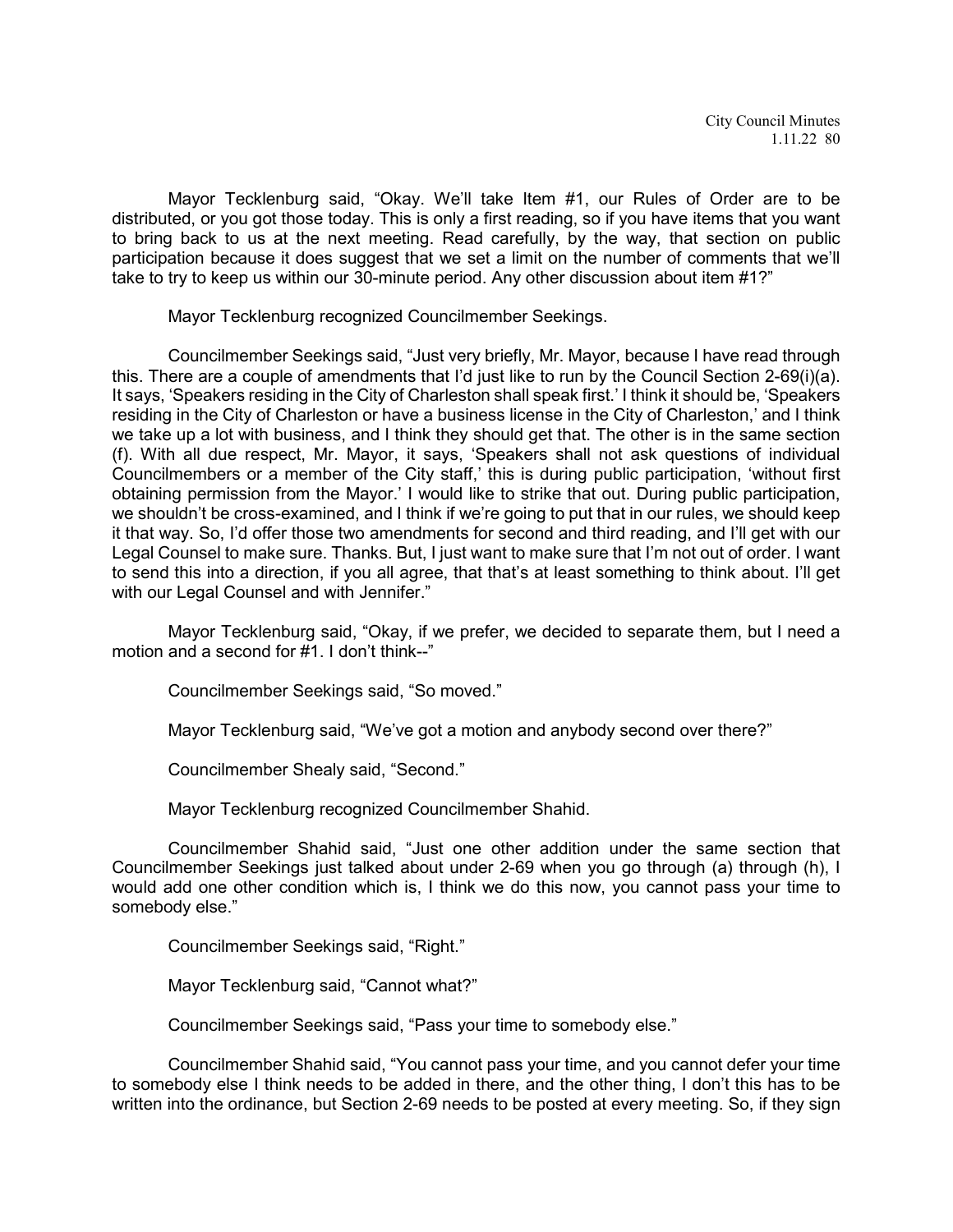up physically outside, these rules need to be made known to them. If we can post it on our website when the agenda goes out or whatever, but I just think that notice needs to be reminded of the general public of these rules at every meeting somehow."

Mayor Tecklenburg said, "Understood. I think Julia is over there taking notes."

Mayor Tecklenburg recognized Councilmember Parker.

Councilmember Parker said, "Yes, thank you, Mr. Mayor. So, Section 2-69 Citizens Participation, again this is my first meeting, I don't like limiting the number of people that are allowed. Are we just wanting to keep it at 30 minutes, or are we limiting the number of people allowed to sign up?"

Mayor Tecklenburg said, "I guess the intent was to allow at least everyone to have a minute, one minute."

Councilmember Parker said, "So, only 30 people, right? That's sort of the way I read it."

Mayor Tecklenburg said, "If you get less than a minute, it gets pretty awkward, so it kind of goes hand-in-hand, 30 minutes, 30 people."

Councilmember Parker said, "I just don't like limiting public comment. I understand you all that this is my first night listening to public comment, but I certainly felt that this is why, you know, this is City Council. I mean this is why we're here to hear from our constituents."

Councilmember Seekings said, "Just very briefly on that, there is a proviso that allows for expansion of that, and as we do docket management when we have issues tonight, many issues, I think the Mayor or Councilmembers can ask that that time be expanded, and you can always talk to Jennifer, and she'll let you know what sort of interest there is and what level of sign-up and all of that, and then I think we can manage that. I think it's a good place to start, and then we can manage it going forward. It's consistent with what the County does, by the way. It's exactly the same as what the County does."

Mayor Tecklenburg said, "Yes, I can't remember a time in my six years as Mayor that we had business, you know, a hot topic and a lot of people that we didn't extend the time, but we've got to set a limit somewhere and try to manage it, and then as circumstances dictate, we can make that decision, so that's the way it's set up."

Councilmember Parker said, "Sure. Okay."

Mayor Tecklenburg said, "Alright. Any other discussion on #1?"

The Clerk said, "Mr. Mayor, did Councilmember Seekings and Shealy, do they accept Councilmember Shahid's amendment regarding not being able to pass the time?"

Councilmember Seekings said, "Yes. We just put that in for the second and third readings."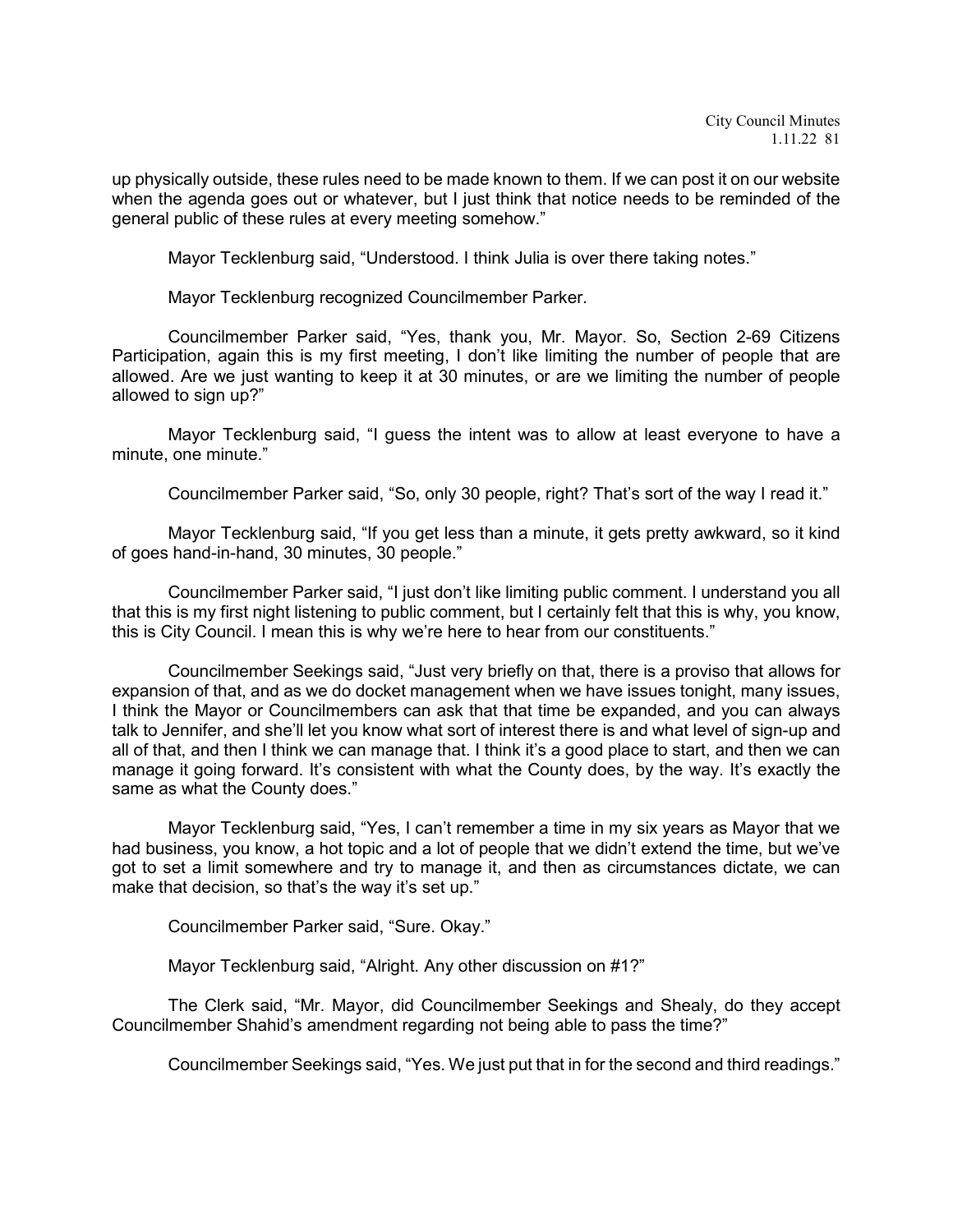Mayor Tecklenburg said, "It's really going up for the second and third readings, right? Julia, you got those? She does. Alright. Any other discussion or questions?"

On a motion of Councilmember Seekings, seconded by Councilmember Shealy, City Council voted unanimously to give first reading to the following bill:

*An ordinance to amend Article II (City Council), Division 2 (Rules of Order) of Chapter 2 of the Code of the City of Charleston (Administration).* 

Mayor Tecklenburg said, "Now, #2 was the Administration."

Councilmember Brady said, "Move for approval."

Councilmember Shahid said, "Second."

Mayor Tecklenburg recognized Councilmember Brady.

Councilmember Brady said, "Yes, thank you, Mr. Mayor. I'd like to offer an amendment on Item #2 in Section 2-23(f) for after the word 'illness' insert the phrase 'and the remaining members attending in person constitute a quorum of the body.'"

Mayor Tecklenburg said, "Okay. I'm seeing that some folks that think that sounds reasonable. Alright. Any other amendments or comments, but we can still amend it next meeting, as well, as I know this came out late."

The Clerk said, "Well, we actually sent it to the Councilmembers last week."

Mayor Tecklenburg said, "You did?"

The Clerk said, "Yes, sir. We just placed hard copies on their desks so they would have it for the meeting."

Mayor Tecklenburg said, "I see. Alright. Any other questions or comments?"

No one else asked to speak.

On a motion of Councilmember Brady, seconded by Councilmember Shahid, City Council voted unanimously to give first reading to the following bill:

*An ordinance to amend Article II (City Council), Division 1 (Generally) of Chapter 2 of the Code of the City of Charleston (Administration).*

Mayor Tecklenburg said, "Item #3 is new sections provided for shared parking. I don't know if Mr. Summerfield is still on the line and wants to share with us what we've got here. We did speak of this in a Committee meeting the other day."

Mr. Summerfield said, "Mr. Mayor. Yes, I'm still here. So, the shared parking standard would be Citywide applicability that would provide an opportunity for the TRC Committee to review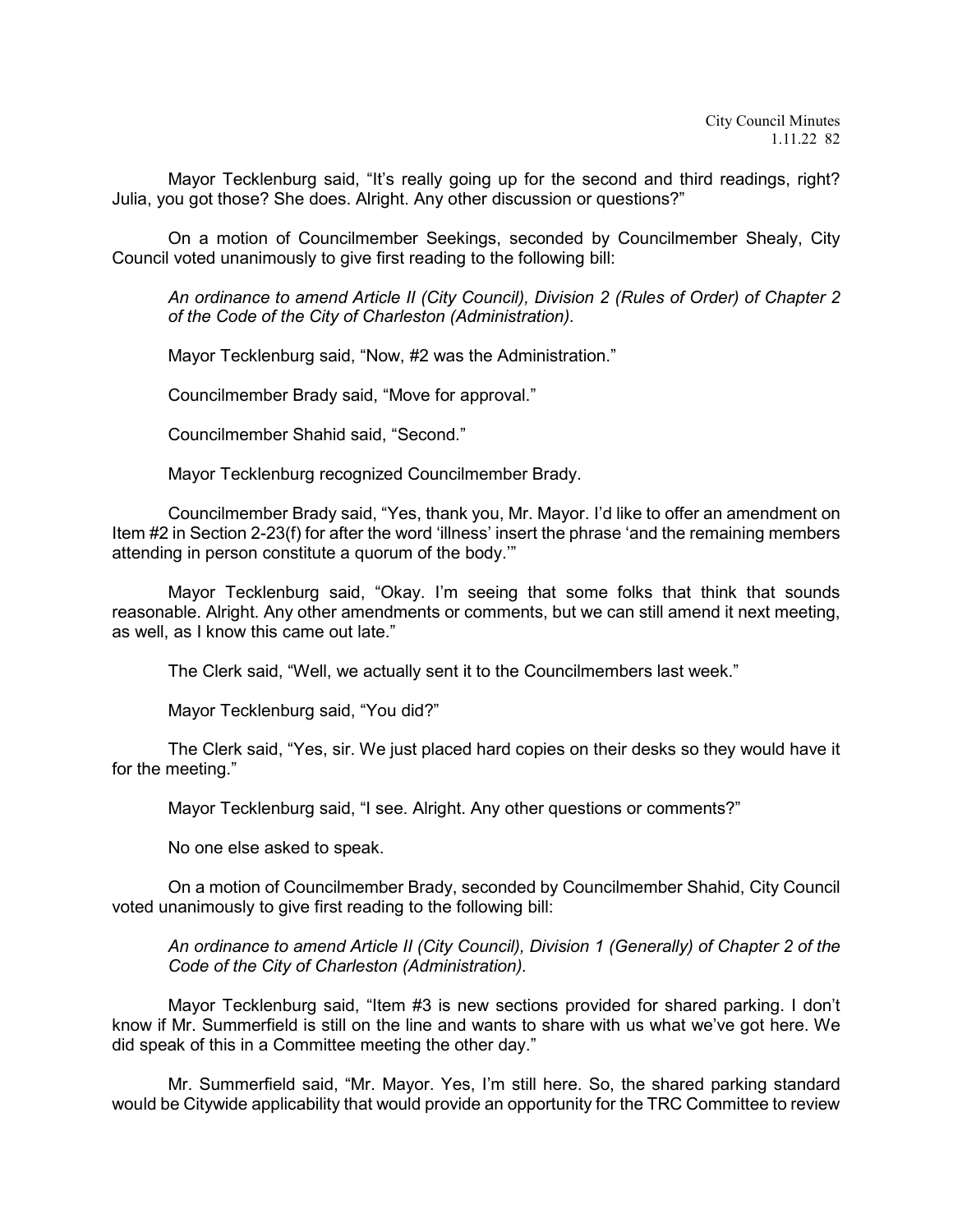City Council Minutes 1.11.22 83

and approve a Traffic Engineers Parking Study commiserate with the ULI or the Urban Land Institute's Shared Parking Study. Essentially, this would allow a traffic engineer to study the unique circumstances of a mixed-use project or a multi-use project, maybe not mixed-use so much, such that, for instance, if you had a church that was using an in-line shopping center and an office use as well as a restaurant, they don't serve customers at the same times, so their parking demand for that particular property is not the same as a traditional shopping center. Right now they would need a variance or something else in order to make that work. This will allow folks to be able to basically prove that they don't need the amount of parking that our Code would otherwise require and should make some redevelopment projects easier, and particularly, retenanting of some of our older shopping centers."

Mayor Tecklenburg said, "And this will have to go to the Planning Commission and then come back to us, of course, after their deliberation, as well."

Mr. Summerfield said, "Yes, sir."

Mayor Tecklenburg said, "Any questions about this?"

No one asked to speak.

The Clerk said, "I'm sorry. Who was the motion and the second on that?"

Councilmember Appel said, "So moved."

Councilmember Shahid said, "Second."

Mayor Tecklenburg said, "Who's got the second? You got a second?"

The Clerk said, "Yes. Councilmember Shahid."

On a motion of Councilmember Appel, seconded by Councilmember Shahid, City Council voted unanimously to give first reading to the following bill:

*An ordinance to amend Chapter 54 of the Code of the City of Charleston (Zoning Ordinance) by changing Article 3, Part 4 to add two new sections providing for shared parking.*

Mayor Tecklenburg said, "Lastly, our clarification of outdoor activities under home occupations and I believe #4 is mostly to include allowing swim lessons to be given as a home occupation similar to music lessons."

Councilmember Brady said, "Move for approval."

Councilmember Appel said, "Second."

Mayor Tecklenburg said, "Any discussion on that? This will also go to the Planning Commission and come back to us."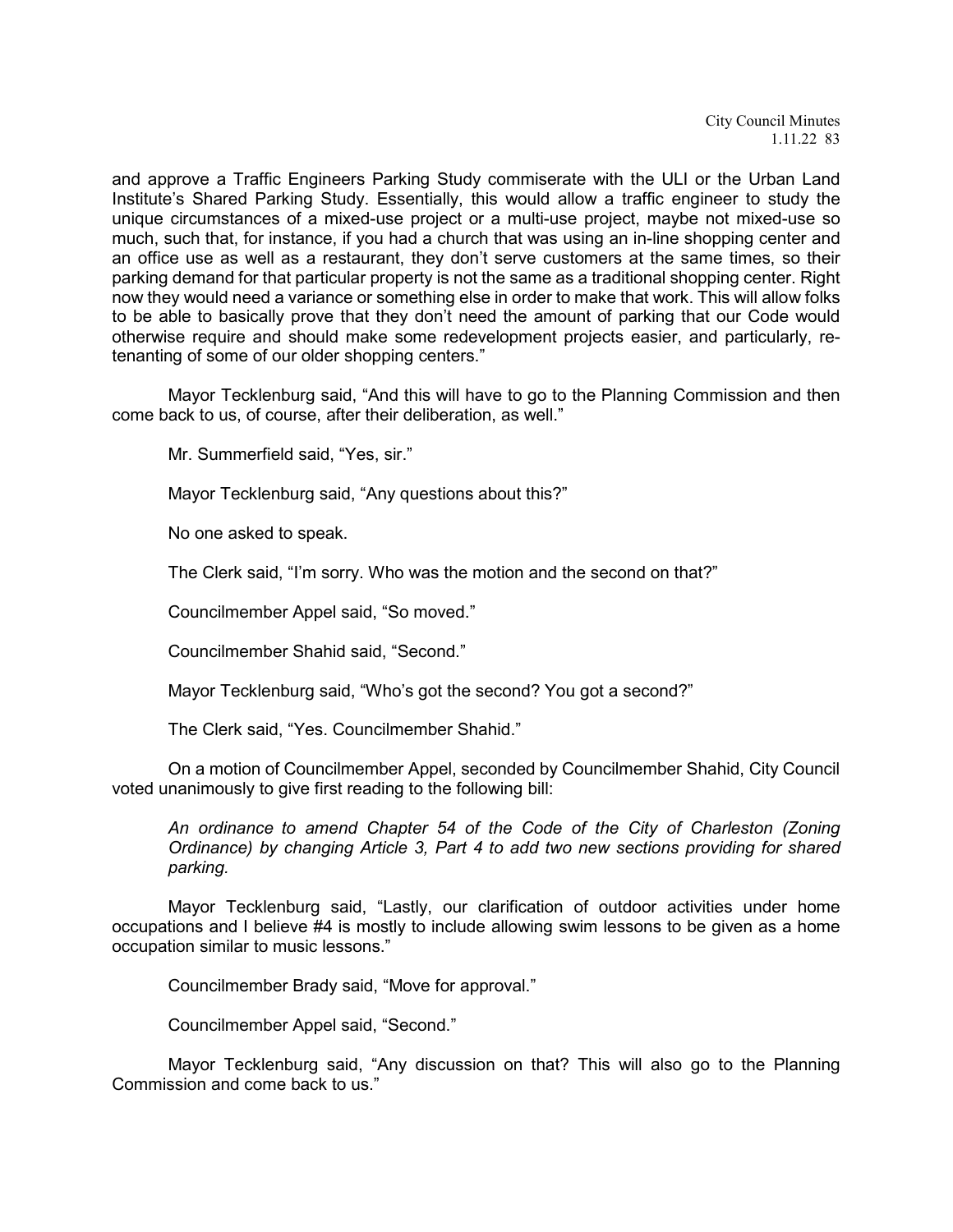Mayor Tecklenburg recognized Councilmember Appel.

Councilmember Appel said, "Mayor, thank you, and I appreciate everybody's indulgence. I know that it's been a long meeting. I just wanted to sort of explain sort of the genesis of this and give a shout-out to the folks that reach out to me and the public records regarding this issue. This issue emanates from my district on Chadwick. We heard from Ms. Anna Faenza earlier today. She is the proprietor of Holy Mackerel Aquatics. She essentially teaches infant swimming lessons for safety purposes, etc. She could do a much better job of explaining what she does, but the bottom line is there is a lot of people who love what she does. I mean, you've just got to look through our public comments. We often talk about water being a negative thing around here, but it's also why we love this place. I'm a surfer, I'm a fisherman, and all of this stuff. We've got to be safe with our kids around the water. She provides a great service. The issue that came up was that the traffic and the parking demands on this use in a residential neighborhood was creating some conflicts and we have language in this ordinance that's designed to address that. I met with Ms. Faenza over the past weekend. We walked the property. She assured me she is going to work everything out to make sure these impacts are mitigated to the neighbors. Everybody is happy for now, so I just wanted to thank her for this. Thanks for everybody that reached out to me. I think this is a smart change to our ordinance that allows people to use their property in a creative way that has a very good public benefit behind it while also making sure we don't overcommercialize our neighborhoods period, end of talking. Thank you."

Mayor Tecklenburg said, "Great. Did we take action on that yet?"

The Clerk said, "No."

Mayor Tecklenburg said, "Okay. Any other comments or questions?"

No one else asked to speak.

On a motion of Councilmember Brady, seconded by Councilmember Appel, City Council voted unanimously to give first reading to the following bill:

*An ordinance to amend Article 2 (Land Use Regulations), Part 4 (Accessory Uses) of Chapter 54 of the Code of the City of Charleston (Zoning Ordinance) to clarify certain allowed outdoor activities under home occupations.*

Mayor Tecklenburg said, "Councilmembers Bowden and Parker, welcome aboard. We planned this special initiation for you by having an extra-long meeting tonight, and you passed the audition."

Councilmember Shahid said, "Mr. Mayor, before we adjourn, we need to give Jennifer a shout-out, and she has done a terrific job. I know this was a very stressful meeting for her tonight, and she kept it together, and we talk about our City employees in the Clerk's Office. God bless you, all. Thank you, all. So, the tradition with new Councilmembers is to take us out to dinner tonight."

There was laughter in the Chamber.